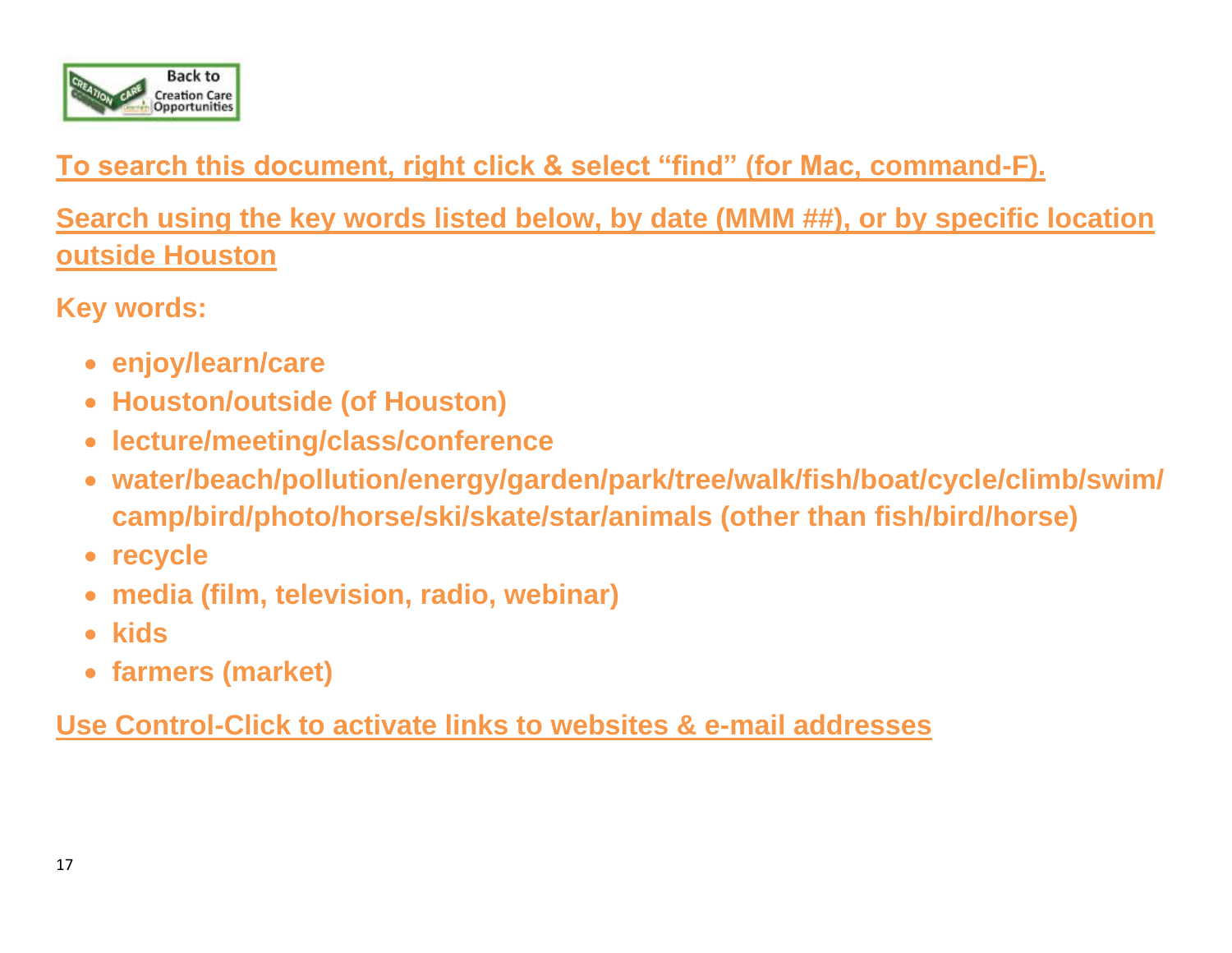

# **ENJOY, LEARN ABOUT, AND CARE FOR GOD'S GOOD CREATION**

## **UPCOMING OPPORTUNITIES IN HOUSTON**

**HOUSTON 2 GALVESTON RIDE May 28, 6:30 a.m. – 3 p.m.,** join group bike ride from downtown Houston to Galveston seawall & back, meet at Market Square Park, 301 Milam St., <https://www.facebook.com/groups/htxbike/> enjoy, cycle, Houston

**USGBC TEXAS BEST PRACTICES APP May 25, noon,** online training on the U.S. Green Building Council's best practices app for Texas, https://www.codegreenhouston.org/events learn, media, lecture, Houston

**HOUSTON OYSTER & SEAFEST Jun. 4, 11 a.m.- 4 p.m.,** fundraiser for Galveston Bay Foundation's oyster shell recycling program, enjoy oyster bites & signature seafood dishes, plus drinks, live music, educational exhibits & more, Buffalo Bayou Park, 105 Sabine St., https://earthshare-texas.org/events/ care, enjoy, learn, animals, park, Houston

**TRIBUTARY HONOREE LECTURE May 24, noon,** online lecture by honorees of Tributary event, three community leaders working around water & water justice to speak, https://bayoucitywaterkeeper.org/events/tributary/ learn, media, lecture, water, Houston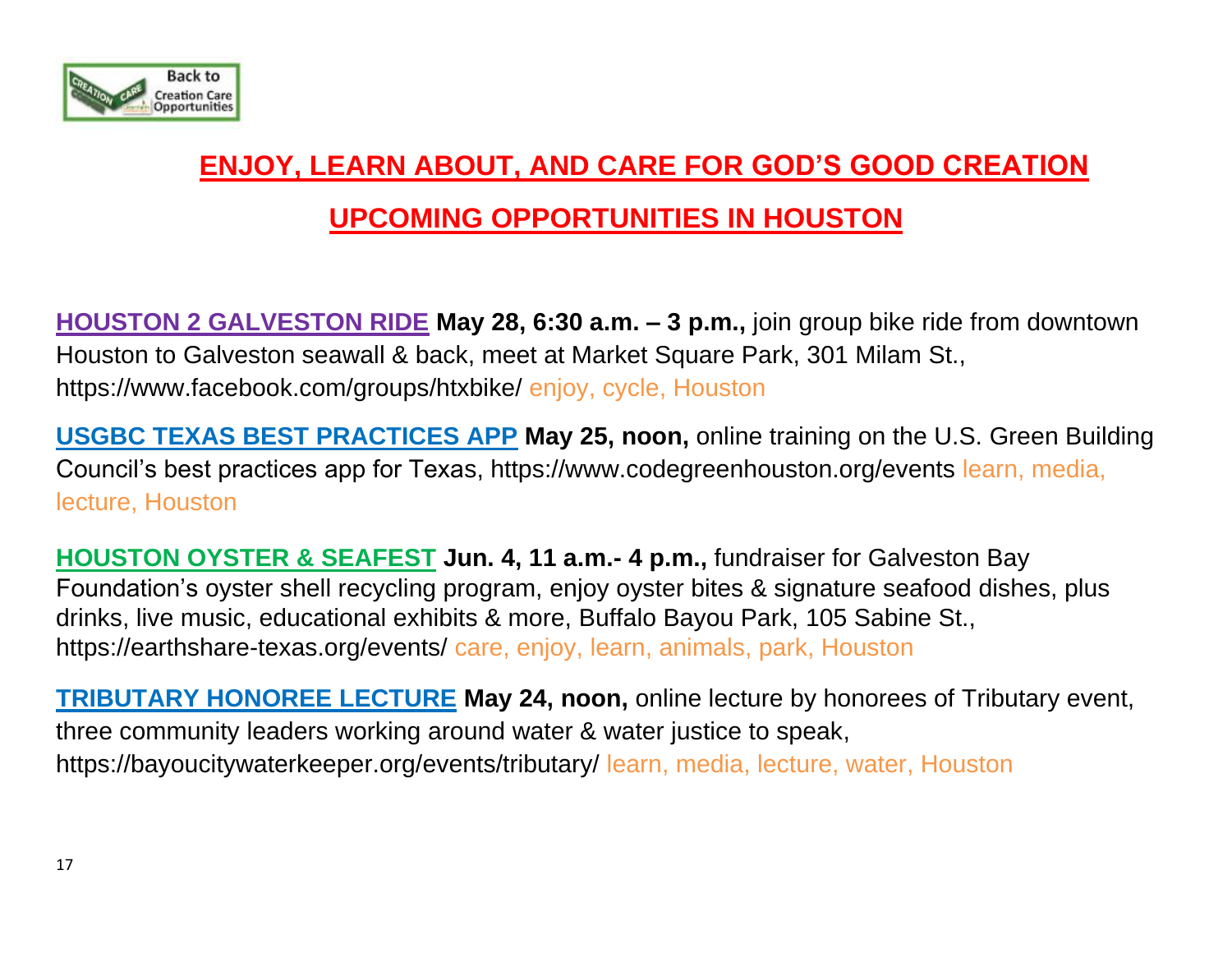

**Houston Zoo CENTENNIAL SATURDAYS Jun. 4, 9 a.m. – 5 p.m. (monthly),** celebration of the centennial of the Houston Zoo, ambassador animal meet/greet at 9 – 9:30 a.m., special keeper talks, live ice carving, zoo history trivia, kid-friendly DJ, guest activity at sea lion habitat & more, 6200 Hermann Park Dr.[,www.houstonzoo.org](http://www.houstonzoo.org/) enjoy, Houston

**THE IKE DIKE? WE DESERVE BETTER: A DISCUSSION OF ISSUES May 25, noon,** virtual community meeting to discuss the Coastal Texas Study, also known as the Ike Dike, by advocates for a better solution, <http://www.meetup.com/Houston-Sierra-Club-Outings/events/> learn, media, lecture, water, Houston

**Nottingham Park MOVIE IN THE PARK May 27, 7 - 10 p.m.**, family-friendly movie in the park, hot dogs, activities, special guests & more, 14205 Kimberley Ln., https://hcp4.net/events/ enjoy, media, kids, park, Houston

**Armand Bayou Nature Center TOAD-LY VIRTUAL EVENT thru Jun. 1,** fundraiser for the center, fun videos & information on Facebook & their website each week, [www.abnc.org](http://www.abnc.org/) care, enjoy, learn, media, animals, Houston

**PIMP YOUR KAYAK EVENT Jun. 5, 11 a.m. – 6 p.m.,** workshop to spruce up your kayak, Leslie's Warehouse, 5715 Navigation Blvd., https://thcc.clubexpress.com/content.aspx?page\_id=2&club\_id=496051 enjoy, boat, Houston

**10 REASONS FOR YELLOWING LEAVES Jun. 2, 10 a.m.,** online gardening lecture, learn the causes of yellowing leaves, https://harris.agrilife.org/events/ learn, media, lecture, garden, Houston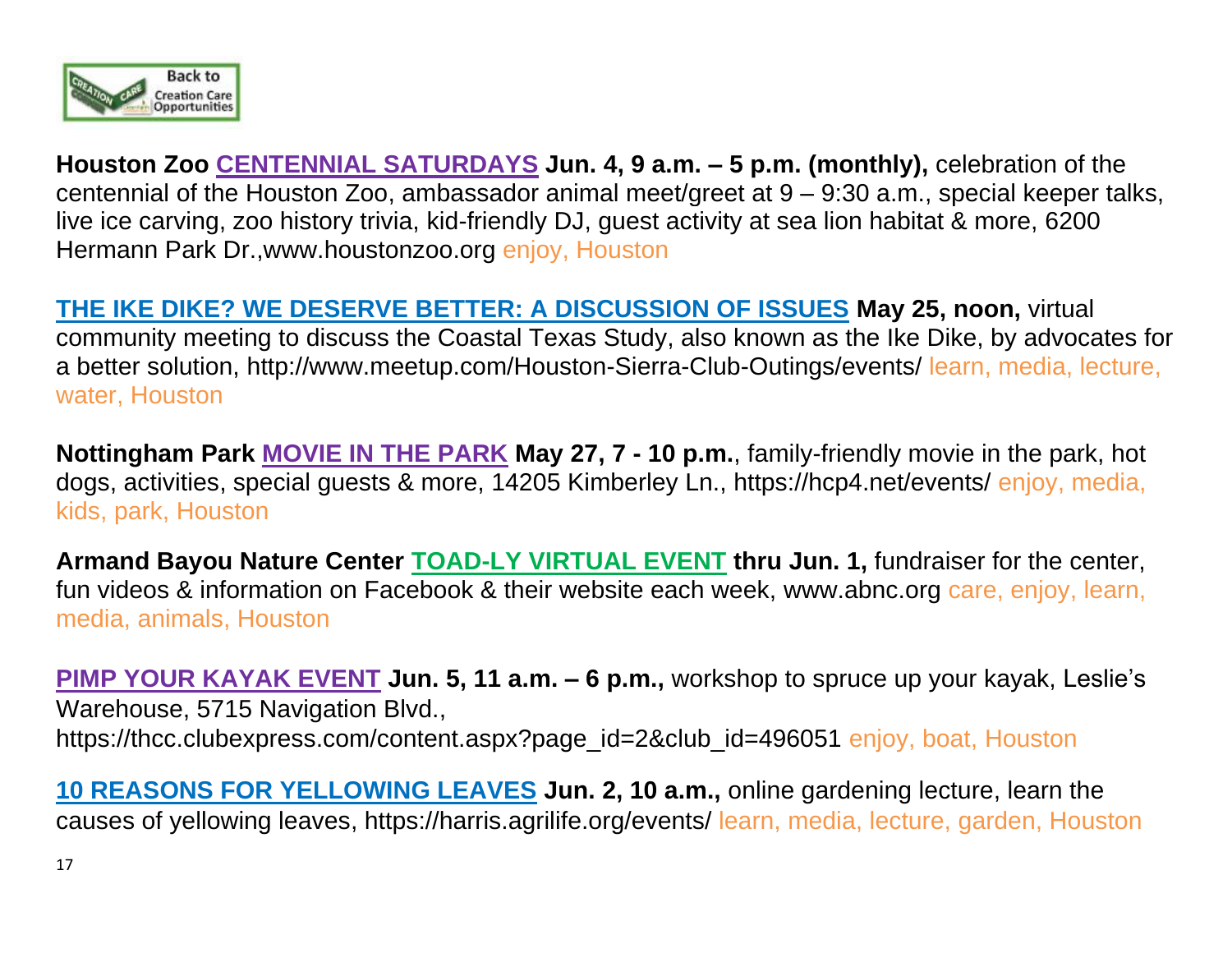

**Houston Botanic Garden ECOSYSTEM ADVENTURE Jun. 6 – Jun. 10, 9 a.m. – 2 p.m.,** kids (K – 5) look at large & small natural phenomena thru the lens of science, 8505 N. Bayou Dr., <http://hbg.org/programs> enjoy, learn, kids, bird, animals, garden, Houston

**Bear Creek Pioneers Park MEMORIAL DAY CEREMONY May 30, 2 p.m.,** Memorial Day observance in the park, 3535 War Memorial Dr., https://hcp4.net/events/ learn, park, Houston

**Kickerillo-Mischer Preserve FAMILY GAME DAY May 27, 10 a.m. - 2 p.m.,** lawn games in the park for families, 20215 Chasewood Park Dr., https://hcp4.net/events/ enjoy, kids, park, Houston

**Houston Galveston Area Council COOPERATIVE PURCHASING PROGRAM May 24, May 25 & May 31, 10 a.m.,** virtual event, learn how local government can work with HGACBuy vendors, learn about available products/services from the co-op, (5/25): Ground/turf Equipment, (5/26): Fire Service Apparatus & (5/31): All Hazards Preparedness, https://www.coastalcommunitiestx.com/in-personevents--webinars.html learn, media, meeting, park, Houston

**Memorial Park BILINGUAL YOGA Jun. 6, 6:30 – 7:30 p.m. (Mon. thru Jul. 25),** enjoy a bilingual yoga class in the park, Clay Family Eastern Glades lawn, 6502 Memorial Dr., https://www.memorialparkconservancy.org/visit/memorial-park-events/ enjoy, class, park, Houston

**HOW TO DEVELOP ACTIVITIES THAT STUDENTS LOVE & TEACHERS USE Jun. 1, 2 p.m. or 7 p.m.,** online course, learn to engage students in outdoor learning activities, <https://www.hereinhouston.org/professional-development> learn, media, kids, Houston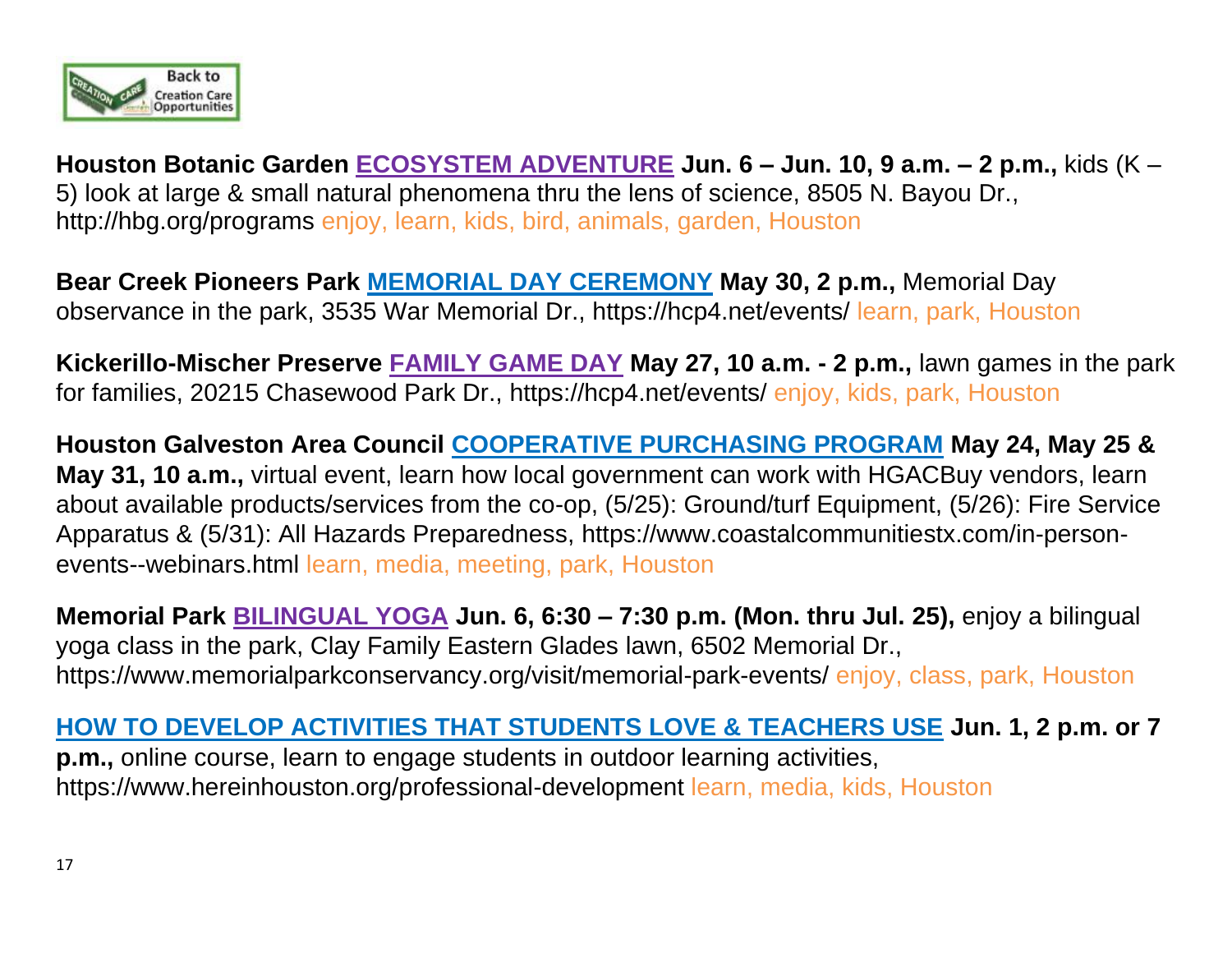

**VOLUNTEER WORK DAY May 24, 8:30 – 11 a.m.,** volunteers restore habitat by planting native species & removing invasives in Ann Taylor Park, 1850 Reed Rd., https://txmn.org/gulfcoast/events/ care, garden, park, Houston

**Buffalo Bayou SOUND HEALING MEDITATION May 28/May 29 & Jun. 4/Jun. 5, 10 a.m.,**  meditation class, The Water Works, 105 Sabine St., [www.buffalobayou.org](http://www.buffalobayou.org/) enjoy, learn, park, **Houston** 

**SAN JACINTO REGIONAL PLANNING GROUP May 26, 7 p.m.,** member of San Jacinto regional flood planning group to speak, online, The Woodlands,<https://www.thewoodlandsgreen.org/> learn, media, lecture, water, Houston

**SPARK PARK DEDICATIONS May 26, 9 a.m. & May 27, 9 a.m.,** dedication of new community parks at (5/26): Jensen Elementary, 3514 Tulip St., (5/27): Wharton K-8 Dual Language, 900 W. Gray St., https://earthshare-texas.org/events/ enjoy, kids, park, Houston

**LOCATION, LOCATION, LOCATION: UNDERSTANDING HABITAT Jun. 6, 7 p.m.,** online class, learn how following habitat clues can make you a better birder, https://birdingforfun.com/events/ learn, media, class, bird, Houston

**Discovery Green INTERNATIONAL FESTIVAL May 28, 1 – 8 p.m.,** experience & learn about different cultures, 1500 McKinney, http://www.discoverygreen.com/ enjoy, park, Houston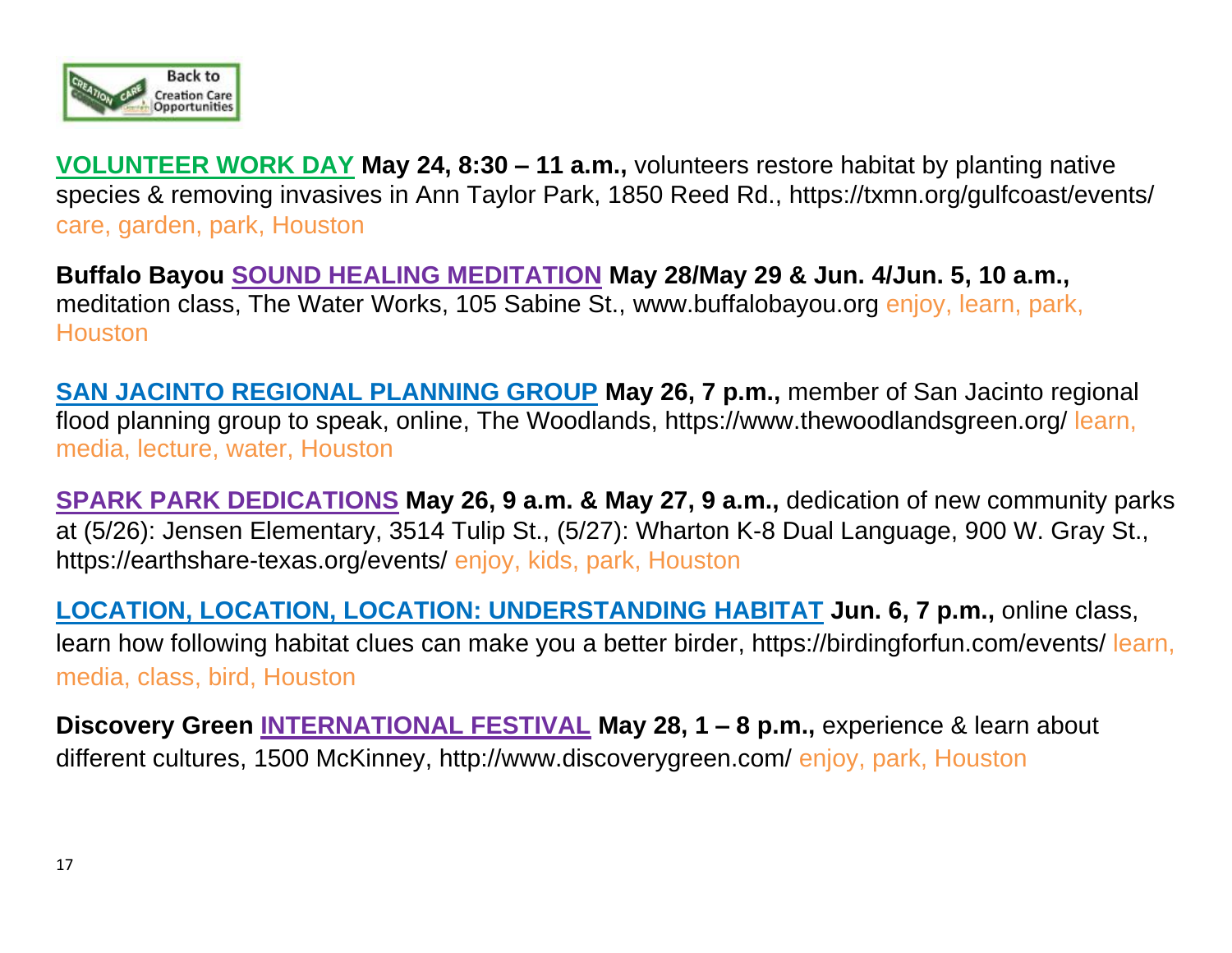

**Houston Museum of Natural Science SUMMER CAMPS May 31 – Jun. 3 & Jun. 6 – Jun. 10, 9 a.m. (virtual) 10 a.m. (in-person),** variety of topics for kids ages 6 - 12, both in-person & virtual, check schedule for details, 5555 Hermann Park Dr., http://www.hmns.org learn, enjoy, media, kids, **Houston** 

**Memorial Park TAI CHI May 24 & May 31, 6 - 7 p.m.,** enjoy a tai chi class in the park, Clay Family Eastern Glades lawn, 6502 Memorial Dr., https://www.memorialparkconservancy.org/visit/memorialpark-events/ enjoy, class, park, Houston

**Houston Museum of Natural Science CSI HOUSTON: FINGERPRINTING May 24, 6:30 p.m.,**  delve into the world of forensics, learn techniques used by crime scene investigators to collect & examine fingerprint evidence, ages 15+, www.hmns.org learn, class, Houston

**Discovery Green LABYRINTH thru Jun. 30,** walk a labyrinth in the park to meditate and reflect on your connection to the earth, 1500 McKinney, http://www.discoverygreen.com/ enjoy, park, Houston

**COSTA RICA: VOLCANO BIRDS, THE HIGHLANDS & MORE May 24, 6:45 p.m.,** online presentation on the birds of Costa Rica, https://earthshare-texas.org/events/ learn, enjoy, media, lecture, bird, Houston

**Houston Botanic Garden GO BANANAS Jun. 4, 9 a.m.,** banana celebration in the garden, educational offerings, cooking demonstrations, kids' activities, farmers' market & more, One Botanic Ln. (at 8210 Park Place Blvd.), https://secure.hbg.org/events/ enjoy, learn, kids, garden, Houston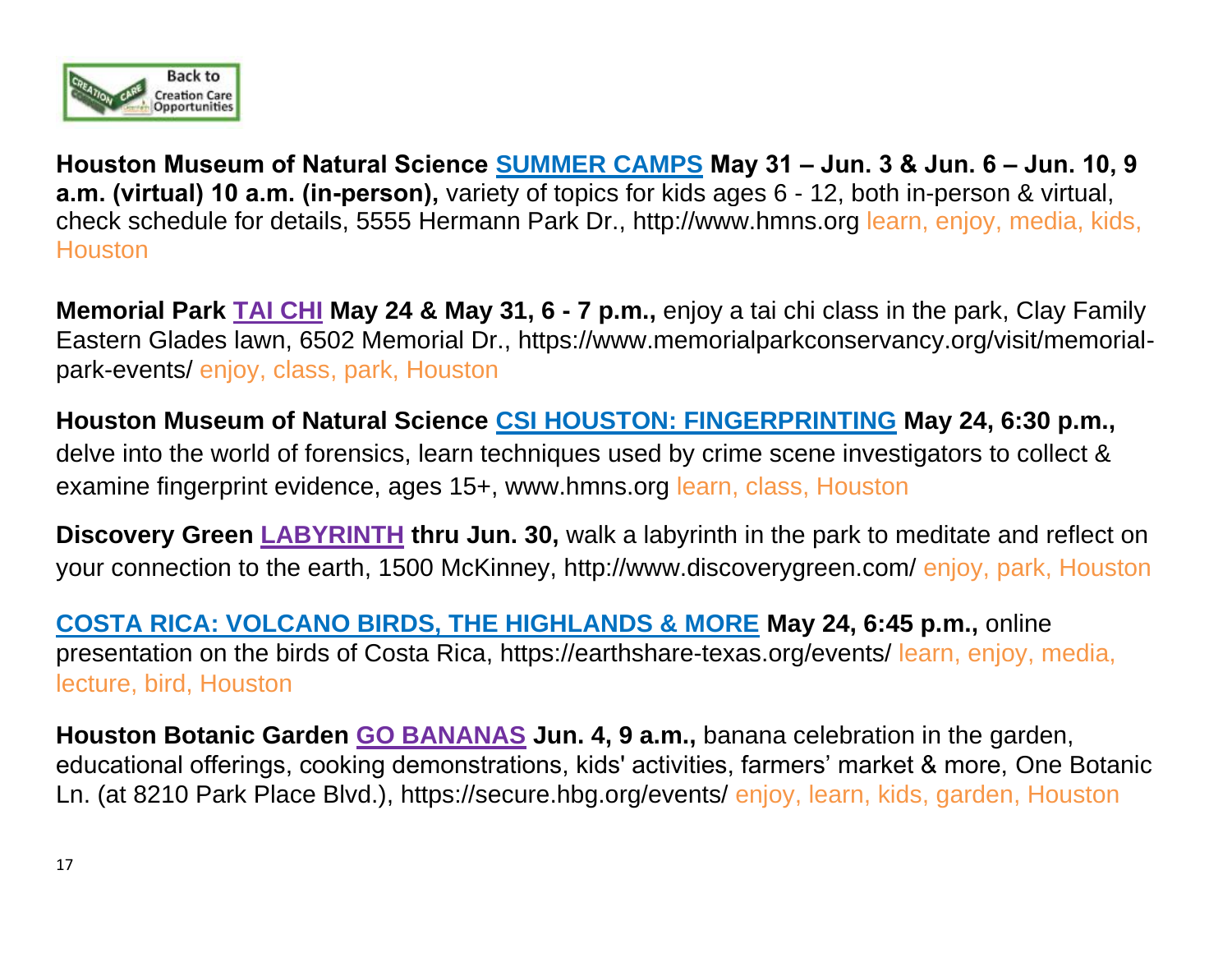

**Houston Museum of Natural Science MIXERS & ELIXIRS May 27, 7 - 10 p.m.,** food trucks, music, drinks, & dancing at museum, adults 21+ only, 5555 Hermann Park Dr., [www.hmns.org](http://www.hmns.org/) care, enjoy, **Houston** 

**Sheldon Lake State Park CREATE YOUR OWN CREATURE May 28, 2 p.m.,** learn about different ways that animals survive & thrive in their habitats, then put together different adaptations to create a new animal of your own, 14140 Garrett Rd, [https://tpwd.texas.gov/state-parks/sheldon](https://tpwd.texas.gov/state-parks/sheldon-lake/park_eve)lake/park events enjoy, learn, animals, kids, park, Houston

**TRASH POLLUTION IN WATERWAYS May 26, noon,** virtual presentation, learn how some states are addressing trash pollution in waterways using the Clean Water Act, <https://gulfofmexicoalliance.org/announcements/events/> learn, media, lecture, pollution, water, **Houston** 

**Houston Museum of Natural Science 3D FILMS ongoing,** wide variety of films being screened, see [www.hmns.org](http://www.hmns.org/) for current show times/offerings, 5555 Hermann Park Dr., [www.hmns.org,](http://www.hmns.org/) Currently showing: Dinosaurs of Antarctica 2D, Everest – the Director's Cut 2D, Galapagos 2D, Great Barrier Reef 2D, Into America's Wild & Mummies 2D enjoy, learn, media, Houston

**REI SUMMER SURVIVAL May 25, 7 – 8 p.m.,** learn how to beat the heat & thrive outdoors in summer, covers planning/preparation, survival principles, necessary gear & more, online, see classes & events at [www.rei.com](http://www.rei.com/) learn, class, Houston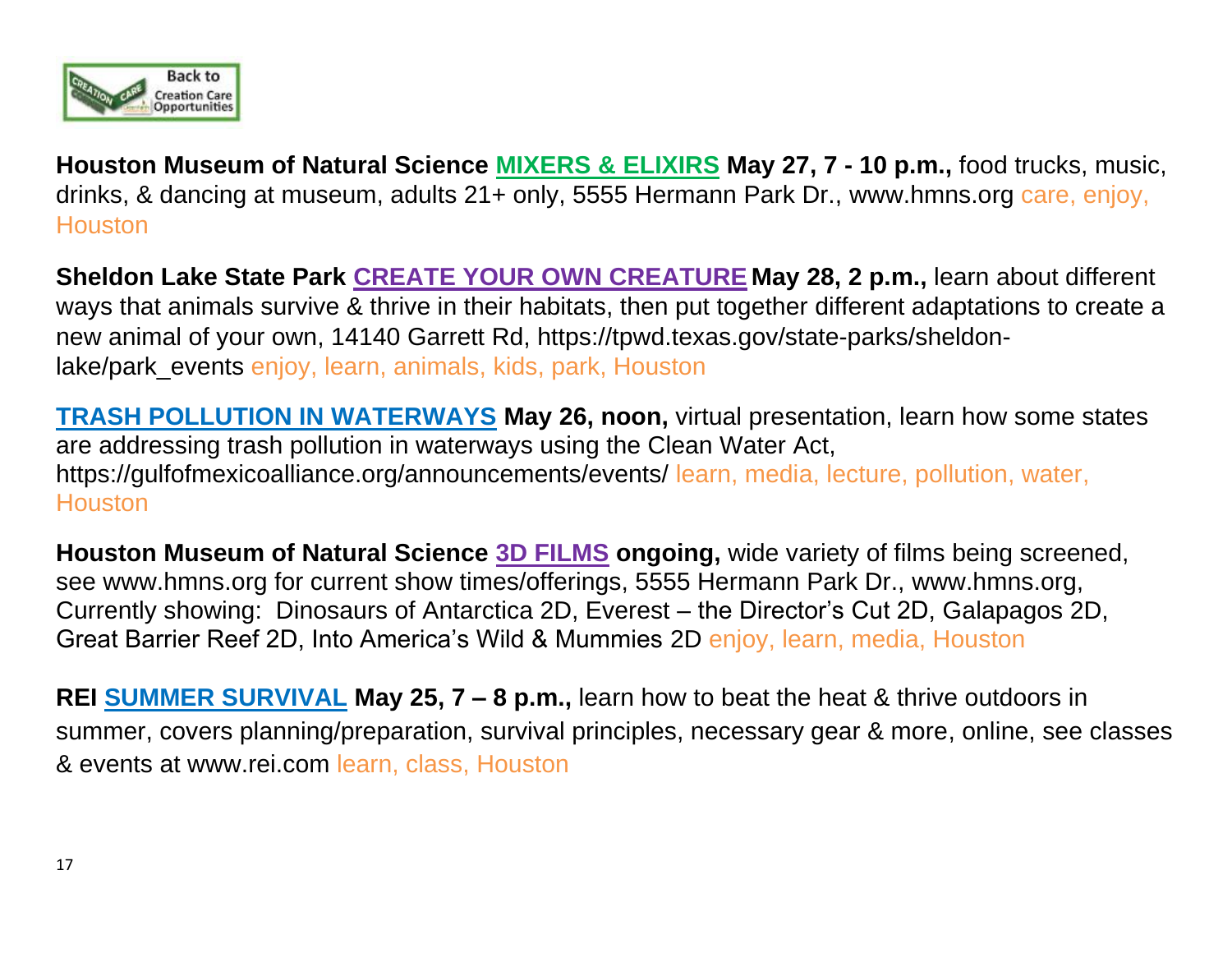

**Memorial Park ZUMBA May 25 & Jun. 1, 6:30 – 7:30 p.m.,** enjoy a zumba class in the park, Clay Family Eastern Glades lawn, 6502 Memorial Dr.,

https://www.memorialparkconservancy.org/visit/memorial-park-events/ enjoy, class, park, Houston

**COLLABORATING FOR RESILIENCE May 17, noon,** online event, author of book *Collaborating for Resilience* discusses applies collaboration to the climate crisis, <https://ssfworld.org/webinar-schedule/> learn, media, lecture, Houston

**Houston Zoo CENTENNIAL MURALS opens May 25,** murals by graffiti artists created in various locations around Houston celebrating international conservation work of the Houston Zoo, 6200 Hermann Park Dr., [www.houstonzoo.org](http://www.houstonzoo.org/) enjoy, Houston

#### **DISCOVER NOAA RESOURCE COLLECTIONS: CORAL REEF & KELP FOREST ECOSYSTEMS**

**Jun. 1, 5 p.m.,** webinar, explore videos, lesson plans, webinars, web stories, virtual reality & more educating on coral reefs & kelp forests, [https://sanctuaries.noaa.gov/education/teachers/webinar](https://sanctuaries.noaa.gov/education/teachers/webinar-series.html)[series.html](https://sanctuaries.noaa.gov/education/teachers/webinar-series.html) learn, enjoy, media, water, garden, animals, kids, Houston

**Houston Botanic Garden BANANA COCKTAIL COMPETITION Jun. 4, 7:30 a.m.,** enjoy cocktail competition in the garden, includes tasting, One Botanic Ln. (at 8210 Park Place Blvd.), https://secure.hbg.org/events/ enjoy, garden, Houston

**HOT ON THE TRAIL! Jun. 2, 7 p.m.,** online class, virtual field trips to birding hot spots, practice your observation skills, https://birdingforfun.com/events/ learn, media, class, bird, Houston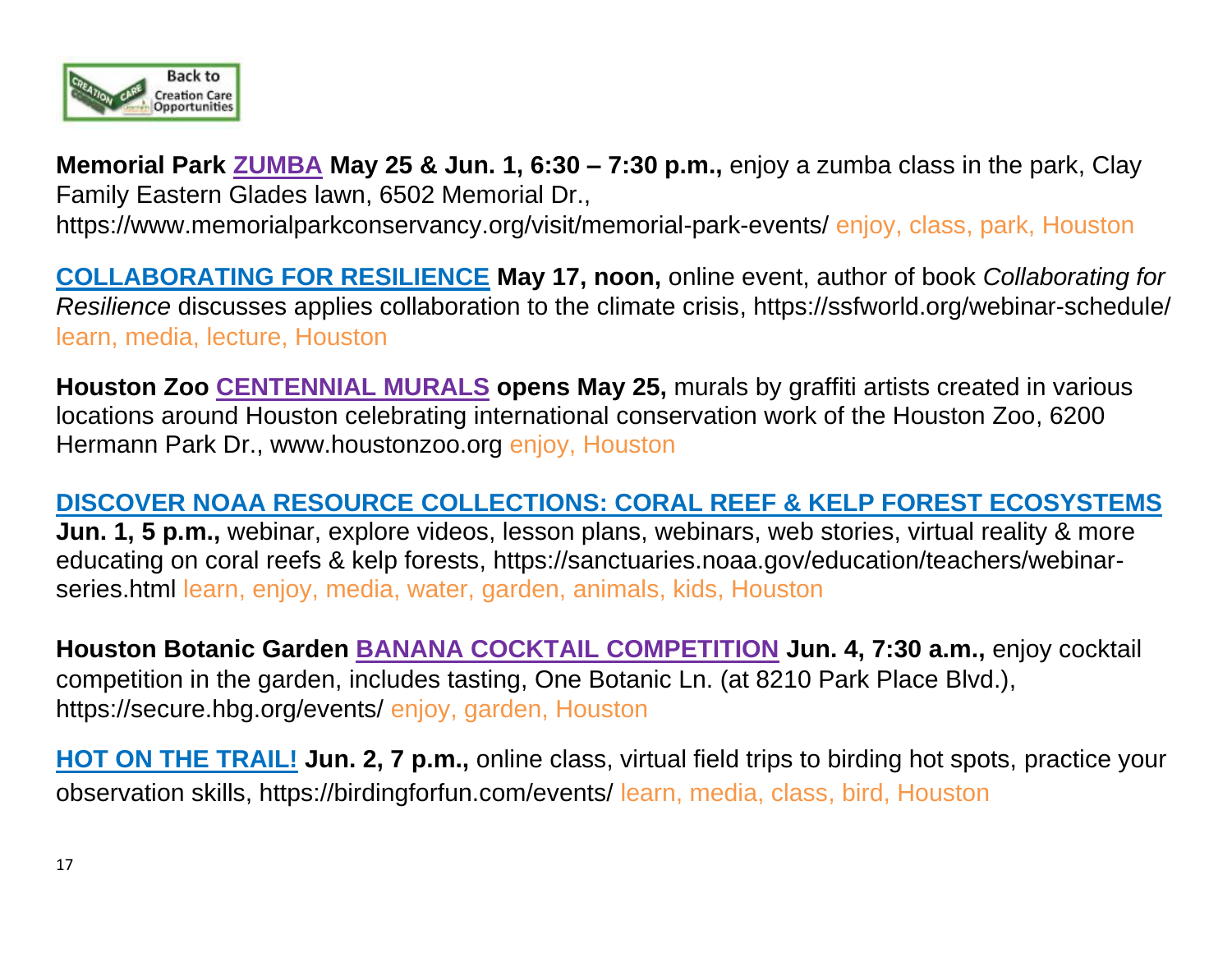

**Houston Museum of Natural Science MESMERICA ongoing,** visual music journey using music of James Hood combined with 3D animated art, 5555 Hermann Park Dr., [www.hmns.org,](http://www.hmns.org/) enjoy, media, **Houston** 

**REI CAMPING BASICS May 24, 2 – 3 p.m. & 7 – 8 p.m.,** online class, learn gear/equipment, fun activities, and how to stay warm, dry & comfortable, see classes & events at [www.rei.com](http://www.rei.com/) learn, media, class, camp, Houston

**Houston Zoo UNDERSEA DISCOVERY thru Sep. 5,** temporary exhibit, experience sea creatures, learn about coral reefs, & encounter rare fish**,** 6200 Hermann Park Dr., [www.houstonzoo.org](http://www.houstonzoo.org/) enjoy, learn, kids, animals, fish, Houston

**REI OFF-ROAD CYCLING BASICS May 26, 2 – 3 p.m. & 7 – 8 p.m.,** learn about different bike options, essential gear, how to choose your route & more, online, see classes & events at [www.rei.com](http://www.rei.com/) learn, media, class, cycle, Houston

**Houston Zoo SILLY SEA LIONS Jun. 2, Jun. 9 & Jun. 16, 9:30 – 10:30 a.m.,** (6/2): kids 18 – 23 months,  $(6/9)$ : kids  $2 - 3$  &  $(6/16)$ : kids  $4 - 5$ , enjoy learning how sea lions learn to swim, 6200 Hermann Park Dr., [www.houstonzoo.org](http://www.houstonzoo.org/) enjoy, learn, kids, animals, Houston

**REI EXPERIENCE KILIMANJARO Jun. 1, 7 – 8 p.m.,** learn what you'll need to summit Kilimanjaro, online, see classes & events at [www.rei.com](http://www.rei.com/) learn, class, walk, Houston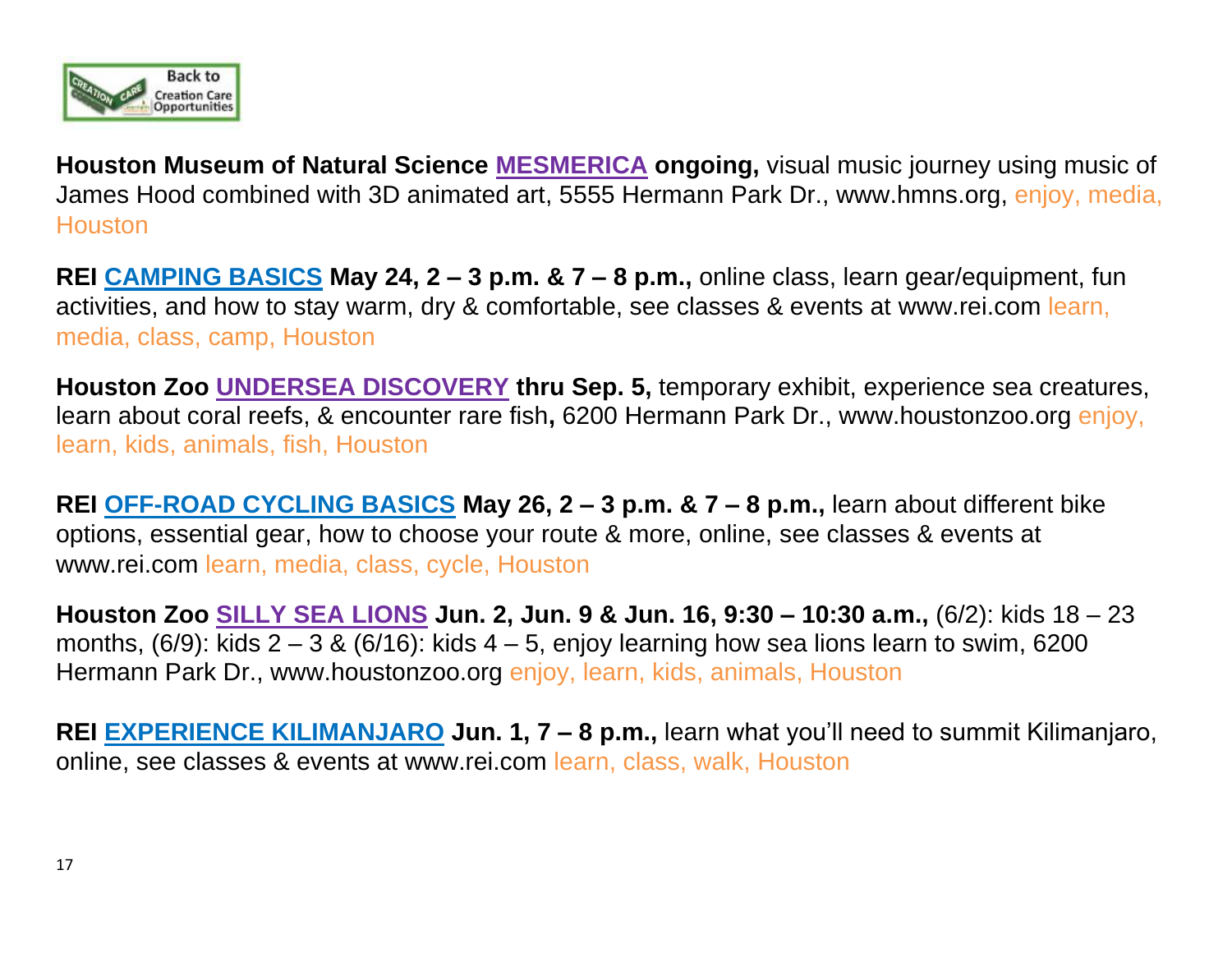

**Discovery Green KAYAKING ON KINDER LAKE May 28/May 29 & Jun. 4/Jun. 5, 11 a.m. – 7 p.m. (Sat./Sun. thru Jun. 26),** enjoy kayaking on the lake in the park & watch fish swim nearby, remote controlled boats also available, 1500 McKinney, <http://www.discoverygreen.com/> enjoy, boat, fish, park, Houston

**BIG BEND INFORMATION MEETING May 24, 7 – 8:15 p.m.,** virtual event, learn about past & upcoming group travel with Bayou City Outdoors to Big Bend National Park, https://bcoadventures.com/events-calendar/#espresso\_calendar learn, media, meeting, park, **Houston** 

**DISCOVER NATURE SUMMER CAMP May 31 – Jun. 3, 8:30 a.m. – 1 p.m.,** kids entering 1 st & 2 nd grade enjoy nature walks, bird watching, fishing, dip-netting, gardening, geocaching, flower-pressing, games, crafts, & more, Environmental Institute of Houston, UH-Clear Lake, 2700 Bay Area Blvd., <https://www.uhcl.edu/environmental-institute/> enjoy, learn, kids, fish, bird, walk, garden, Houston

**SUMMER PLANTING May 26, 6:30 – 8 p.m.,** hands-on demonstration in Urban Harvest Teaching Garden, covers soil, mulch, how to beat the heat, & tips on planting summer favorites, participants take home seeds & transplants for their garden, 3302 Canal St. [www.urbanharvest.org](http://www.urbanharvest.org/) learn, class, garden, Houston

**CITIZEN SCIENCE SUMMER CAMP Jun. 13 – Jun. 16, 8:30 a.m. – 1 p.m.,** kids entering grades 3 - 5 grade enjoy nature walks, bird watching, fishing, dip-netting, gardening, geocaching, flower pressing, games, crafts, stories, & more, Environmental Institute of Houston, UH-Clear Lake, 2700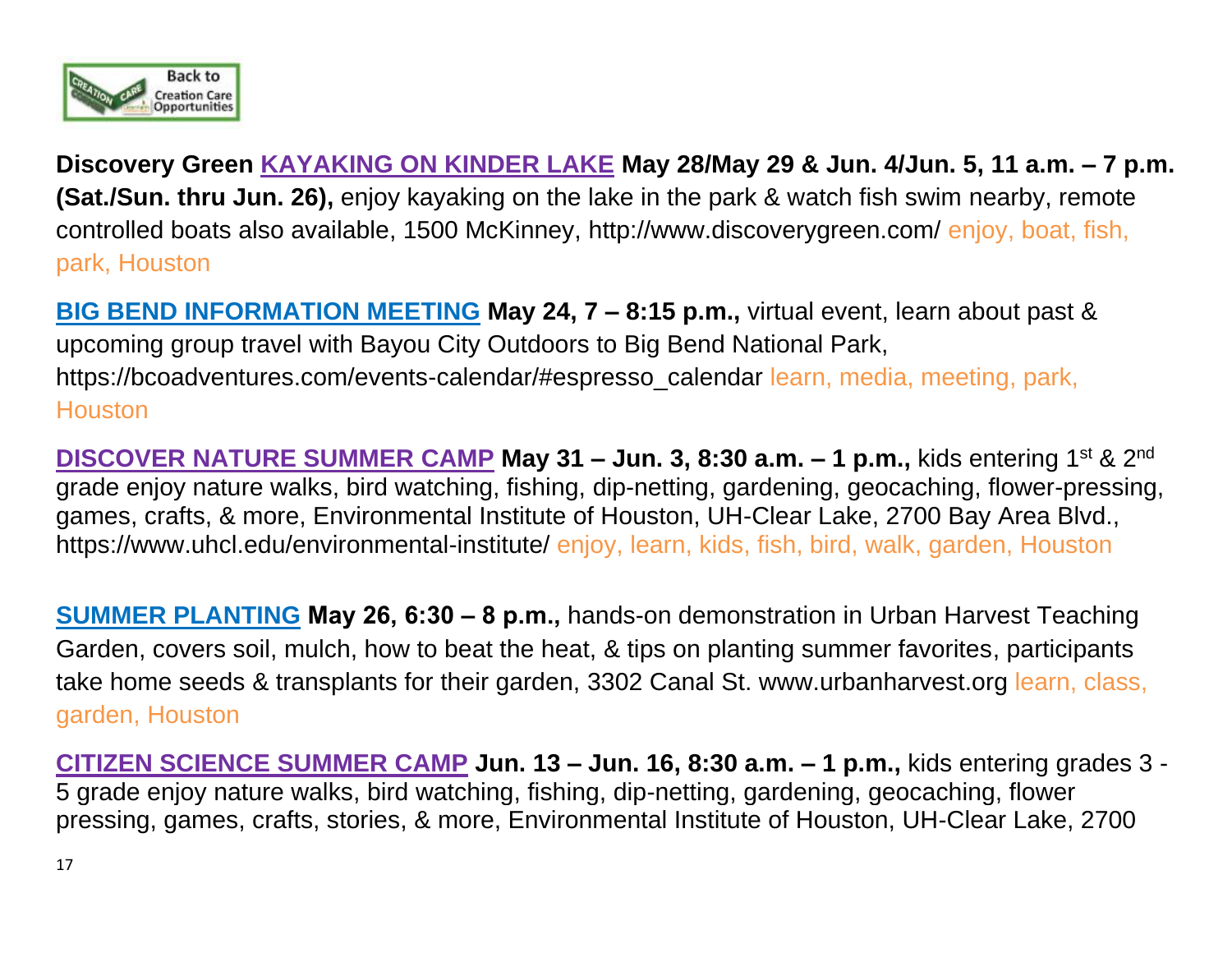

Bay Area Blvd.,<https://www.uhcl.edu/environmental-institute/> enjoy, learn, kids, fish, bird, walk, garden, Houston

**Houston Aquarium MARINE BIOLOGIST FOR A DAY Jun. 4, 9 a.m.,** kids learn what it takes to be a marine biologist, includes guided tour (including behind the scenes), squid dissection, stingray reef food preparation & feeding, scavenger hunt & games, shark voyage train ride, lunch, t-shirt & more, 410 Bagby St., https://www.aquariumrestaurants.com/downtownaquariumhouston/default.asp learn, enjoy, kids, fish, Houston

**NIGHT HIKE TERRY HERSHEY Jun. 4, 7:30 p.m.,** join group hike 5 mi. in Terry Hershey Park, meeting location TBD,<https://www.meetup.com/joinneo/events/> enjoy, walk, park, Houston

**FACILITATION BASICS FOR COASTAL MANAGERS May 25 & May 26, 12 - 3 p.m.,** virtual training course, learn basic facilitation skills, tools to engage participants, & techniques to deal with disruptive behaviors, includes time to practice skills, <https://coast.noaa.gov/digitalcoast/training/calendar.html> learn, media, class, Houston

**VIBR8 SOUND THERAPY IN LEVY PARK Jun. 7, 7 p.m.,** enjoy a sound bath in the park, 3801 Eastside,<http://www.levyparkhouston.org/> enjoy, park, Houston

**USING YOUR BIRDING FIELD GUIDE May 23, 7 p.m.,** online class, learn to use field guides for birding, https://birdingforfun.com/events/ learn, media, class, bird, Houston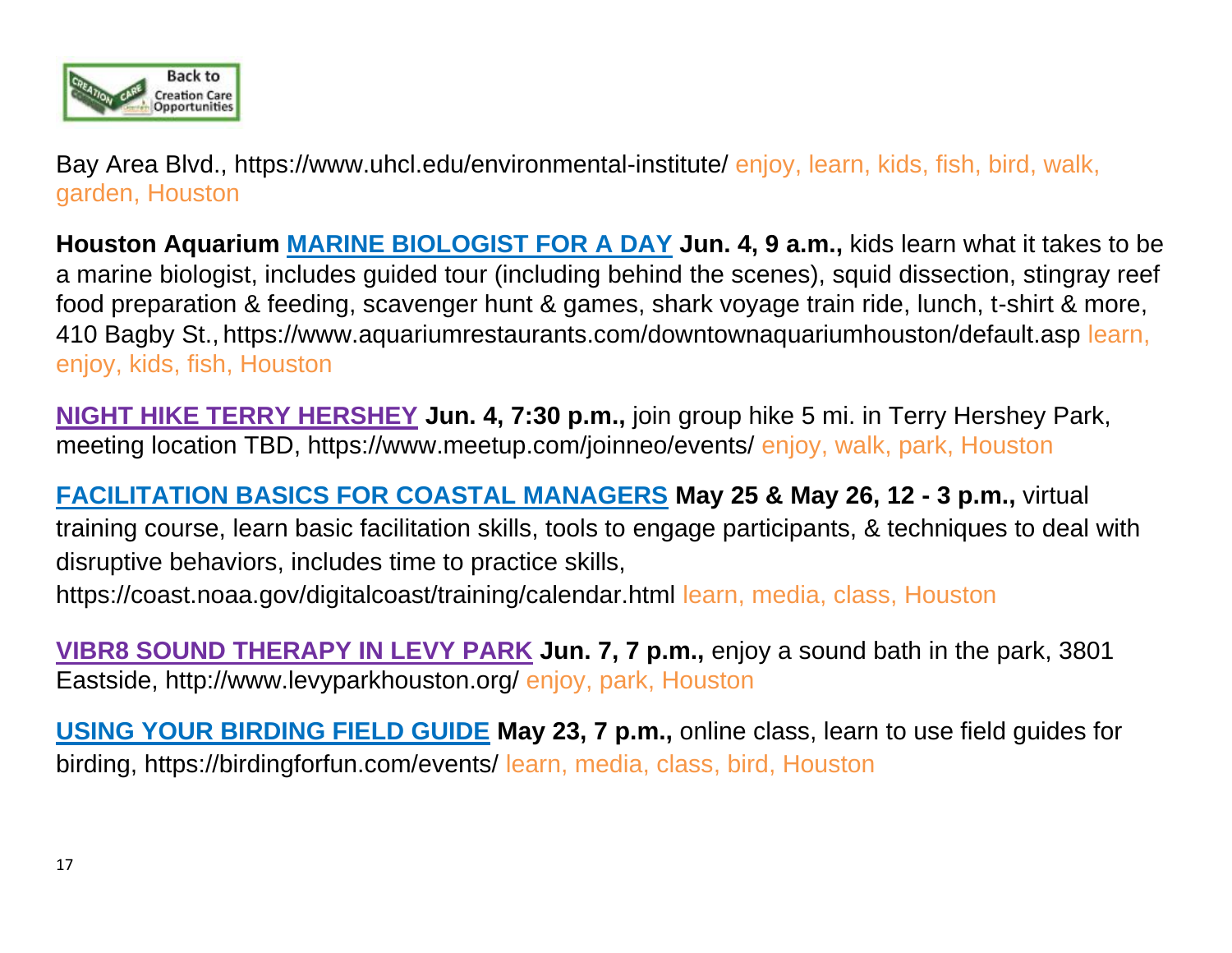

**HIKE MEMORIAL PARK May 23, 7 p.m. & May 31, 7 a.m.,** join group outing for a 6-mi hike on trails in Memorial Park, meet at Tennis Center, 1500 W. Memorial Loop Dr., <https://www.meetup.com/HoustonUrban-Trekkers/events/> enjoy, walk, park, Houston

**Houston Museum of Natural Science NINE NATIVES Jun. 13, 9:30 a.m. - noon,** volunteers tend native plant garden at the museum, 5555 Hermann Park Dr., https://www.coastalprairieconservancy.org/event-calendar care, enjoy, garden, Houston

**Buffalo Bayou SUNRISE YOGA May 27 & Jun. 10, 6:30 a.m.,** enjoy yoga on the lawn at The Water Works, 45 minutes session, The Water Works, 105 Sabine St., www.buffalobayou.org enjoy, learn, class, park, Houston

**CAN WE GROW CROPS & MONARCHS? May 24, 1 p.m.,** online event, hear from Monarch butterfly experts, https://txmn.org/gulfcoast/events/ care, media, animals, lecture, Houston

**Houston Arboretum & Nature Center SUMMER CAMP Jun. 6 – Jun. 10, 9 a.m. – noon or 9 a.m. – 3 p.m.,** fun-filled week-long camps for kids 4 – 12 to explore the natural world through active indoor/outdoor hands-on activities, 4501 Woodway Dr, https://houstonarboretum.org/events/ enjoy, learn, animals, garden, fish, bird, tree, kids, Houston

**TREE GIVEAWAY May 28, 9 – 11 a.m.,** trees given away, first come, first served, 2915 N. Main St., <https://www.treesforhouston.org/events-calendar> care, tree, Houston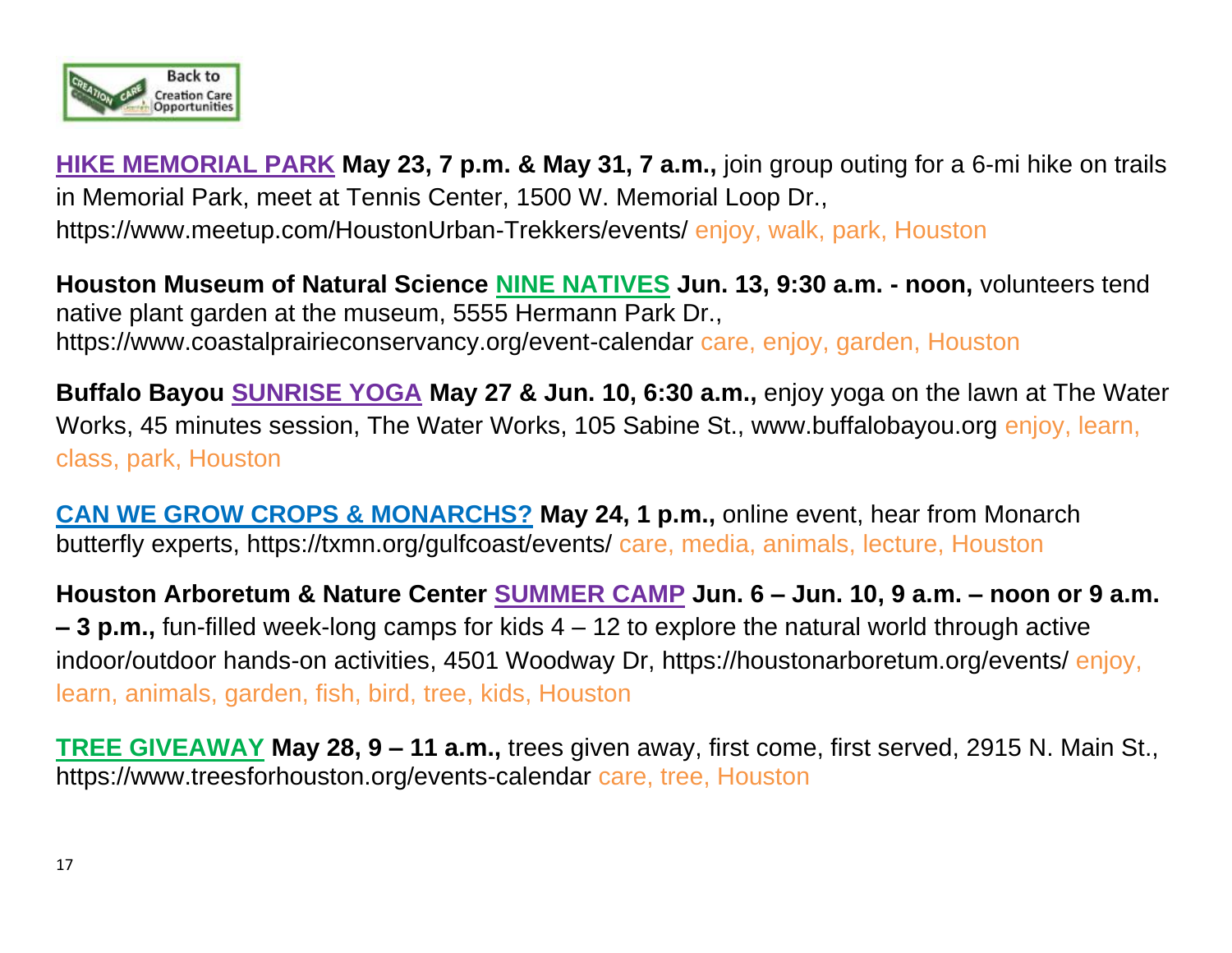

**DANCE!! IN LEVY PARK May 28, 1 p.m.,** enjoy dance-focused program for kids of all ages in the park, kids learn about the human body while exploring creative movement, 3801 Eastside, <http://www.levyparkhouston.org/> enjoy, learn, kids, class, park, Houston

**INTRO. TO MONARCH CONSERVATION May 24 & May 26, 8 a.m. – 1:30 p.m.,** two-day online workshop, learn all about the monarch butterfly's biology, ecology, threats, & more, <http://txmn.org/coastal/> learn, media, animals, class, Houston

**HIKE CULLEN PARK May 29, 9 a.m.,** join group outing to hike 7 miles in Cullen Park, 19008 Saumes Rd.,<https://www.meetup.com/HoustonUrban-Trekkers/events/> enjoy, walk, park, Houston

**INFO. & MEET THE GROUP** Jun. 1, 7 p.m., online event, overview of co-housing & project in Houston, meet the co-housing group, plus get your questions answered, https://www.cohousinghouston.com/events learn, media, meeting, Houston

**Discovery Green KINGDOM OF DREAMS ongoing thru Aug. 22,** enjoy mural in the park, 1500 McKinney, http://www.discoverygreen.com/ enjoy, park, Houston

**WILD AT WORK: A STEWARDSHIP SERIES May 26, 12 - 1 p.m.,** online course addresses how Monitoring Informs Management for land stewardship, [https://www.texas](https://www.texas-wildlife.org/resources/events/)[wildlife.org/resources/events/](https://www.texas-wildlife.org/resources/events/) learn, class, media, animals, Houston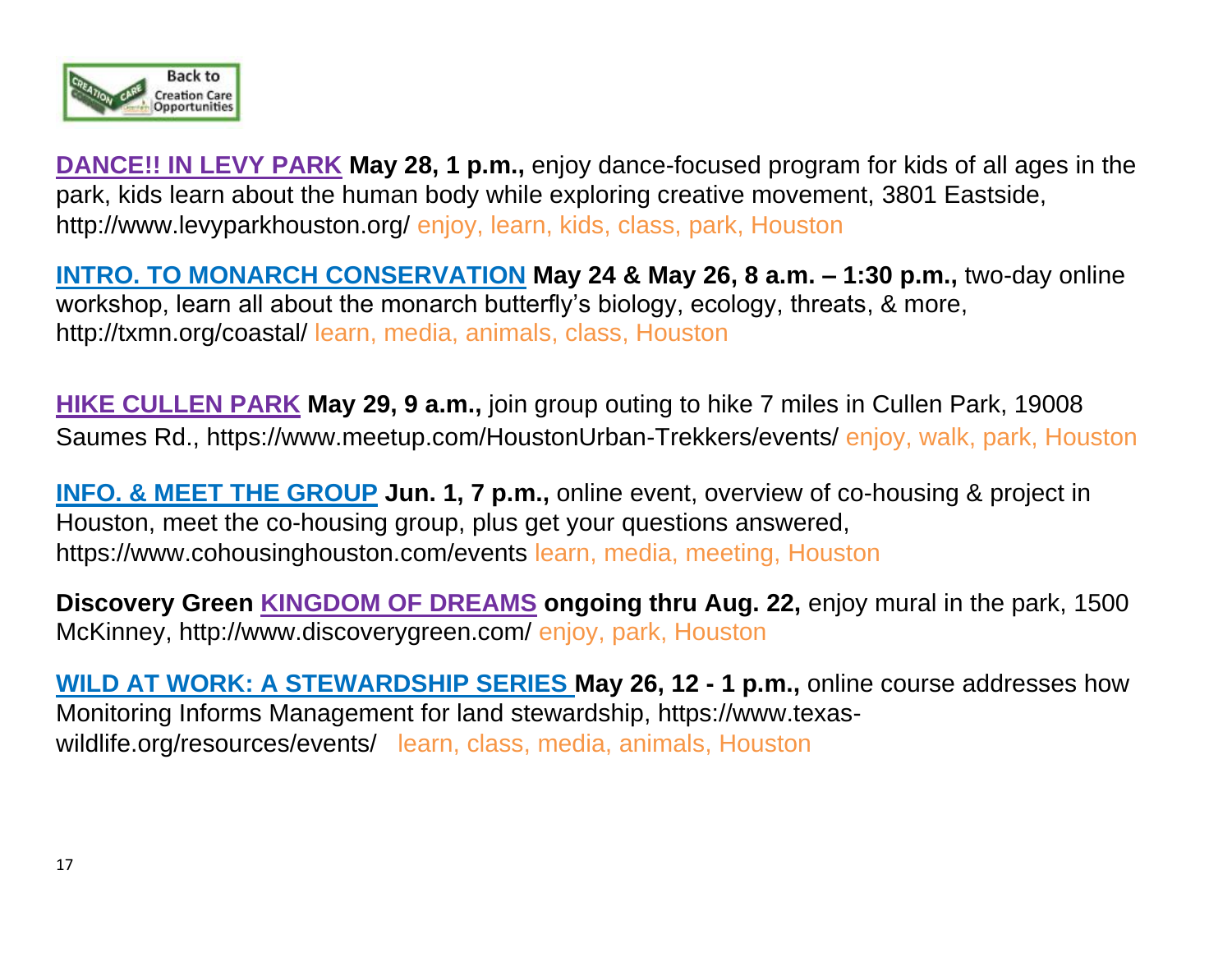

**Houston Botanic Garden GO BANANAS BRUNCH Jun. 4, 10 a.m.,** enjoy brunch in the garden, vegetarian & vegan options available, One Botanic Ln. (at 8210 Park Place Blvd.), https://secure.hbg.org/events/ enjoy, garden, Houston

**Houston Arboretum & Nature Center HOUSTON AFTER DARK May 28, 7 – 9 p.m.,** learn about nocturnal wildlife in Houston, how they communicate & mate in the dark, plus why darkness is a precious resource, weather permitting the program will end with a night hike, ages 12+, 4501 Woodway Dr.,<https://houstonarboretum.org/learn/> learn, enjoy, class, animals, kids, walk, Houston

**Nature Discovery Center SNEAK A PEEK Jun. 5 & Jun. 10, 10 a.m.**, kids 3 – 5 enjoy one-hour program of crafts, nature walks, live animal encounters, investigations, and hands-on activities, different topic each day, 7112 Newcastle,<http://www.naturediscoverycenter.org/> enjoy, learn, animals, kids, Houston

**Edith L. Moore Nature Sanctuary RED VENTED BULBUL SURVEY Jun. 4, 7 - 9 a.m.,** volunteers participate in community science to document red vented bulbuls, meet at BB's Café, White Oa at Studewood, [www.houstonaudubon.org](http://www.houstonaudubon.org/) care, enjoy, bird, Houston

**Nature Discovery Center SUMMER CAMP Jun. 6 – Jun. 10 & Jun. 13 – Jun. 17, 9 a.m. – 3 p.m.**, hands-on activities, games, art projects, & more for kids 5 - 10, most activities outdoors, weather permitting, (6/6): Various Vertebrates, (6/13): Nocturnal Animals, 7112 Newcastle, <http://www.naturediscoverycenter.org/> enjoy, learn, class, animals, garden, kids, Houston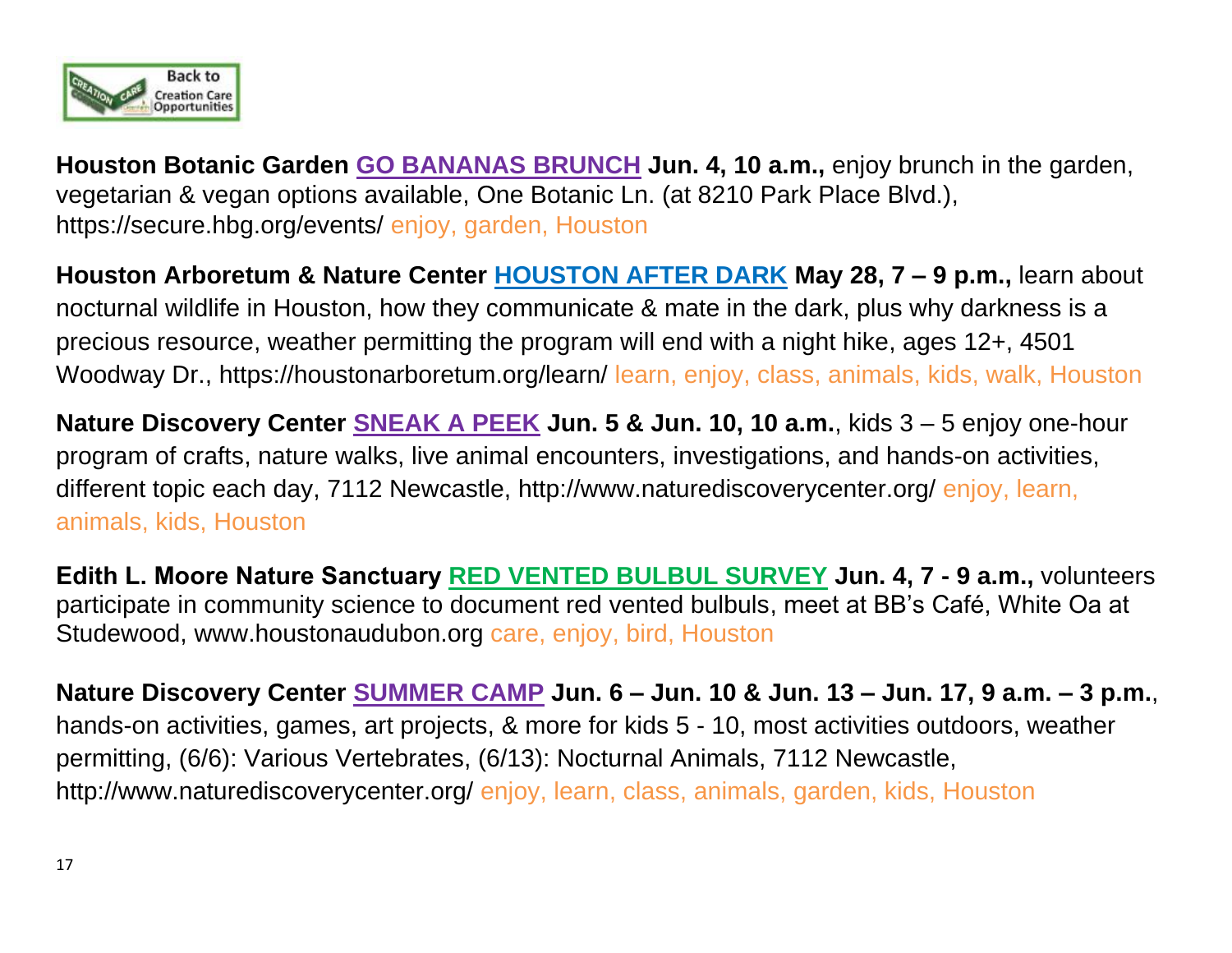

### **IS THERE AN ASSOCIATION BETWEEN AIR POLLUTION AND COVID-19 MORTALITY? Jun. 26,**

**6 p.m.,** online event, doctoral candidate from University of Texas Health Science Center considers links between air pollution & outcomes for COVID-19, https://www.eventbrite.com/e/is-there-anassociation-between-air-pollution-and-covid-19-mortality-tickets-330848455637 learn, media, lecture, **Houston** 

**HUNGER GAMES SUMMER CAMP Jun. 20 – Jun. 23, 8:30 a.m. – 3 p.m.,** kids entering grades 6 - 8 grade enjoy nature walks, bird watching, fishing, archery, geocaching, games, crafts, & more, Environmental Institute of Houston, UH-Clear Lake, 2700 Bay Area Blvd., <https://www.uhcl.edu/environmental-institute/> enjoy, learn, kids, fish, bird, walk, Houston

**Texas Wildlife Rehabilitation Center PAINT THE HOUSE May 30 – Jun. 27,** fundraiser for the center, purchase a bird, squirrel or owl house from the center & paint it in the design of your choice, winners in youth (12 – 17) and adult categories get prize package, house must be dropped off the center by Jun. 27, http://www.twrcwildlifecenter.org/ care, bird, kids, animals, Houston

**Edith L. Moore Nature Sanctuary SUMMER CAMP: GET WILD FOR WILDLIFE Jun. 6 – Jul. 10 & Jun. 13 – Jun. 17, 9 a.m. – noon**, kids discover the amazing wildlife that call planet earth home, ages 6 – 8, 440 Wilchester Blvd., [www.houstonaudubon.org](http://www.houstonaudubon.org/) enjoy, learn, animals, kids, Houston

**UNDERWATER PHOTOGRAPHY May 25, 6 p.m.,** webinar, improve your underwater photography skills with tips from accomplished diver and photographer, <https://sanctuaries.noaa.gov/education/teachers/webinar-series.html> learn, media, water, photo, lecture, animals, fish, Houston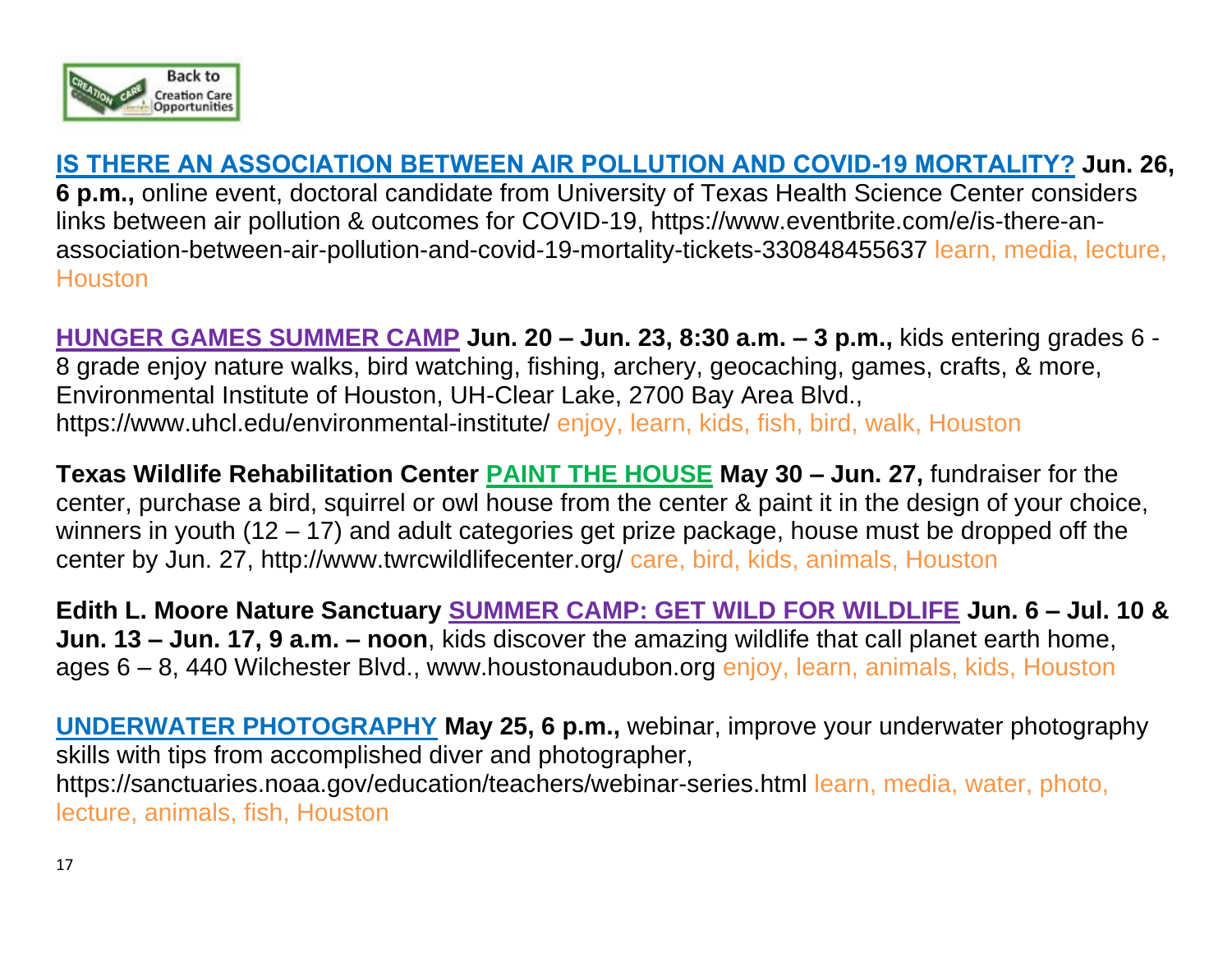

**Sims Bayou Urban Nature Center RAPTOR CENTER TOUR May 28, 8:30 a.m.,** behind-thescenes tour of raptor center, learn about raptors & raptor conservation, meet raptors up close for photos, for master naturalists, 3997 River Dr.**,** https://txmn.org/coastal/events/ enjoy, learn, photo, bird, Houston

**Houston Arboretum & Nature Center PRAIRIE WILDFLOWERS Jun. 4, 10 a.m. - noon,** learn about common wildflower species, how to identify them & their role in prairie ecosystems, plus discover plants for your home garden, ages 12+**,** 4501 Woodway Dr., <https://houstonarboretum.org/events/> learn, enjoy, class, garden, kids, Houston

**Houston Aquarium LATIN BEATS May 27 & Jun. 3, 7 - 10 p.m. (Fri. thru Aug. 12),** enjoy Latin dancing at the aquarium, free salsa lessons, 410 Bagby St., https://www.aquariumrestaurants.com/downtownaquariumhouston/default.asp enjoy, Houston

**SUMMER GEAR PACK OUT Jun. 8 & Jun. 9, 6 - 9 p.m.,** volunteers pack camping gear for summer kids' trips, TWP Warehouse, 6910 Renwick Dr., Suite V, https://thewoodsproject.org/calendar/ care, kids, Houston

**Sheldon Lake State Park REPTILE HIKE May 29, 10 a.m.,** ranger-led hike to search for reptiles & amphibians, 14140 Garrett Rd, [https://tpwd.texas.gov/state-parks/sheldon-lake/park\\_even](https://tpwd.texas.gov/state-parks/sheldon-lake/park_eve)ts enjoy, walk, animals, kids, park, Houston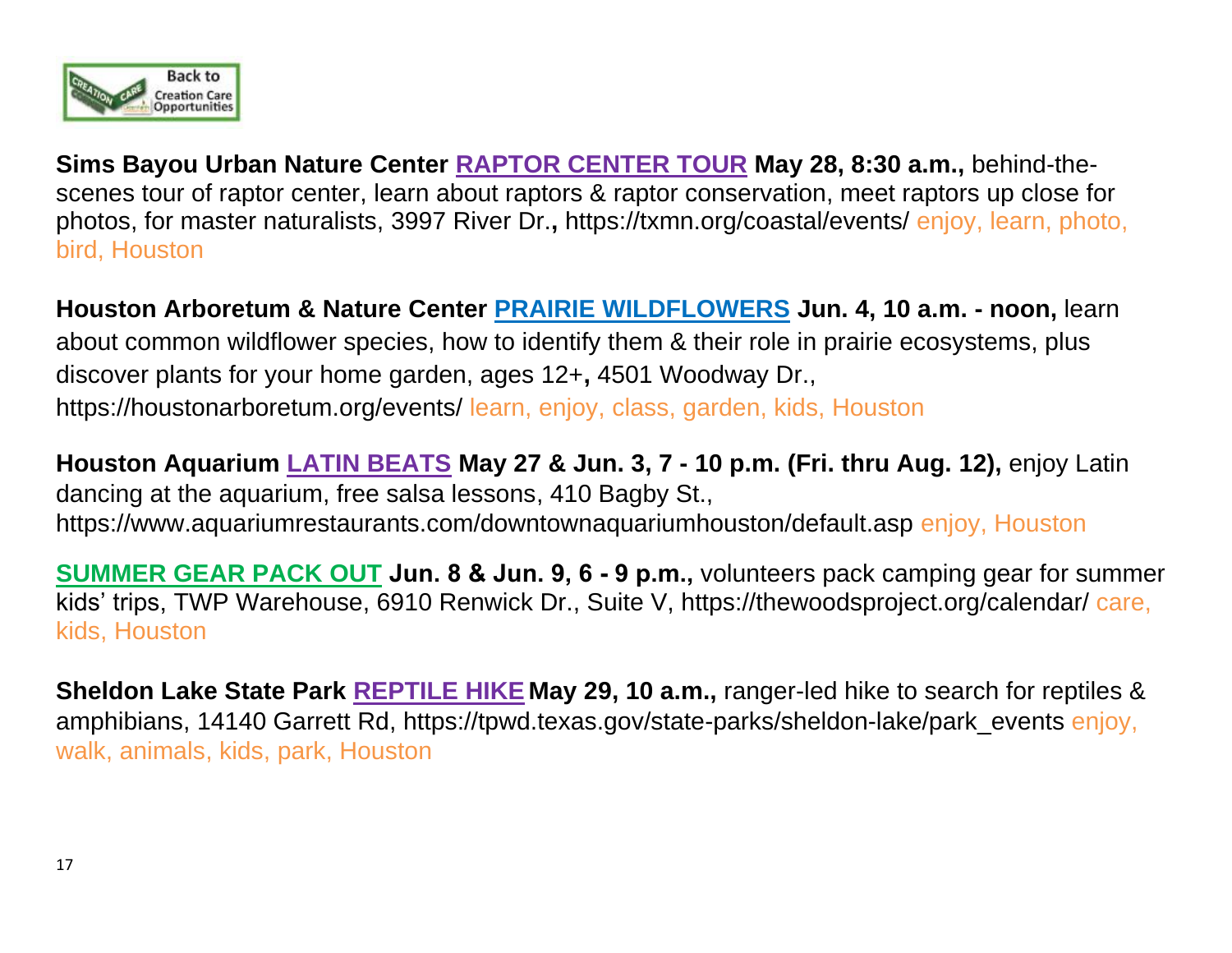

**A VIEW FROM THE INTERSECTION OF DEI & PARK ADVOCACY May 24, 6 p.m.,** online lecture, speaker from National Parks Conservation Association relates diversity, equity & inclusion to advocacy for our nation's parks,<https://txmn.org/gbmn/events/> learn, media, lecture, Houston

**Houston Botanic Garden MEDITATION WITH GARDEN HERBS May 27, 10 a.m.,** guided meditation in the garden using the herb, rosemary, plus recipes to take home, One Botanic Ln. (at 8210 Park Place Blvd.), https://secure.hbg.org/events/ enjoy, class, garden, Houston

**REI CAMP STOVES & WATER FILTRATION Jun. 2, 7 – 8 p.m.,** learn to pick the right camp stoves & water filtration tools for backcountry camping, online, see classes & events at [www.rei.com](http://www.rei.com/) learn, media, class, camp, Houston

**Kickerillo-Mischer Preserve CANOEING May 25, 4, 5, 6 & 7 p.m.,** enjoy paddling Marshall Lake, two related paddlers per canoe, kids under 10 must be accompanied by an adult, equipment provided, 20215 Chasewood Park Dr., https://www.hcp4.net/tap/events enjoy, boat, kids, park, **Houston** 

**Kickerillo-Mischer Preserve SOW, NOW WHAT? May 24, 3:30 - 5 p.m.**, volunteers work in garden beds, 20215 Chasewood Park Dr., https://hcp4.net/events/ care, enjoy, garden, park, Houston

**Houston Botanic Garden GO BANANAS Jun. 3, 6 p.m.,** enjoy a 5-course meal paired with special cocktails, all featuring the banana genus, in the garden, vegetarian & vegan options available, One Botanic Ln. (at 8210 Park Place Blvd.), https://secure.hbg.org/events/ enjoy, garden, Houston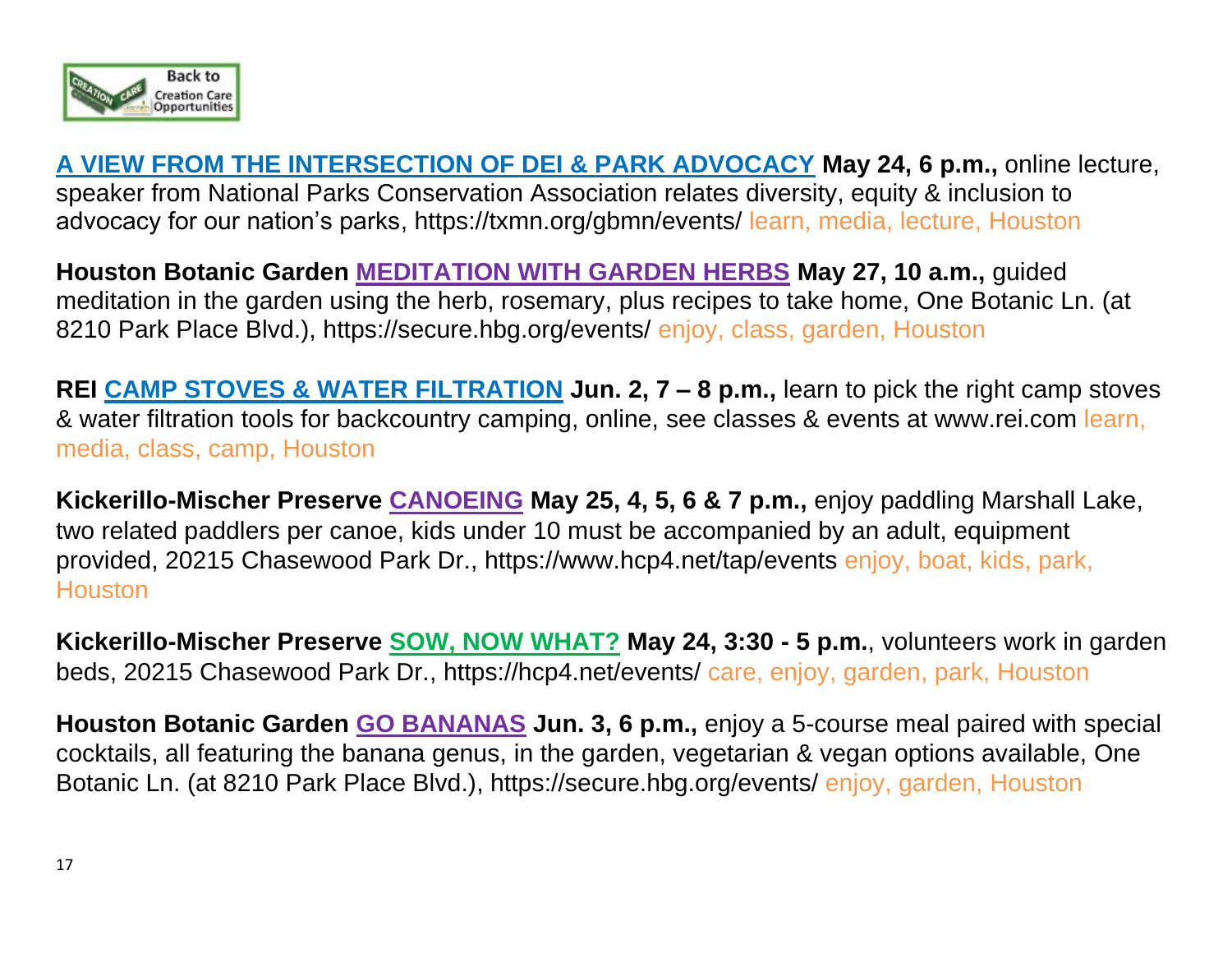

**TEXAS WATERSHED STEWARD May 25, 8 a.m. - noon,** learn to improve & protect the resources in your watershed, online, https://tws.tamu.edu/workshops/upcoming-workshops/ learn, care, class, water, pollution, Houston

**AGENTS OF DISCOVERY MISSION thru Jun. 10, explore Sims Bayou Greenway, complete the** virtual mission & get a swag bag, details at https://houstonparksboard.org/events/ enjoy, walk, water, park, Houston

**FARM WORK DAY Jun. 4, 9 a.m.,** volunteers perform tasks like weeding & mulching on urban farm operated by Plant It Forward, a local non-profit that works with the refugee community, 12581 Dunlap St., https://plantitforward.farm/fieldnotes/ care, enjoy, garden, farmers, Houston

**HIKE WHITE OAK BAYOU Jun. 1, 7 p.m.,** join group outing to hike 6 miles along White Oak Bayou at sunset, meet at Tea & Victory, 2030 E. T.C. Jester Blvd., [https://www.meetup.com/HoustonUrban-](https://www.meetup.com/HoustonUrban-Trekkers/events/)[Trekkers/events/](https://www.meetup.com/HoustonUrban-Trekkers/events/) enjoy, walk, water, Houston

**CALL FOR PROPOSALS due May 31, deadline to submit proposals for annual meeting of master** naturalists in Texas, <http://txmn.org/coastal/> learn, animals, garden, Houston

**FARM WORK DAY May 28, 9 a.m.,** volunteers perform tasks like weeding & mulching on urban farm operated by Plant It Forward, a local non-profit that works with the refugee community, 10595 Fondren Rd., https://plantitforward.farm/fieldnotes/ care, enjoy, garden, farmers, Houston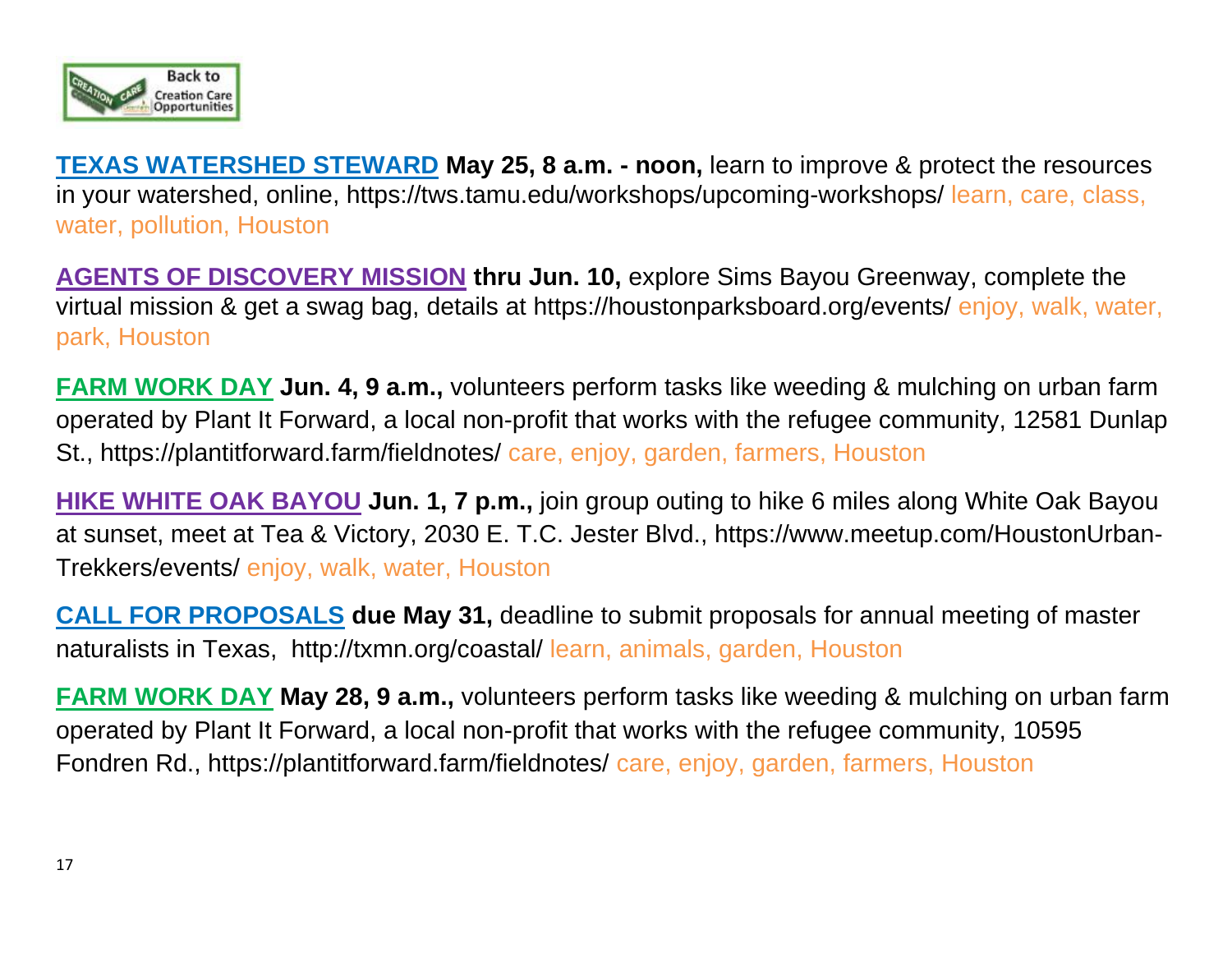

**Nature Discovery Center SUMMER MINI-CAMP May 30 – Jun. 3, 9 a.m. – noon**, camp for kids 4 – 7, hands-on activities, games, art projects & more, different topic each day, register for one day or all days, Mon.: Beautiful Butterflies, Tues.: Fantastic Flowers, Weds.: Terrific Turtles, Thurs.: Awesome Owls, & Fri.: Bouncy Bunnies, 7112 Newcastle,<http://www.naturediscoverycenter.org/> enjoy, learn, animals, bird, kids, Houston

**Houston Museum of Natural Science WEEKDAY LABS dates vary, times vary**, topics cover physical sciences, history, biology, & earth science, dissection, contact museum for details, some offered virtually, [www.hmns.org](http://www.hmns.org/) learn, enjoy, media, kids, animals, Houston

**NIGHT HIKES May 25 & Jun. 1, 7 p.m.,** join group hike along Buffalo Bayou, meet at Water Works, 105 Sabine St.,<https://www.meetup.com/joinneo/events/> enjoy, walk, park, Houston

**LIGHTS OUT TEXAS thru Jun. 15,** turn off non-essential lights from 11 p.m. – 6 a.m., to assist migrating birds,<https://texanbynature.org/projects/lights-out-texas/> care, bird, Houston

**Sims Bayou Urban Nature Center RAPTOR PHOTO SHOOT Jun. 3, 7:30 a.m.**, opportunity to photograph education raptors, 3997 River Dr.**,** [www.houstonaudubon.org](http://www.houstonaudubon.org/) enjoy, photo, bird, Houston

**Houston Botanic Garden INDIGENOUS COOKING May 28, 10 a.m.,** learn about Texas and Mexican plants & foods, and their indigenous cultural roots, One Botanic Ln. (at 8210 Park Place Blvd.), https://secure.hbg.org/events/ learn, class, garden, Houston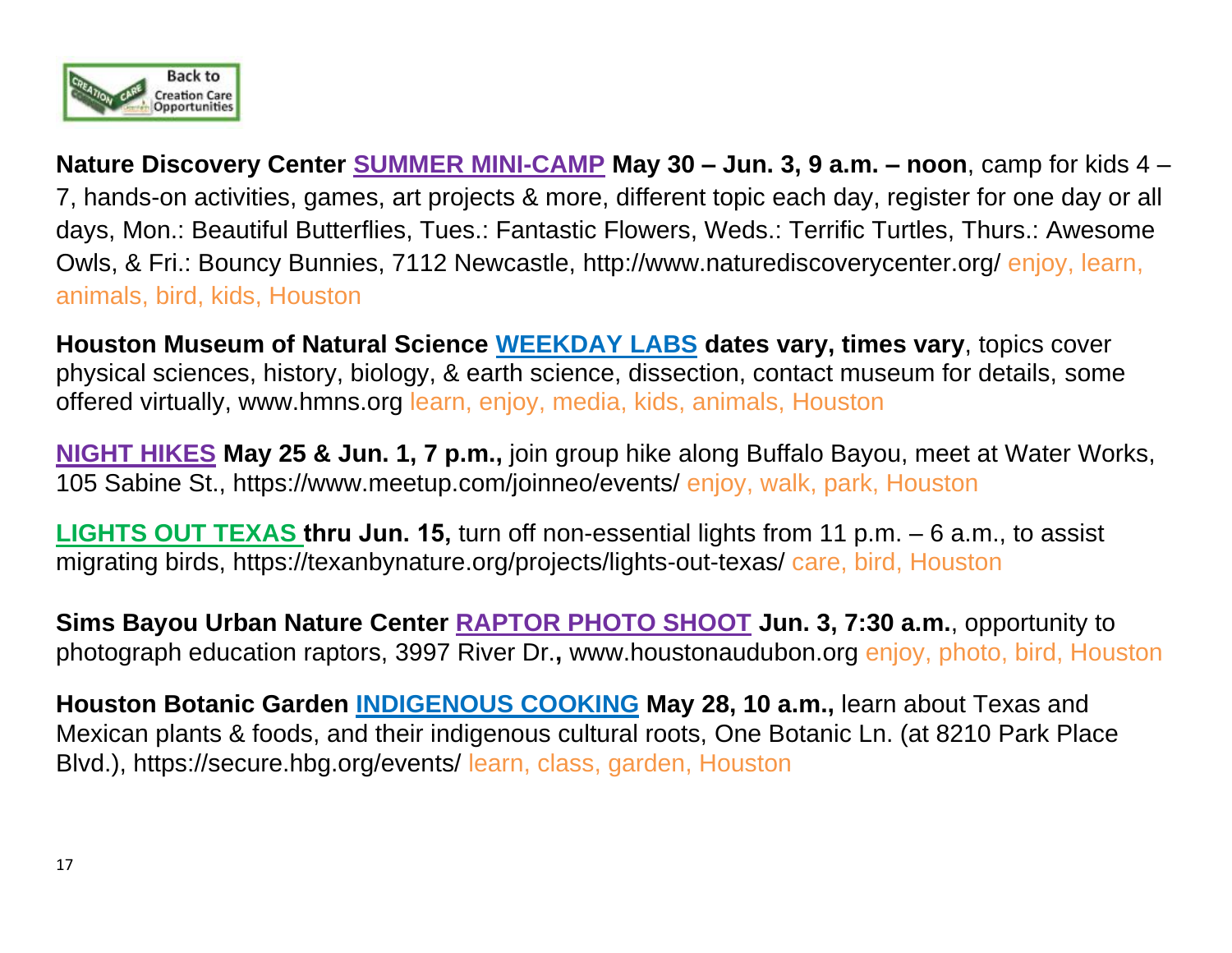

**Houston Botanic Garden BOTANICAMP May 30 – Jun. 3, 9 a.m. – 2 p.m.,** kids (K – 5) learn about birds & bugs, using photography, art & nature, 8505 N. Bayou Dr.,<http://hbg.org/programs> enjoy, learn, kids, bird, animals, photo, garden, Houston

**Houston Museum of Natural Science BODYWORLDS ongoing,** learn about the innerworkings of the human body, impact of lifestyle choices & health, 5555 Hermann Park Dr., [www.hmns.org](http://www.hmns.org/) learn, enjoy, Houston

**HOUSTON HEIGHTS BICYCLE RALLY & SCAVENGER HUNT Jun. 4, 8 a.m. & Jun. 5, 3 p.m.,** two routes 11available, 15 miles and 5 miles for families with kids, start any time after 8 a.m. on Sat., deadline to turn in clues is 3 p.m. on Sun., with party & prizes following, <https://www.bikesignup.com/Race/TX/Houston/13thHoustonHeightsBicycleRallyScavengerHunt> enjoy, cycle, kids, Houston

**Buffalo Bayou BUSY BEES Jun. 4, 9 – 11 a.m.,** learn about honeybees, and observe them through an observatory beehive, plus crafts for kids, Buffalo Bend Nature Park, 2300 S/Sgt. Macario Garcia Dr., [www.buffalobayou.org](http://www.buffalobayou.org/) learn, enjoy, kids, animals, park, Houston

**Discovery Green HAPPY EARTH COMPOSTING May 28 & Jun. 4, 11 a.m. – 2 p.m.,** bring food waste (meat/fish/dairy/vegetable/fruit etc…), paper napkins/towels & pizza boxes to be turned into soil amendment, 1500 cKinney, http://www.discoverygreen.com/ care, enjoy, recycle, park, Houston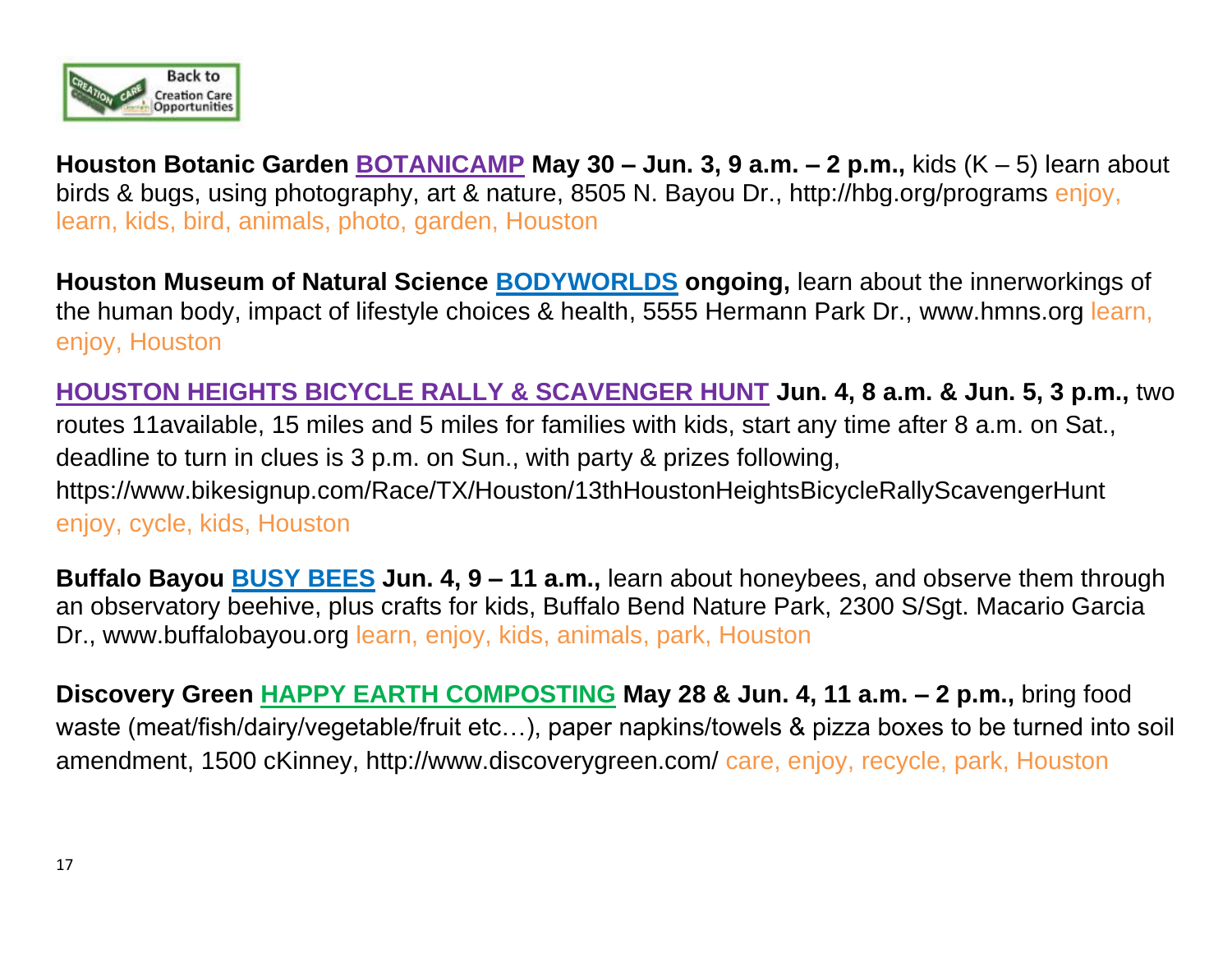

**Buffalo Bayou WELLNESS WALK May 25, 6:30 – 8 p.m.,** walk with discussion of mental/physical health & benefits of time in nature, meet at The Water Works, 105 Sabine St., [www.buffalobayou.org](http://www.buffalobayou.org/) enjoy, learn, walk, park, Houston

**Houston Botanic Garden CITRUS TREES May 29, 9:30 a.m.,** hands-on course on citrus tree care & maintenance, One Botanic Ln. (at 8210 Park Place Blvd.), https://secure.hbg.org/events/ learn, class, garden, tree, Houston

**Houston Museum of Natural Science RAMSES THE GREAT & THE GOLD OF THE PHARAOHS ongoing,** enjoy artifacts from ancient Egypt & learn about the reign of Ramses the Great, 5555 Hermann Park Dr., [www.hmns.org](http://www.hmns.org/) enjoy, learn, Houston

**REI TRAIL RUNNING BASICS May 31, 2 - 3 p.m. & 7 – 8 p.m.,** online class, learn technique, training, clothing & footwear specific to trail running, see classes & events at [www.rei.com](http://www.rei.com/) learn, class, walk, Houston

**Sims Bayou Urban Nature Center RAPTOR CENTER TOUR May 28, 8:30 a.m.,** behind-thescenes tour of raptor center, learn about raptors & raptor conservation, meet raptors up close for photos, 3997 River Dr.**,** [www.houstonaudubon.org](http://www.houstonaudubon.org/) enjoy, learn, photo, bird, Houston

## **ONGOING OPPORTUNITIES IN HOUSTON**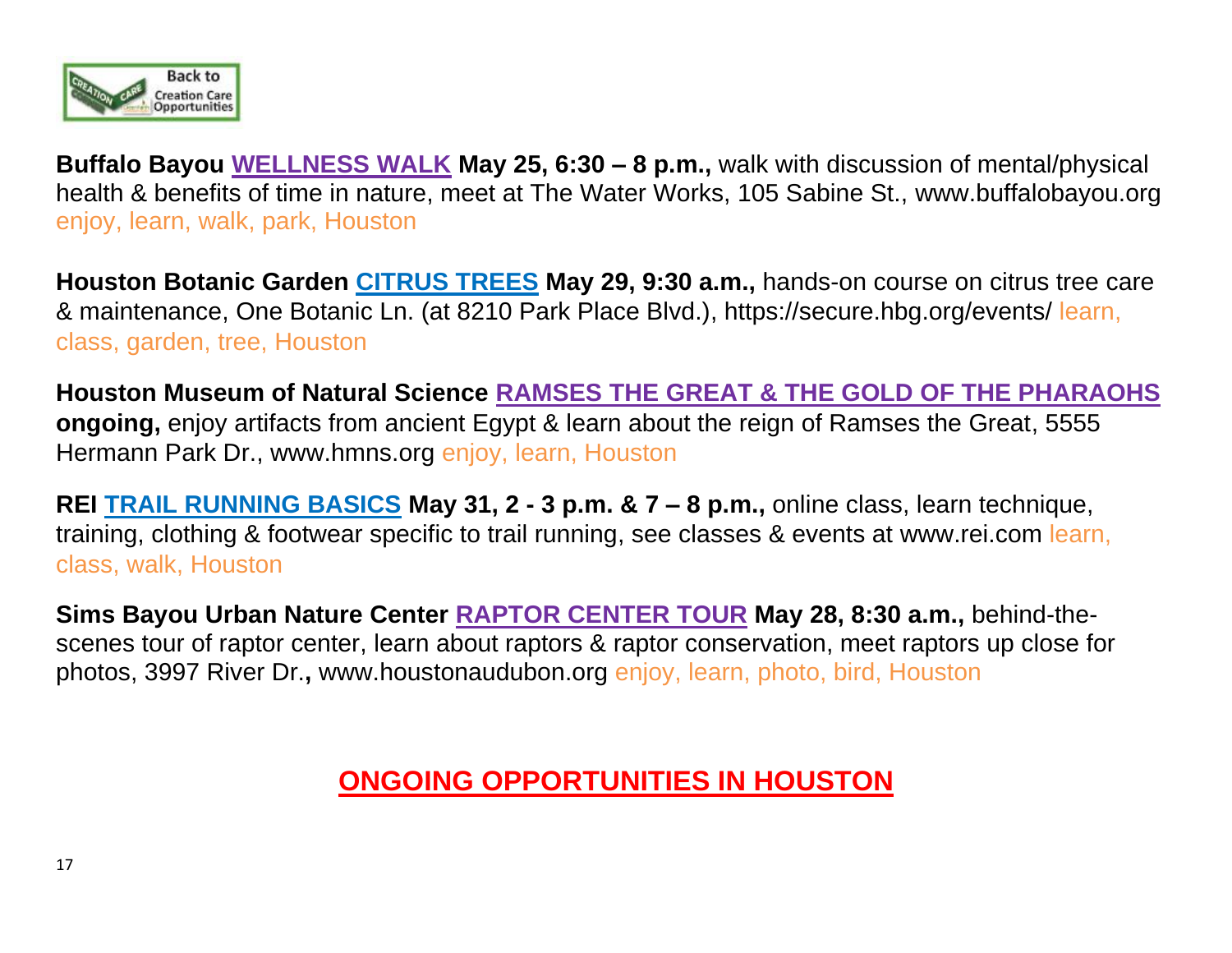

**SOLAR ENERGY SYSTEM WORKSHOP last Fri., 2 – 4 p.m.,** free workshop teaches basics of solar system installation & operation, covers types of solar arrays, costs, labor, permitting, energy savings & reliability, TXRX, 205 Roberts, http://houstonrenewableenergy.org/events/event-calendar/ Next Opportunity **May 27** learn, class, energy, pollution, Houston

**NORTHEAST HOUSTON FARMERS' MARKET 1 st & 3rd Sat., 9 a.m. - noon,** local products, LBJ Hospital Community Farm, 5656 Kelley St., mobile market at 5425 Toost St., <https://www.urbanharvest.org/specialevents/> Next Opportunity **Jun. 4** care, farmers, Houston

**Kickerillo-Mischer Preserve NATURE CENTER WITHOUT WALLS usually 1st Sat., 10 a.m.,** learn about nature topics & current events/activities, 20215 Chasewood Park Dr.,<http://www.hcp4.net/kmp> Next Opportunity **TBD** learn, park, Houston

**Mandell Park COMPOST WORKDAY Sat., 10 a.m. – noon, care for compost pile in the park,** Mandell & Richmond Ave., http://www.friendsofmandellpark.org/ Next Opportunities **May 28 & Jun. 4** care, enjoy, garden, recycle, park, Houston

**Sims Bayou Urban Nature Center MAINTENANCE MONDAY 3 rd Mon., 7 – 10 a.m., (Sep. thru May),** volunteers tend to gardens, weed, prune, maintain trails, repair infrastructure, & more, 3997 River Dr., [http://houstonaudubon.org](http://houstonaudubon.org/) Next Opportunity **TBD** care, enjoy, bird, garden, walk, Houston

**MONTROSE FARMERS' MARKET Sun., 10 a.m. – 2 p.m.,** fresh produce, locally-produced foods, Eagle Houston, 611 Hyde Park Blvd., Next Opportunities **May 29 & Jun. 5** care, farmers, Houston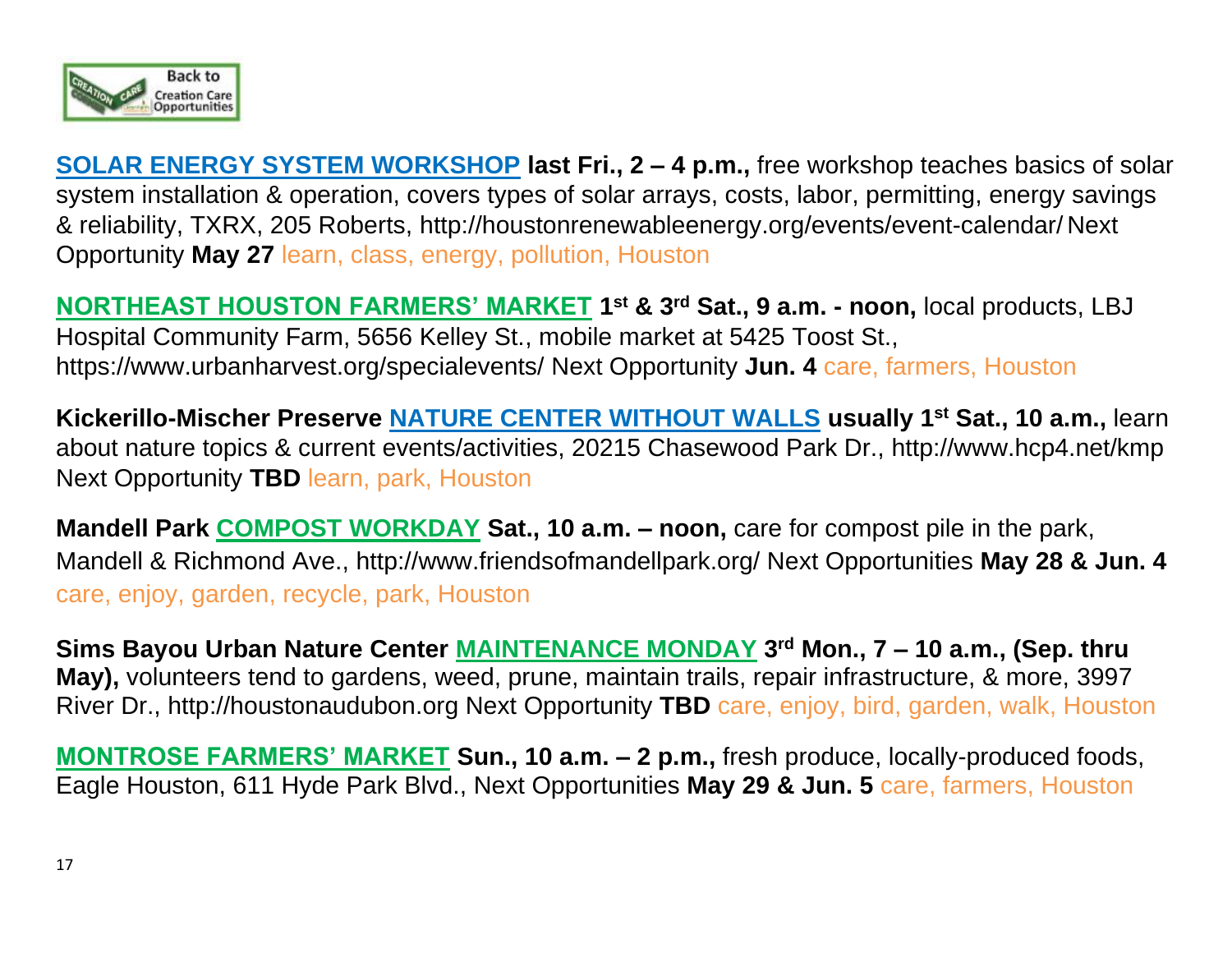

**Midtown Park CHILDREN'S STORY TIME 3 rd Tues., 11:30 a.m. – 1:30 p.m.,** guest reader of kids' books from Houston Mobile Library, 2811 Travis St.,<https://midtownhouston.com/events> Next Opportunity **Jun. 21** enjoy, kids, park, Houston

**CO-HOUSING HOUSTON MEETING** 1<sup>st</sup> Weds., 7 – 8 p.m., group promoting co-housing in Houston, <https://www.cohousinghouston.com/> Next Opportunity **Jun. 1 (moved online)** learn, media, meeting, **Houston** 

**MEMORIAL VILLAGES FARMERS' MARKET Sat., 9 a.m. – 1 p.m.,** farmers' market, music, kids' activities, food demonstrations, lectures & more, 1st Congregational Church, 10840 Beinhorn Rd., <http://www.mvfarmersmarket.org/> Next Opportunities **May 28 & Jun. 4** care, farmers, kids, Houston

**CENTRAL CITY CO-OP MARKET Tues. – Sat., 8 a.m. – 5 p.m., Sun., 8 a.m. – 3 p.m.,** open market of organic & local fresh produce, also have community supported agriculture shares, pick-up on Weds., 420 E. 20<sup>th</sup> St.,<http://www.centralcityco-op.com/> care, farmers, Houston

**Edith L. Moore Nature Sanctuary WILD WEDNESDAYS some Weds., 9:30 – 11:30 a.m. (Sep. thru May),** kids 3 – 6, with parent/guardian, learn about the natural world through instruction, educational games, crafts, & outdoor adventures, 440 Wilchester Blvd., [http://houstonaudubon.org](http://houstonaudubon.org/) Next Opportunity **TBD,** Topic: TBD learn, enjoy, class, animals, kids, Houston

**HOUSTON PARKS ACTIVITIES ongoing, variety of dates/times,** many activities offered by the Houston Parks Dept. for people of all ages in various city parks, from sports to tutoring to hands-on stewardship projects and more, see the link to the listing here:<http://www.houstontx.gov/parks/> enjoy, park, Houston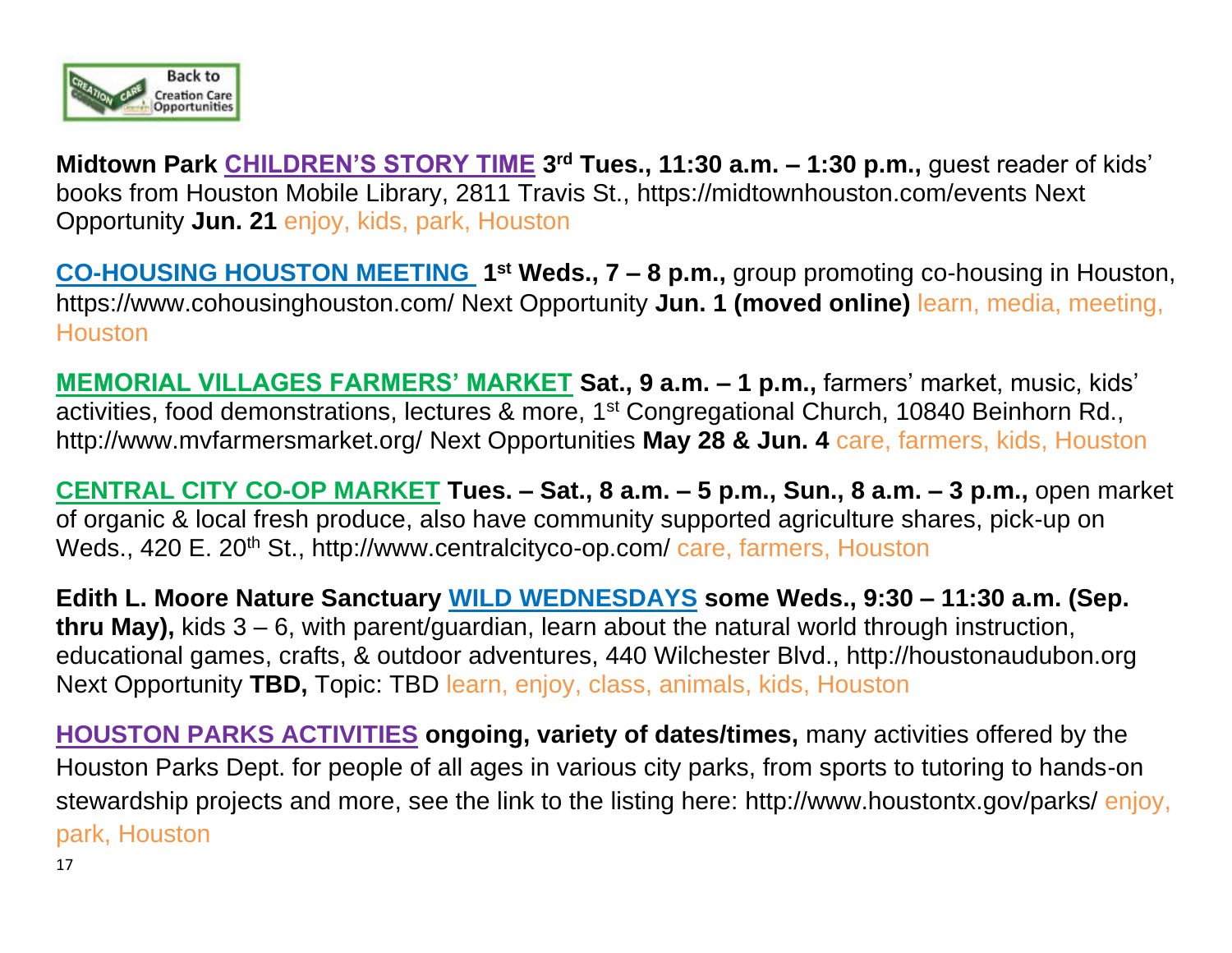

**HOUSTON FARMERS' MARKET daily, 5:30 a.m. - 6 p.m.,** produce, baked goods, meat & more, 2520 Airline Dr. https://thehoustonfarmersmarket.com/ care, farmers, Houston

**Sims Bayou Urban Nature Center FAMILY FIRST FRIDAY 1 st Fri., 9:30 – 11:30 a.m., (Sep. thru May),** kids 3 – 6, with parent/guardian, learn about the natural world through instruction, educational games, crafts, & outdoor adventures 3997 River Dr., [http://houstonaudubon.org](http://houstonaudubon.org/) Next Opportunity **TBD** learn, enjoy, class, bird, kids, Houston

**MILBY PARK CLEAN-UP** 4<sup>th</sup> Fri., 9 – 11 a.m., volunteers clean up litter & plant trees in the riparian restoration area, 2001 Central St.,<https://txmn.org/gulfcoast/events/> Next Opportunity **TBD** care, pollution, garden, tree, park, Houston

**ALIEF COMMUNITY GARDEN FARMERS' MARKET 2 nd Sat., 10 a.m. – noon,** farm fresh produce, 8409 ½ Dairy View, https://imdhouston.org/about/programs-projects/farmers-market/ Next Opportunity **Jun. 11** care, farmers, Houston

**BIKE TOURS daily,** Bayou City Bike Tours offers guided rides for groups along Heights Blvd. & Buffalo Bayou, 1824 Spring St., http://www.bayoucitybiketours.com/book-a-tour/ enjoy, cycle, **Houston** 

17 **Mandell Park WORK DAY last Sat., 8 a.m. – noon,** volunteers perform needed tasks in park, could include trimming trees, weeding, cleaning, planting & other tasks, Mandell & Richmond Ave., [http://www.friendsofmandellpark.org/html/all\\_events.html](http://www.friendsofmandellpark.org/html/all_events.html) Next Opportunity **May 28** care, enjoy, tree, garden, pollution, park, Houston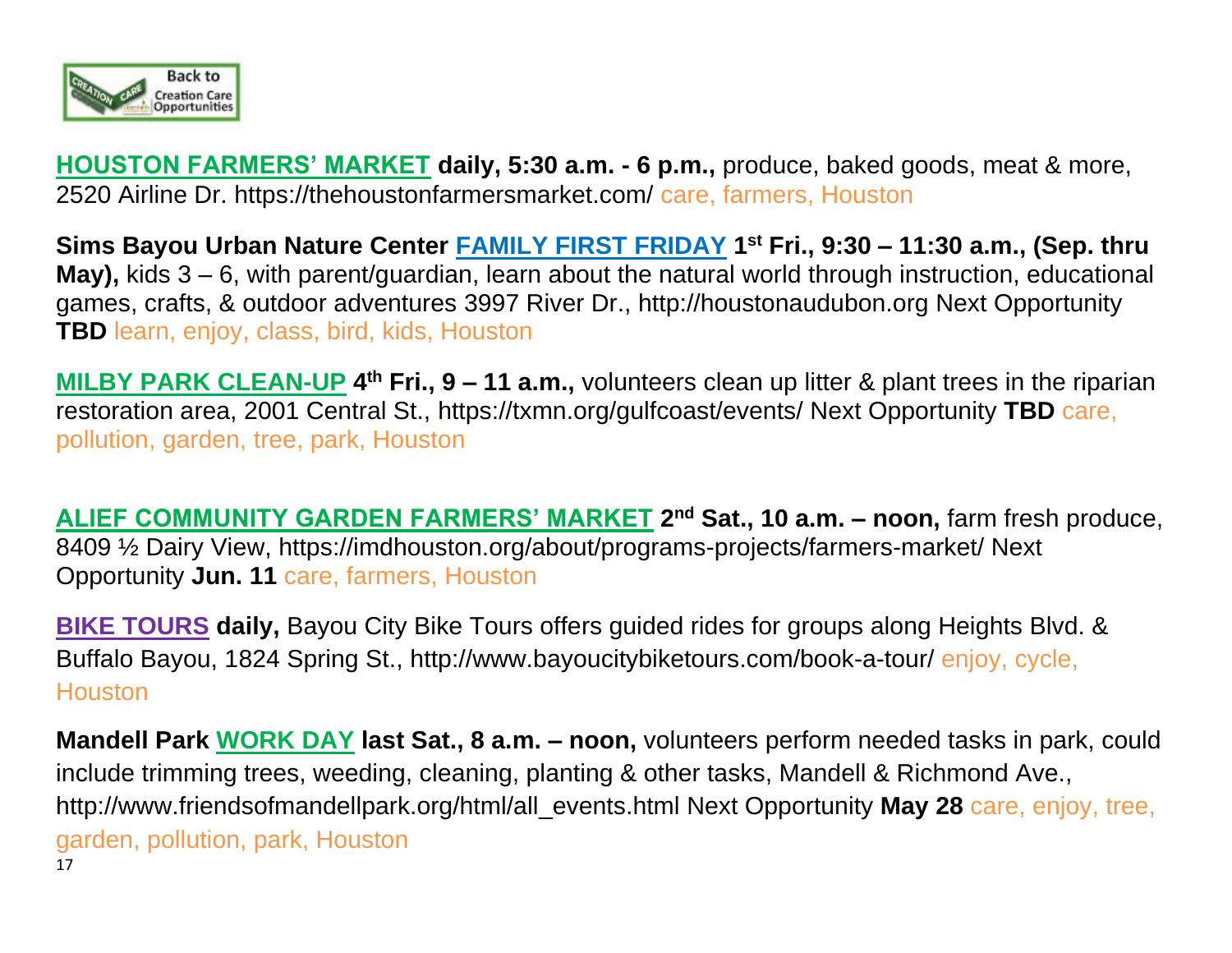

**DRUM JAM AT LEVY PARK one Sun./month, 3:30 p.m.,** enjoy drum concert in the park, 3801 Eastside,<http://www.levyparkhouston.org/> Next Opportunity **TBD** learn, enjoy, class, kids, park, **Houston** 

**BRAESWOOD FARMERS' MARKET Sat./Sun., 9 a.m. – 1 p.m. & Weds., 4 – 8 p.m.,** fresh produce, prepared foods, & more, 5130 Bellaire Blvd.,<http://www.braeswoodfarmersmarket.com/> Next Opportunities **May 28/May 29 & Jun. 4/Jun. 5 and May 25 & Jun. 1** care, farmers, Houston

**WELLNESS WALK LEVY PARK 1 st & 3rd Mon., noon,** enjoy a walk in the park, 3801 Eastside, <http://www.levyparkhouston.org/> Next Opportunity **Jun. 6** learn, enjoy, class, kids, park, Houston

**HOUSTON RENEWABLE ENERGY GROUP MEETING usually 2 nd Tues., 7 p.m.,** monthly meeting of group promoting renewable energy in Houston, open to the public, United Way, 50 Waugh Dr., <http://houstonrenewableenergy.org/> Next Opportunity **Jun. 14 (moved online)** learn, meeting, energy, Houston

**TREE FARM WORKDAY 3 rd Thurs., 8:30 – 11 a.m.,** volunteers propagate & care for trees, including potting seedlings, weeding pots & planting seeds, benefit Houston parks, Clinton Park Tree Farm, 158 Mississippi St.,<https://txmn.org/gulfcoast/events/> Next Opportunity **May 19** care, garden, tree, park, Houston

**Nature Discovery Center NATURE STORY TIME Weds., 4 – 4:30 p.m.,** pre-schoolers & caregivers enjoy stories, puppets, specimens, songs & more, all activities outdoors, 7112 Newcastle St, <http://www.naturediscoverycenter.org/> Next Opportunities **May 25 & Jun. 1** enjoy, kids, Houston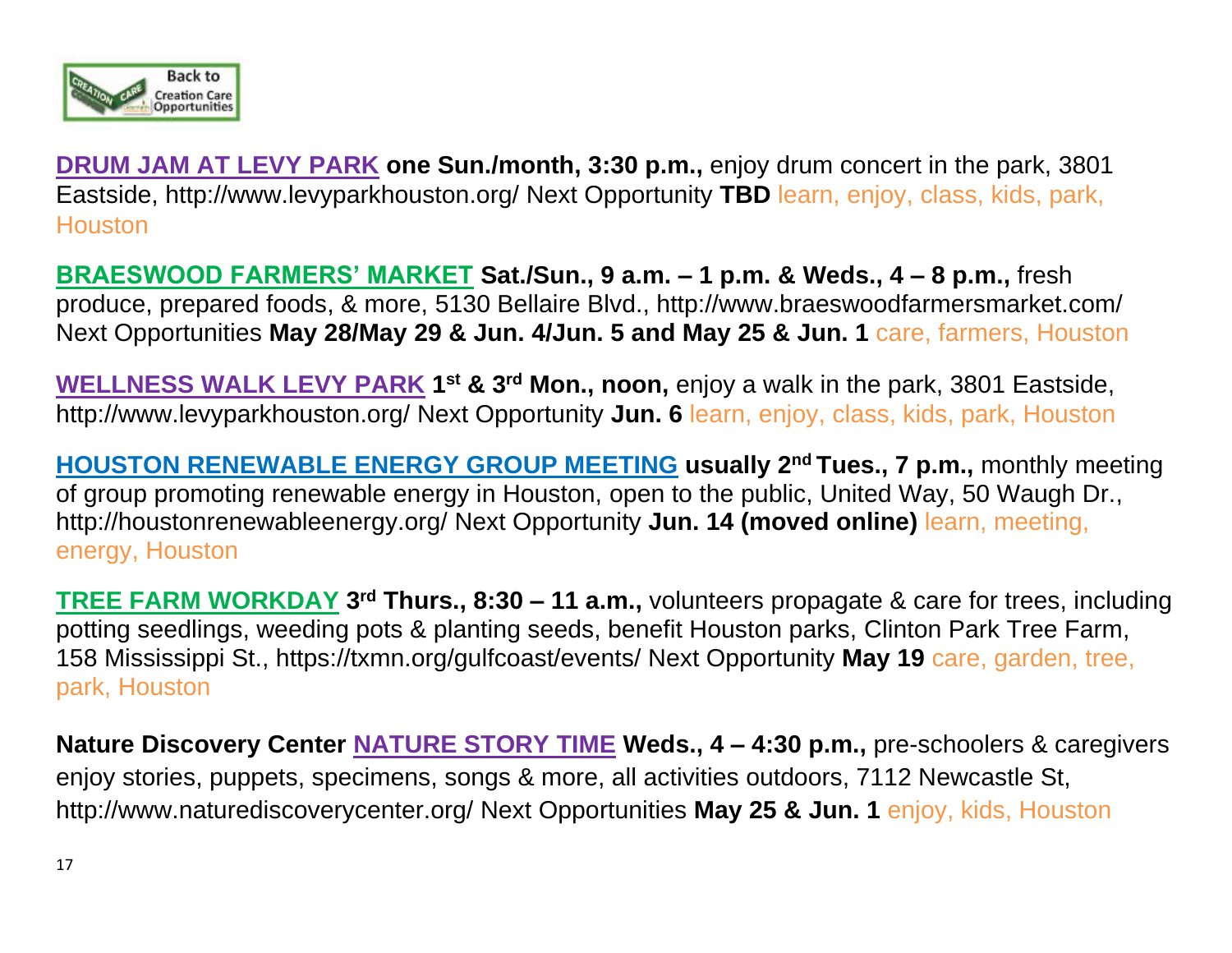

**RIVER OAKS FARMERS' MARKET 3 rd Sun., 11 a.m. – 3 p.m.,** 20 curated vendors, all local businesses, fresh produce, baked goods, handmade condiments & more, 4444 Westheimer Rd. https://ynfma.org/calendar/ Next Opportunity **Jun. 19** care, farmers, Houston

**BODY BARRE AT LEVY PARK Weds., 6 p.m.,** body barre class in the park, 3801 Eastside, <http://www.levyparkhouston.org/> Next Opportunities **May 25 & Jun. 1** enjoy, learn, media, class, park, **Houston** 

**Discovery Green RECYCLING SATURDAYS most Sat., 11 a.m. – 2 p.m.,** recycle sorted paper, plastic, glass, and aluminum at the park, 1500 McKinney, http://www.discoverygreen.com/ Next Opportunities **May 28 & Jun. 4** care, recycle, park, Houston

**Levy Park YOUNG AUDIENCES certain Sat., 1 p.m.,** kids enjoy live art experiences in the park, duration 1 – 1.5 hours, 3801 Eastside,<http://www.levyparkhouston.org/> Next Opportunity **Jun. 4** enjoy, kids, park, Houston

**REDEMPTION SQUARE FARMERS MARKET 4 th Sat., 11 a.m. – 3 p.m.,** fresh produce/local vendors, 250 Assay St., https://ynfma.org/CALENDAR/ Next Opportunity **May 28** care, farmers, **Houston** 

Levy Park JAPAN JUNCTION 1<sup>st</sup> Weds., 4:30 p.m., kids enjoy expanding their cultural horizons thru Japanese storytelling & crafts in the park, duration 1 – 1.5 hours, 3801 Eastside, <http://www.levyparkhouston.org/> Next Opportunity **Jun. 1,** Story: The Oni Who Sank to the Bottom of the Sea, Craft: "waishatsu", white dress shirt, gift bag for Fathers' Day enjoy, kids, park, Houston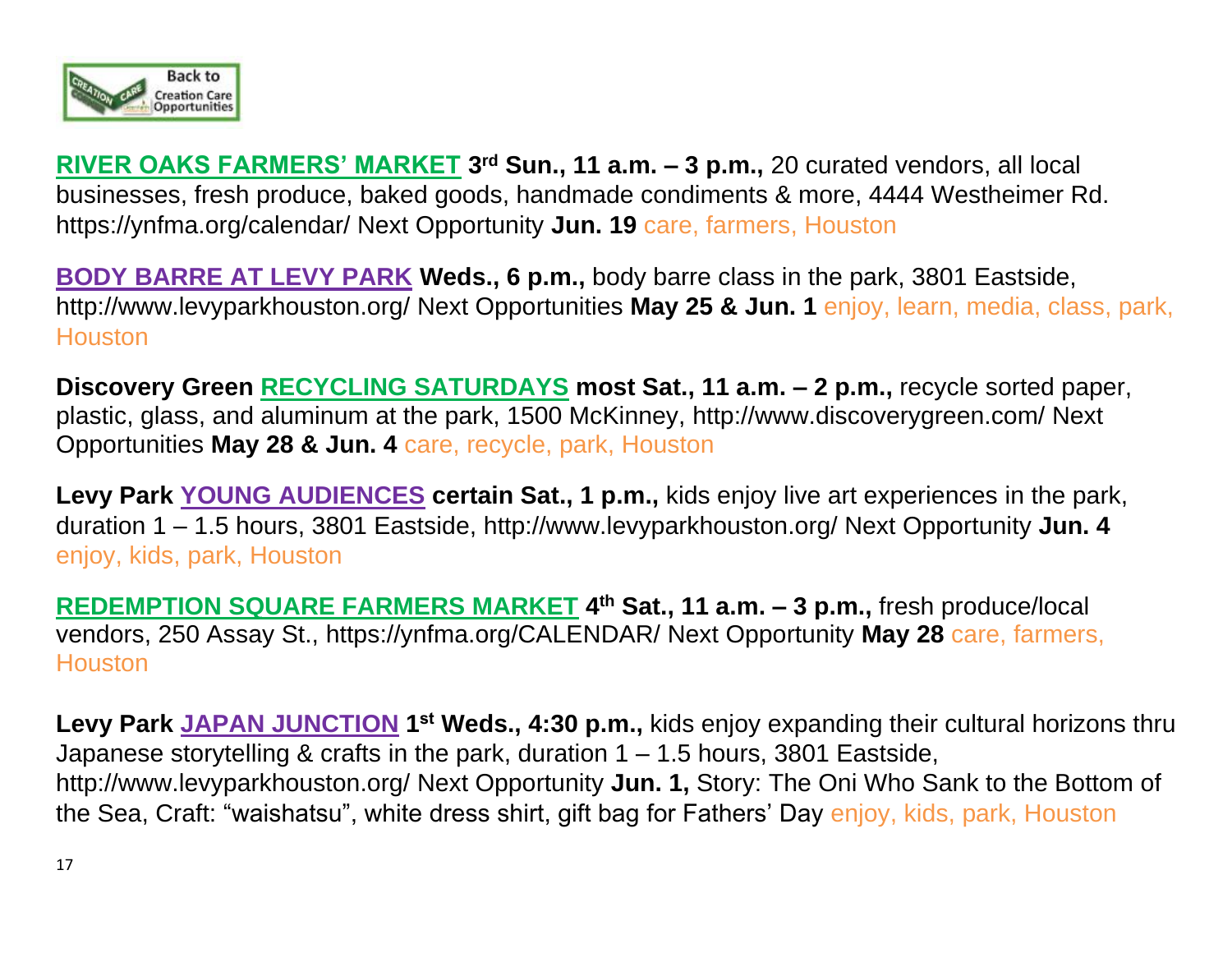

**Hermann Park BAYOU SAVANNAH WORK DAY certain Sat.s, 9 a.m. - noon,** volunteers work on pocket prairie, near 6520 Almeda, https://txmn.org/gulfcoast/events/ Next Opportunity **TBD** care, garden, park, Houston

**Discovery Green TAI CHI Sat., 10:15 – 11:15 a.m.,** learn tai chi from expert instructor, 1500 McKinney, http://www.discoverygreen.com/ Next Opportunities **May 28 & Jun. 4** enjoy, class, park, **Houston** 

**Levy Park TAI CHI Fri., 9 - 10 a.m.,** tai chi class in the park open to all ages/skill levels, 3801 Eastside,<http://www.levyparkhouston.org/> Next Opportunities **May 27 & Jun. 3** enjoy, class, park, **Houston** 

**KICKERILLO MISCHER BIRD SURVEY 3<sup>rd</sup> Mon., 8 - 10 a.m.,** join group for bird survey, 20215 Chasewood Park Dr., [www.houstonaudubon.org](http://www.houstonaudubon.org/) Next Opportunity **Jun. 20** care, enjoy, walk, bird, **Houston** 

**BOLLYWOOD IN LEVY PARK Sat., 10 a.m.,** Bollywood-style dance class in the park, 3801 Eastside,<http://www.levyparkhouston.org/> Next Opportunities **May 28 & Jun. 4** enjoy, media, park, **Houston** 

**VEGAN FOR LIFE Meeting last Sat., 7 p.m.,** monthly meeting for vegans to plan activities & activism, Central Market Community Room, 3815 Westheimer, [http://www.vegan-for-life.org](http://www.vegan-for-life.org/about.html) Next Opportunity **TBD** learn, meeting, Houston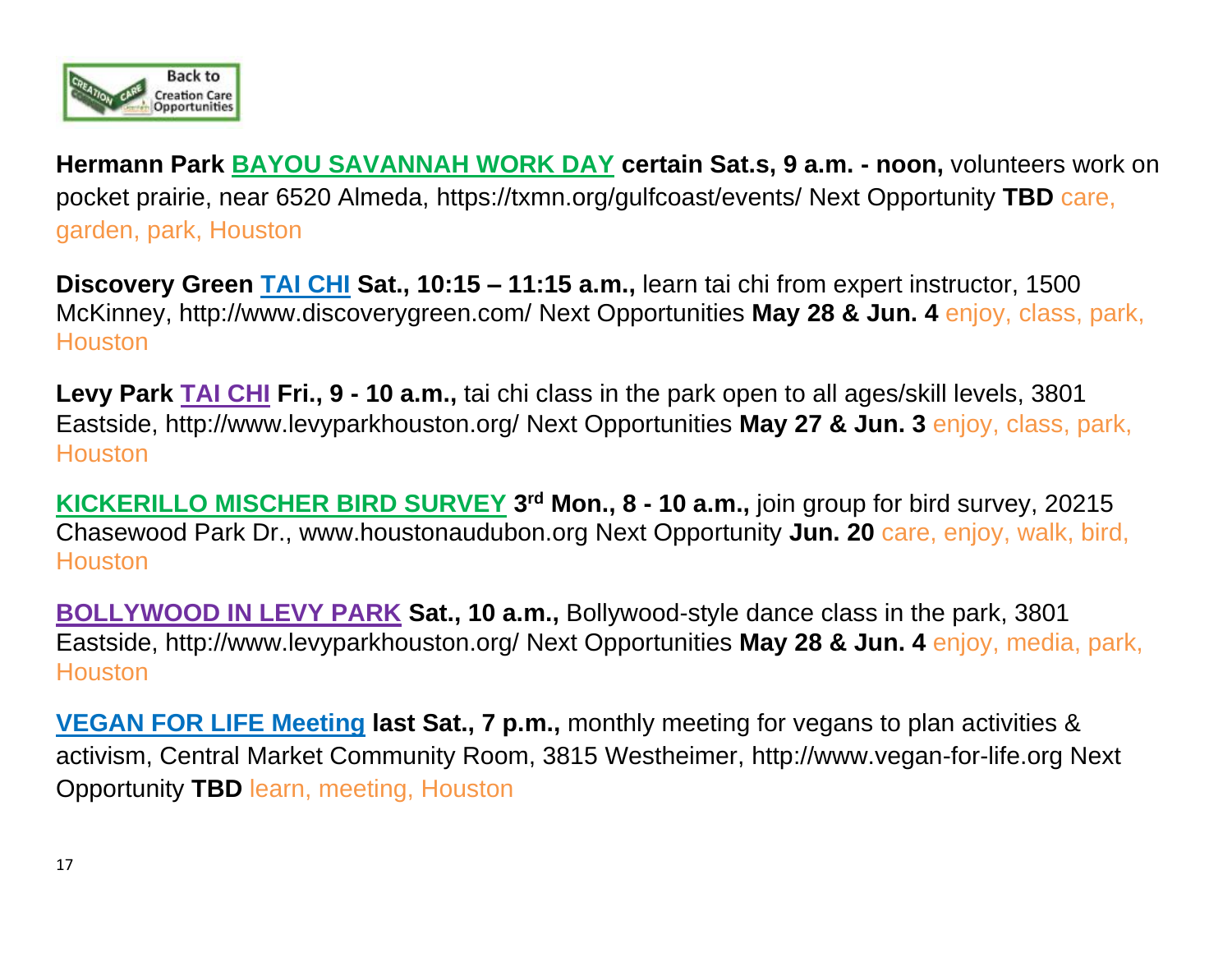

**BIKE RIDES various days/times,** join group rides, various locations, organized by Bike Barn stores, <http://bikebarn.com/articles/upcoming-rides-pg66.htm> enjoy, cycle, Houston

**VEGAN SOCIETY OF PEACE MONTHLY MEETING** 2<sup>nd</sup> Sat., 6 – 9 p.m., potluck, presentations, food demons, product samples, door prizes & more, HCC, 3100 Main St., <http://www.vegansocietyofpeace.org/vegan2ndsaturdays> Next Opportunity **Jun. 11** learn meeting, animals, Houston

**Discovery Green SCREEN ON THE GREEN varies,** family-friendly movie in the park, pre-film activities begin at 6 p.m., 1500 McKinney, http://www.discoverygreen.com/ Next Opportunity **TBD** enjoy, media, kids, park, Houston

**MOVIE IN LEVY PARK usually last Fri., start time varies,** family movie in the park, 3801 Eastside, <http://www.levyparkhouston.org/> Next Opportunity **May 27, 8:30 p.m.** enjoy, media, kids, park, **Houston** 

**KEEP 5 ALIVE** 2<sup>nd</sup> Sat., 9 – 11 a.m., volunteers pick up trash & clean flower beds in Fifth Ward Civic Club, corner of Market & Lockwood,<http://www.houstonbeautiful.org/news--events.html> Next Opportunity **TBD** care, pollution, garden, Houston

**OLIVEWOOD CEMETERY CLEAN-UP 1 st & 3rd Sat., 9 – 11 a.m.,** volunteers remove brush & do landscaping at historic cemetery, 1300 Court St., <http://www.descendantsofolivewood.org/category/events/> Next Opportunity **Jun. 4** care, garden, **Houston**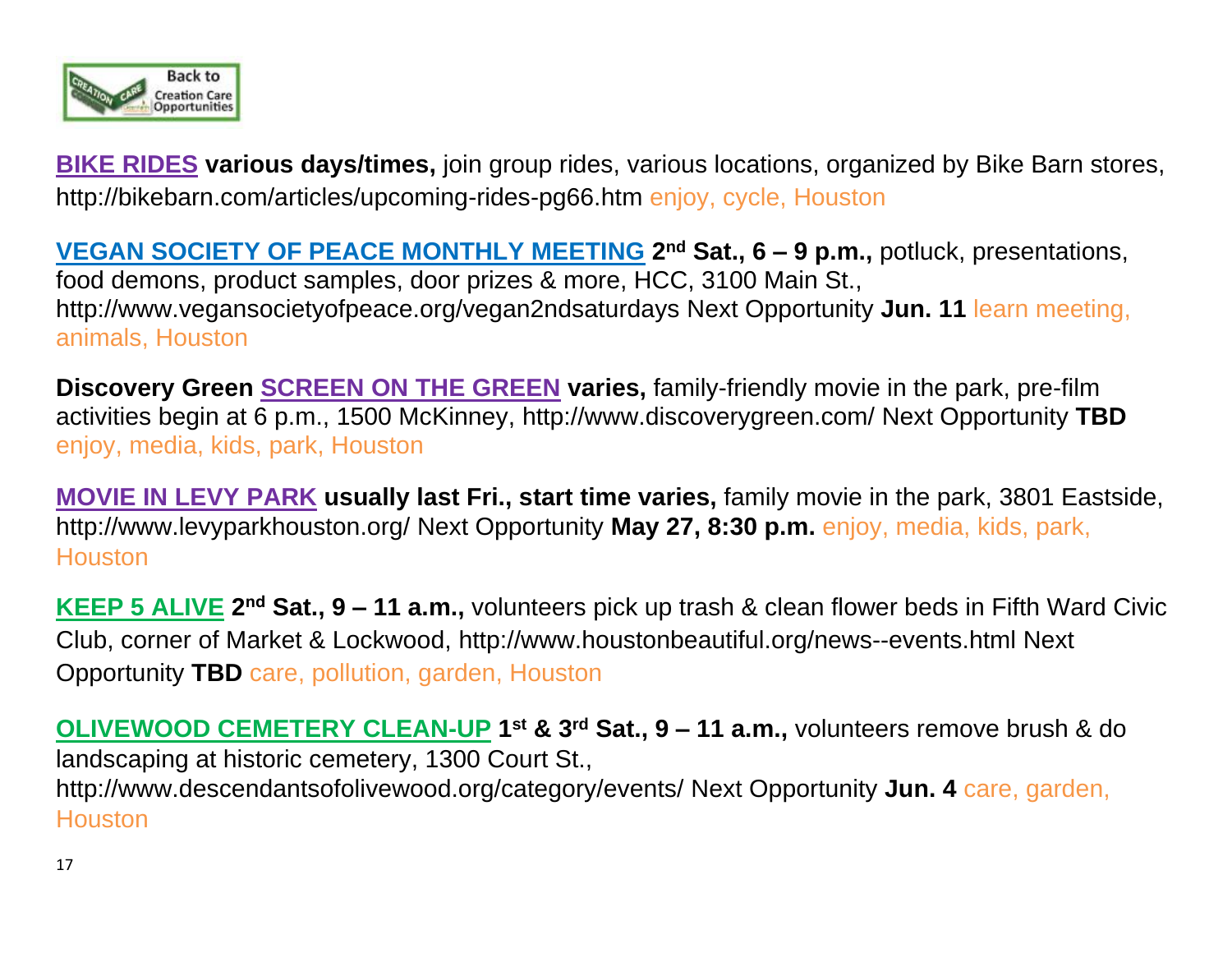

**Houston Museum of Natural Science PLANETARIUM SHOWS ongoing, times vary,** wide variety of shows, Burke Baker Planetarium, 5555 Hermann Park Dr., see [www.hmns.org](http://www.hmns.org/) for offerings & times, Currently showing: Are We Really Alone?, Black Holes, Cosmic Collision, Dark Side of the Moon, Death of the Dinosaurs, Dynamic Earth, Forward to the Moon, Passport to the Universe, Rock On!, Starry Night Express, Stars of the Pharaohs, Tales of a Time Traveler, & Unseen Universe, www.hmns.org enjoy, learn, media Houston

**EPA AIR, CLIMATE, ENERGY WEBINAR SERIES 3 rd Tues., 2 p.m.,** EPA shares current research & activities related to air pollution, associated health/environmental risks & reducing air pollution, https://www.epa.gov/air-research/air-climate-energy-research-webinar-series Next Opportunity **Jun. 21,** Topic: The Smoke Ready Communities Research Study: A Story of Community Capacity, Collaboration, and Reducing the Public Health Burden of Wildfire Smoke learn, media, class, pollution, Houston

**PLANT PROPAGATION WORKDAYS 2 nd & 4th Thurs., 9 a.m. – noon,** volunteers seed pots, bump up trays to 1-gallon containers, separate seedlings & weed pots of native plants, HPARD Greenhouse, 6501 Memorial Dr., https://txmn.org/gulfcoast/events/ Next Opportunity **May 26** care, garden, Houston

**Hermann Park CHILDREN'S STORY HOUR most Fri., 10 - 11 a.m.,** little ones listen to story in McGovern Centennial Garden, 6100 Hermann Park Dr.,<http://www.hermannpark.org/calendar/> Next Opportunity **TBD** enjoy, kids, park, Houston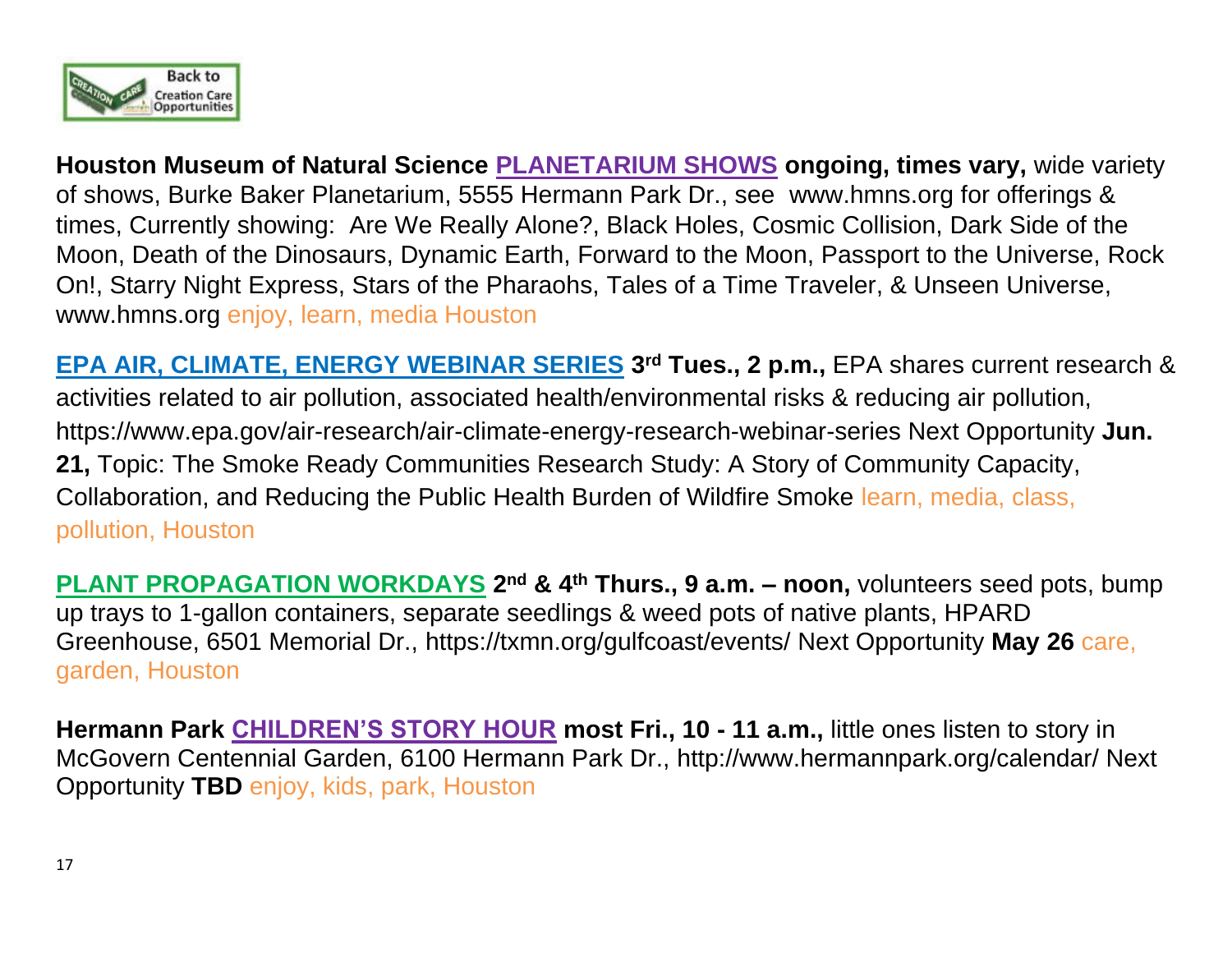

**EPA WATER RESEARCH WEBINAR SERIES last Weds., 2 p.m.,** EPA shares current research & activities related to integrity of water systems in U.S., https://www.epa.gov/water-research/waterresearch-webinar-series Next Opportunity **May 25**, Topic: Evaluating Exposure To & Toxicity from Chemical Mixtures learn, media, class, water, Houston

**Exploration Green WETLAND PLANT NURSERY WORK DAY some Thurs., 9 a.m. – noon,**  volunteers work in wetland plant nursery in the park, 1801 Neptune Ln., Clear Lake, <http://www.explorationgreen.org/#!calendar/c1xzt> Next Opportunity **TBD** care, enjoy, garden, park, **Houston** 

**Houston Museum of Natural Science HMNS AFTER DARK occasionally, 9 a.m. – 9 p.m.,**  museum open, 5555 Hermann Park Dr., [www.hmns.org](http://www.hmns.org/) Next Opportunity **TBD** enjoy, learn, Houston

**CANOEING/KAYAKING/SUP/SURFING daily,** rentals, guided tours & lessons available, variety of locations, Bayou City Adventures, 1520 Silver St., http://bayoucityadventures.org/ enjoy, boat, **Houston** 

**Hermann Park PEDAL BOATS Fri. - Sun., 10 a.m. – 4 p.m.,** rent pedal boats to use on pond in Hermann Park, 6100 Hermann Park Dr.,<http://www.hermannpark.org/calendar/> Next Opportunities **May 27 – May 29 & Jun. 3 – Jun. 5** enjoy, boat, park, Houston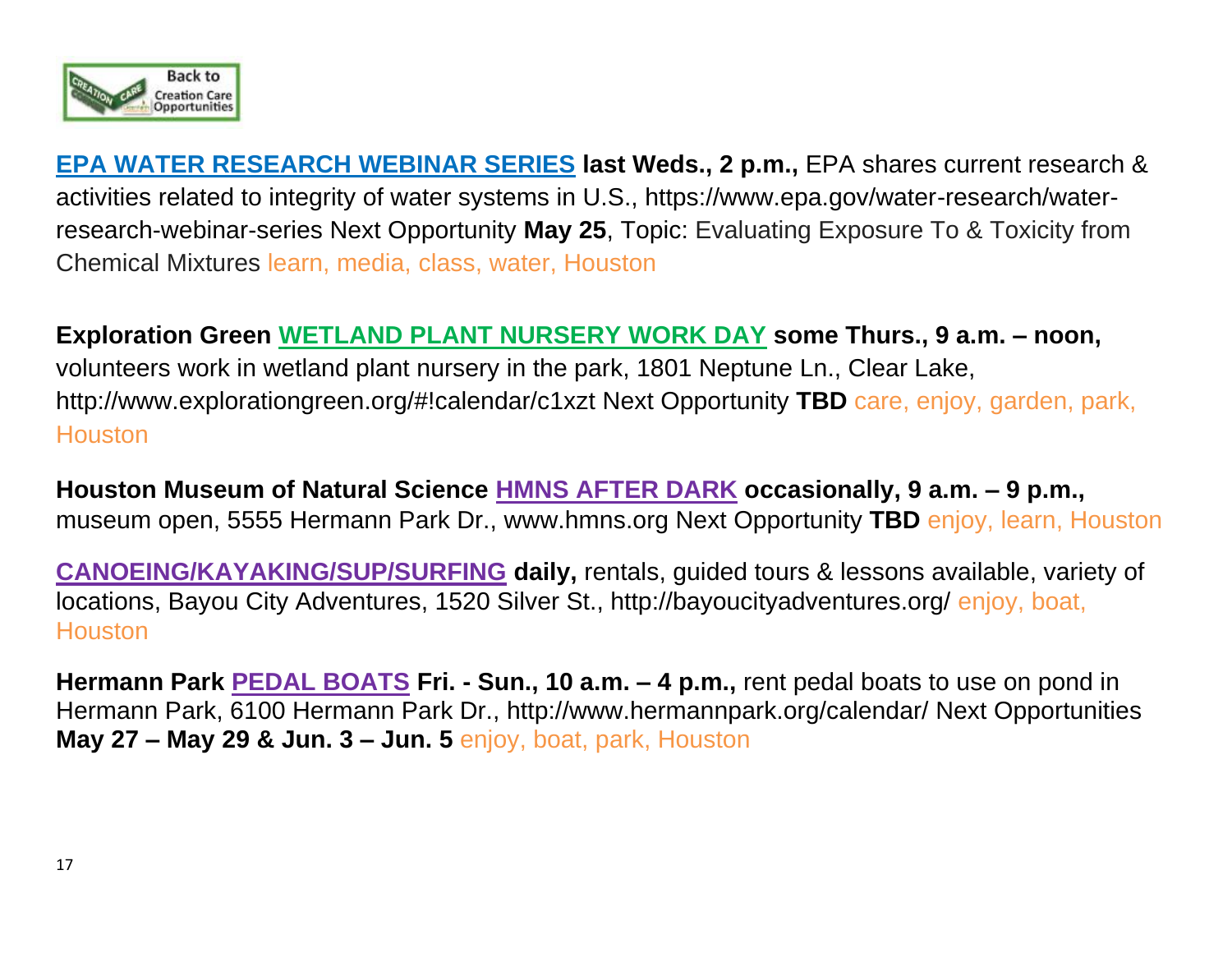

**SCIENCE AT LEVY PARK 4<sup>th</sup> Sun., 2 p.m.,** kids learn natural science in the park, taught by Houston Museum of Natural Science, 3801 Eastside, http://www.levyparkhouston.org/ Next Opportunity **TBD** learn, enjoy, media, class, kids, park, Houston

**Midtown Park <b>BEATS & EATS** 4<sup>th</sup> Fri., 6 - 9 p.m., live music & food in the park, 2811 Travis St., <https://midtownhouston.com/events> Next Opportunity **Jun. 24** enjoy, park, Houston

**ELECTRONICS RECYCLING 1 st Sat., 9 a.m. – 2 p.m.,** Kingwood Metro Park & Ride**,** 3210 W. Lake Houston Pkwy., [https://www.houstontx.gov/solidwaste/electronics\\_recycling.html](https://www.houstontx.gov/solidwaste/electronics_recycling.html) Next opportunity **Jun. 4** care, recycle, Houston

**ZUMBA IN LEVY PARK Sun., 9 a.m. & Mon., 6:30 p.m.,** Zumba class in the park, 3801 Eastside, <http://www.levyparkhouston.org/> Next Opportunities **May 29/May 30 & Jun. 5/Jun. 6** enjoy, learn, media, class, park, Houston

**Memorial Park GREENHOUSE VOLUNTEER DAY Weds., 9 a.m. - noon,** volunteers work in park greenhouse to care for native plants, 6501 Memorial Dr., https://www.memorialparkconservancy.org/events/native-grow-out-greenhouse-maintenance/ Next Opportunities **May 25 & Jun. 1** care, garden, park, Houston

**Memorial Park CONSERVATION CREW some Fri. & some Sat., 10 – 11:30 a.m.,** volunteers work on conservation projects in the park, ages 12+, location in park varies, <http://memorialparkconservancy.org/> Next Opportunity **TBD** care, garden, Houston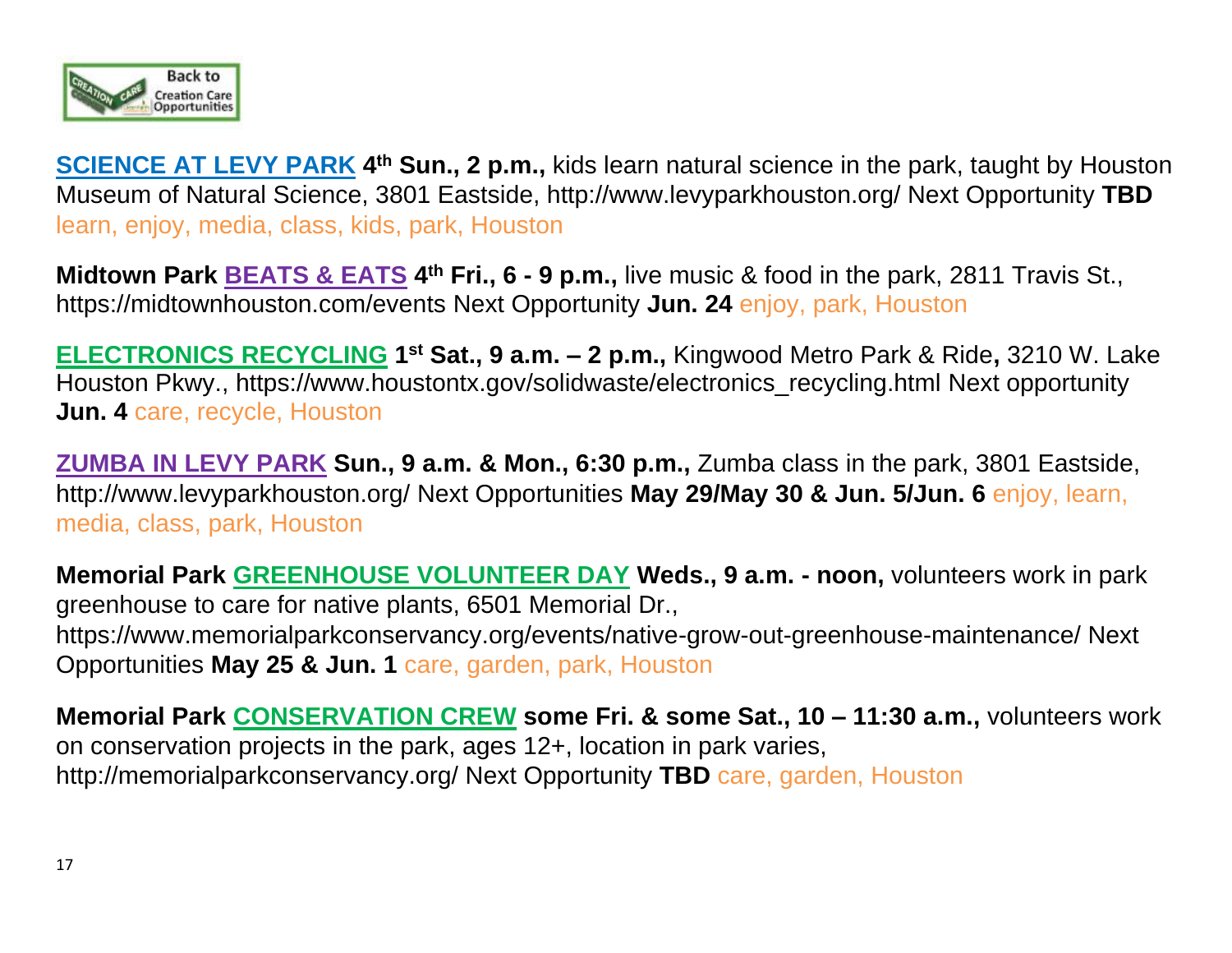

**Houston Museum of Natural Science MEMBER EVENT 2 nd Sat., 8 – 10 a.m.,** the museum opens one hour early for members on the second Saturday, family programming, tours & crafts, 5555 Hermann Park Dr., [www.hmns.org,](http://www.hmns.org/) Next Opportunities **Jun. 11,** Topic: TBD enjoy, kids, Houston

**Memorial Park GROW OUT some Weds., 8 – 10 or 11 a.m.,** volunteers work in park greenhouse to care for native plants, south side of Memorial Dr. E., Memorial Loop & Crestwood, end time varies, http://www.volunteerhou.org/need/detail/?need\_id=297472 OR <https://www.memorialparkconservancy.org/visit/#eventcalendar> OR<https://txmn.org/gulfcoast/events/> Next Opportunities **May 25 & Jun. 1** care, garden, Houston

**Bagby Park CHALK ON THE BLOCK 1<sup>st</sup> Sat., 10 a.m. – 2 p.m., artists create art on the sidewalks** near the park, 415 Gray St.,<https://midtownhouston.com/events> Next Opportunity **Jun. 4** enjoy, park, **Houston** 

**Houston Museum of Natural Science FREE THURSDAYS Thurs., 2 – 5 p.m.,** free admission to permanent exhibits, 5555 Hermann Park Dr., [www.hmns.org](http://www.hmns.org/) Next Opportunities **May 26 & Jun. 2** learn, Houston

**Bagby Park GET FIT 2 nd & 4th Sat., 9:30 – 11:30 a.m.,** high intensity interval training for first hour, followed by yoga for second hour, 415 Gray St.,<https://midtownhouston.com/events> Next Opportunity **Jun. 11** enjoy, park, Houston

**YAPPY HOUR Tues., 6 p.m.,** get tips for urban pet living & get your questions answered by an expert in Levy Park, 3801 Eastside,<http://www.levyparkhouston.org/> Next Opportunities **May 24 & May 31** learn, enjoy, animals, park, Houston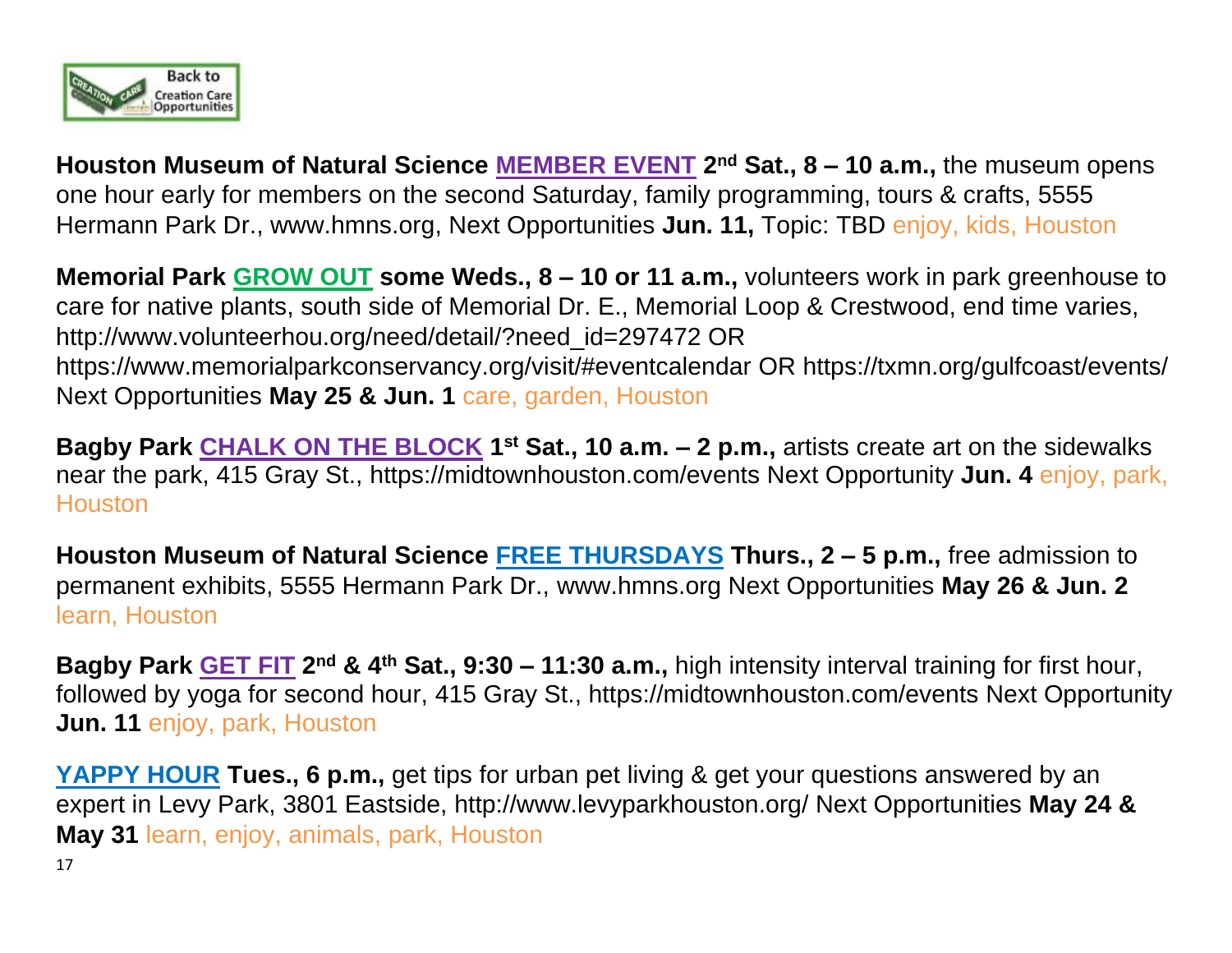

**MID-MAIN MARKET** 1<sup>st</sup> Thurs.,6 - 10 p.m., music, prepared food, produce & more, benefits local non-profits, 3606 Main St.,<http://www.midmainhouston.com/firstthursday/> Next Opportunity **Jun. 2** care, farmers, Houston

**Edith L. Moore Nature Sanctuary GUIDED NIGHT HIKE usually monthly on Fri., 7 – 8:30 p.m. (Oct. – Mar.)**, enjoy guided night hike of the sanctuary to observe nocturnal creatures, kids 6+ welcome, 440 Wilchester Blvd., [www.houstonaudubon.org](http://www.houstonaudubon.org/) Next opportunity **TBD** enjoy, walk, kids, animals, bird, Houston

**Sheldon Lake State Park** *BIRD SURVEY* **3<sup>rd</sup> Sat. (Sep. – May),** bird survey in the park, contact [Hannah.Buschert@tpwd.texas.gov](mailto:Hannah.Buschert@tpwd.texas.gov) for details, 14140 Garrett Rd. Next Opportunity **TBD** care, enjoy, park, bird, Houston

**KIDS BINGO NIGHT AT LEVY PARK Thurs., 4:30 p.m.,** kids enjoy bingo in the park, 3801 Eastside,<http://www.levyparkhouston.org/> Next Opportunities **May 26 & Jun. 2** enjoy, kids, park, **Houston** 

**MARKET ON THE BAYOU Mon., 4 - 8 p.m.,** art, prepared food, produce & hand-made crafts, Raven Tower, 310 North St., https://365thingsinhouston.com/2020/08/17/monday-market-on-the-bayouraven-tower-august-2020/ Next Opportunities **May 30 & Jun. 6** care, farmers, Houston

**Edith L. Moore Nature Sanctuary GUIDED TOUR usually 1 st Sat., 9:30 - 11 a.m. (except summer)**, enjoy guided tour of the sanctuary, including visit to the historic log cabin & interpretive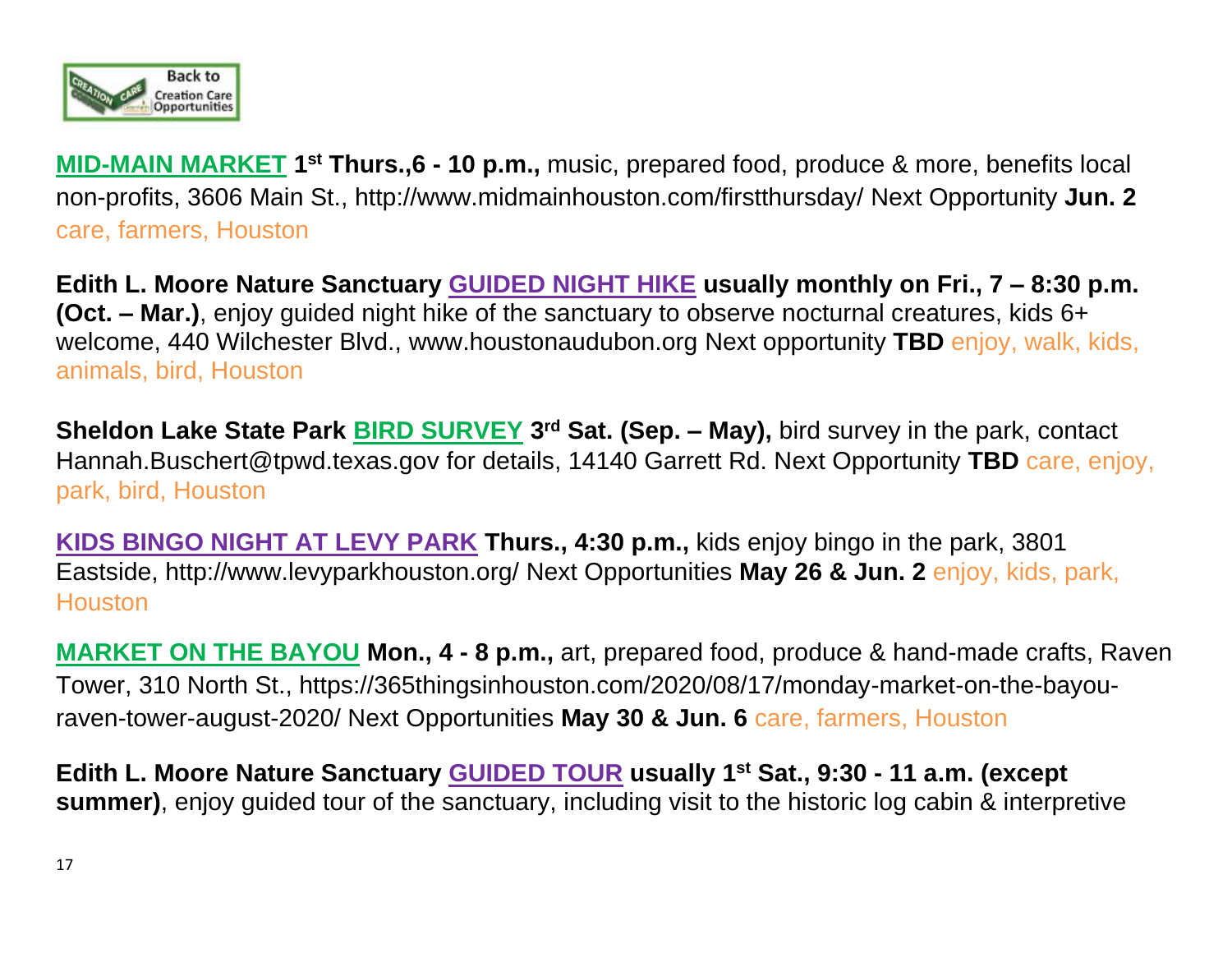

hike through the forest, 440 Wilchester Blvd., [www.houstonaudubon.org](http://www.houstonaudubon.org/) Next opportunity **TBD** enjoy, walk, Houston

**Edith L. Moore Nature Sanctuary COMMUNITY WORK DAY usually 3 rd Sat., 9 a.m. – noon (except summer)**, maintain bird sanctuary, children 5+ welcome, 440 Wilchester Blvd., register with [www.houstonaudubon.org](http://www.houstonaudubon.org/) Next opportunity **TBD** care, kids, Houston

**Memorial Park GROW OUT II 1<sup>st</sup> & 3<sup>rd</sup> Thurs., 9 a.m. - noon, volunteers work in park greenhouse** to grow plants for the Coastal Prairie Conservancy, 6501 Memorial Dr., https://docs.google.com/forms/d/e/1FAIpQLSd96GNdurFbf\_y1\_nghdRrGyG0vaYNBPKN0sP0PZWTo RTLN1g/viewform Next Opportunity **TBD** care, garden, Houston

**Hermann Park MEMBERS RIDE FREE 2 nd Sat., 10 a.m. – 6 p.m.,** members enjoy free ride on Hermann Park Railroad, 6100 Hermann Park Dr., http://www.hermannpark.org/calendar/ Next Opportunity **Jun. 11** enjoy, kids, park, Houston

**DOWNTOWN MARKET Sun., 11 a.m. - 4 p.m.,** indoor farmers market & bazaar, Bravery Chef Hall, 409 Travis St., [www.braverychefhall.com](http://links.b.mail-zr.com/ls/click?upn=pdUY4wI2-2FYhi9EYdzzeL58lohM43jqHhtts-2BLOrmBSd69hhOBRtmx7PzYNm0TwURic_b_wdhA4CNUu4GwPa-2BZix2IMRTm4bfdqgTCITn12WerpMh-2F95j0a0mppCj1PXIKqtV-2FKnCHFwsaLRhsum0Wn23qMUM65OVtQxwZmTyTkeqDqWjNfkHxRSSJCmiaq8-2FJZnWwWWMiONHW95jpNLlfp9HYUXDvDip3wh45lkW15xYFh4PrAQhoL-2F30wRHIsXyNpqK7I9FqKJP5KFFc0kLMtJ9Xk3vIBCk8hFhVGNdKyjW4FK1cPsPzACB-2Bg1Do79-2FOkJ8HZ-2FJxwxD-2FJthZguxXBhEdGjQloMNZ-2B5sVqSh0S0vVQTG8lSmV9l8vEPLVwVMHmlP-2Fc1Bb-2BIF5EvZDWjFVT20t-2Fw3fNgBKTtEd-2B4dIN5bzyIXLJAGxkkQbSG-2B5R7EWJkDZzBP9XR5GxrfNAWN8vNXazuCxDTohvGQ72MaX5B5brozc-2Bn-2B6dD-2Fxe21r0pcbGVSXBSSYJkMvnWa4DK2l3-2F1fMvFjIilSNTPx3HnTz6IUXO6g9ajD0qfqif4BWf1vumR0gEAixVMPlpmhdNdOgWdY-2FdPRpkZ-2BxfjrSuXerfQ0dMXrKdrqikxjRf-2Byu8-2BpJzj4yHp84B-2B0hnQk-2BDColtH7VO5ernngS8PCk7ZZ3C34liCjAk1SQDfY1zs6JHJV6-2BS32yvSAaIoWT3PNuktVcLo3u4PfDfHyzOF3Jw767iQvARg8aqD1M6FgMD1519VfA4qz2d1Wv6G6-2Bxl-2BxB-2FokyLpg-3D-3D) Next Opportunities **May 29 & Jun. 5** care, farmers, Houston

**Nature Discovery Center OUTDOOR EXPLORERS Thurs., 4:30 - 6 p.m.,** kids 5 – 12 (max 10 kids in one social pol/cohort/bubble) enjoy lessons, outdoor investigations, crafts, animals encounters & more, 7112 Newcastle St,<http://www.naturediscoverycenter.org/> Next Opportunity **TBD** enjoy, learn, kids, animals, garden, tree, Houston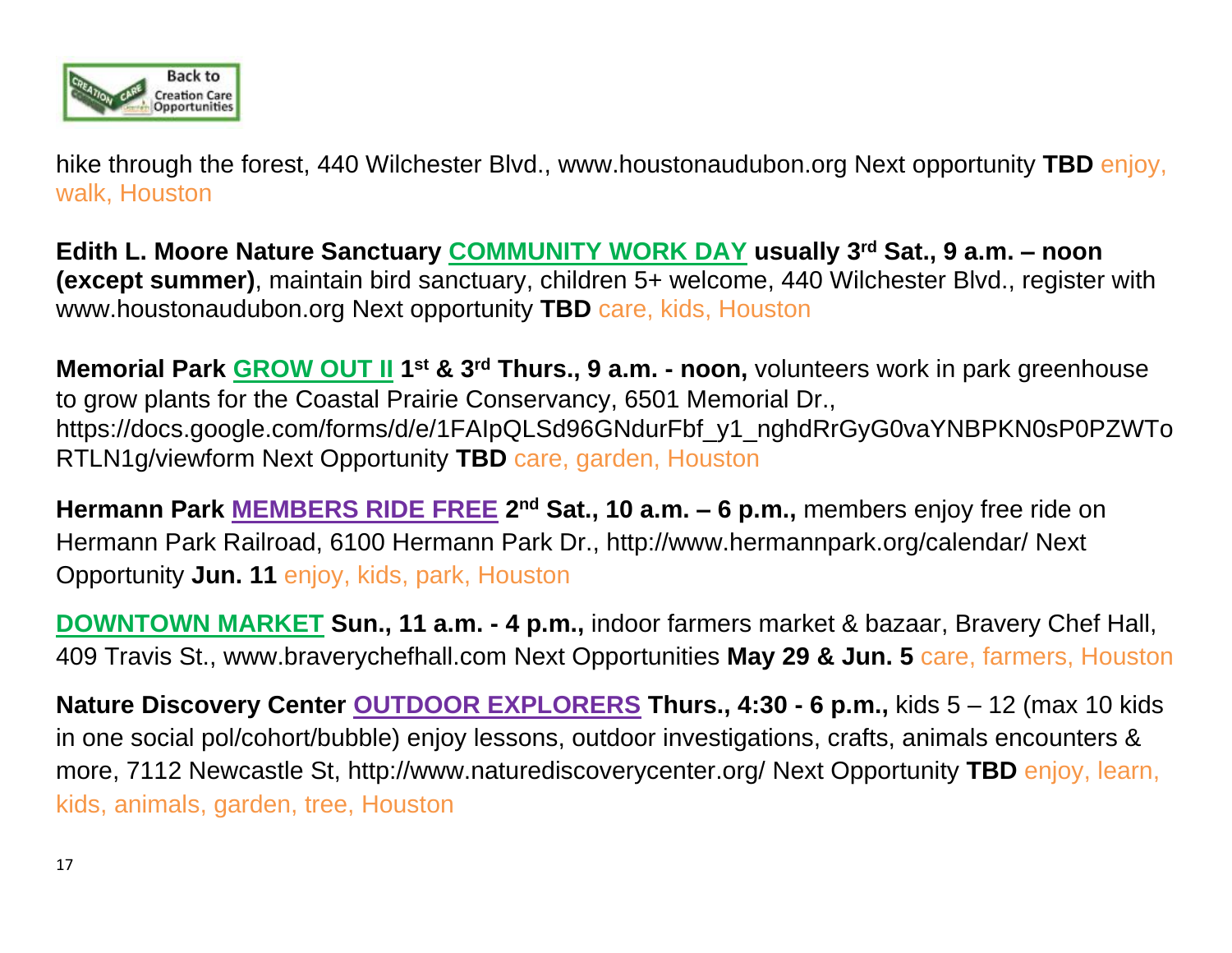

**MOBILE MARKET 4 th Weds., 10 a.m. – 1 p.m.,** the Famers' Market comes to you, BakerRipley East Aldine, Aldine Mail Rte., https://www.urbanharvest.org/specialevents/ Next Opportunity **May 25** care, enjoy, farmers, Houston

**PHOTO WORKSHOP AT PARK usually 1st & 3rd Sat., 9 – 10:30 a.m.,** learn photography in Levy Park with Houston Center for Photography experts, 3801 Eastside,<http://www.levyparkhouston.org/> Next Opportunity **Jun. 4** learn, enjoy, media, class, photo, park, Houston

**Sheldon Lake State Park PRAIRIE RESTORATION Tues., 9 a.m. – noon,** ongoing restoration of native prairie, 14140 Garrett Rd, https://txmn.org/gulfcoast/events/ Next Opportunities **May 24 & May 31** enjoy, park, garden, Houston

**Midtown Park YAPPY HOUR occasionally on Fri., 5:30 – 7 p.m.,** treats for your dog, giveaways, contests & prizes in the park, 2811 Travis St.,<https://midtownhouston.com/events> Next Opportunity **TBD** enjoy, animals, park, Houston

**Exploration Green PLANT PROPAGATION most Tues. & Weds., 9 a.m. – noon,** volunteers propagate plants in wetland nursery at Exploration Green, 1801 Neptune Ln., Clear Lake, <https://txmn.org/gulfcoast/events/> OR [http://www.explorationgreen.org/#!calendar/c1xzt Next](http://www.explorationgreen.org/#!calendar/c1xzt Next Opportunities )  [Opportunities](http://www.explorationgreen.org/#!calendar/c1xzt Next Opportunities ) **May 24/May 25 & May 31/Jun. 1** care, garden, park, Houston

**Buffalo Bayou LOOKING BACK BOAT TOUR usually one Sat./month, 10 – 11:30a.m.,** guided historical tour along Buffalo Bayou, from 150 Sabine St., [www.buffalobayou.org](http://www.buffalobayou.org/) Next Opportunity **Jun. 4** enjoy, boat, park, Houston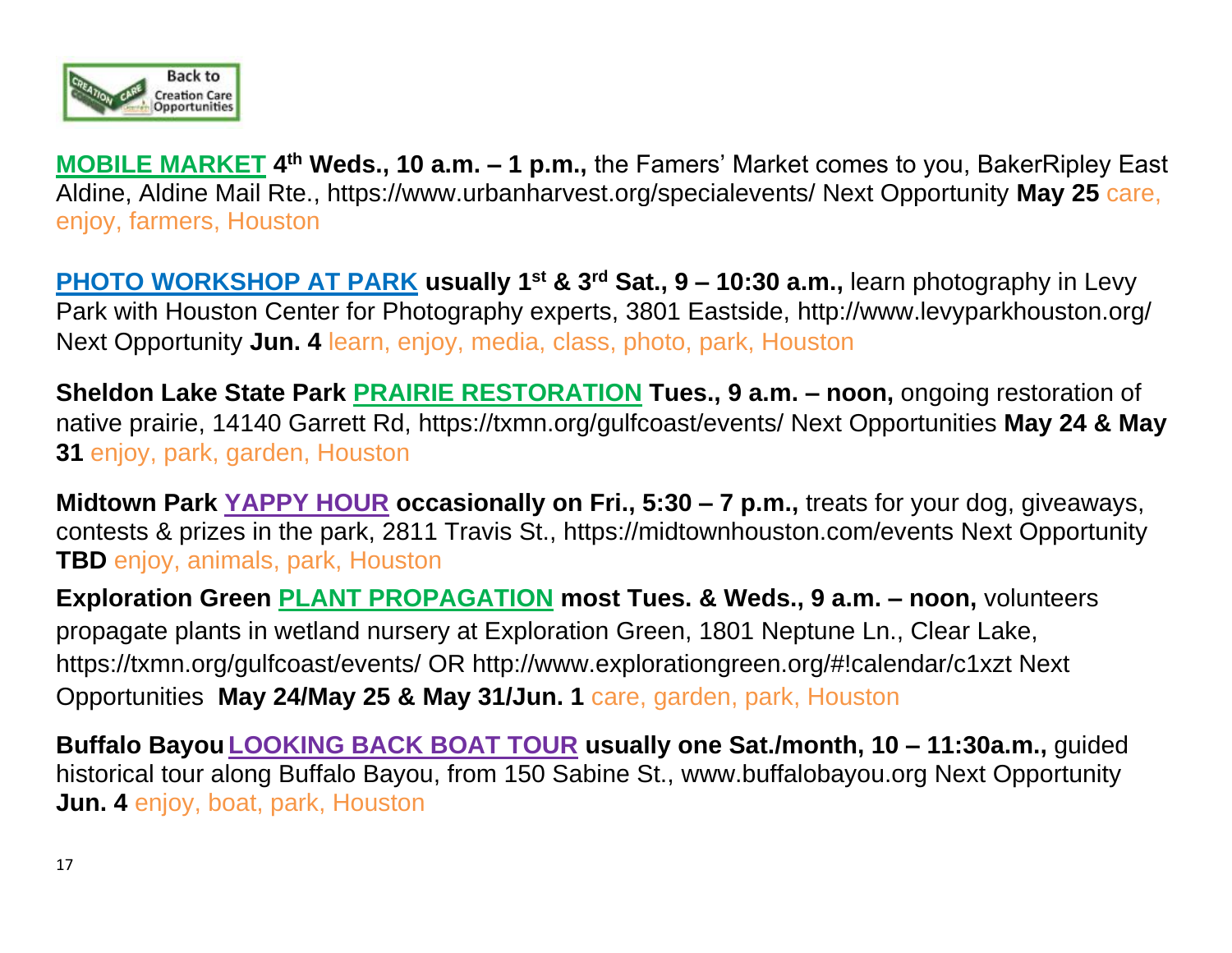

**Buffalo Bayou VOLUNTEER DAY 3 rd or 4th Sat., 8:30 – 11:30 a.m.,** volunteers help maintain the park, meet at Water Works, 105 Sabine St., [www.buffalobayou.org](http://www.buffalobayou.org/) Next Opportunity **TBD** care, park, water, Houston

**Buffalo Bayou BOAT RIDES certain Weds./Sat., time varies seasonally** 45-minute boat rides along Buffalo Bayou, from 150 Sabine St., [www.buffalobayou.org](http://www.buffalobayou.org/) Next Opportunity **May 28** enjoy, boat, park, Houston

**Edith L. Moore Nature Sanctuary SANCTUARY STEWARDS Sat./Sun., 7 a.m. – 7 p.m.**, volunteers answer questions, monitor sanctuary to keep an eye out for issues, enforce sanctuary rules & more, educational materials provided to volunteers, shifts are 3 hours, 440 Wilchester Blvd, https://txmn.org/gulfcoast/events/ Next opportunities **May 28/May 29 & Jun. 4/Jun. 5** care, enjoy, **Houston** 

**Galveston Bay Area Master Naturalists MONTHLY MEETING 1 st Thurs., 6:15 p.m.,** presentation, social & business meeting,<https://txmn.org/gbmn/events/> Next Opportunity **TBD (moved online),**  Topic: TBD learn, media, animals, garden, lecture, Houston

**MOBILE MARKET usually 2nd & 4th Thurs., 9 a.m. – noon,** the Famers' Market comes to you, El Centro de Corazon, 7635 Canal St., https://www.urbanharvest.org/specialevents/ Next Opportunity **May 26** care, enjoy, farmers, Houston

**Texas A&M AgriLife Extension Office GREEN THUMB LECTURE (Jan – Oct.): 2nd Thurs., 6:30 – 8:30 p.m.,** Barbara Bush Library, 6817 Cypresswood Dr., **3 rd Tues., 6:30 – 8:30 p.m.,** Spring Branch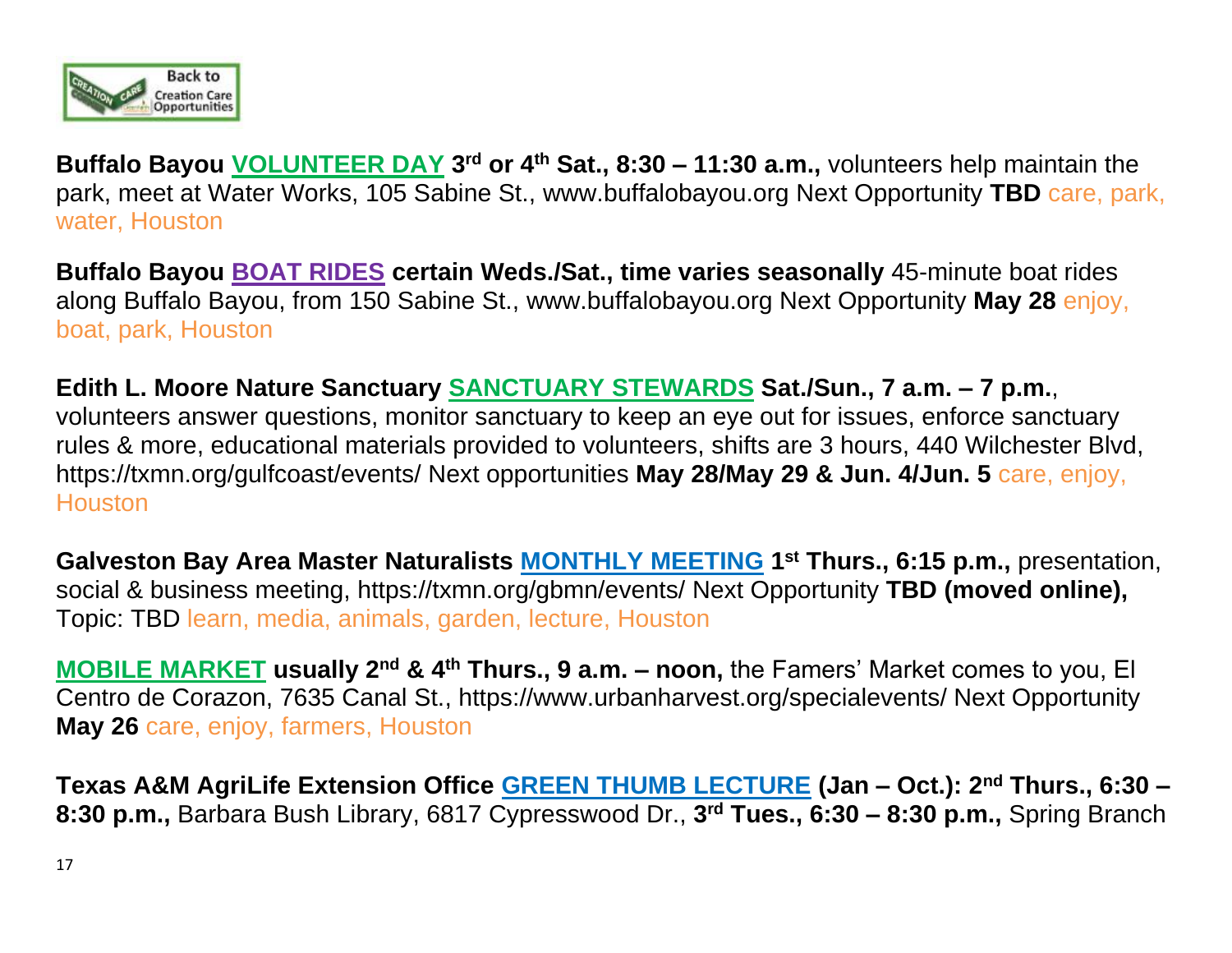

Memorial Library, 930 Corbindale, **3 rd Thurs., 6:30 – 8:30 p.m.,** Freeman Branch Library, 16616 Diana Ln., register 281-855-5600, https://harris.agrilife.org/events/ Next Opportunities **Jun. 13, 10 a.m. & Jun. 21, 11 a.m.,** Topic: Gardening Open Forum **(moved online)** learn, media, lecture, garden, Houston

**HTX BIKE SOCIAL 2<sup>nd</sup> Fri., 7 p.m.,** join group ride, start location is Whole Foods, 701 Waugh Dr., <https://www.facebook.com/groups/htxbike/> Next Opportunity **Jun. 10** enjoy, cycle, Houston

**Exploration Green <b>TREE NURSERY** 2<sup>nd</sup> & last Sat., 8 a.m. – noon, volunteers repot, prune & stake trees, 1801 Neptune Ln., Clear Lake, <https://txmn.org/gulfcoast/events/> & <https://www.explorationgreen.org/calendar> Next Opportunity **Jun. 11** care, tree, park, Houston

**COASTAL PRAIRIE MASTER NATURALIST Meeting usually 1st Thurs., 6 – 8:30 p.m.,**  social/snacks followed by expert presentation & then chapter business, Rosenberg Civic Center, Rosenberg,<http://txmn.org/coastal/events/> Next Opportunity **Jun. 2, (moved online)** Topic: Some of My Favorite, Often Overlooked Wildflowers of Seabourne Creek Park learn, media, meeting, animals, garden, Houston

**MOBILE MARKET** 2<sup>nd</sup> Weds., 10 a.m. - 1 p.m., the Famers' Market comes to you, Plaza Santa Clara, 5616 Lawndale St., https://www.urbanharvest.org/specialevents/ Next Opportunity **Jun. 8** care, enjoy, farmers, Houston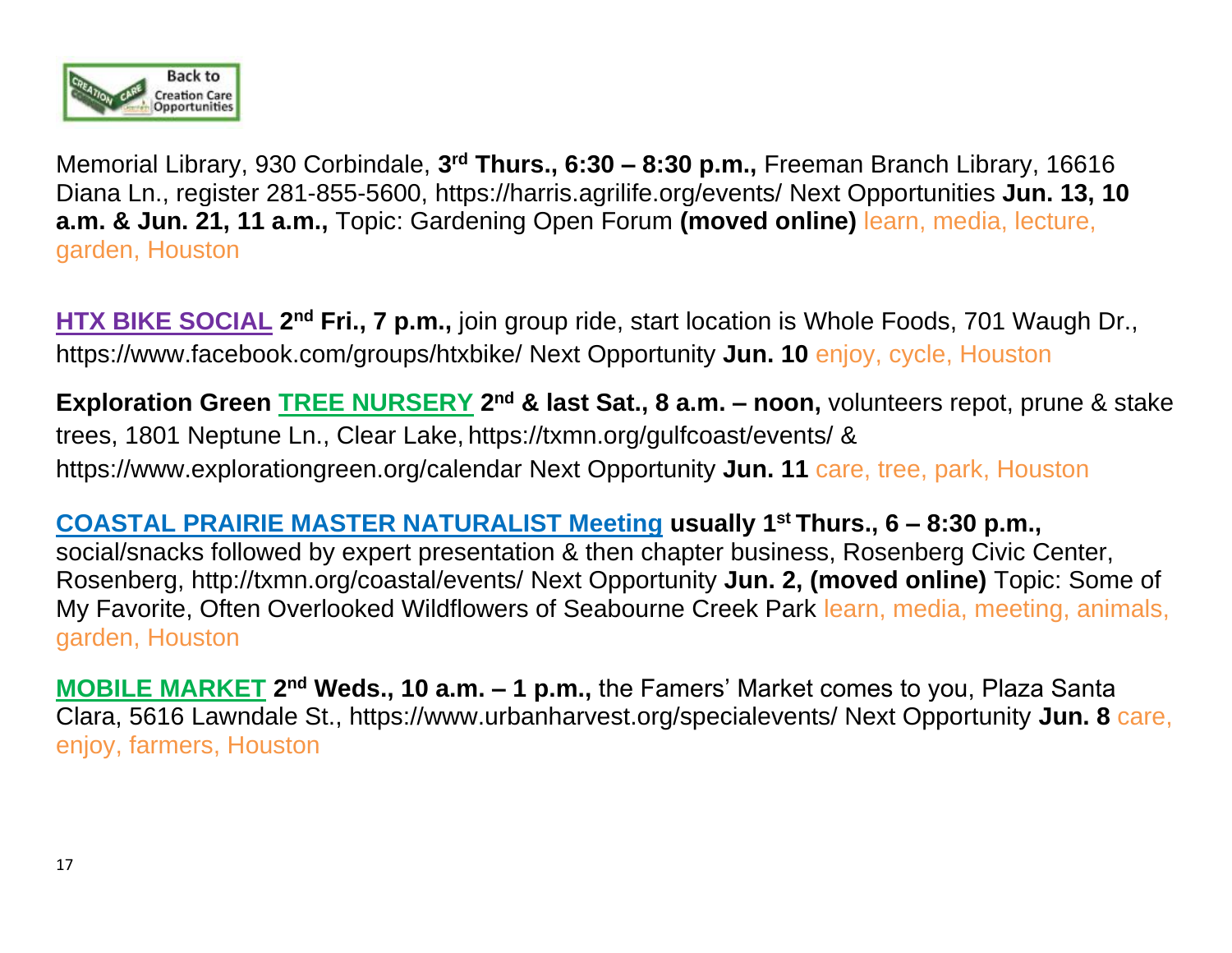

**MEYERLAND FARMERS' MARKET Sat., 9 a.m. – 1 p.m.,** farmers sell their produce, Pilgrim Lutheran Church, 8601 Chimney Rock, https://www.facebook.com/meyerlandfm/ Next Opportunities **May 28 & Jun. 4** care, farmers, Houston

**MOBILE MARKET** 2<sup>nd</sup> Tues., 2:30 – 4:30 p.m., the Famers' Market comes to you, New Hope Housing Rittenhouse, 577 W. Rittenhouse St., https://www.urbanharvest.org/specialevents/ Next Opportunity **TBD** care, enjoy, farmers, Houston

**Kickerillo-Mischer Preserve NATURE EXPLORERS CLUB 3 rd Weds., 9:30 - 11 a.m. (Sep. – Dec.),** discover intricacies of nature through exploration, observation & journaling, ages 9 - 12, 20215 Chasewood Park Dr., https://hcp4.net/events// Next Opportunity **TBD** enjoy, learn, class, kids, park, outside

**Buffalo Bayou WALKING TOUR usually 3rd Sat., 10:30 a.m. – noon,** guided tour by naturalist, meet at Water Works, 105 Sabine St., [www.buffalobayou.org](http://www.buffalobayou.org/) Next Opportunity **TBD** enjoy, park, water, walk, Houston

**ASHTON GARDEN RESTORATION DAYS usually 1st & 3rd Fri., 9 a.m. – 11 a.m.,** restore garden, park under Hardy Toll Rd. bridge, 21919 Inverness Forest Blvd., https://www.bayoulandconservancy.org/event-calendar Next Opportunity **TBD** care, park, Houston

**FAMILY STORY TIME IN LEVY PARK Tues., 10 a.m.,** kids enjoy stories in the park, followed by activity or craft, 3801 Eastside,<http://www.levyparkhouston.org/> Next Opportunities **May 24 & May 31** enjoy, kids, animals, park, Houston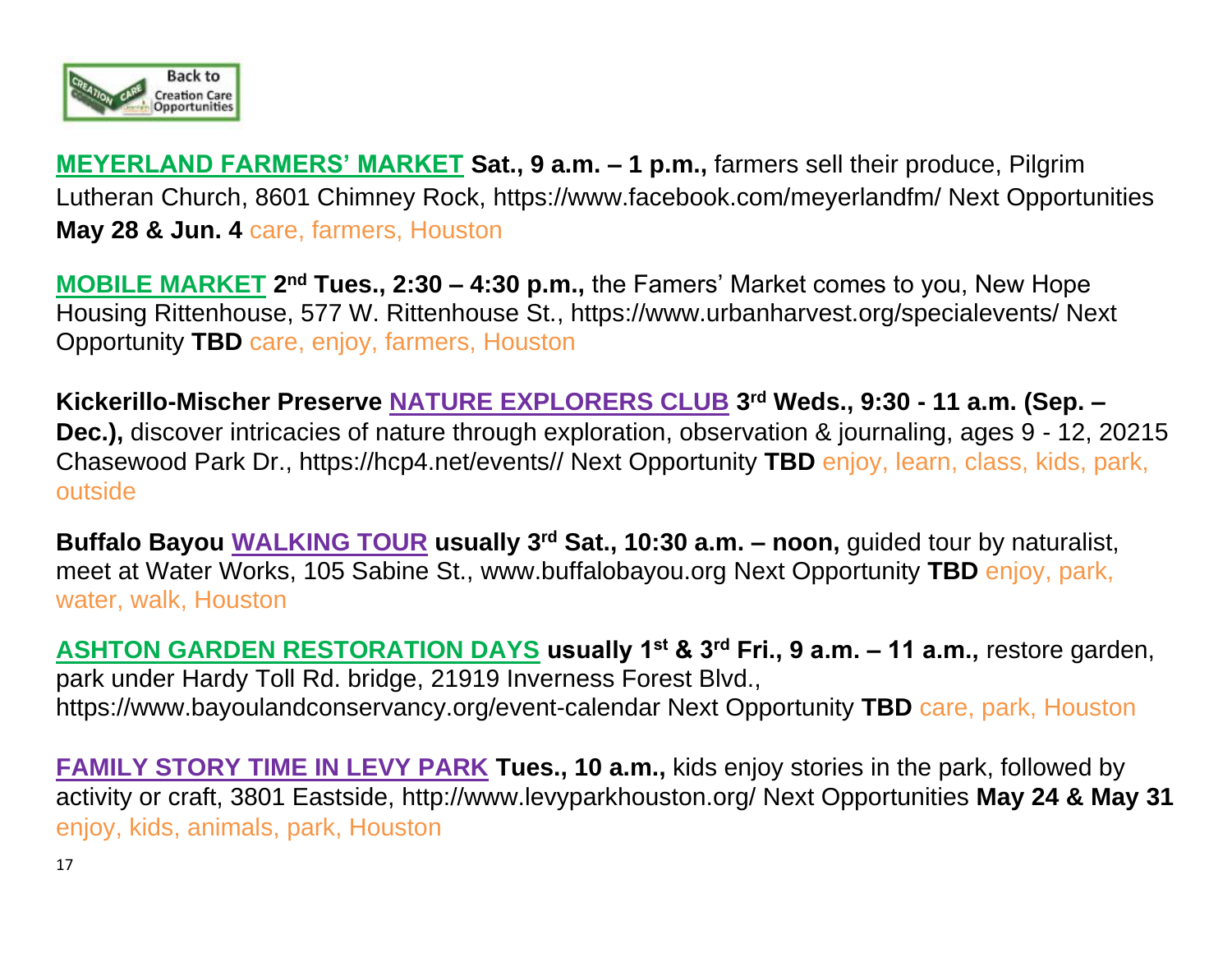

**MOBILE MARKET** 2<sup>nd</sup> Sat., 10 a.m. - noon, the Famers' Market comes to you, Settegast Community Garden, 7984 Tate, https://www.urbanharvest.org/specialevents/ Next Opportunity **TBD** care, enjoy, farmers, Houston

**Nature Discovery Center YOGA IN THE PARK Sat., 8:30 a.m.**, free yoga class (donations accepted) in a beautiful natural setting, 7112 Newcastle St,<http://www.naturediscoverycenter.org/> Next Opportunities **May 28 & Jun. 4** enjoy, learn, park, Houston

**MOBILE MARKET usually 2<sup>nd</sup> Sat., 9 a.m. - noon, the Famers' Market comes to you, Project Row** Houses, 2310 Elgin, https://www.urbanharvest.org/specialevents/ Next Opportunity **Jun. 11** care, enjoy, farmers, Houston

**Texas A&M AgriLife Extension Office GARDENS LECTURE (Jan – Oct.): 2nd Thurs., 10 a.m.,**  fun & education for adults/kids, Genoa Friendship Garden, 1202 Genoa Red Bluff Rd., http://hcmga.tamu.edu/Public/ Next Opportunity **TBD,** Topic: TBD learn, lecture, garden, Houston

**Discovery Green GREEN FLEA BY NIGHT usually 3rd Sat., 6 – 10 p.m.,** flea market, artful kitsch, vintage items, recycled/repurposed, collectibles & more, 1500 McKinney, http://www.discoverygreen.com/flea Next Opportunity **TBD** care, recycle, park, Houston

17 **Houston Federated Garden Clubs MONTHLY MEETING 2 nd Fri., 10 a.m.,** general meeting, speaker at each meeting, Trinity Episcopal Church, 1015 Holman St., [https://www.houstonfederationgardenclubs.org/calendar Next Opportunity](https://www.houstonfederationgardenclubs.org/calendar%20Next%20Opportunity%20Jun.) **Jun. 10** learn, media, meeting, garden, Houston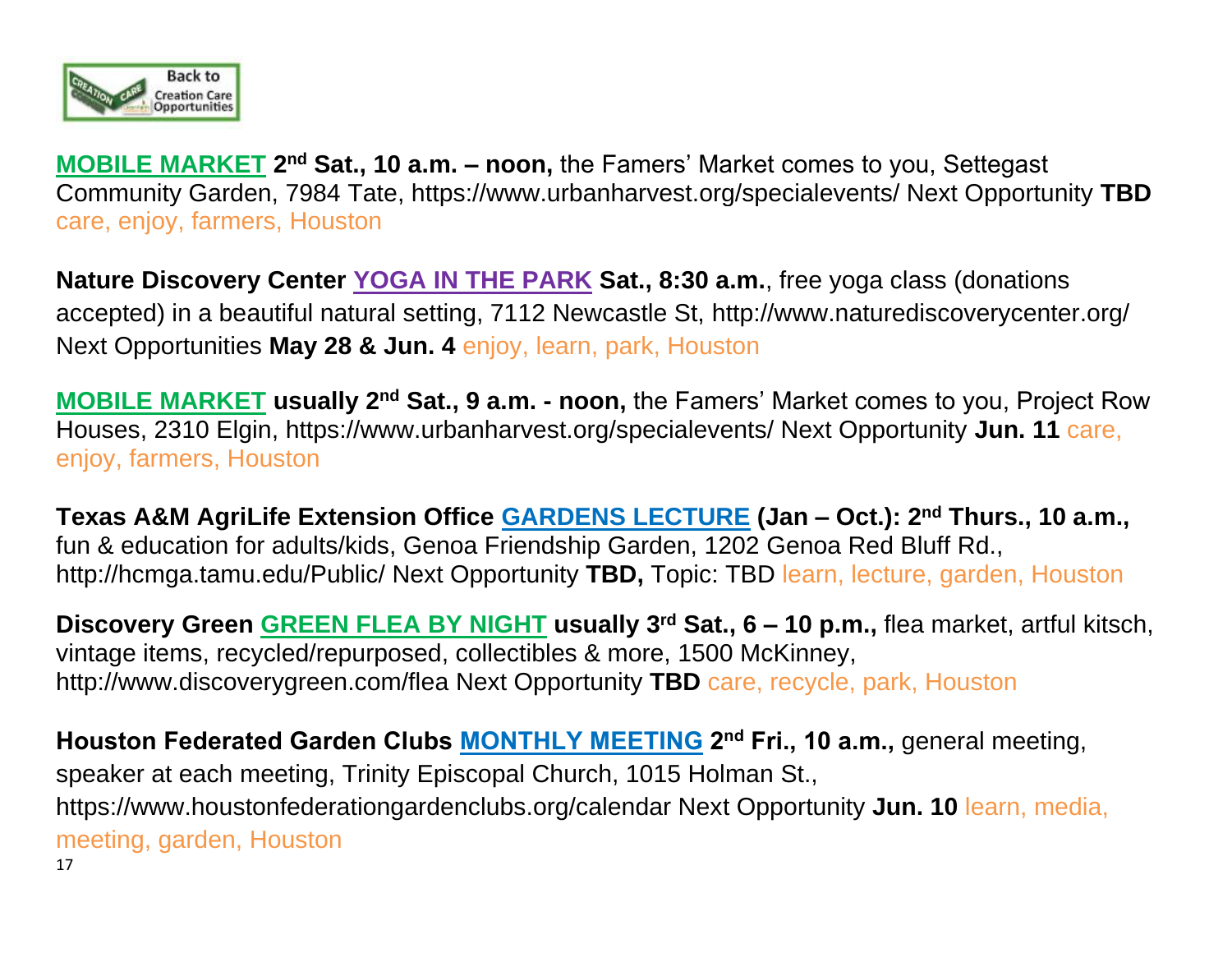

**CITIZEN'S CLIMATE LOBBY MEETING 2<sup>nd</sup> Sat., 11 a.m. - 1:30 p.m., organization that advocates** for carbon fee & dividend to address climate change, currently meeting online, https://citizensclimatelobby.org/chapters/TX\_Houston\_Central/ Next Opportunity **Jun. 11 (moved online)** learn, media, meeting, energy, pollution, Houston

**HISTORIC HOUSTON SALVAGE WAREHOUSE open by appointment,** purchase materials reclaimed from historic homes, 1200 National St., (832) 409-5503,<http://www.historichouston.org/> care, recycle, Houston

**BIRD WALK usually 4th Sat., 8 a.m. (Sep. - May),** meet at cabin, Edith L. Moore Nature Sanctuary, 440 Wilchester Blvd., 713-464-4900 or http://www.houstonaudubon.org Next Opportunity **TBD** enjoy, bird, Houston

**MOBILE MARKET 4 th Sat., 10 a.m. – 1 p.m.,** the Famers' Market comes to you, Trinity United Methodist Church, 2600 Holman, https://www.urbanharvest.org/specialevents/ Next Opportunity **May 28** care, enjoy, farmers, Houston

**Discovery Green CONCERT IN THE PARK occasionally, 7 p.m.,** concert in the park to start your weekend early, 1500 McKinney, http://www.discoverygreen.com/ Next Opportunity **May 26** enjoy, media, park, Houston

**ENERGY CORRIDOR FARMERS' MARKET Sat., 9 a.m. – 1 p.m.,** locally-grown, farm-fresh produce for sale, 14710 Grisby Rd., https://www.facebook.com/EnergyCorridorFarmersMarket/ Next Opportunities **May 28 & Jun. 4** care, farmers, Houston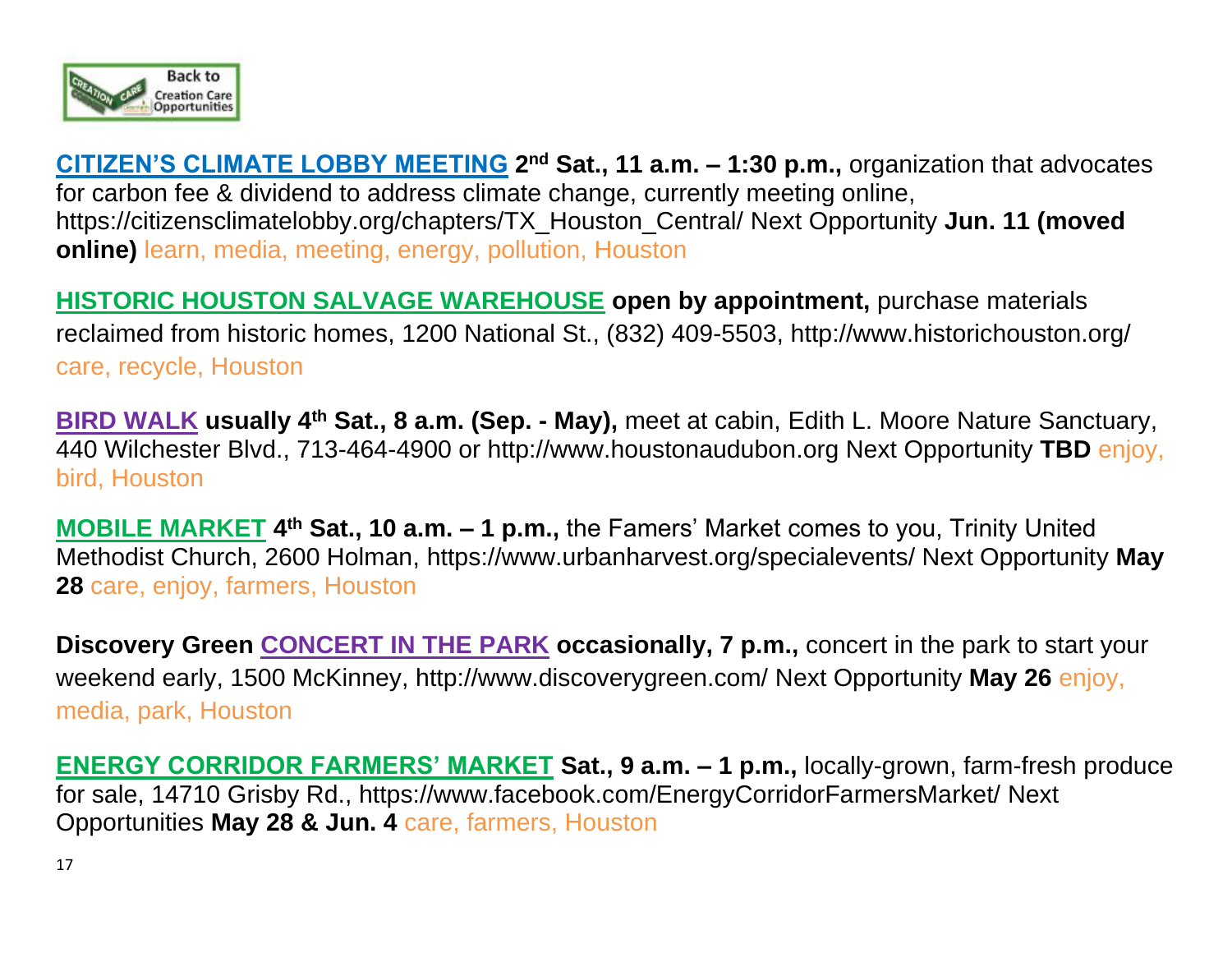

**ECO-OLOGY Tues., 3 – 4 p.m., EXPLORATION Mon. 5 – 6 a.m., VEGAN WORLD Tues., 8 – 9 p.m.,** KPFT**,** Next opportunities **May 24, May 30, May 31, & Jun. 6** learn, care, media, Houston

**Houston Arboretum & Nature Center BIRD COUNT usually 2nd Sat., 8 – 10 a.m.,** meet in front of center to document birds in arboretum, 4501 Woodway Dr,<http://houstonarboretum.org/> Next Opportunity **Jun. 11** care, bird, Houston

**Wildlife Center VOLUNTEER TRAINING usually 3rd Sat., 10 – 11:30 a.m., (except Nov./Dec.)**  7007 Katy Rd, 713 861-9453, http://www.wildlifecenteroftexas.org/ Next opportunity **TBD** learn, care, animals, Houston, class

**Discovery Green HATHA YOGA some Sat., 9 - 10 a.m.,** practice yoga for enhanced awareness & a strong, healthy body, 1500 McKinney, http://www.discoverygreen.com/ Next Opportunities **May 28 & Jun. 4** enjoy, class, park, Houston

**SIERRA CLUB Monthly Meeting 2<sup>nd</sup> Thurs., 7 – 10 p.m.,** St. Stephen's Pecore Hall, 1805 W. Alabama,<http://www.meetup.com/Houston-Sierra-Club-Outings/events/> Next Opportunity **Jun. 9, (moved online),** Topic: The Secret Lives of Oystercatchers care, learn, media, Houston

**SIERRA CLUB Monthly Meeting usually 3rd Weds., 6:30 – 8:30 p.m.,** Bay Area Community Ctr, 5002 E. NASA Pkwy, Seabrook,<http://www.meetup.com/Houston-Sierra-Club-Outings/events/> Next Opportunity **Jun. 15 (moved online)** Topic: Searching for Meteorites in Antarctica care, learn, media, **Houston**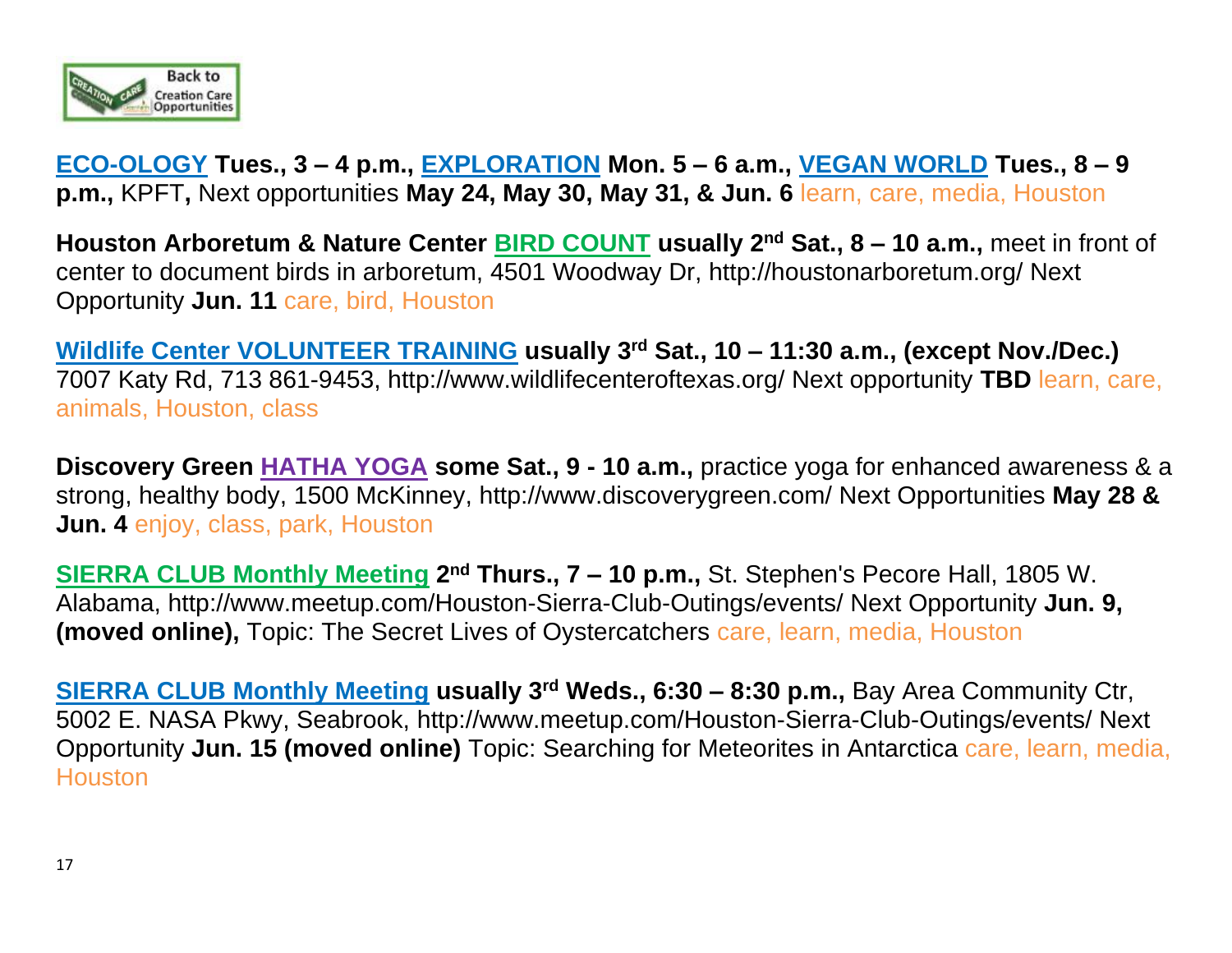

**Discovery Green INTERVAL TRAINING Weds., 6:30 – 7:30 p.m.,** interval training, burn calories while gaining strength & endurance, 1500 McKinney, http://www.discoverygreen.com/ Next Opportunities **May 25 & Jun. 1** enjoy, class, park, Houston

**Houston Galveston Area Council PARKS & NATURAL AREAS Meeting usually 2nd Mon., 1:30 – 3:30 p.m.,** discussion of parks/natural areas in 13-county region, 3555 Timmons Ln., justin.bower@hgac.com Next Opportunity **Jun. 13** learn, media, meeting, park, Houston

**PROJECT BLAZING STAR usually 2nd Sat., 9 a.m. – noon,** volunteers plant native grasses, forbes & wildflowers, Bayou Parklands, meet at pavilion near 6520 Almeda, parking lot P, https://txmn.org/gulfcoast/events/ Next Opportunity **TBD** care, garden, Houston

**TABLE TENNIS IN LEVY PARK Mon., 1 p.m.,** enjoy table tennis matches in the park, 3801 Eastside,<http://www.levyparkhouston.org/> Next Opportunities **May 30 & Jun. 6** enjoy, park, Houston

**NATIVE PLANT SOCIETY Monthly Meeting 2<sup>nd</sup> Mon., 6:45 p.m., University of Houston – Clear** Lake, 2700 Bay Area Blvd., https://npsot.org/wp/clearlake/ Next opportunity **Jun. 13 (moved online),** Topic: TBD learn, meeting, media, lecture, garden, Houston

**RICE U. BIRD WALK some Mon. & Thurs., 7:30 a.m.,** volunteers count birds at Rice University, meet at Intramural Field 6**,** 6100 Main St., [www.houstonaudubon.org](http://www.houstonaudubon.org/) Next Opportunities **May 30 & Jun. 6** care, bird, Houston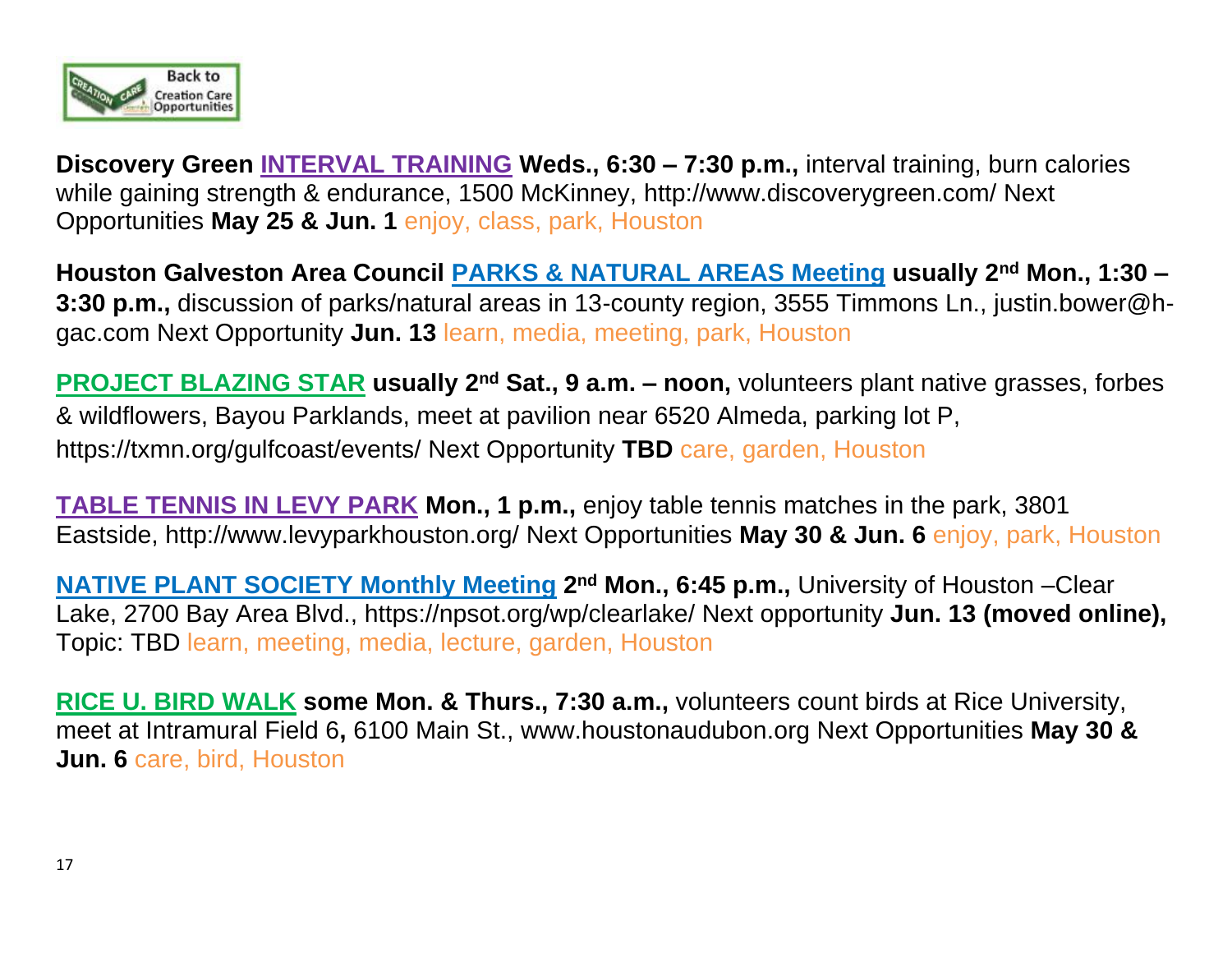

**Houston Galveston Area Council ORGANICS RECOVERY ROUNDTABLE quarterly,** meeting promotes recovery of food waste & other organic materials, 3555 Timmons Ln., [erin.livingston@h](mailto:erin.livingston@h-gac.com)[gac.com,](mailto:erin.livingston@h-gac.com) Next Opportunity **TBD** learn, care, meeting, garden, Houston

**BAYOU RIDE 1 st Sun., 8 – 11 a.m.,** Bike Houston offers guided educational ride, start at NikosNikos Market Square, 301 Milam, moderate pace with stops, www.bikehouston.org Next Opportunity **Jun. 5** enjoy, cycle, water, Houston

**PLANT IT FORWARD FARM STAND Sun., 11 a.m. – 3 p.m. & Sat., 10 a.m. – 2 p.m.,** farm-fresh produce for sale from local Plant it Forward farms, Sun: 12581 Dunlap, Sat: University of St. Thomas, 1318 Sul Ross St., http://plantitforward.farm/purchaseourproduce/#\_farmstand Next Opportunities **May 28/May 29 & Jun. 4/Jun. 5** care, farmers, Houston

**Houston Galveston Area Council LIVABLE HOUSTON INITIATIVE 4 th Weds., 12 - 1:30 p.m.,**  discuss vision of desired future for Houston residents & how to achieve, 3555 Timmons Ln., justin.bower@h-gac.com Next Opportunity **May 25** learn, meeting, park, Houston

**LOCAL ECONOMY ACTION GROUP Meeting 2<sup>nd</sup> Weds., 6:30 p.m., seedbed for approaches to** sustainable businesses, Start Houston, 1121 Delano St., Next Opportunity **Jun. 8** care, meeting, learn, Houston

**COLLEGE & UNIVERSITY RECYCLING COALITION usually 2nd Thurs., 1 – 2 p.m.,** webinar shares information among those working on waste reduction on college campuses,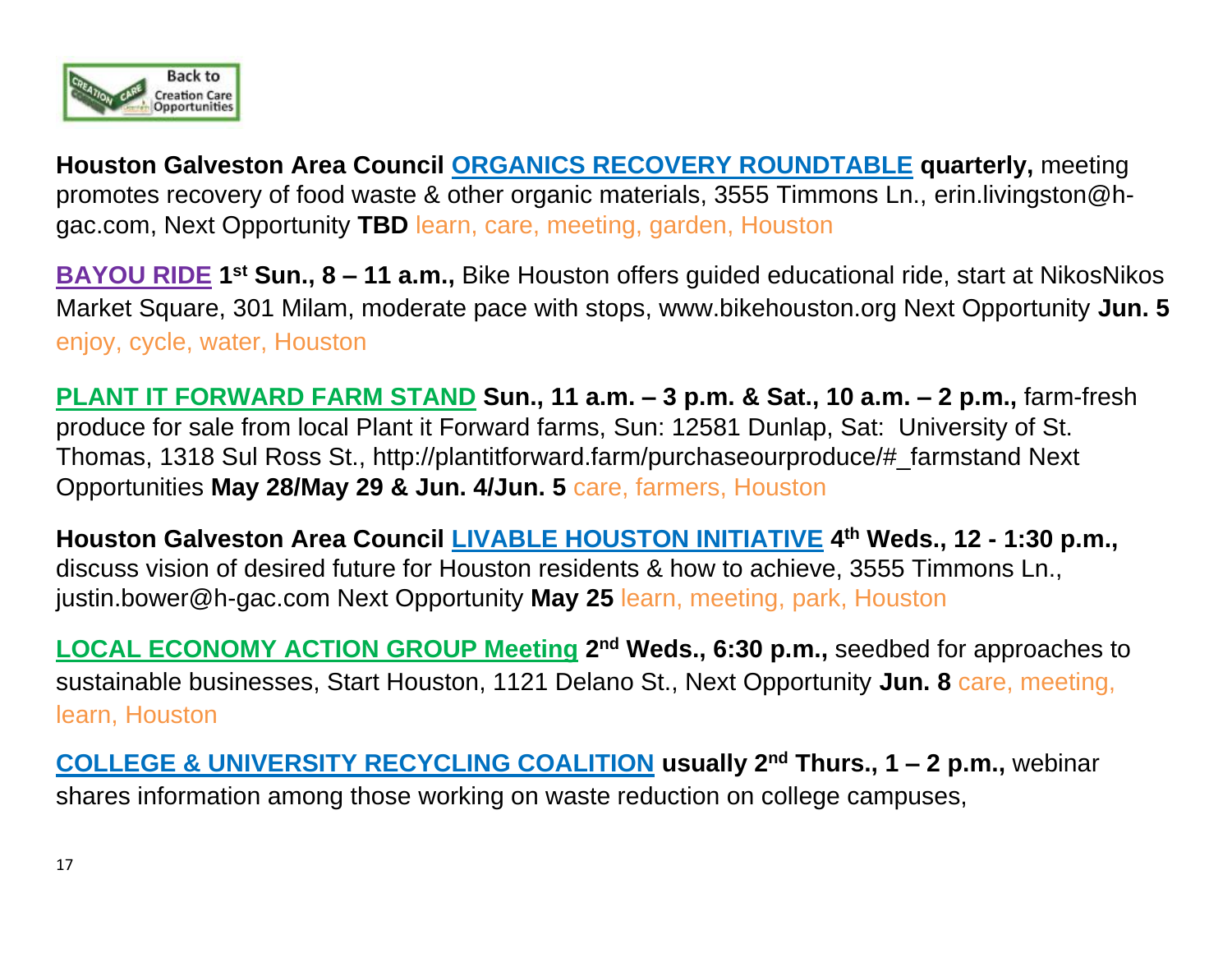

http://curc3r.org/2021-webinar-series/ Next Opportunity **Jun. 16,** Topic: Engaging Faculty, Staff, and Students for Waste Reduction and Diversion learn, media, pollution, Houston

**BAT CHAT** 1<sup>st</sup> & 3<sup>rd</sup> Fri., 30 min. before sunset, Waugh Street Bridge Allen Pkwy & Waugh, <https://www.houstontx.gov/parks/bats.html> Next Opportunity **Jun. 3** learn, enjoy, animals, Houston

**Edith L. Moore Nature Sanctuary RUMMEL CREEK STREAM TEAM WORK DAY 4 th Sat., (in season)** remove invasives/litter, plants natives, 440 Wilchester Blvd., [www.houstonaudubon.org](http://www.houstonaudubon.org/) Next opportunity **TBD** care, water, Houston

**Houston Arboretum & Nature Center NATURE REVEALED usually one Sat./month, 10 - noon a.m. & some Tues., 2 – 4 p.m.,** learn about plants & animals, ages 13+, 4501 Woodway Dr, [www.houstonarboretum.org](http://www.houstonarboretum.org/) Next Opportunity **TBD** Topic: TBD learn, media, class, animals, garden, **Houston** 

**TRANSITION HOUSTON Monthly Meeting usually 1st Tues., 7 – 9 p.m.**, Group supports transition from oil dependency to local resilience, Haven's Center, 1827 W. Alabama, [www.transitionhouston.org](http://www.transitionhouston.org/) Next Opportunity **Jun. 7** learn, meeting, Houston

**Edith L. Moore Nature Sanctuary TUESDAY TRAIL CREW Tues., 9 a.m. – noon,** trail maintenance, 440 Wilchester Blvd., [www.houstonaudubon.org](http://www.houstonaudubon.org/) Next opportunities **May 24 & May 31** care, walk, Houston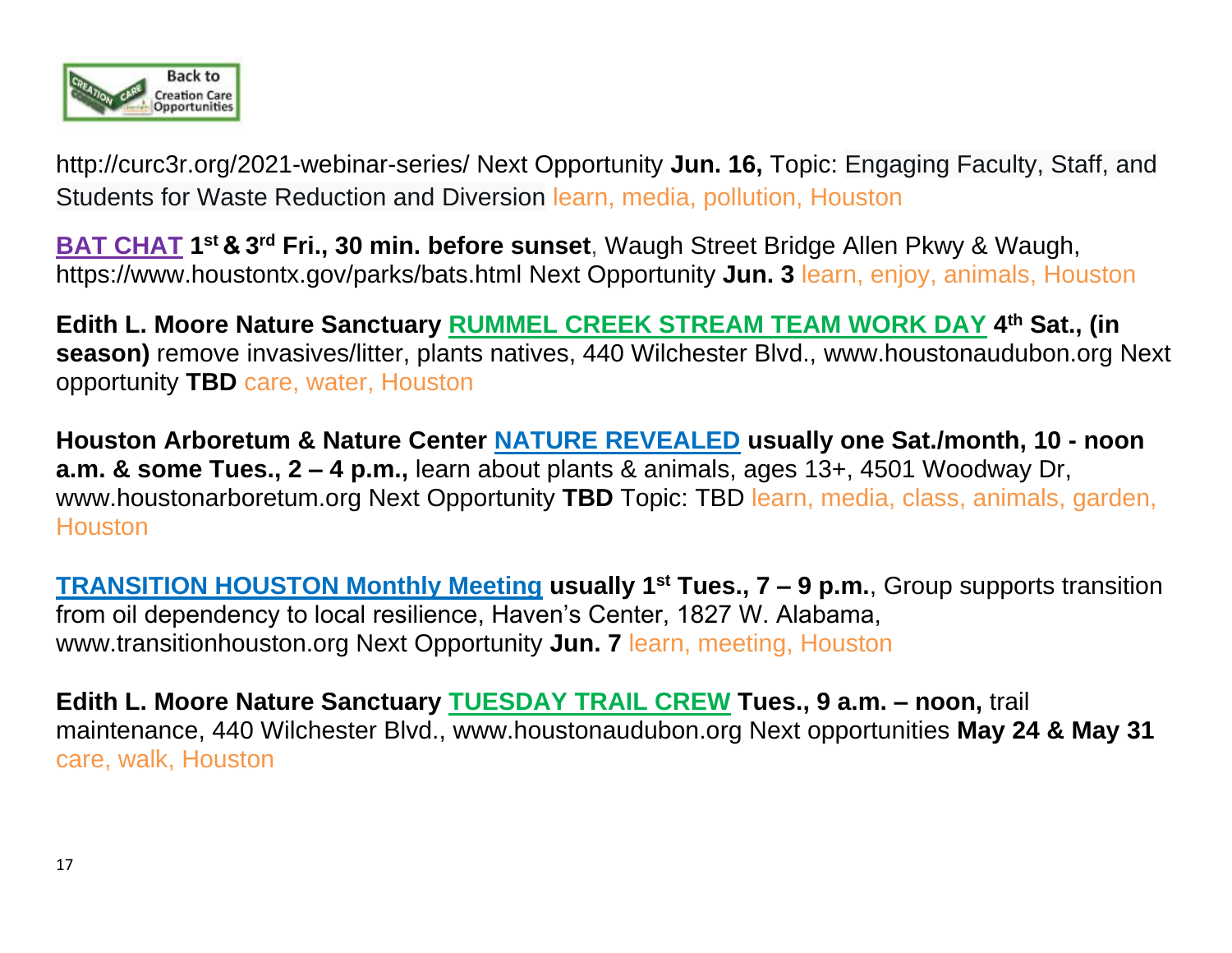

**Texas Wildlife Rehabilitation Center VOLUNTEER INTEREST MEETING & ORIENTATION** usually 1<sup>st</sup> & 2<sup>nd</sup> Tues., 6 P.m., learn to care for animals in center, 10801 Hammerly Blvd., http://www.twrcwildlifecenter.org/ Next Opportunities **Jun. 7** (meeting) **& Jun. 14** (orientation) care, learn, class animals, Houston

**YOUTH BIRDING CLUB** 3<sup>rd</sup> Sat., 9 – 11 a.m., youth explore campus & birds that live there with experienced birder/birding educator, Environmental Institute of Houston, UH-Clear Lake, 2700 Bay Area Blvd., https://www.uhcl.edu/environmental-institute/ Next Opportunity **Jun. 18** enjoy, bird, kids, Houston

**HOUSTON CLIMATE PROTECTION ALLIANCE Meeting usually 2nd Sun., 1 p.m.,** speakers on climate science, 1<sup>st</sup> Unitarian Church, 5200 Fannin,<http://www.houstonclimateprotection.org/> Next Opportunity **TBD (moved online),** Topic: TBD learn, meeting, media, Houston

**Houston Audubon ARCHBISHOP FIORENZA PARK BIRD SURVEY usually 4th Mon., 8 a.m.,** join group to survey birds, 13551 Westpark, [www.houstonaudubon.org](http://www.houstonaudubon.org/) Next Opportunity **TBD** care, enjoy, walk, park, bird, Houston

**Texas A&M AgriLife Extension Office OPEN GARDEN DAY 3 rd Mon., 8:30 – 11 a.m., (Mar. – Oct.),** 1202 Genoa Red Bluff Rd, fun & education for adults/kids,<https://hcmga.tamu.edu/> Next Opportunity **TBD** learn, enjoy, garden, kids, Houston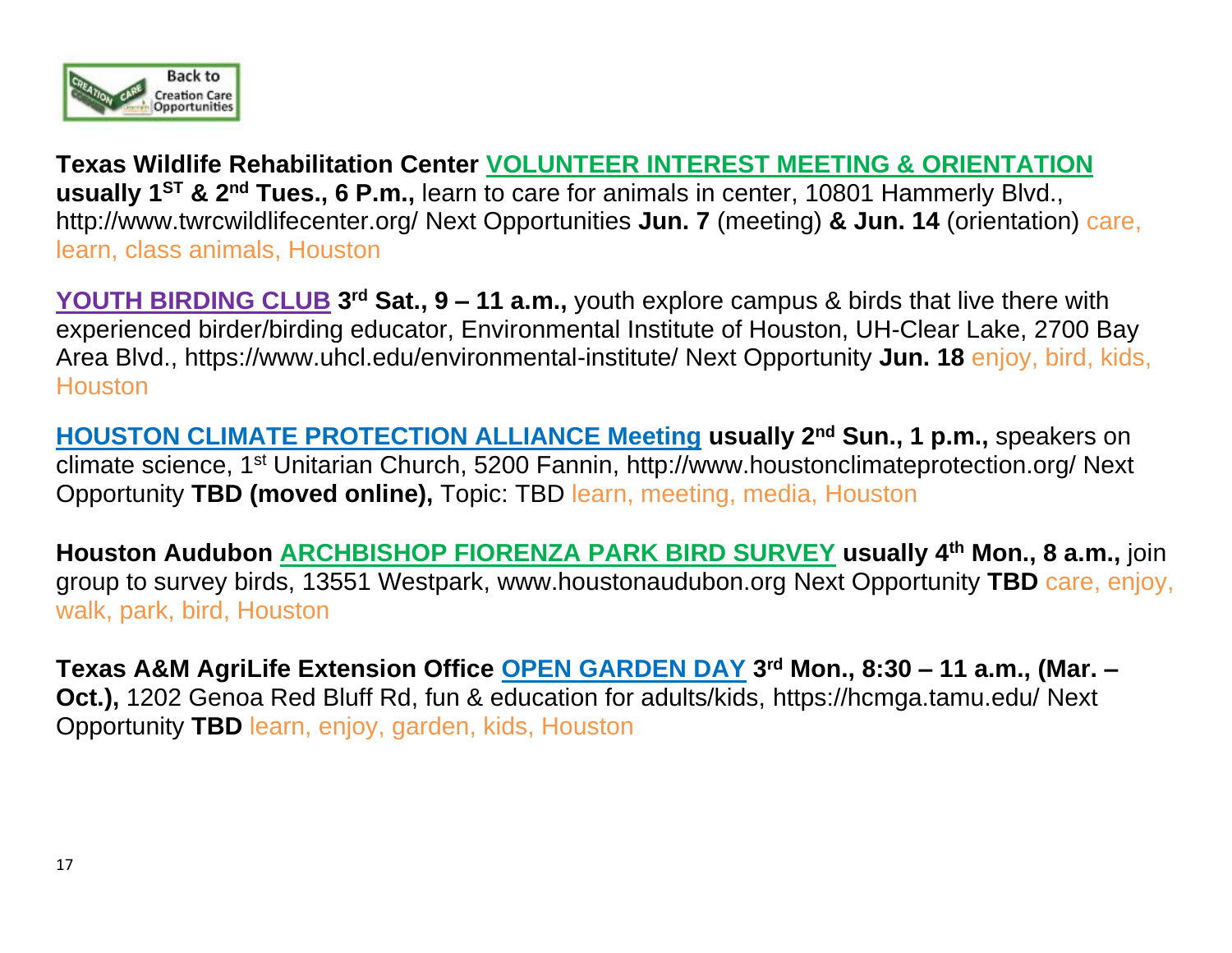

**Edith L. Moore Nature Sanctuary NATIVES NURSERY VOLUNTEERS most Fri., 8 – 11:30 a.m.,**  separate seedlings, re-pot plants, 440 Wilchester Blvd., [www.houstonaudubon.org](http://www.houstonaudubon.org/) & <https://txmn.org/gulfcoast/events/> Next opportunity **May 27** care, garden, Houston

**CITIZENS' TRANSPORTATION COALITION Meeting 3 rd Thurs., 5:30 p.m.,** group focusing on public transportation, Rudyard's Pub, 2010 Waugh,<https://www.facebook.com/CTCHouston/> Next Opportunity **May 19** learn, meeting, pollution, Houston

**HOUSTON CRITICAL MASS Cycling Event last Fri., 7 p.m.,** meet other cyclists at Guadalupe Plaza Park, 2311 Runnels St., ride around Houston, to make Houston more bike-friendly. <http://houstoncriticalmass.com/> Next opportunity **May 27** care, enjoy, cycle, Houston

**Houston Botanic Garden GUIDED TOURS usually Tues., 5 p.m. & Sat./Sun., 9:30 a.m.,** guided tours of the garden, One Botanic Ln. (at 8210 Park Place Blvd.), https://secure.hbg.org/events/ Next Opportunities **TBD** enjoy, learn, walk, garden, Houston

**Texas A&M AgriLife Extension Office MASTER GARDENER LECTURE 1 st Tues., noon,** lectures on a variety of horticultural topics, Trini Mendenhall Community Center, 1414 Wirt Rd., fun & education for adults/kids,<https://hcmga.tamu.edu/lecture-series/> Next Opportunity **TBD,** Topic: TBD learn, enjoy, garden, kids, Houston

**BAYOU BIKERS 1<sup>st</sup> Sun., 8 a.m.**, meet at Market Square, bike 25 – 40 miles. <http://www.marketsquarepark.com/calendar/> Next Opportunity **TBD** enjoy, cycle, Houston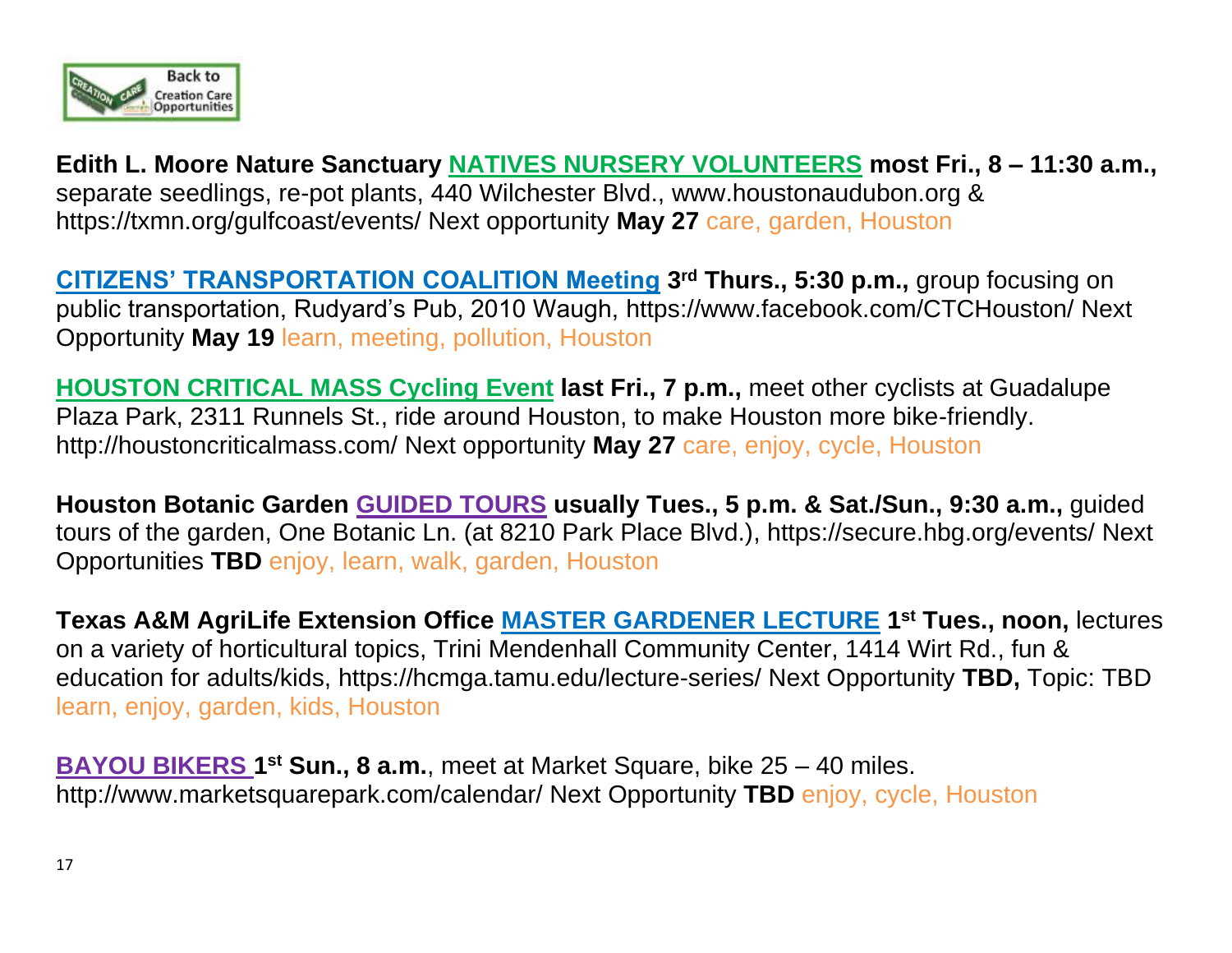

**EPA TOOLS & RESOURCES WEBINAR SERIES 3 rd Weds., 2 p.m.,** EPA shares resources & information that are practical & can be applied, [https://www.epa.gov/research-states/epa-tools-and](https://www.epa.gov/research-states/epa-tools-and-resources-webinar-series)[resources-webinar-series](https://www.epa.gov/research-states/epa-tools-and-resources-webinar-series) Next Opportunity **Jun. 15,** Topic: Understanding Environmental Justice through two EPA tools: EJSCREEN and EnviroAtlas learn, media, meeting, pollution, Houston

**GARDEN VOLUNTEERS Sat., 9 – 11 a.m.,** volunteers work in community garden, 3201 Airline, [Facebook.com/beautys-community-garden](http://r20.rs6.net/tn.jsp?f=001j4wmRGF-6MZWBN6TWZbG6igMCxj9eN9ZjdOsEdsaWw5rsNHMJ6sgBx9eihJpW339_GT-ZJIuieqNAU4litEf0LhS8hMM-jxmnlXPw1_WBuOirwWxFYZ88emz9zbLCDRZ9eIi93R785cZSN6nULGUeY4XUXORZZu3oDRT5fYv-8ftU24xbCyDlTyRA3khjmWUYvI6f5MnX7Y=&c=AwrdFwVdBqbJGFq4J2OOfC97tW6xx8wC5Z_85gCRsZxOVp4p5tNdPw==&ch=jQpktP5XfshIMJ97HPZuIEwtZzxv-vf8qU-RcfDfvvld9tqebEpEqQ==) Next Opportunities **May 28 & Jun. 4** care, garden, **Houston** 

**Nature Discovery Center CURIOUS KIDS Tues., 10 – 11:15 a.m. or 4 – 5:15 p.m. (during school year),** pre-K science program, 7112 Newcastle St,<http://www.naturediscoverycenter.org/> Next Opportunity **TBD** learn, enjoy, class, kids, Houston

**PRELUDE MUSIC SERIES AT LEVY PARK monthly, usually 4:30 p.m.,** enjoy music for families in the park, 3801 Eastside,<http://www.levyparkhouston.org/> Next Opportunity **TBD** enjoy, media, kids, park, Houston

**Houston Arboretum & Nature Center ROVING NATURALIST Sat., 10 a.m. - 2 p.m.,** naturalist available to educate/answer questions, 4501 Woodway Dr., [www.houstonarboretum.org](http://www.houstonarboretum.org/) Next Opportunities **May 28 & Jun. 4** learn, walk, Houston

**RICE VILLAGE FARMERS MARKET 1 st & 3rd Sun., 9 a.m. – 1 p.m.,** fresh produce, prepared foods & more, Kelvin Dr. & Amherst St.,<https://rice-village.com/happenings/> Next Opportunity **Jun. 5** care, farmers, Houston,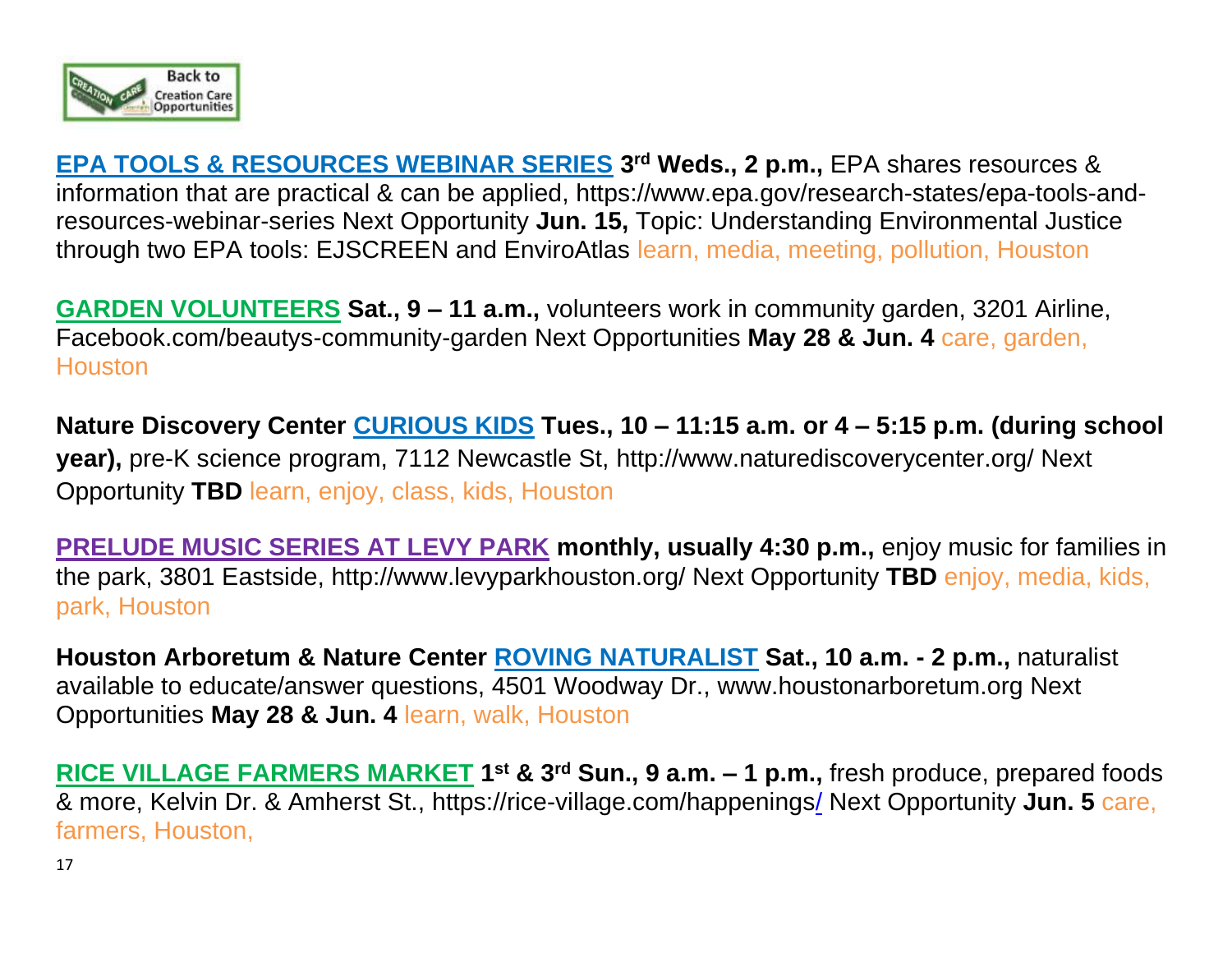

**Discovery Green CORE-FOCUSED YOGA Tues., 6:30 – 7:30 a.m.,** practice yoga for strength and flexibility, 1500 McKinney, http://www.discoverygreen.com/ Next Opportunities **May 24 & May 31** enjoy, class, park, Houston

**SENIOR BIRDING BUS TRIPS usually monthly, day varies, normally 8 or 9 a.m.,** bus transport from Memorial City Mall, snack & guide, reservations required, bring your own lunch, 303 Memorial City Way, [www.houstonaudubon.org](http://www.houstonaudubon.org/) Next Opportunity **TBD,** Location: TBD enjoy, learn, walk, bird, **Houston** 

**Houston Audubon HOUSTON BOTANIC GARDEN BIRD SURVEY usually 1st Thurs., 7:30 a.m.,**  join group to survey birds, 8505 N. Bayou Dr., [www.houstonaudubon.org](http://www.houstonaudubon.org/) Next Opportunity **TBD** care, enjoy, walk, park, bird, Houston

**Houston Botanic Garden STORY TIME & GARDEN STROLL 2 nd Tues., 10 a.m.,** kids book reading & family-friendly garden walk, kids up to age 5 with adult, One Botanic Ln. (at 8210 Park Place Blvd.), https://secure.hbg.org/events/ Next Opportunity **TBD** enjoy, walk, kids, garden, Houston

**NATIVE PLANT SOCIETY Monthly Meeting 3 rd Thurs., 6:45 – 9:30 p.m., Houston Arboretum & Nature Center**, 4501 Woodway Dr,<http://npsot.org/wp/houston/> Next opportunity **Jun. 16 (hybrid event),** Topic: TBD learn, media, meeting, lecture, garden, Houston

**GREEN FILM SERIES monthly, 6:30 – 9 p.m.,** view environmental films, followed by panel discussion, Rice Media Center, 6100 Main St.,<https://www.facebook.com/HoustonGreenFilmSeries> Next Opportunity **TBD (moved online),** Film: TBD enjoy, learn, media, Houston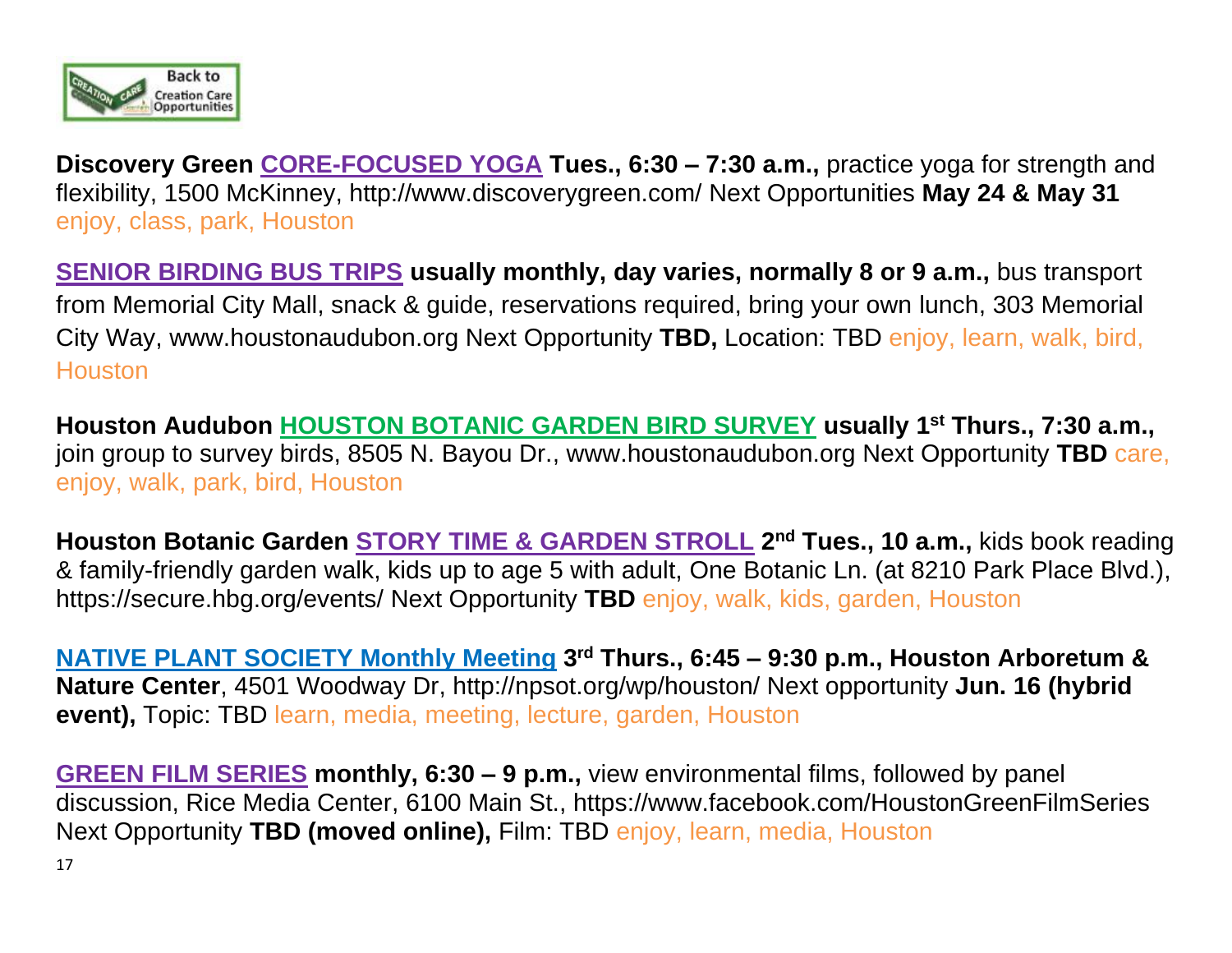

**CHALLENGES & TREATMENT SOLUTIONS FOR SMALL WATER SYSTEMS last Tues., 1 p.m.,**  monthly webinar by EPA to communicate with drinking water systems professionals, https://www.epa.gov/water-research/small-drinking-water-systems-webinar-series Next Opportunity **May 24,** Topic: Lead Service Lines learn, lecture, media, water, Houston

**Discovery Green PILATES Thurs., 6:30 – 7:30 a.m.,** pilates workouts in the park, increase strength while improving flexibility, 1500 McKinney, http://www.discoverygreen.com/ Next Opportunities **May 26 & Jun. 2** enjoy, class, park, Houston

**GREATER EAST END FARMERS' MARKET Sun., 10 a.m. – 2 p.m.,** 2700 block of Navigation, across from Ninfa's, eastendhouston.com/market Next Opportunities **May 29 & Jun. 5** care, farmers, **Houston** 

**ORGANIC HORTICULTURE BENEFITS ALLIANCE MEETING 4 th Weds., 5 - 7 p.m.,** members of the Organic Horticulture Benefits Alliance meet virtually to discuss current events, San Jacinto Environmental Supply, 2221 W. 34th St.,<https://www.ohbaonline.org/register> Next Opportunity **May 25,** Topic: How to Keep Yourself Healthy in Today's World learn, meeting, garden, Houston

**City of Houston MATTRESS RECYCLING** 2240 Central Street or 5565 Kirkpatrick. **Weds. - Sun. 10 a.m. - 7 p.m.** (Daylight Savings Time) & **9 a.m. - 6 p.m.** (Non-Daylight Savings Time) care, recycle, **Houston** 

**Nature Discovery Center <b>TREE I.D.WALK** 1<sup>st</sup> Sat., 10 – 11 a.m. guided tree walks in park to learn to identify trees, 7112 Newcastle St,<http://www.naturediscoverycenter.org/> Next Opportunity **Jun. 4** learn, enjoy, walk, tree. park, Houston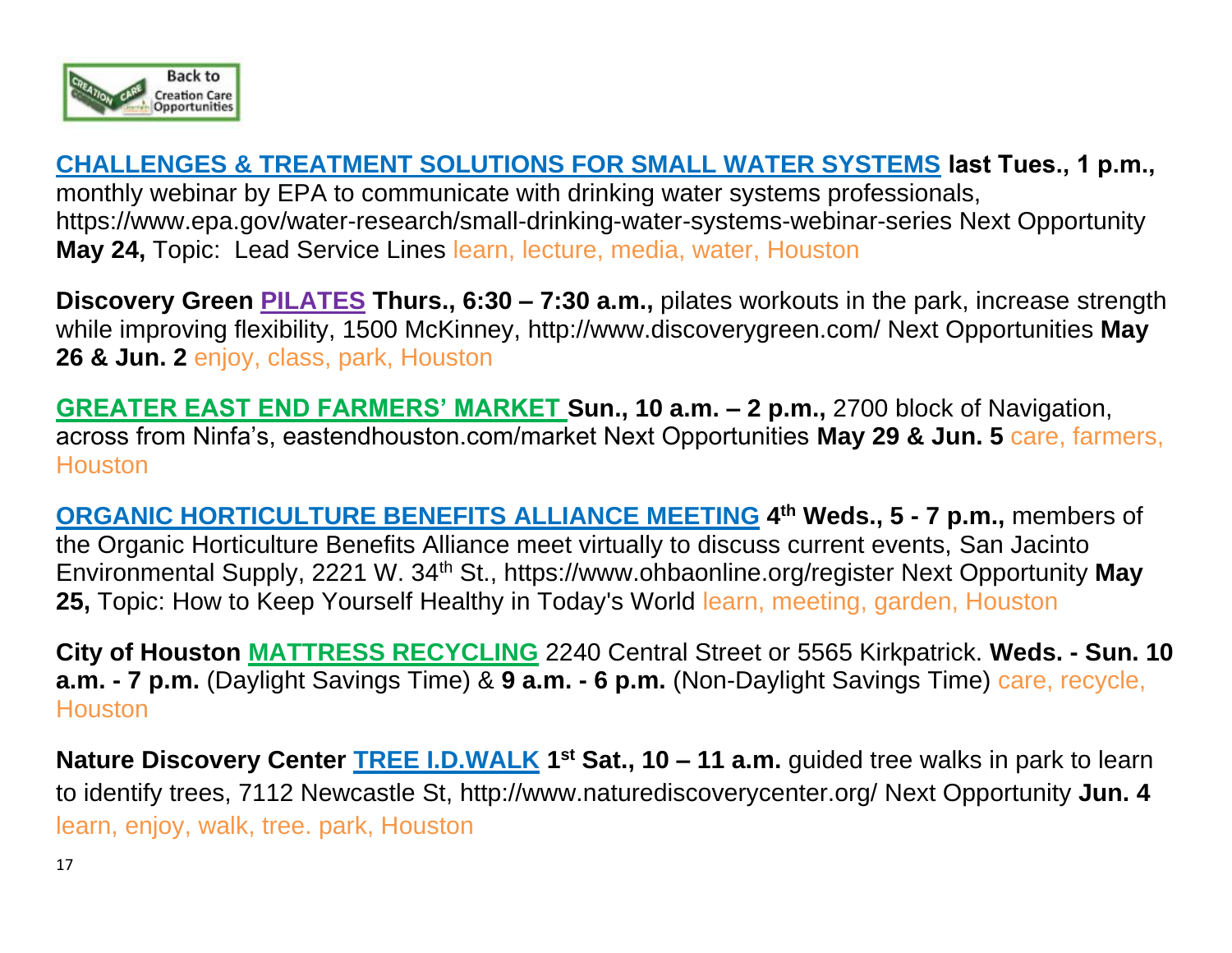

#### **TEXAS PARKS & WILDLIFE on PBS Mon. – Fri., 6 p.m. & Sat. 3 p.m.**,

https://www.pbs.org/show/texas-parks-and-wildlife/ Next opportunities **May 23 – May 27 & May 28 and May 30 – Jun. 3 & Jun. 4** learn, Houston, outside, park, animals, media

**HOUSTON COMMUNITY TOOLBANK WAREHOUSE TOUR 3 rd Thurs., 9 – 10 a.m.,** toolbank lends tools to nonprofits, community groups & corporate volunteers doing charitable work, 1215 Gazin St., http://www.houstontoolbank.org/ Next Opportunity **May 19** care, Houston

**EPA GREEN INFRASTRUCTURE WEBINAR SERIES usually monthly, noon,** experts from around US share knowledge on green infrastructure, https://www.epa.gov/green-infrastructure/greeninfrastructure-webcast-series#upcomingwebcasts Next Opportunity **TBD,** Topic: TBD learn, media, lecture, Houston

**Houston Audubon BIRDING CLASS & FIELD TRIP usually one Sat./month & a prior weekday,** birding class at the Edith L. Moore Nature Sanctuary, 440 Wilchester Blvd., followed by birding trips in/outside Houston for ages 12+, see calendar at [www.houstonaudubon.org](http://www.houstonaudubon.org/) Next Opportunity Class: **TBD** Topic: TBD, **(moved online),** Trip: **TBD** Location: N/A enjoy, learn, media, bird, Houston

**VOLUNTEER TUESDAYS Tues., 9 – 11 a.m.,** volunteer in demonstration habitat, Environmental Institute of Houston, UH-Clear Lake, 2700 Bay Area Blvd., https://npsot.org/wp/clearlake/ OR <https://txmn.org/gbmn/events/> Next Opportunities **May 24 & May 31** care, garden, Houston

**Houston Audubon MEMBER FIELD TRIP usually 4th Sat.,** birding trips in/outside Houston for ages 12+, members of Houston Audubon, see calendar at [www.houstonaudubon.org](http://www.houstonaudubon.org/) Next Opportunity **TBD,** Location: TBD enjoy, bird, Houston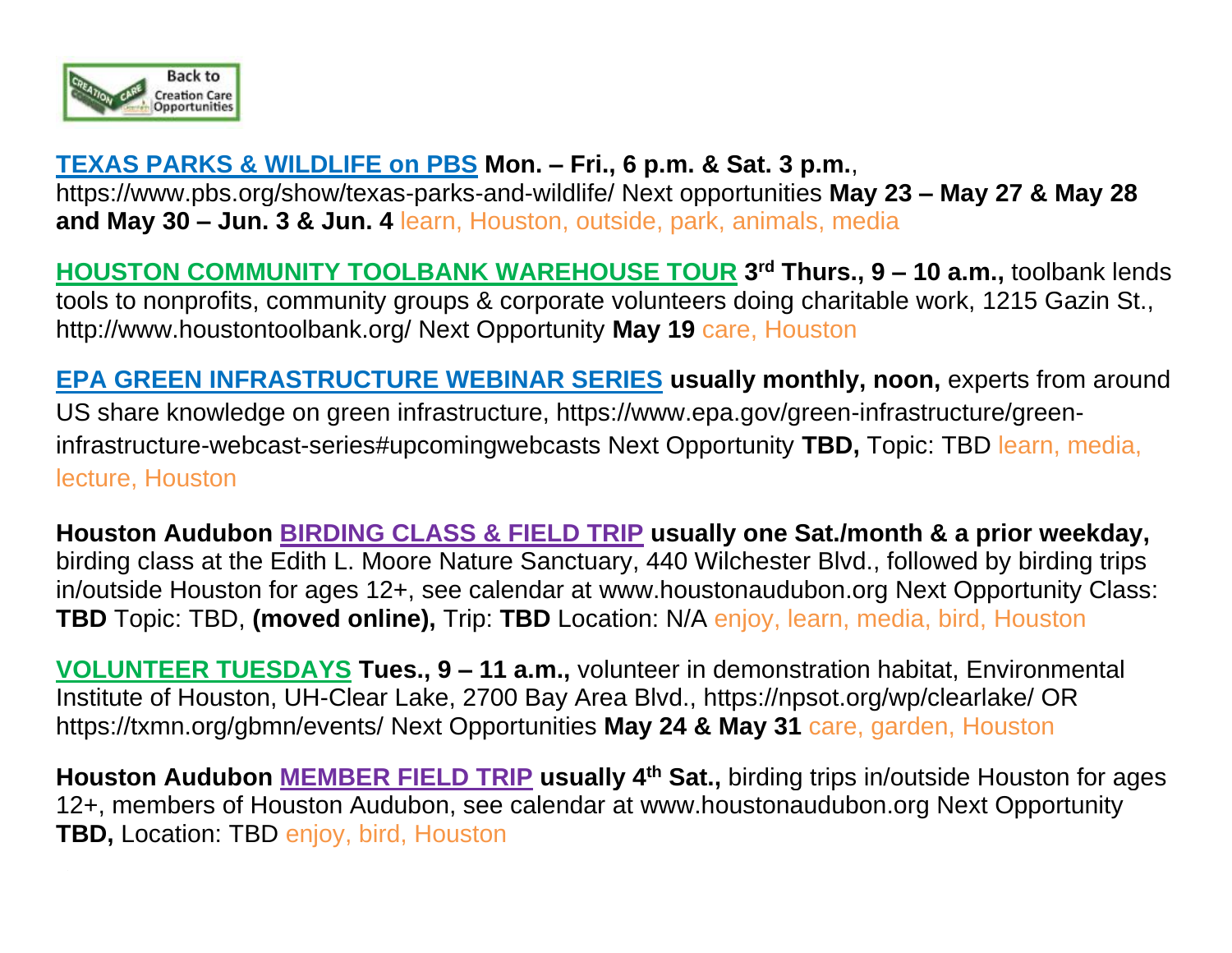

**EASTERN GLADES BIRD SURVEY usually 1st Mon., 8 a.m.,** join group for bird survey in Eastern Glades portion of Memorial Park, meet at Fitness Center on Arnott St., https://www.memorialparkconservancy.org/visit/#eventcalendar OR <https://houstonaudubon.org/programs/calendar.html> Next Opportunity **Jun. 6** care, enjoy, walk, bird, park, Houston

**WHITE OAK BAYOU BOARD MEETING 2<sup>nd</sup> Tues. (except November), 7 – 8 p.m., monthly board** meeting of the White Oak Bayou Association, location varies, to attend, call them at 765-426-1743, [http://whiteoakbayou.org](http://whiteoakbayou.org/) Next Opportunity **TBD** learn, meeting, water, Houston

**FINCA FARM STAND Sat., 9 a.m. – 1 p.m.,** fresh produce from Finca Tres Robles, 257 N. Greenwood St.,<https://www.fincatresrobles.org/farm-stand> Next Opportunities **May 28 & Jun. 4** care, farmers, Houston

**NATURE PHOTO ASSOC Meeting usually 1st Weds., 7 p.m., (Sep. – May)** meet at library, Edith L. Moore Nature Sanctuary, 440 Wilchester Blvd., 713-464-4900, http://www.houstonaudubon.org/ Next Opportunity **May 31, 8 a.m. (Note date/time change)** enjoy, learn, media, meeting, photo, bird, **Houston** 

**Houston Zoo MEMBER MORNINGS 1 st Sat., 8 a.m.,** members get in one hour early, 6200 Hermann Park Dr., [www.houstonzoo.org](http://www.houstonzoo.org/) Next Opportunity **Jun. 4** enjoy, animals, Houston

**PALM CENTER FARMERS MARKET** 2<sup>nd</sup> & 4<sup>th</sup> Sat., 9 a.m. – 1 p.m., buy locally grown produce, 9314 Cullen Blvd., https://www.facebook.com/PalmCenterMarket/ Next Opportunity **May 28** care, enjoy, garden, farmers, Houston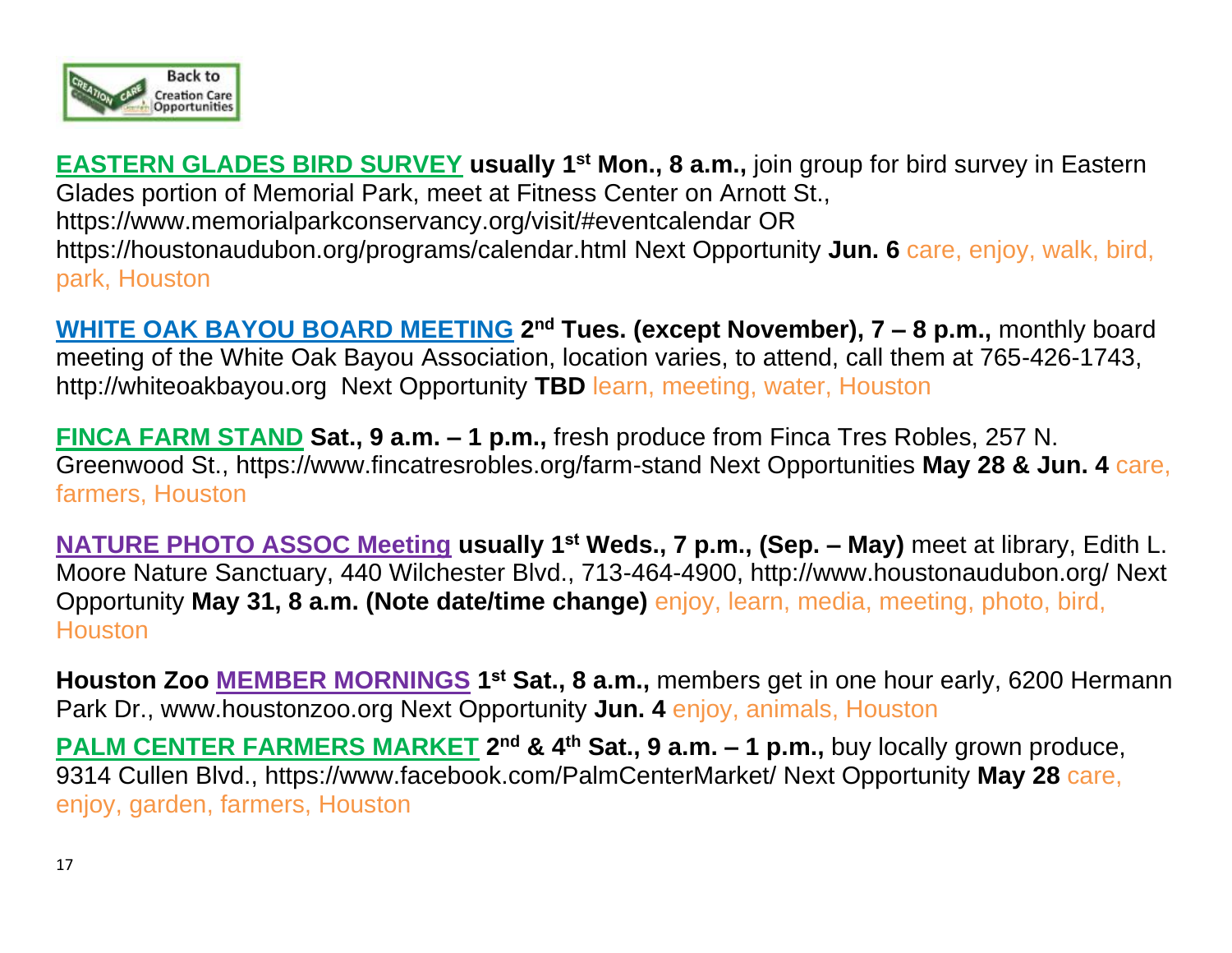

**Bagby Park <b>TEACH YOU TUESDAY** 1<sup>st</sup> Tues., 5:30 – 7:30 p.m., learn a different skill each month in the park, 415 Gray St.,<https://midtownhouston.com/events> Next Opportunity **Jun. 7** learn, enjoy, class, park, Houston

**WESTBURY COMMUNITY GARDEN WORK DAY usually 4th Sat., 12:30 – 4 p.m.,** volunteers tend the garden, 12581 Dunlap,<http://westburycommunitygarden.org/> Next Opportunity **May 28** care, garden, Houston

**WESTBURY COMMUNITY GARDEN BOARD MEETING 3 rd Tues., 6:30 – 7:30 p.m.,** monthly board meeting open to all garden members, Platou Community Center, 11655 Chimney Rock, <http://westburycommunitygarden.org/> Next Opportunity **TBD** learn, care, garden, meeting, Houston

**YOUR LIVABLE GARDEN Radio Show Sat., 6 – 8 a.m.** KSEV 700 AM & **Sun., 9 – 11 a.m.** KPRC 950 AM. Next opportunities **May 28/May 29 & Jun. 4/Jun. 5** learn, Houston, garden, media

**Nature Discovery Center MONDAY MORNING GARDENING some Mon., 9 a.m. – noon,** learn about native plant gardening & assist center, 7112 Newcastle St, <http://www.naturediscoverycenter.org/> Next Opportunity **TBD** learn, care, garden, Houston

**Hogg Bird Sanctuary BIRD SURVEY usually 1st Mon., 7:30 a.m.**, 1 Westcott St., Contact Aaron at [aandkstoley@yahoo.com](mailto:aandkstoley@yahoo.com) or 713-781-1372,<http://www.houstonaudubon.org/> OR https://www.memorialparkconservancy.org/visit/#eventcalendar Next opportunity **Jun. 6** care, Houston, bird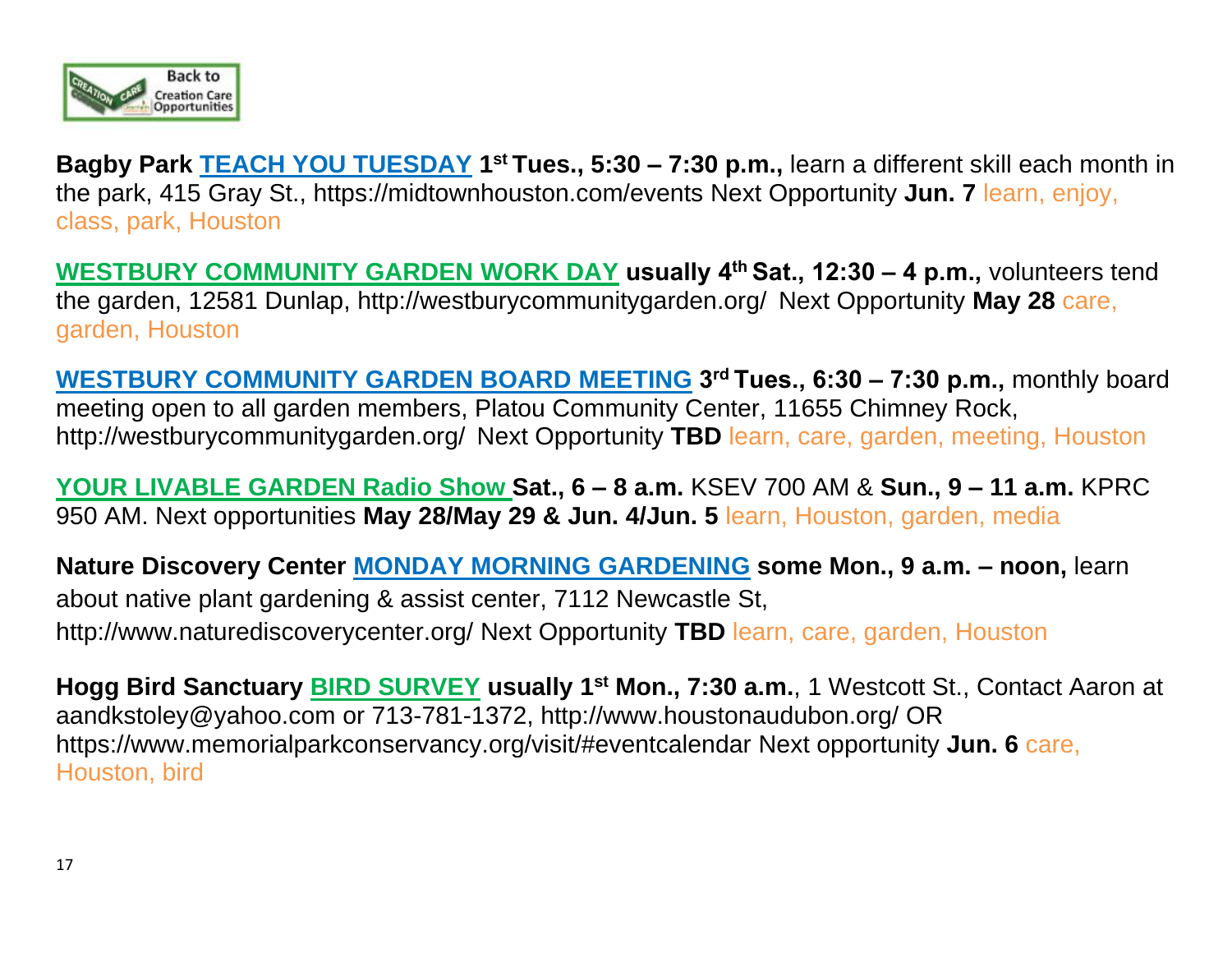

**Sims Bayou Urban Nature Center GIRL SCOUT CLASSES occasionally during school year, 9 a.m. – 12:30 p.m.,** birds & bayous for brownies & juniors, 3997 River Dr., [www.houstonaudubon.org,](http://www.houstonaudubon.org/) Next Opportunity **TBD,** Topic: TBD learn, enjoy, class, kids, Houston

**Willow Waterhole Park PRAIRIE DEMO GARDEN WORK DAYS Thurs., 8:30 – 11:30 a.m.,**  volunteers work with native plants, planting seeds & perennial plants, collect seeds & other garden tasks, 5310 S. Willow Dr., https://txmn.org/gulfcoast/events/ Next Opportunities **May 26 & Jun. 2** care, garden, park, Houston

**Houston Zoo FREE AFTERNOON 1 st Tues., noon - closing, (Sep. – May)** visit zoo for free, 6200 Hermann Park Dr., [www.houstonzoo.org](http://www.houstonzoo.org/) Next opportunity **TBD** enjoy, animals, Houston

**TEXAS MASTER NATURALIST TUESDAY 2 nd Tues., 12 - 1 p.m.,** webinar, covers different advanced topic each month,<https://txmn.tamu.edu/tmntuesdays/> Next Opportunity **Jun. 14,** Topic: TBD learn, media, lecture, Houston

**WOODLAND PARK BIRD SURVEY usually 3 rd Sat./month, 7:30 - 9:30 a.m.,** join group for birding, 212 Parkview, [jason.bonilla@gmail.com](mailto:jason.bonilla@gmail.com) or [www.houstonaudubon.org](http://www.houstonaudubon.org/) Next opportunity **TBD** enjoy, walk, bird, Houston

**BUTTERFLY ENTHUSIASTS OF SOUTHEAST TX MEETING 1 st Tues. (every other month), 7 p.m.,** social & lecture at each meeting, Houston Museum of Natural Science, 5555 Hermann Park Dr., <http://www.naba.org/chapters/nababest/> Next Opportunity **TBD** learn, meeting, animals, Houston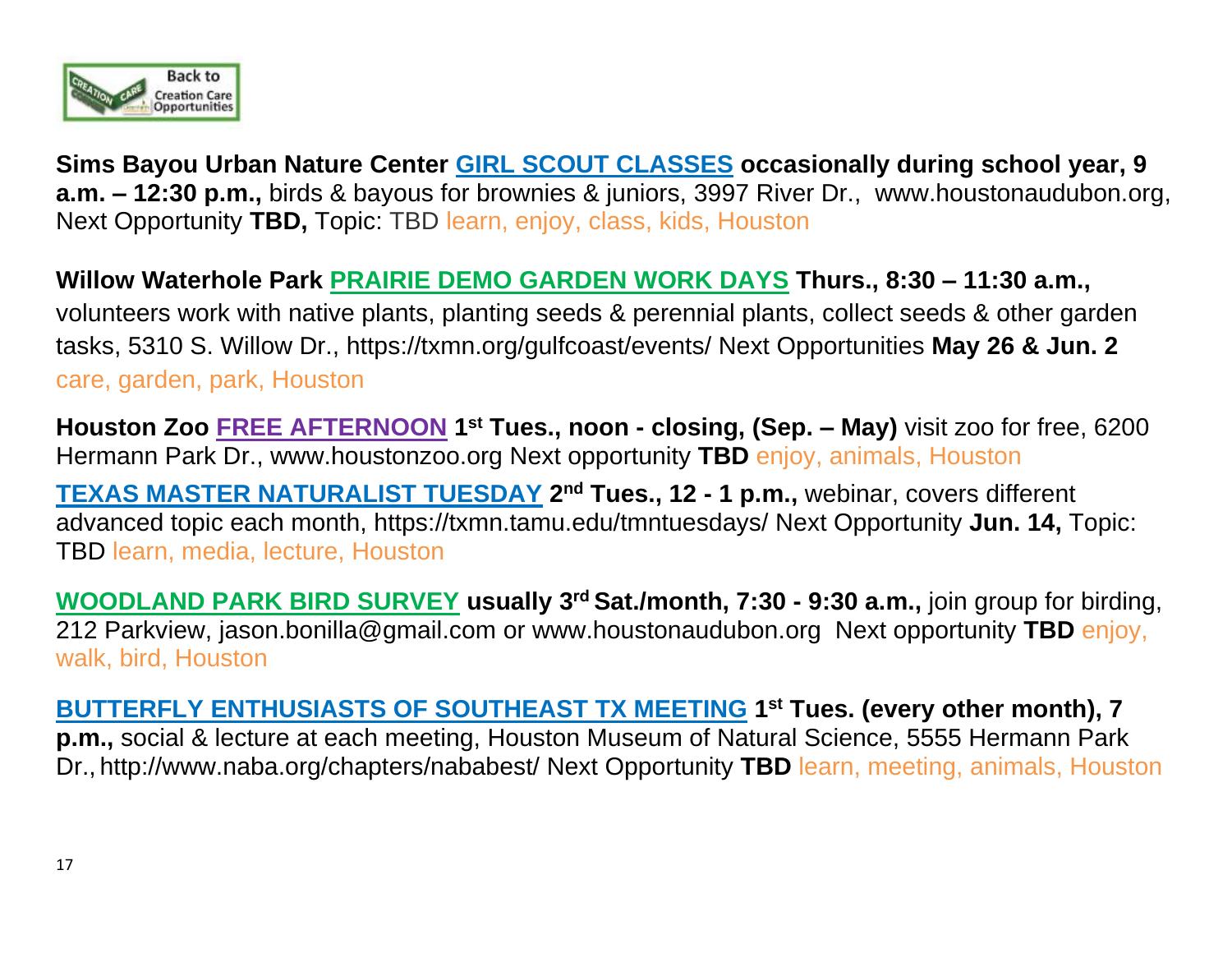

**HOPE FARMS FARMERS MARKET Sat., 9 a.m. - noon,** buy locally grown produce, 9314 Cullen Blvd., https://hopefarmshtx.org/market-days/ Next Opportunities **May 28 & Jun. 4** care, enjoy, garden, farmers, Houston

**Willow Waterhole Reserve BIRD COUNT 3 rd Sat., 8 – 11 a.m.**, [volunteers](http://volunteers/) count birds, [www.houstonaudubon.org,](http://www.houstonaudubon.org/) Next opportunity **Jun. 18** care, bird, Houston

**MASTER NATURALIST Monthly Meeting 1<sup>st</sup> Thurs., 6:30 – 9 p.m.,** guest speaker at each meeting, Cherie Flores Garden Pavilion, 1500 Hermann Dr., https://txmn.org/gulfcoast/events/ Next opportunity **Jun. 2** learn, lecture, meeting, Houston

**Hermann Park BIRD SURVEY usually 2nd Mon.**, **7:30 – 10:30 a.m.** Call Jim or Harlan at 713-932- 1639, [www.houstonaudubon.org](http://www.houstonaudubon.org/) Next Opportunity **Jun. 13** care, bird, Houston

**Houston Galveston Area Council PEDESTRIAN & BICYCLE Subcommittee Meeting 3 rd Thurs., bimonthly, 9:30 – 11:30 a.m.,** 3555 Timmons Lane, Call 713-993-2497, Next opportunity **TBD** learn, cycle, meeting, Houston

**URBAN HARVEST FARMERS MARKET Sat., 8 a.m. – noon,** St. John's School, 3401 Westheimer, www.urbanharvest.org Next Opportunities **May 28 & Jun. 4** care, farmers, Houston

**FOOD POLICY WORKGROUP Monthly Meeting 2<sup>nd</sup> Weds., 11:30 a.m. - 1 p.m., Bring your own** lunch, Upper Kirby Building,3015 Richmond Ave, RSVP [jay.crossley@houstontomorrow.org,](mailto:jay.crossley@houstontomorrow.org) Next opportunity **Jun. 8** learn, meeting, Houston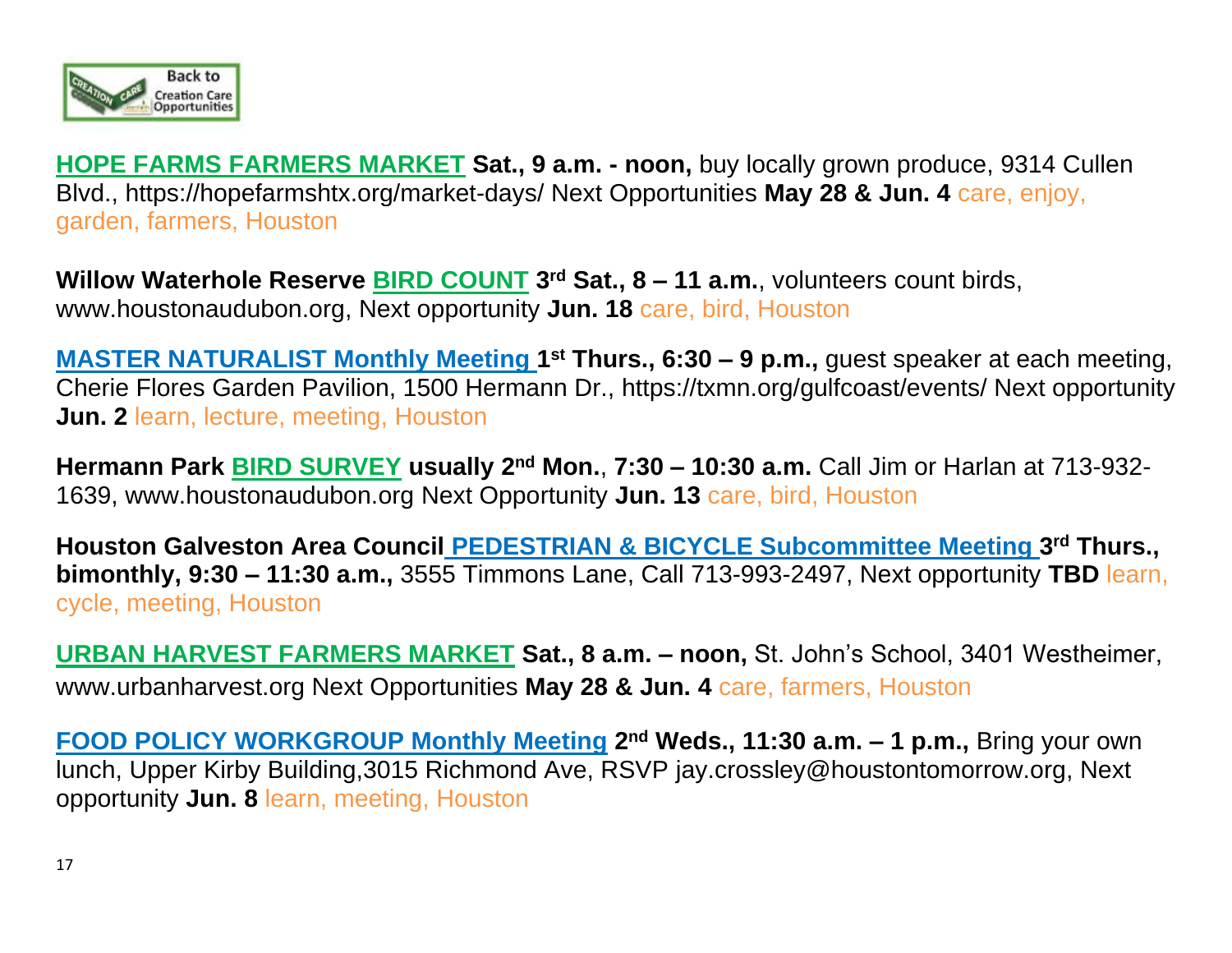

**HOUSTON URBAN GARDENERS Meeting 2 nd Mon., 6:30 pm,** 1475 W. Gray, 832-345-7333, <http://www.houstonurbangardeners.org/> Next opportunity **Jun. 13** care, learn, meeting, garden, **Houston** 

**Bagby Park <b>BRUNCH & BOOKS** 1<sup>st</sup> Tues., 11:30 a.m. – 1 p.m., book of the month series with guest speaker in the park, 415 Gray St.,<https://midtownhouston.com/events> Next Opportunity **TBD** learn, enjoy, park, Houston

**Midtown Park ZUMBA Tues., 6:30 p.m.,** Zumba class in the park, 2811 Travis St., <https://midtownhouston.com/events> Next Opportunities **May 24 & May 31** enjoy, media, class, park, **Houston** 

**BRAYS BAYOU ASSOCIATION MEETING** 3<sup>rd</sup> Mon., 7:30 – 8:30 p.m., monthly meeting of the association, speaker at each meeting, The Gathering Place, 5310 S. Willow Dr., Contact [bobx206@gmail.com](mailto:bobx206@gmail.com) Next Opportunity **Jun. 20** learn, meeting, water, Houston

**ACRES HOMES FARMERS MARKET 3 rd Thurs., 10:30 a.m. – 2 p.m.,** buy locally grown produce,4333 W. Little York Rd., https://www.facebook.com/events/4333-w-little-york-rd-houston-tx-77091-1411-united-states/acres-homes-farmers-market/675474496234477/ Next Opportunity **TBD**  care, enjoy, garden, farmers, Houston

17 **Nature Discovery Center MINDFULNESS IN NATURE Fri., 12 – 1 p.m.**, class begin with 15 minute lesson, followed by practice in Ross Pitman Park, 7112 Newcastle, <http://www.naturediscoverycenter.org/> Next Opportunities **TBD** learn, enjoy, class, park, Houston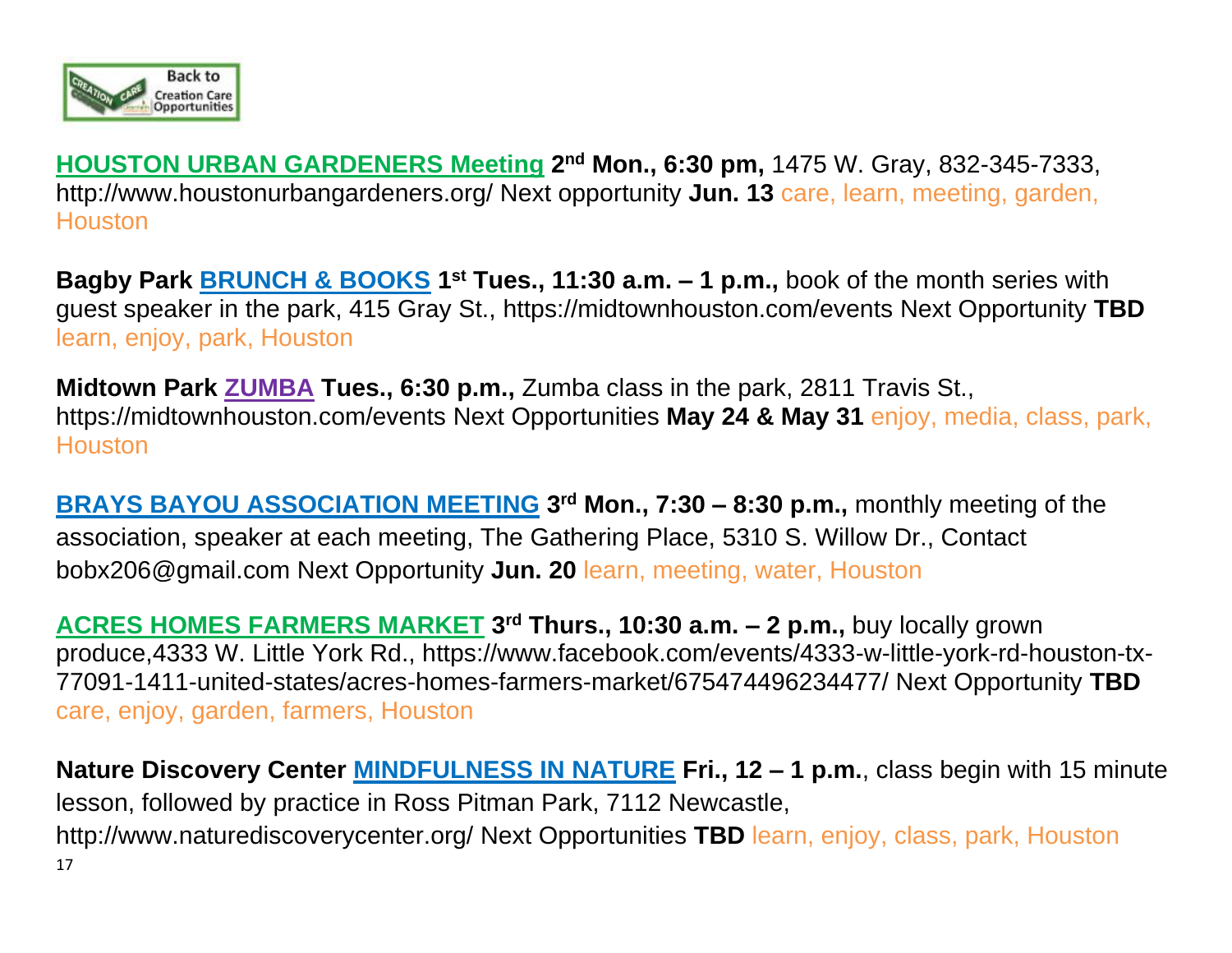

**PEDAL & PINTS monthly, 11 a.m. – 2 p.m.,** explore White Oak Bayou trails by bike, brunch at 11 a.m. before ride, Bungalow Heights, 1919 Beall St.,<https://houstonparksboard.org/events/> Next Opportunity **TBD** enjoy, cycle, water, Houston

**Nature Discovery Center BELLAIRE GARDEN CLUB Meeting 1 st Thurs., 7 p.m. (Mar. – May & Sep. – Nov.)**, 7112 Newcastle St, Bellaire,<http://www.naturediscoverycenter.org/> Next opportunity **TBD** learn, enjoy, kids, Houston

**Midtown Park <b>SAMBA** 2<sup>nd</sup> Thurs., 7 - 9 p.m., Samba class in the park, 2811 Travis St., <https://midtownhouston.com/events> Next Opportunity **Jun. 9** enjoy, class, park, Houston

**Lorraine Cherry Nature Preserve BIRD SURVEYS Tues., 8 a.m. (Sep. – May) & 1st Thurs., 5:30 p.m. (Sep. – Nov. & Feb. – May),** volunteers survey birds in the preserve, 2400 W. 11<sup>th</sup> St., [www.houstonaudubon.org](http://www.houstonaudubon.org/) Next Opportunities **May 24 & May 31 & Jun. 2** care, enjoy, bird, park, **Houston** 

**Buffalo Bayou TAI CHI Tues., 6 – 7 p.m.,** Tai Chi class in the park, The Water Works, 105 Sabine St., [www.buffalobayou.org](http://www.buffalobayou.org/) Next Opportunity **TBD** enjoy, class, park, Houston

**GREEN TEAM monthly, 9 a.m. – noon,** gardening related to restoration efforts, location varies, <https://houstonparksboard.org/events/> Next Opportunity **TBD,** Location: TBD care, enjoy, garden, park, Houston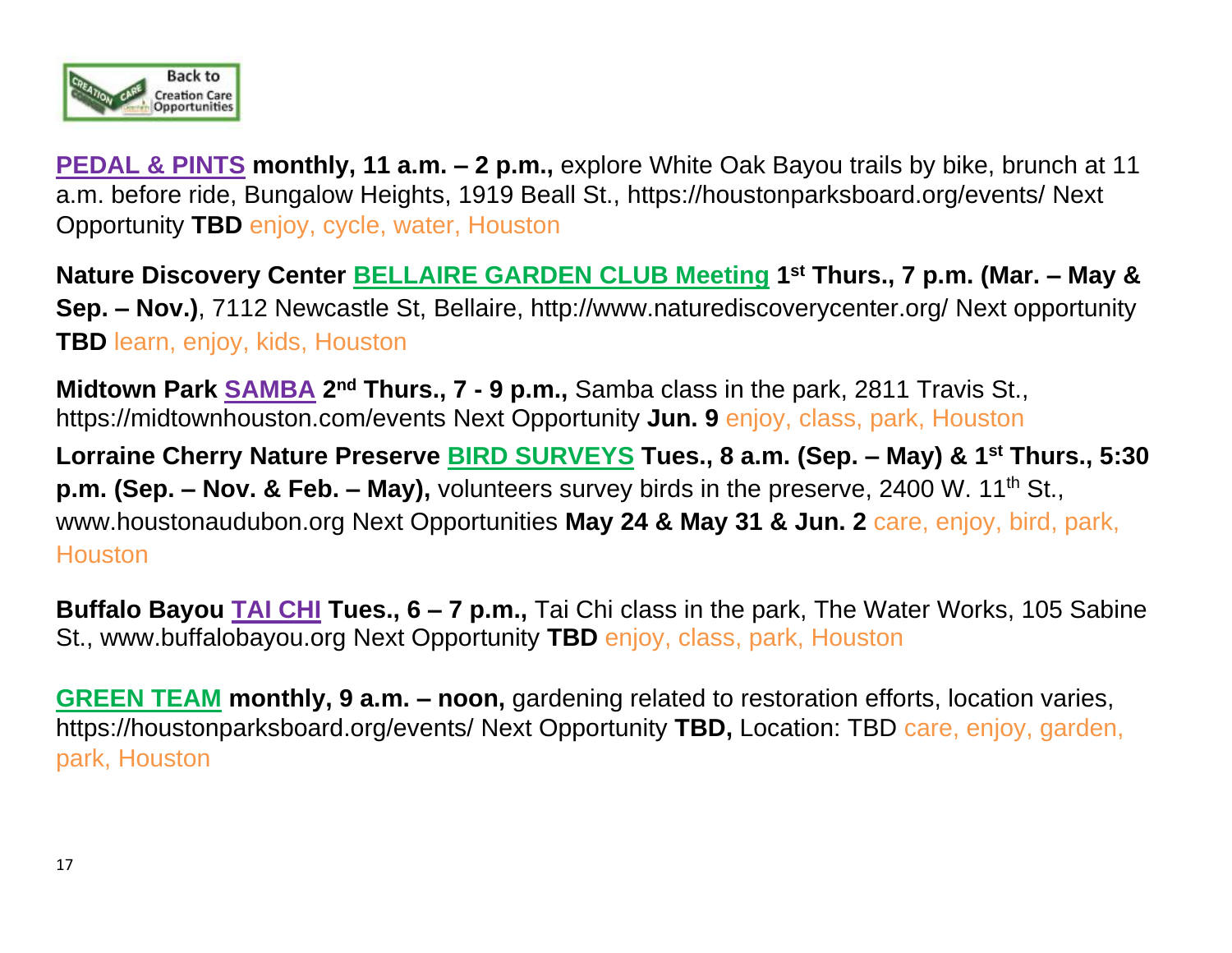

**Houston Arboretum & Nature Center NATURE HIKE Sat., 10 & 11 a.m.,** family-friendly guided nature hike, 4501 Woodway Dr, [www.houstonarboretum.org](http://www.houstonarboretum.org/) Next Opportunities **May 28 & Jun. 4** enjoy, walk, kids, Houston

**HEIGHTS EPICUREAN MARKET 1<sup>st</sup> Sat., 8:30 a.m. - 1:30 p.m., crafts, produce, & more, Grace** United Methodist Church, 1245 Heights Blvd., http://heightsepicurean.com/ Next Opportunity **Jun. 4** care, farmers, Houston

**Houston Arboretum & Nature Center HOME SCHOOL some Mon.., 1:30 – 2:30 p.m.,** different 3 week science unit each month, ages 5 - 12, 4501 Woodway Dr, [www.houstonarboretum.org](http://www.houstonarboretum.org/) Next Opportunity **TBD,** Topic: TBD learn, enjoy, kids, Houston

**ELECTRONICS RECYCLING 2<sup>nd</sup> Sat., 9 a.m. - 3 p.m., City of Houston & Compucycle offer** recycling of electronics, Ellington Field/Clear Lake Neighborhood Recycling Center, 246 Loop Rd., https://www.houstontx.gov/solidwaste/electronics\_recycling.html Next Opportunity **Jun. 11** care, recycle, Houston

**ELECTRONICS RECYCLING Fri., 8 a.m. – noon,** Compucycle accepts drop-off of electronics for recycling, 8019 Kempwood,<https://compucycle.com/compucycle-drop-off-info/> Next Opportunities **May 27 & Jun. 3** care, recycle, Houston

**Houston Arboretum & Nature Center BOY SCOUTING CLASSES occasionally, times varies,**  boy scouts learn about nature, 4501 Woodway Dr, [www.houstonarboretum.org](http://www.houstonarboretum.org/) Next Opportunity **TBD** enjoy, learn, kids, Houston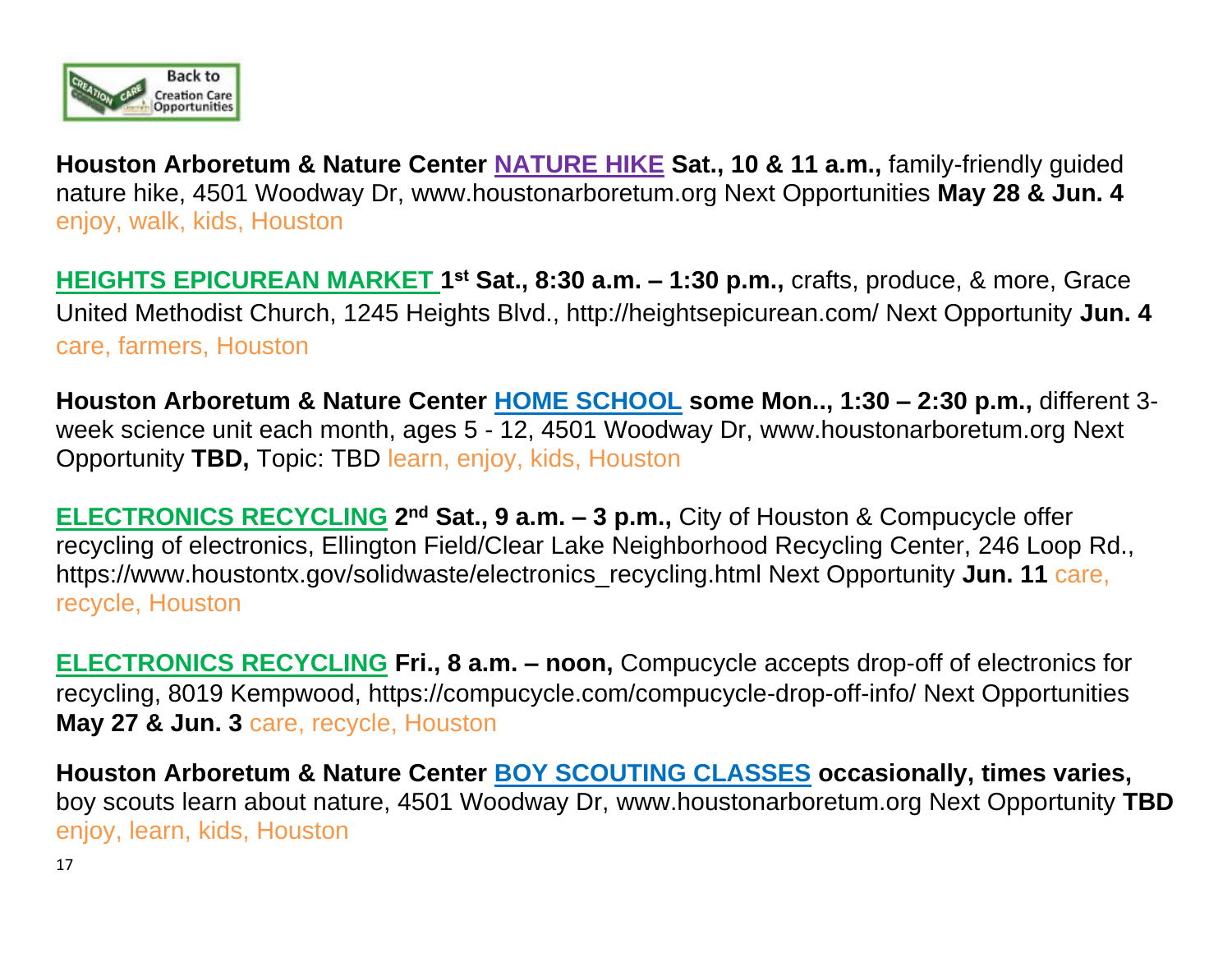

**Houston Arboretum & Nature Center YOGA ON THE LAWN usually 3rd Sun., 9 a.m.,** class on lawn, Vinyasa flow accessible to all levels**,** 4501 Woodway Dr,<https://houstonarboretum.org/learn/> Next Opportunity **Jun. 19** enjoy, learn, class, garden, Houston

**BLODGETT URBAN GARDEN FARMERS MARKET Sat., 8:30 a.m. – 1 p.m.,** buy locally grown produced, learn about sustainable gardening techniques, & volunteer in the garden, 3216 Blodgett St., https://blodgetturbangardens.com/ Next Opportunities **May 28 & Jun. 4** care, enjoy, learn, garden, farmers, Houston

**Houston Arboretum & Nature Center GIRL SCOUTING CLASSES monthly, times varies,** girl scouts learn about nature, in person & outdoors, 4501 Woodway Dr, [www.houstonarboretum.org](http://www.houstonarboretum.org/) Next Opportunity **TBD** learn, enjoy, media, kids, Houston

**Midtown Park FAMILY CAPOEIRA 3 rd Sat., 7 - 9 p.m.,** Capoeira (Afro-Brazilian martial art) class in the park, 2811 Travis St.,<https://midtownhouston.com/events> Next Opportunity **Jun. 18** enjoy, class, kids, park, Houston

**GULF OF MEXICO WEDNESDAY WEBINAR usually last Weds., 11:30 a.m.,** webinar from Gulf of Mexico Alliance about resources & projects around the Gulf of Mexico, <https://gulfofmexicoalliance.org/announcements/events/> Next Opportunity **May 25,** Topic: Northern Gulf Sediment Tool Demo learn, lecture, media, animals, Houston

17 **Houston Arboretum & Nature Center TYKE HIKE some Mon.s, 9:30 & 10:30 a.m., (except summer),** for kids 18 mo. – 3 with parent, includes links to book reading & video, craft or activity supplies & suggested stroller-friendly hike, supplies to be picked up at the center, sold as a monthly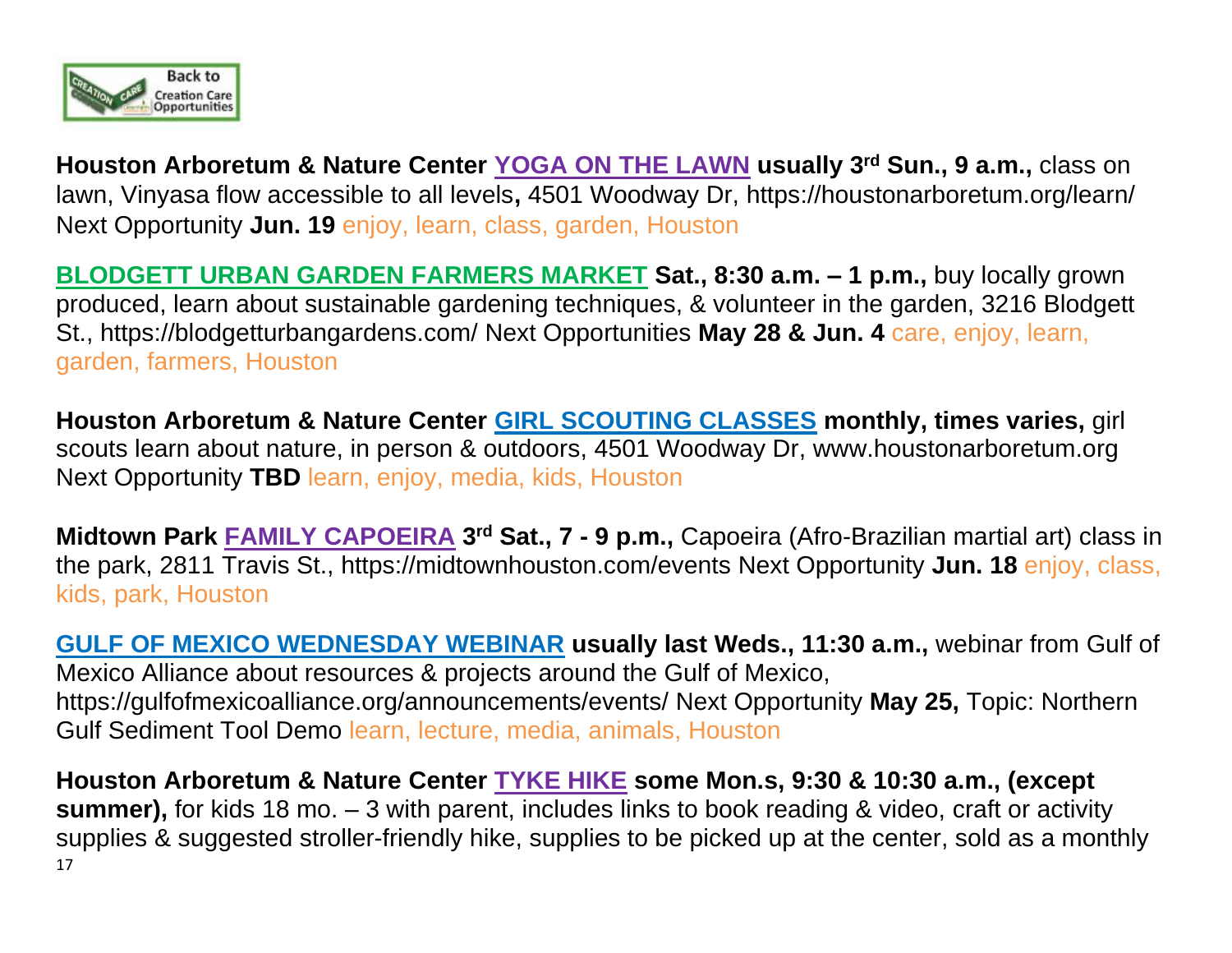

package, 4501 Woodway Dr, [www.houstonarboretum.org](http://www.houstonarboretum.org/) Next Opportunity **TBD** enjoy, learn, walk, kids, Houston

**OUTDOOR NATURE CLUB Meeting usually 1st Mon., 6:30 – 8 p.m.**, 713-664-5206, Bayland Community Center, 6400 Bissonnet, Speaker each month,<http://www.outdoornatureclub.org/> OR http://www.outdoornatureclub.org/ OR https://www.facebook.com/OrnithologyGroup Next opportunity **TBD (moved online)** Topic: TBD learn, media, Houston, meeting, lecture, bird

**WESTCHASE FARMERS MARKET Thurs., 3 – 6 p.m.,** Parking lot of St. Cyril's of Alexandria Church,10503 Westheimer Rd., westchasedistrictfarmersmarket.com Next Opportunities **May 26 & Jun. 2** care, farmers, Houston

**NATIVE PRAIRIES ASSOCIATION of TEXAS Meeting usually 4th Weds. (except Nov./Dec.), 6:45 – 8:30 p.m.**, Red Cross, 2700 SW Frwy., speaker each month, HNPAT@texasprairie.org, https://texasprairie.org/events/ Next opportunity **TBD,** Topic: TBD learn, meeting, lecture, Houston

**Don Greene Park WORK DAY 3<sup>rd</sup> Sat., 9 a.m. – noon, volunteers work to restore new pocket** park,6009 Cypress St., [www.facebook.com/friendsofdongreene](http://www.facebook.com/friendsofdongreene) OR https://www.transitionhouston.org/ Next Opportunity **Jun. 18** care, garden, park, Houston

17 **HOUSTON CANOE CLUB MEETING usually 2nd Weds., 7 p.m.,** meeting of canoeing enthusiasts, Bayland Community Center, 6400 Bissonnet St. https://thcc.clubexpress.com/content.aspx?page\_id=0&club\_id=496051 Next Opportunity **Jun. 8, (hybrid)** Topic: Sharing Space with Snakes learn, meeting, media, boat, Houston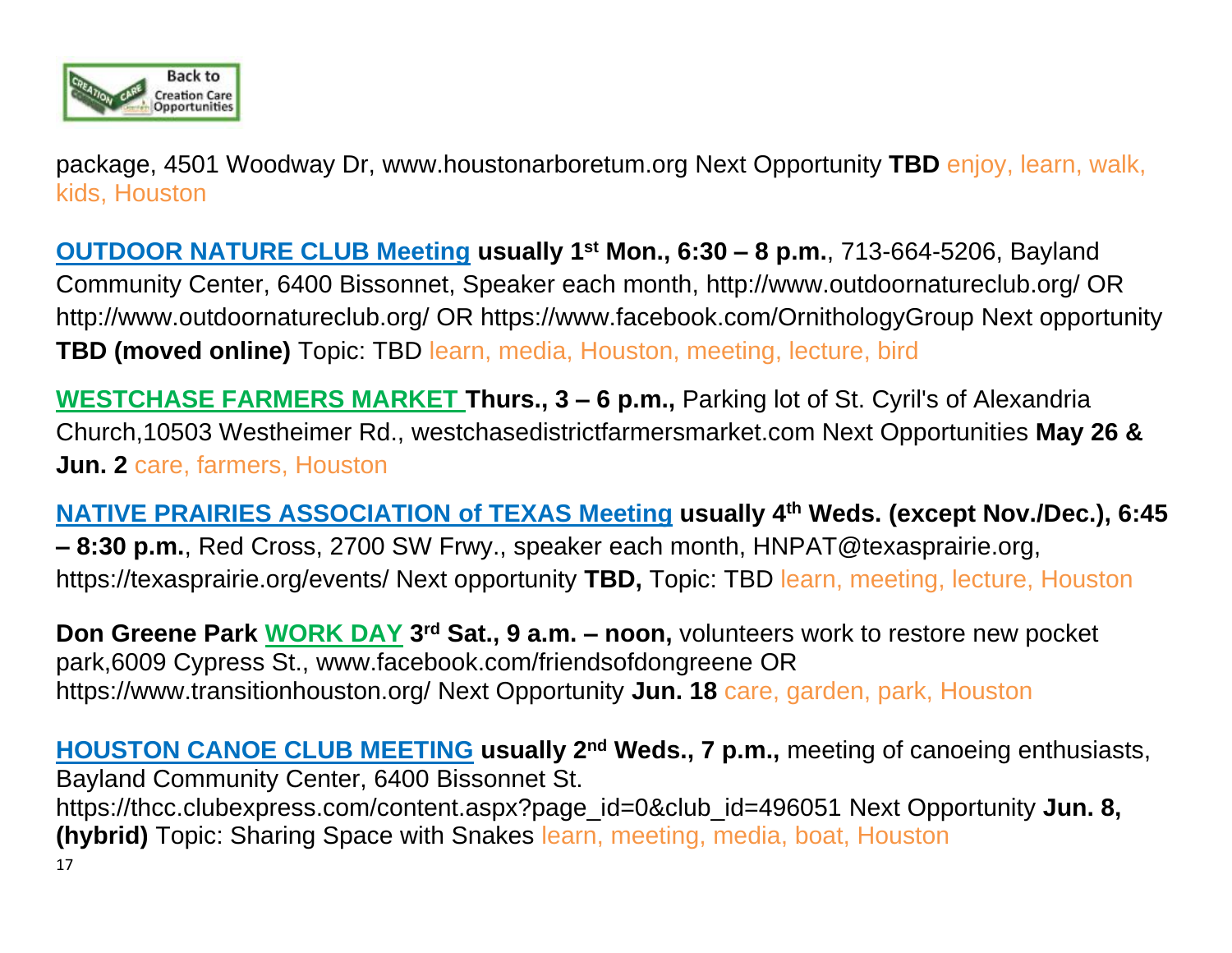

**SUNNYSIDE FARMERS MARKET 1<sup>st</sup> Thurs., 10:30 a.m. - 2 p.m.,** buy locally grown produce, 9314 Cullen Blvd., http://www.gotexan.org/LocateGOTEXAN/CertifiedFarmersMarkets/Houston.aspx Next Opportunity **Jun. 2** care, enjoy, garden, farmers, Houston

**Houston Arboretum & Nature Center BIRD WALK 2 nd Sat., 8 - 10 a.m., (except summer),** enjoy relaxed guided walk to look for/observe birds, 4501 Woodway Dr, [www.houstonarboretum.org](http://www.houstonarboretum.org/) Next Opportunity **Jun. 11** enjoy, walk, bird, Houston

**ELEANORA'S MARKET Sat., 9 a.m. – 1 p.m.,** farmers & artisans sell their wares, Cavatore Italian Restaurant, 2120 Ella Blvd., http://eleanorasmarket.com/ Next Opportunities **May 28 & Jun. 4** care, farmers, Houston

# **ENJOY, LEARN ABOUT, AND CARE FOR GOD'S GOOD CREATION UPCOMING OPPORTUNITIES OUTSIDE HOUSTON**

**Jesse Jones Park SCAVENGER HUNT May 28 – May 30,** pick up a self-guided scavenger hunt at the nature center, Humble, https://www.pct3.com/JJP enjoy, kids, walk, garden, bird, animals, park, outside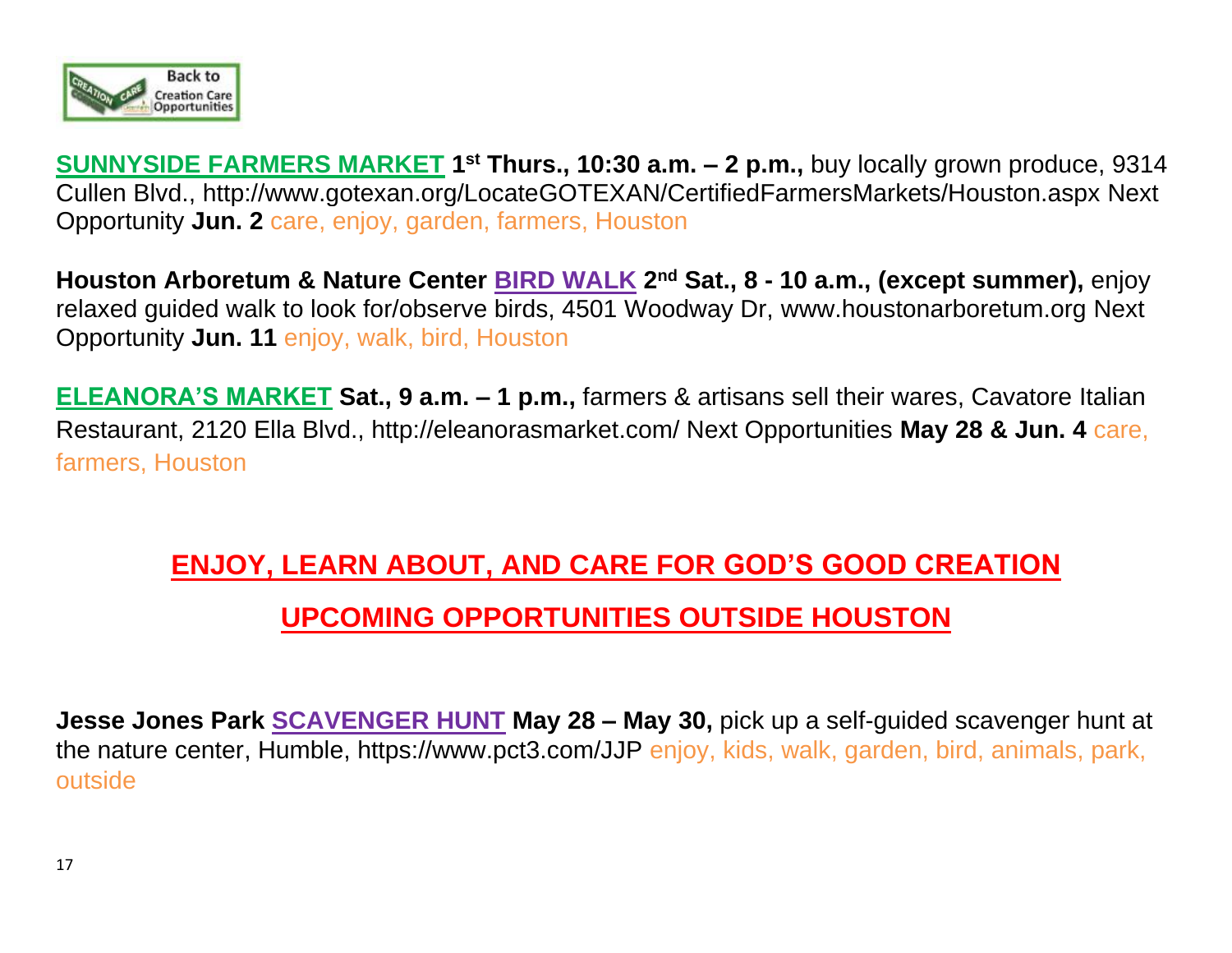

**BUTTERFLY COUNT Jun. 4, 9 a.m. – 1 p.m.,** volunteers count butterflies in Montgomery, meet at Brookshire Brothers Grocery Store,<http://www.naba.org/chapters/nababest/> care, animals, outside

**Houston Galveston Area Council COOPERATIVE PURCHASING PROGRAM May 24, May 25 & May 31, 10 a.m.,** virtual event, learn how local government can work with HGACBuy vendors, learn about available products/services from the co-op, (5/25): Ground/turf Equipment, (5/26): Fire Service Apparatus & (5/31): All Hazards Preparedness, https://www.coastalcommunitiestx.com/in-personevents--webinars.html learn, media, meeting, park, outside

**Burroughs Park CANOEING May 26, 4, 5, 6, & 7 p.m.,** self-guided canoeing, equipment provided, each child must be accompanied by an adult, in the park, Tomball, https://www.hcp4.net/tap/events/ enjoy, boat, park, outside

**TRIBUTARY May 28, 9 a.m. – 2 p.m.,** community event, learn about waterways & natural habitats, advocacy & water justice in our area, plus guided hikes, kayaking & pontoon tours, and learn about Akokisa people who previously inhabited this watershed, Armand Bayou Nature Center, Pasadena, https://bayoucitywaterkeeper.org/events/tributary/ learn, enjoy, walk, boat, water, outside

**DIY BEACH CLEAN-UP ongoing,** get help to organize your own beach clean-up, contact the Gulf Coast Bird Observatory at csilling@gcbo.org, https://www.gcbo.org/ care, pollution, beach, outside

**4H LEAD ACADEMY Jun. 6 – Jun. 10, start time varies,** 4H members investigate careers, engage in service activities, work on college applications, do photography, learn about finances, time management & promoting STEM, etiquette & more, locations vary, [https://waller.agrilife.org/4-h](https://waller.agrilife.org/4-h-events/)[events/](https://waller.agrilife.org/4-h-events/) learn, class, photo, kids, outside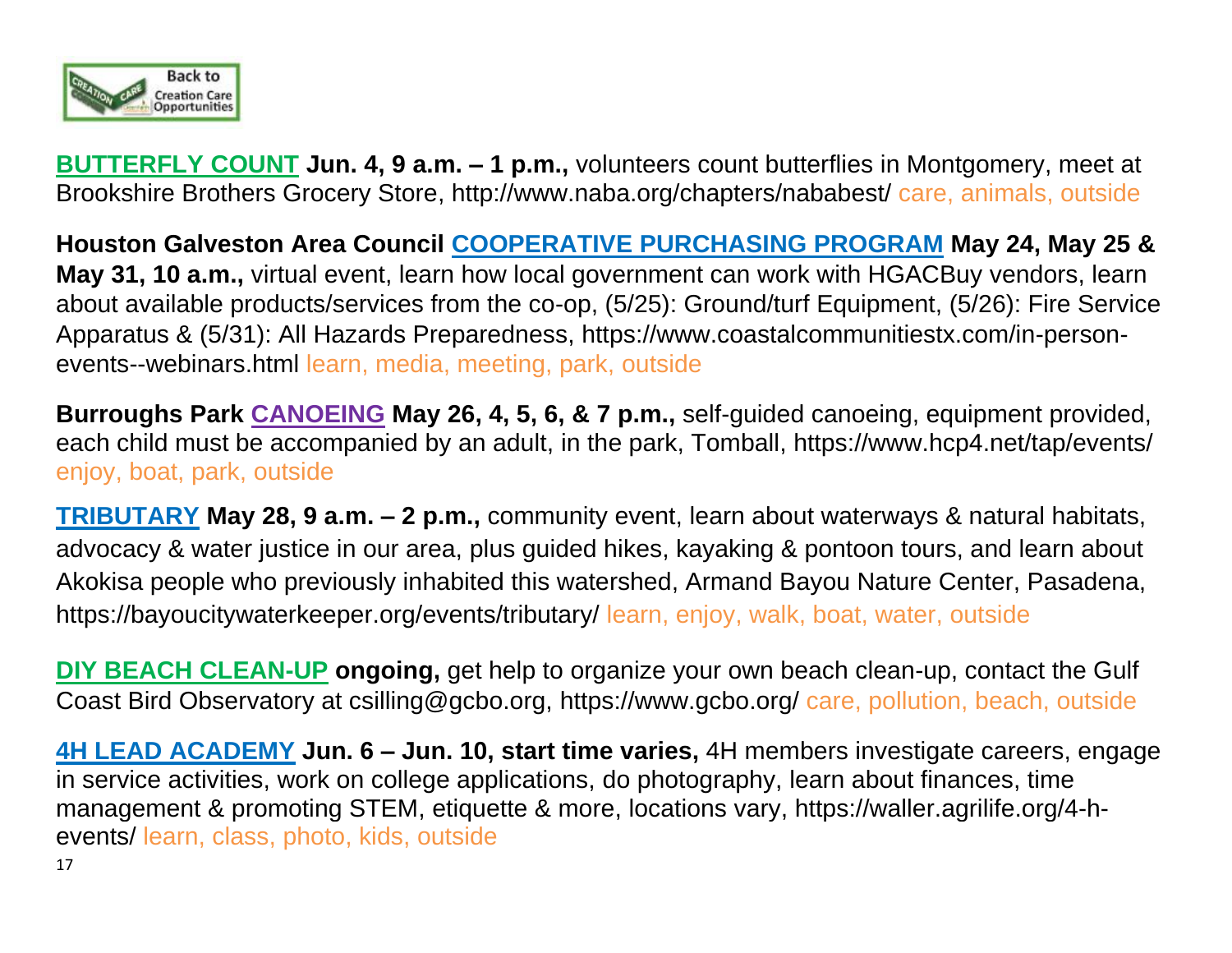

**George Observatory STARRY NIGHT Jun. 3, 8 p.m., exclusive viewing of the night sky using** research telescope, Needville, [www.hmns.org](http://www.hmns.org/) enjoy, learn, star, outside

**TRASH POLLUTION IN WATERWAYS May 26, noon,** virtual presentation, learn how some states are addressing trash pollution in waterways using the Clean Water Act, <https://gulfofmexicoalliance.org/announcements/events/> learn, media, lecture, pollution, water, outside

**Moody Gardens 4D THEATER ongoing,** environmental 4D films, now playing: Shark, Rudolph, Galveston,<https://www.moodygardens.com/attractions/> enjoy, learn, media, outside

**TRIBUTARY HONOREE LECTURE May 24, noon,** online lecture by honorees of Tributary event, three community leaders working around water & water justice to speak, https://bayoucitywaterkeeper.org/events/tributary/ learn, media, lecture, water, outside

**CAMP/HIKE ROCKY MOUNTAIN NATIONAL PARK May 26 - May 30,** join group outing to camp/hike at Rocky Mountain National Park, Colorado, <https://www.meetup.com/hatsandmore/events/calendar/> enjoy, camp, walk, outside

**VOLUNTEER AT CAMP WILD Jun. 6 – Jun. 10, 8 a.m. – 3 p.m.,** master naturalists volunteer to staff Camp Wild, a summer camp for kids completing grades 3 – 5 at Galveston Island State Park, Galveston,<https://txmn.org/gbmn/events/> care, enjoy, kids, class, fish, beach, boat, bird, outside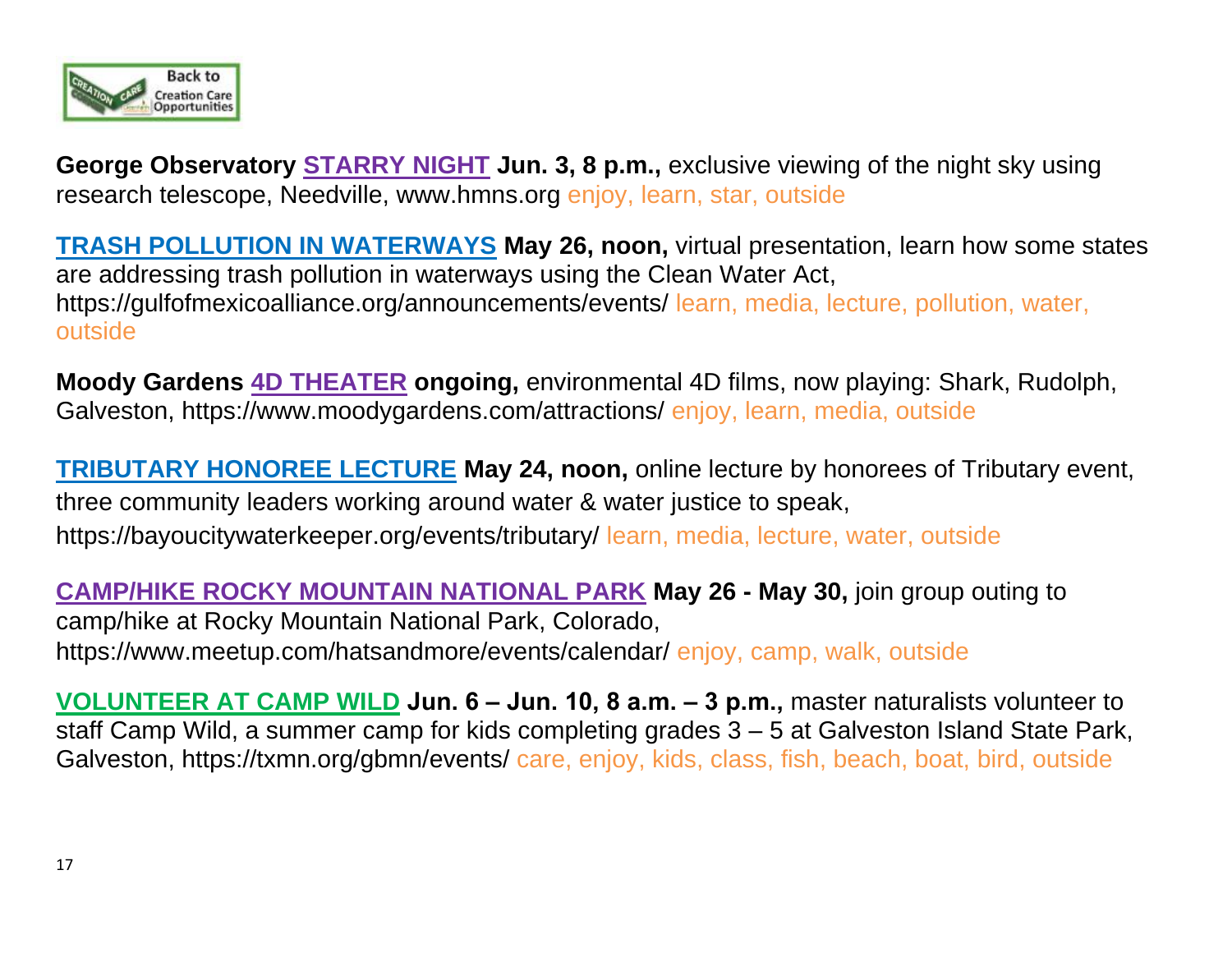

## **FACILITATION BASICS FOR COASTAL MANAGERS May 25 & May 26, 12 - 3 p.m.,** virtual

training course, learn basic facilitation skills, tools to engage participants, & techniques to deal with disruptive behaviors, includes time to practice skills,

<https://coast.noaa.gov/digitalcoast/training/calendar.html> learn, media, class, outside

**HIKE LONE STAR TRAIL Jun. 4, 8 a.m. - 1 p.m.,** join group outing to hike 11 miles on the Lone Star Trail, meet at trailhead #4 north of Montgomery, <https://www.meetup.com/hatsandmore/events/calendar/> enjoy, walk, outside

**Houston Museum of Natural Science WEEKDAY LABS dates vary, time varies, (during school year),** topics cover physical sciences, history, biology, & earth science, some offered virtually, contact museum for details, [www.hmns.org/](http://www.hmns.org/)sugarland learn, enjoy, media, kids, outside

**PRAIRIE FIELD TRIP May 31, 8 a.m.,** master naturalist field trip to the Lawther Deer Park Prairie Preserve & Sheldon Lake State Park, meet at Mercer Botanic Gardens, Humble, https://txmn.org/gulfcoast/events/ enjoy, garden, park, outside

**BUTTERFLY COUNT Jun. 12, 9:30 a.m. – 5 p.m.,** volunteers count butterflies in Roy Larsons Sandyland Conservancy, Kountze,<http://www.naba.org/chapters/nababest/> care, animals, outside

**10 REASONS FOR YELLOWING LEAVES Jun. 2, 10 a.m.,** online gardening lecture, learn the causes of yellowing leaves, https://harris.agrilife.org/events/ learn, media, lecture, garden, outside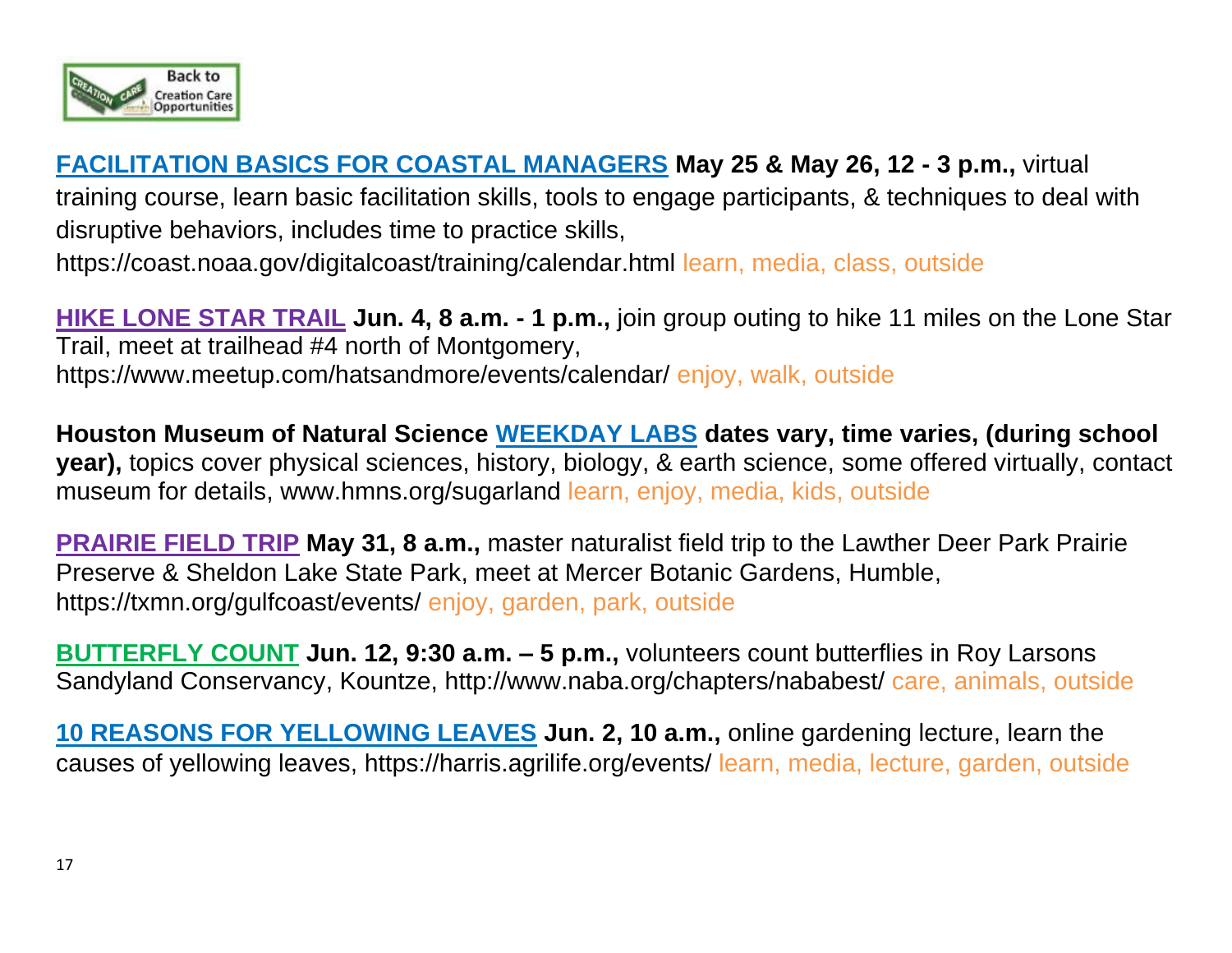

**Jesse Jones Park FREE FISHING DAY Jun. 4,** fish for free on the first Saturday in June each year, without needing a license, 20634 Kenswick Dr, Humble, https://www.pct3.com/JJP enjoy, fish, park, outside

**Jesse Jones Park CREEK BASH Jun. 4, 9 a.m. - noon,** volunteers age 16+ remove trash along park's waterways & restore wildlife habitat, 20634 Kenswick Dr, Humble,<https://www.pct3.com/JJP> care, enjoy, pollution, water, animals, garden, park, outside

**Jesse Jones Park WILDLIFE WEDNESDAYS Jun. 1, 10 a.m. (Weds. in Jun.),** learn about different animal each Wednesday, all ages, 20634 Kenswick Dr, Humble, https://www.pct3.com/JJP learn, enjoy, kids, animals, park, outside

**Little Thicket Nature Sanctuary OPEN HOUSE May 28, 10 a.m.,** visitors welcome to the sanctuary's 655 acres of wilderness trails thru forests, along creeks & thru meadows in the San Jacinto National Forest, near Evergreen,<https://www.facebook.com/OutdoorNatureClub/> enjoy, walk, tree, water, outside

**Houston Museum of Natural Science SUMMER CAMPS May 31 – Jun. 3 & Jun. 6 – Jun. 10, 9 a.m. (virtual) 10 a.m. (in-person),** variety of topics for kids ages 6 - 12, both in-person & virtual, check schedule for details, Sugar Land, http://www.hmns.org learn, enjoy, media, kids, outside

**Blackwood Educational Land Institute SUMMER NATURE CAMP registration open,** kids 8 -0 14 get outside and get active, overnight camp, Hempstead,<https://blackwoodland.org/calendar/> enjoy, kids, outside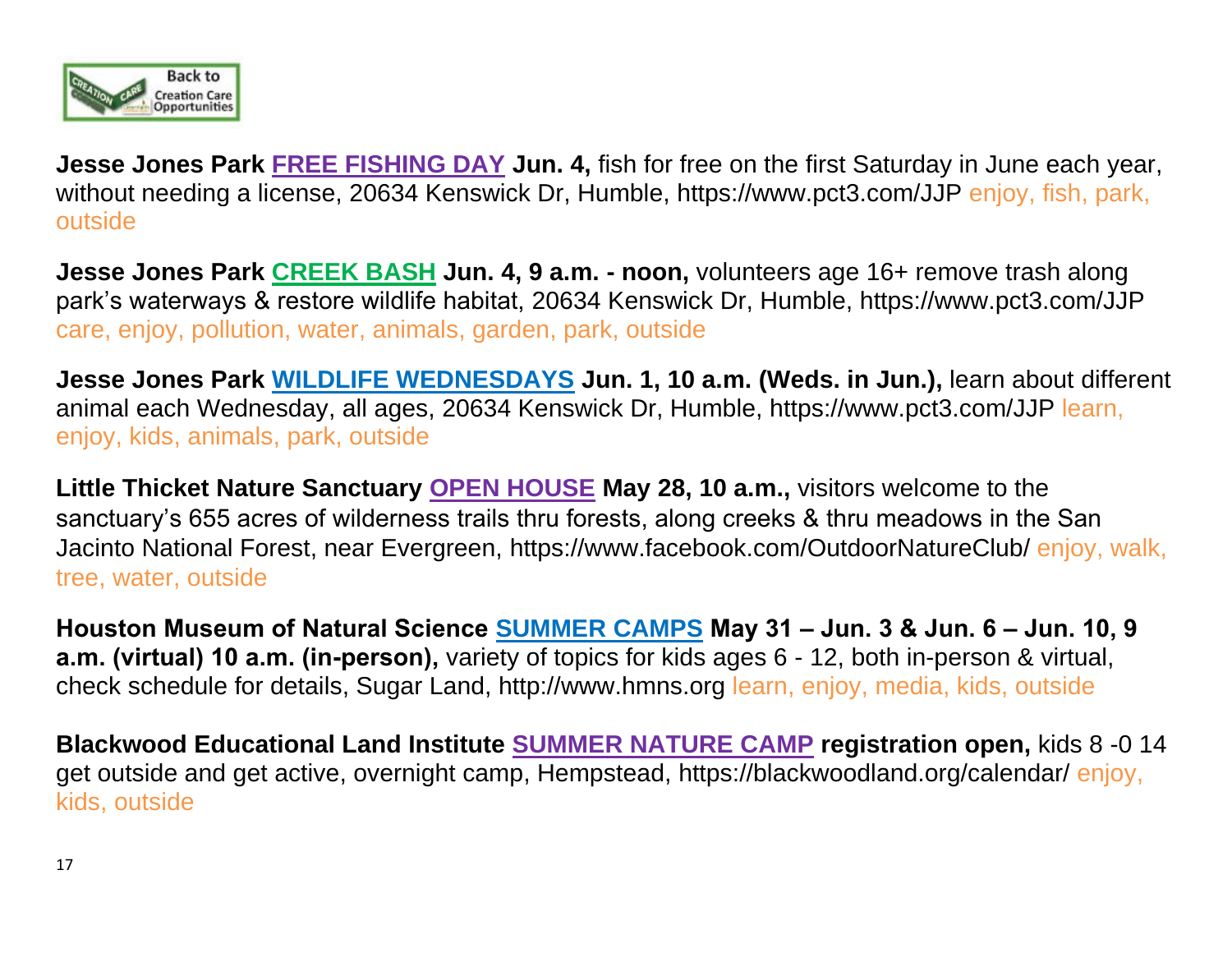

**Blackwood Educational Land Institute FORAGING WORKSHOP May 26, 8 a.m. - noon,** explore edible & medicinal plants, Hempstead,<https://blackwoodland.org/calendar/> enjoy, kids, outside

**Mercer Botanic Gardens LITTLE GNOMES GARDEN CLUB Jun. 1, 9:30 – 10:30 a.m. (Weds. in Jun.),** kids 7 - 11 enjoy learning gardening, from growing plants for seed, planting trees, spending time in the greenhouse & more, 22306 Aldine Westfield Rd, Humble, https://www.facebook.com/MercerBotanicGardens/events/?ref=page\_internal enjoy, kids, tree, garden, outside

**WETLANDS SUMMER CAMP Jun. 6 – Jun. 10, 8 a.m. – noon & 8 a.m. – 4 p.m.,** variety of wetlands-focused summer camps for kids of different ages, full day at Wetlands Center, 1724 Market St., (6/6): Blast from the Past, or Community Center, 2407 Market St., (6/6): Parks, Playgrounds & Pirates, half day at Baytown Nature Center, 6213 Bayway Dr., (6/6): Dig It!, Baytown, 281-420-7128, https://www.facebook.com/The-Eddie-V-Gray-Wetlands-Education-and-Recreation-Center-102335816476272/?ref=page\_internal learn, enjoy, kids, water, animals, bird, outside

## **Moody Gardens RAINFORESTS OF THE WORLD: DYNAMIC DWELLERS opens May 28,**

rainforest exhibit enhanced so that viewers can experience from treetops to below the surface of the ground, Galveston,<https://www.moodygardens.com/attractions/> enjoy, learn, outside

**Fort Bend Master Gardeners MEMBER MEETING May 24, 11 a.m. – 1:30 p.m.,** master gardener meeting, open to members-only, bring salads/desserts, Rosenberg Civic Center, Rosenberg, https://fbmg.org/events/ learn, meeting, garden, outside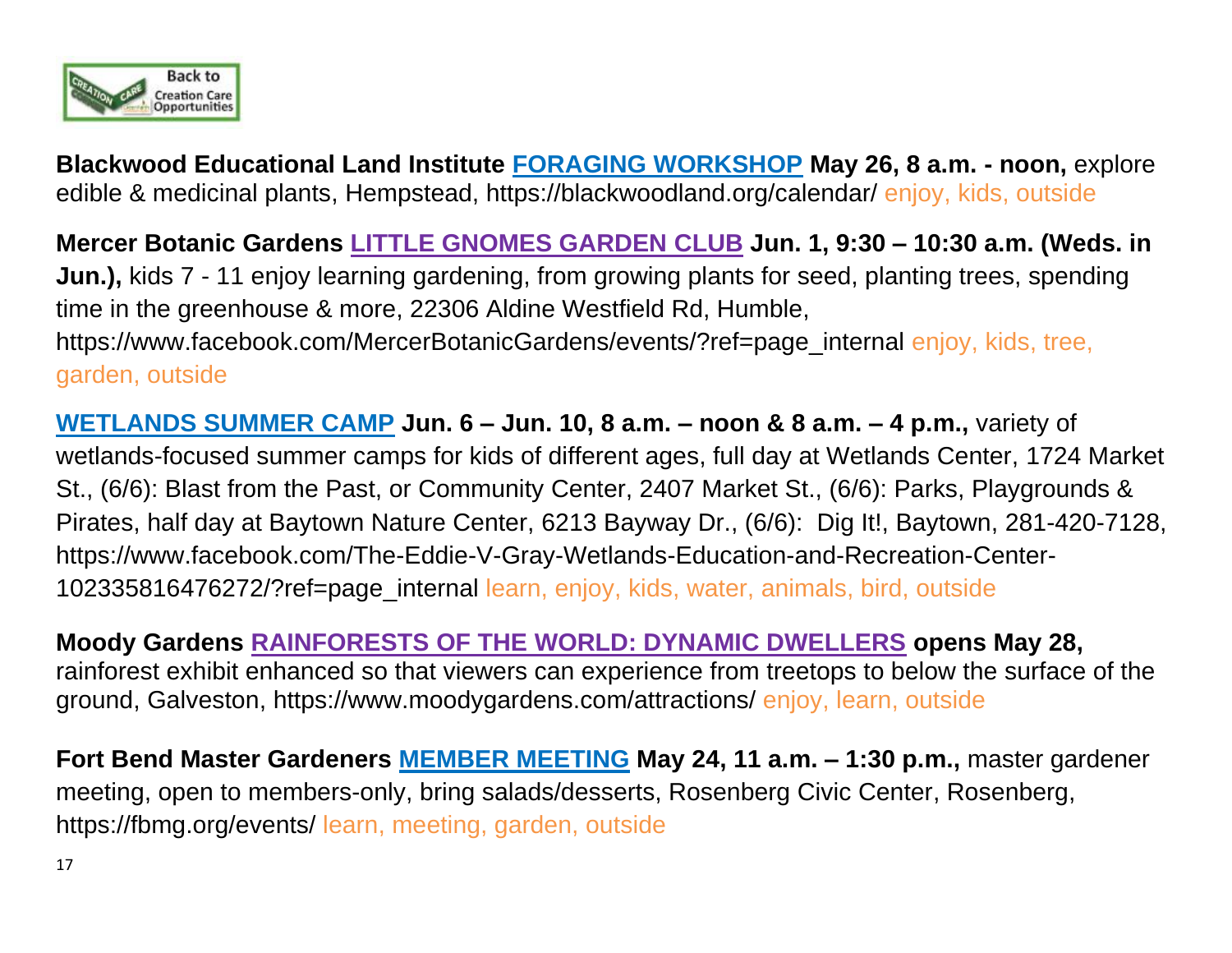

**Pundt Park NIGHT TIME BUGS May 27, 8 p.m.,** find out what 6-legged & winged creatures visit the insect trap at night, learn about their special adaptations, ages 7+, Spring, https://www.hcp4.net/tap/events/ enjoy, learn, kids, animals, park, outside

**REI OFF-ROAD CYCLING BASICS May 26, 2 – 3 p.m. & 7 – 8 p.m.,** learn about different bike options, essential gear, how to choose your route & more, online, see classes & events at [www.rei.com](http://www.rei.com/) learn, media, class, cycle, outside

**Moody Gardens SUMMER CAMPS Jun. 6 – Jun. 10, 9 a.m. – 4:30 p.m.,** different camps throughout summer for kids entering grades K - 7, up to 3 attraction experiences per day (weather dependent); different program activities, games, crafts & experiments, Galveston, <https://www.moodygardens.com/attractions/> enjoy, learn, kids, animals, fish, bird, garden, outside

**USING YOUR BIRDING FIELD GUIDE May 23, 7 p.m.,** online class, learn to use field guides for birding, https://birdingforfun.com/events/ learn, media, class, bird, outside

**Galveston Bay Foundation SUMMER CAMPS registration open,** kids 6 – 17 explore, learn about & enjoy the natural world, Trinity Bay Discovery Center, Beach City, https://galvbay.org/work/education/ enjoy, learn, kids, water, outside

**COSTA RICA: VOLCANO BIRDS, THE HIGHLANDS & MORE May 24, 6:45 p.m.,** online presentation on the birds of Costa Rica, https://earthshare-texas.org/events/ learn, enjoy, media, lecture, bird, outside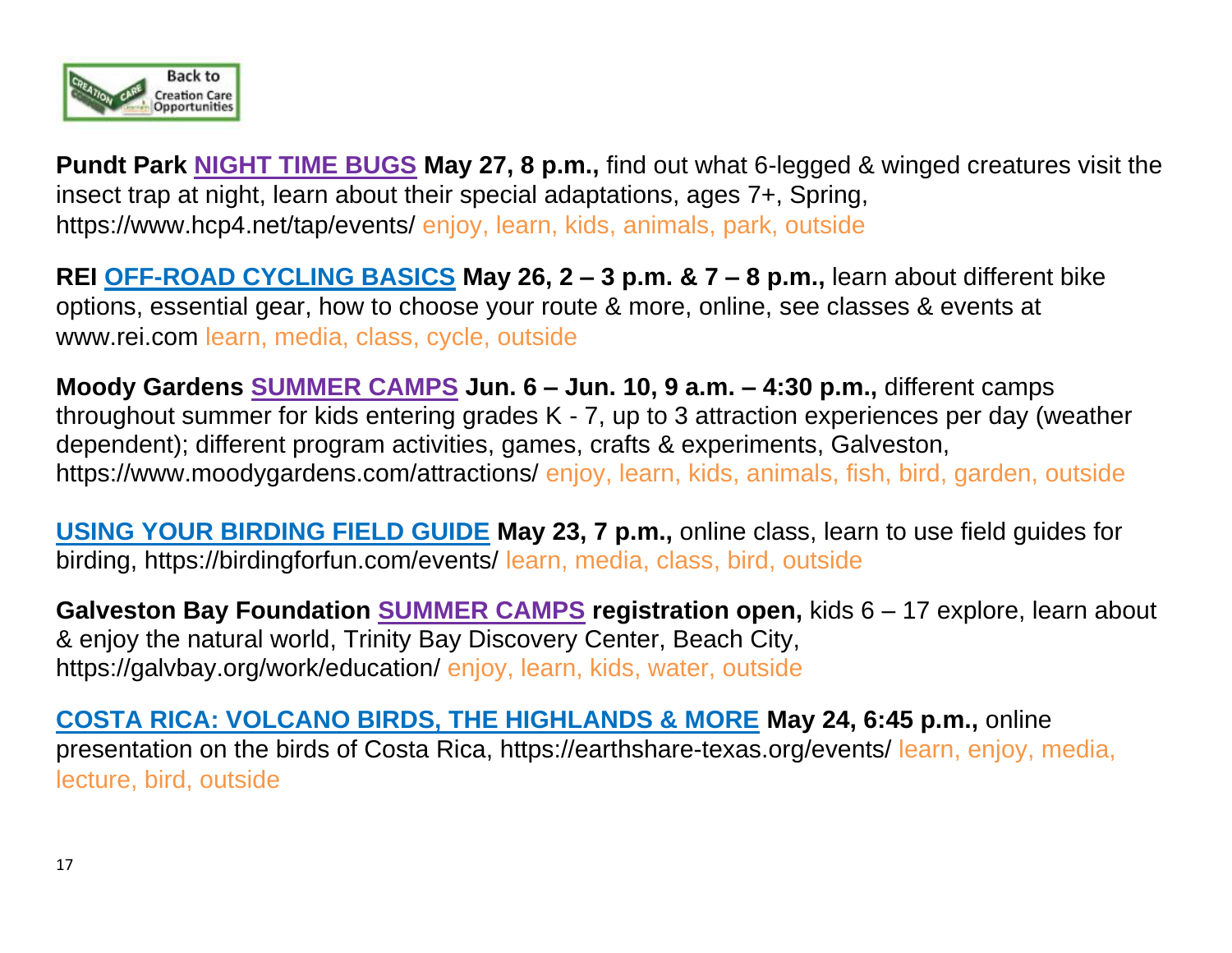

**Mary Jo Peckham Park OCEANS OF POSSIBILITY Jun. 4, 10 a.m. – 2 p.m.**, kick-off of summer reading program, lawn games, deep sea crafts, special guest at story time & more, Katy, https://hcp4.net/events/ enjoy, kids, park, outside

**USGBC TEXAS BEST PRACTICES APP May 25, noon,** online training on the U.S. Green Building Council's best practices app for Texas, https://www.codegreenhouston.org/events learn, media, lecture, outside

**Jesse Jones Park CONSERVATION CONNECTIONS May 25 & Jun. 1, 8:30 – 9:30 a.m.,** volunteers assist staff with conservation tasks, ages 18+ or accompanied by an adult, 20634 Kenswick Dr, Humble, https://hcp4.net/events/ care, kids, park, outside

#### **HOW TO DEVELOP ACTIVITIES THAT STUDENTS LOVE & TEACHERS USE Jun. 1, 2 p.m. or 7**

**p.m.,** online course, learn to engage students in outdoor learning activities, <https://www.hereinhouston.org/professional-development> learn, media, kids, outside

**Mercer Botanic Gardens WEDNESDAY WANDERINGS May 25, 9 – 10:30 a.m.,** guided hike on trails on west side, learn what trees surround you, creatures in the park, & how the park benefits us all, 22306 Aldine Westfield Rd, Humble,<https://www.hcp4.net/tap/events/> enjoy, learn, walk, tree, animals, outside

**Spring Creek Park TREE-RIFIC VOLUNTEERS May 27, 9 – 10:30 a.m.,** volunteers care for nursery trees from the historical Texas trees collection & other native trees in the park, Tomball, https://hcp4.net/events/ care, tree, kids, park, outside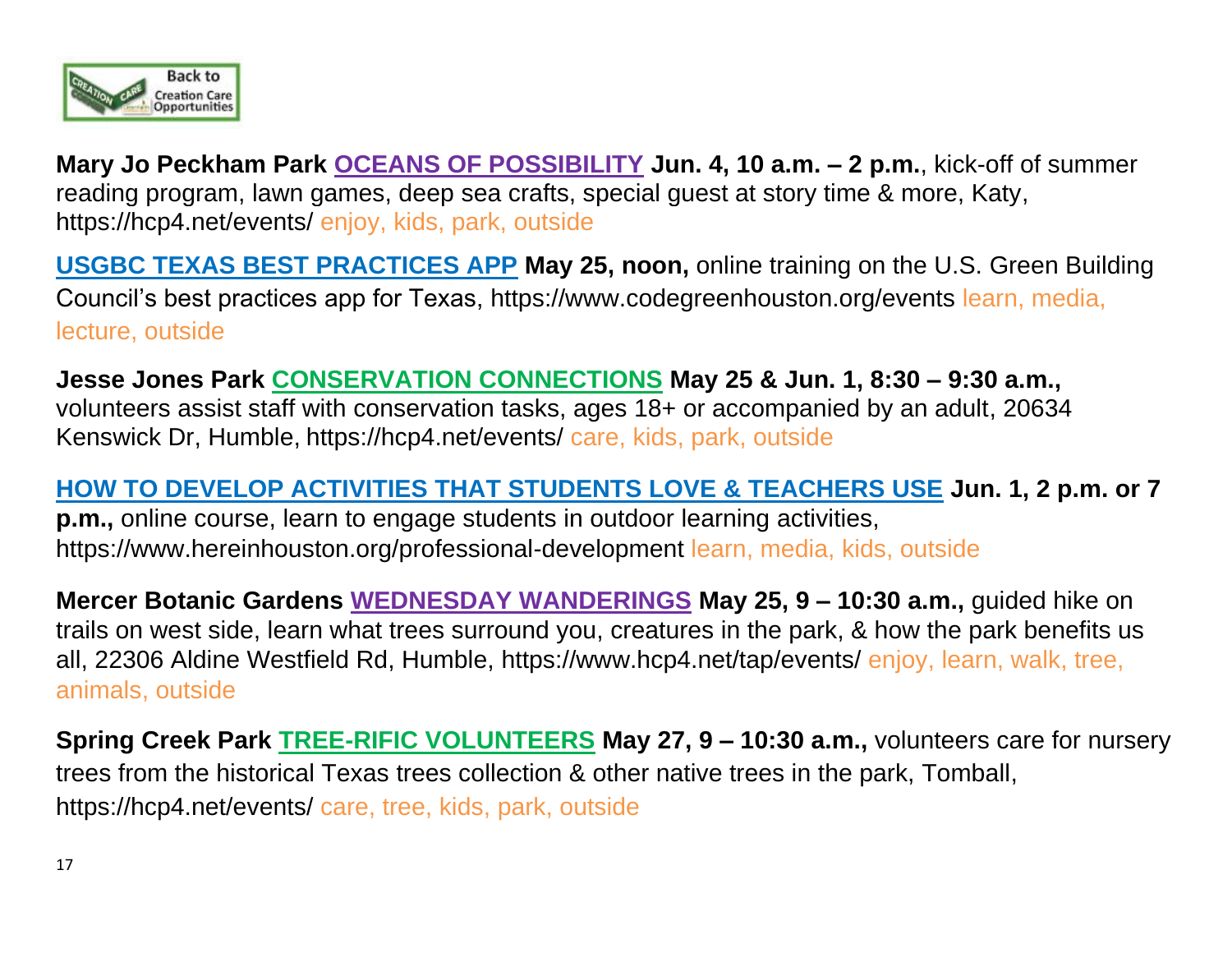

**PLUMERIA PROPAGATION Jun. 4, 1 – 3 p.m.,** hands-on workshop on plumeria propagation from cuttings & seed, also learn to make lei, Galveston County Extension Office, La Marque, https://aggiehorticulture.tamu.edu/galveston/ learn, enjoy, class, garden, outside

**Little Thicket Nature Sanctuary OPEN HOUSE May 28, 10 a.m.,** visitors welcome to the sanctuary's 655 acres of wilderness trails thru forests, along creeks & thru meadows in the San Jacinto National Forest, near Evergreen, https://www.facebook.com/OutdoorNatureClub/ enjoy, walk, tree, water, outside

**GROWING STRAWBERRIES Jun. 4, 9 – 11 a.m.,** learn history of strawberries in our area, correct time to plant, best varieties for our area, & planting bare root vs. plugs, and how to prepare beds, water, fertilize, & manage pests/disease, Galveston County Agrilife Extension Office, La Marque, https://aggie-horticulture.tamu.edu/galveston/ learn, enjoy, garden, tree, class, outside

**Houston Museum of Natural Science DIG PIT ongoing,** kids enjoy digging for cast fossil dinosaurs in pit, Sugar Land, www.hmns.org enjoy, kids, animals, outside

**REI EXPERIENCE KILIMANJARO Jun. 1, 7 – 8 p.m.,** learn what you'll need to summit Kilimanjaro, online, see classes & events at [www.rei.com](http://www.rei.com/) learn, class, walk, outside

**Coastal Prairie Conservancy STEWARDSHIP DAYS May 24, May 27, & May 31, 9 a.m. – 1 p.m.,**  volunteers manage invasive plants, plant native plants & restore prairie habitat, Indiangrass Preserve, Waller, https://www.coastalprairieconservancy.org/event-calendar care, enjoy, garden, outside https://www.coastalprairieconservancy.org/events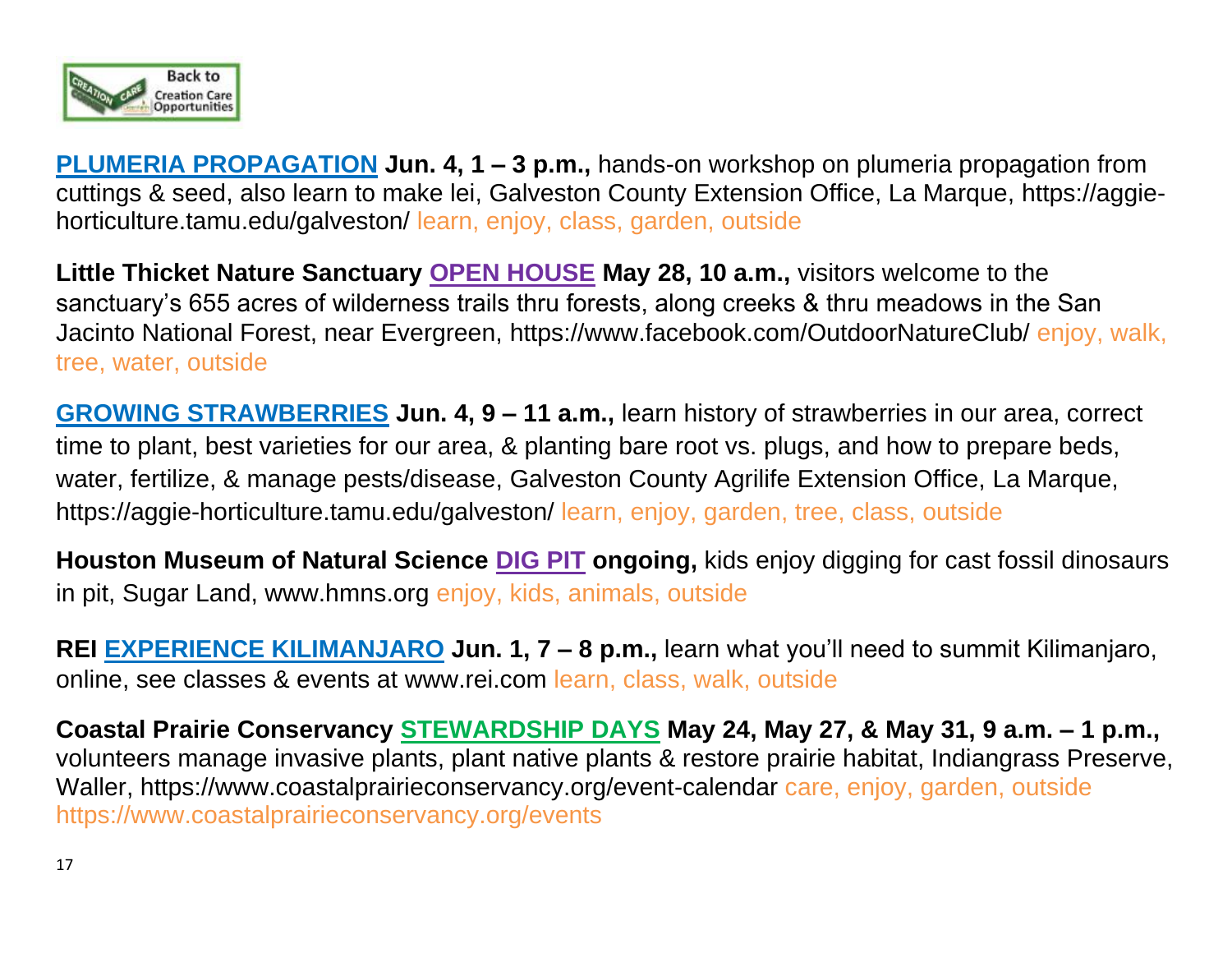

**PRUNING FRUIT TREES May 28, 9 – 11:30 a.m.,** learn best methods for pruning peach, pear & plum trees, then get hands-on in the Discovery Garden in Carbide Park, Galveston County Agrilife Extension Office, La Marque, https://aggie-horticulture.tamu.edu/galveston/ learn, enjoy, garden, tree, class, outside

**Moody Gardens BEACH opens May 28,** beach open at Moody Gardens, Galveston, <https://www.moodygardens.com/attractions/> enjoy, beach, outside

**ANNUAL MEETING Jun. 6, 7 p.m.,** annual meeting of The Woodlands GREEN, online, recap of activities, awards presented & more,<https://www.thewoodlandsgreen.org/> learn, media, meeting, outside

**Houston Museum of Natural Science COLLECTION OF HISTORY, MYSTERY & WONDER ongoing,** exhibit about wunderkammern, collections made during the renaissance of variety of objects, Sugarland, [www.hmns.org/](http://www.hmns.org/)sugarland enjoy, outside

**Jesse Jones Park SUMMER CAMP Jun. 7 – Jun. 10, 8 – 11:30 am.,** summer camp for kids 5 & 6, kids learn about early settlers' & indigenous peoples' lives in Texas, 20634 Kenswick Dr, Humble, https://www.pct3.com/JJP learn, enjoy, class, kids, park, outside

**KAYAKING APOSTLE ISLANDS Jun. 13 – Jun. 26, outdoor programs for kids, junior leaders** program participants for The Woods Project, Lake Superior, [http://www.thewoodsproject.org/program](http://www.thewoodsproject.org/program-calendar/)[calendar/](http://www.thewoodsproject.org/program-calendar/) enjoy, kids, boat, outside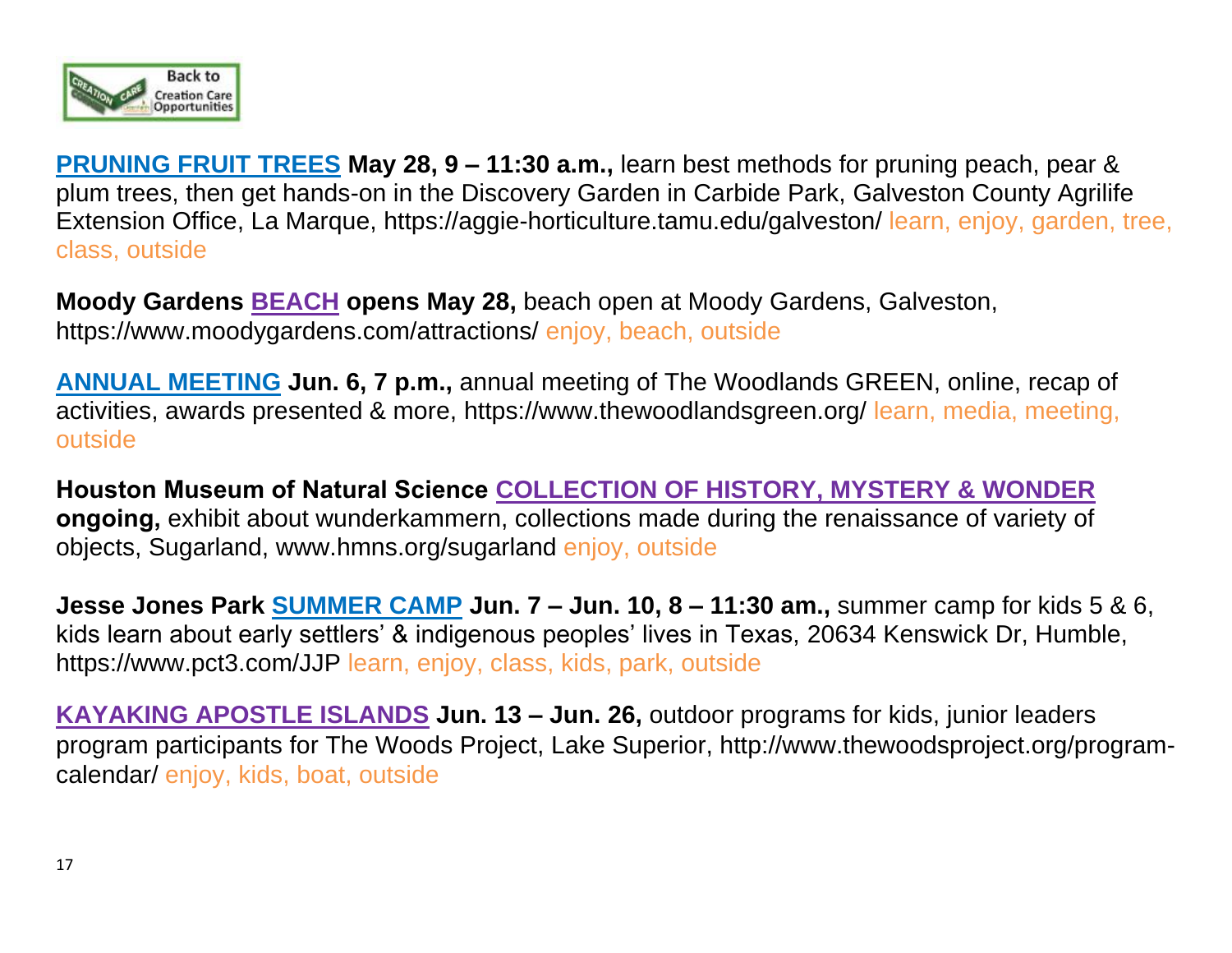

**Jesse Jones Park HABITAT MANAGEMENT May 27 & Jun. 3, 9 – 11 a.m.,** volunteers needed to supervise high school students removing invasive plants, 20634 Kenswick Dr, Humble, <https://txmn.org/gulfcoast/events/> care, garden, park, outside

**Gulf Coast Bird Observatory SUMMER BIRD CAMP Jun. 13 – Jun. 17, 9 a.m. – 1 p.m.,** kids 8 – 11 learn birdwatching, bird identification, go on bird walks, watch bird banding & scientific demonstrations, make their own bird feeder to take home, visit bird rehabilitation site, take a field trip to the beach & more, Lake Jackson, https://www.gcbo.org/ learn, enjoy, bird, beach, walk, kids, outside

**SUNNY DAYZ CAMPS May 31 – Jun. 3 & Jun. 6 – Jun. 10, 7:30 a.m. – 6 p.m.,** kids enjoy different indoor & outdoor activities including games, crafts, snacks, visits to the park, field trips & more, Rob Fleming Park & Bear Branch Park, The Woodlands,<http://www.thewoodlandstownship-tx.gov/> enjoy, kids, park, outside

**REI CAMP STOVES & WATER FILTRATION Jun. 2, 7 – 8 p.m.,** learn to pick the right camp stoves & water filtration tools for backcountry camping, online, see classes & events at [www.rei.com](http://www.rei.com/) learn, media, class, camp, outside

**Coastal Prairie Conservancy BUILD YOUR OWN BEE WATERING STATION May 28, 9 a.m. – 1 p.m.,** help bees & other insects survive summer heat by providing water, all materials provided, build a bee watering station to place in your yard or on your balcony, Indiangrass Preserve, Waller, https://www.coastalprairieconservancy.org/events enjoy, water, animals, outside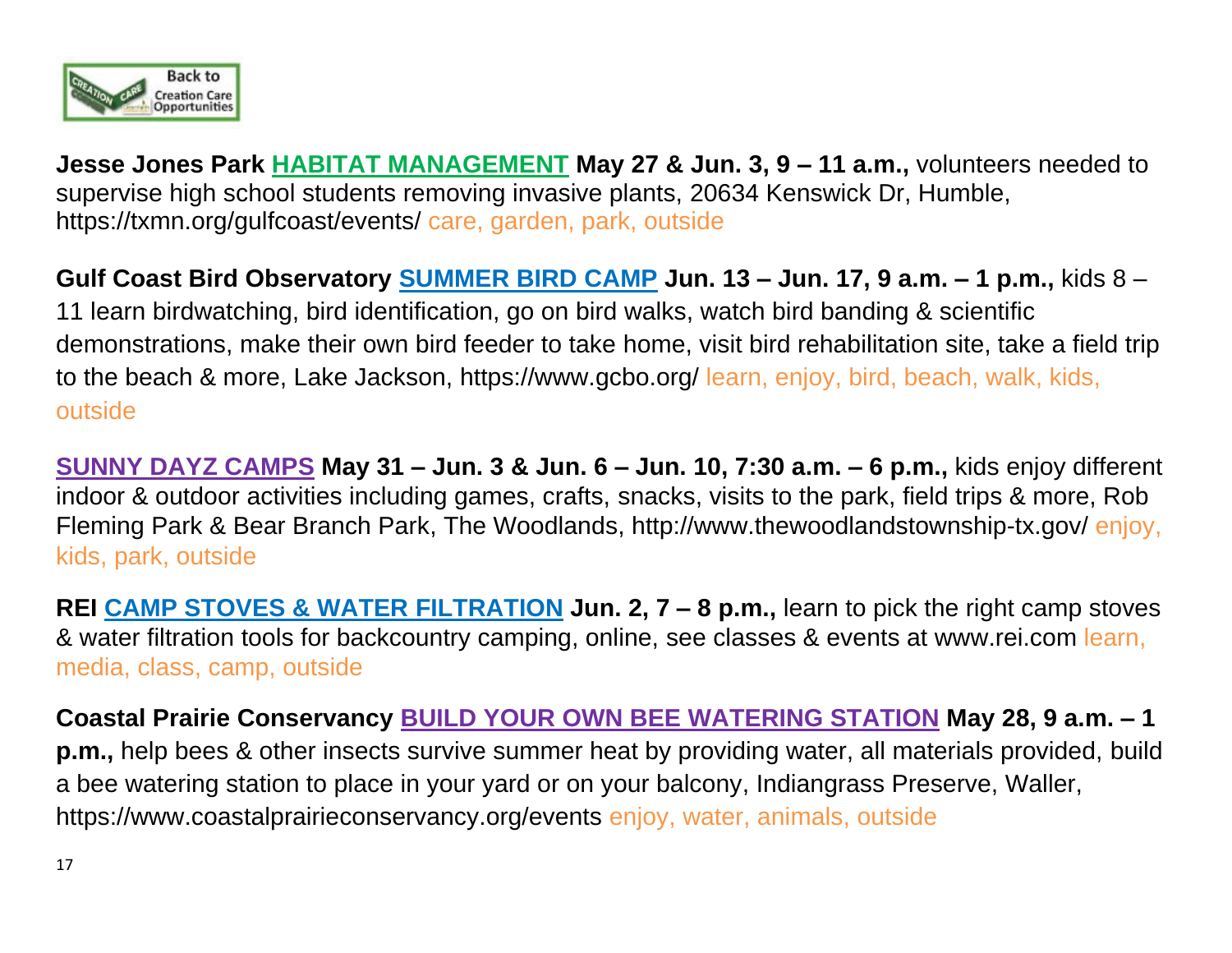

**Sea Center Texas FISHING CLINIC Jun. 18, 9 a.m. – 1 p.m.,** learn all about fishing in this hands-on event, includes ethics, regulations, tackles, rods, reels, casting practice, knot tying, baits/lures, tackle boxes & equipment, fish handling, fish i.d., hatchery tour & fishing, family-friendly, Lake Jackson, <https://tpwd.texas.gov/calendar/site-calendars/sea-center-texas/> learn, enjoy, class, fish, outside

**Jesse Jones Park SUMMER CAMP VOLUNTEERS Jun. 7 – Jun. 10, 8 – 11:30 a.m.,** master naturalists volunteers at summer camp in the park, 20634 Kenswick Dr, Humble, <https://txmn.org/gulfcoast/events/> care, enjoy, kids, park, outside

**Armand Bayou Nature Center PAINT BY NATURE May 29, 1 – 3 p.m.,** take short hike to view subject for nature painting, then move indoors to paint using a reference photo, instructor will provide guidance, 8500 Bay Area Blvd, Pasadena,<https://www.abnc.org/> enjoy, learn, garden, walk, outside

**RAIN BARREL SALE ongoing,** discounted rain barrels for sale, The Woodlands, <https://www.thewoodlandsgreen.org/> care, water, garden, outside

**SAN JACINTO REGIONAL PLANNING GROUP May 26, 7 p.m.,** member of San Jacinto regional flood planning group to speak, online, The Woodlands,<https://www.thewoodlandsgreen.org/> learn, media, lecture, water, outside

**PADDLE LAKE WOODLAND Jun. 4, 6 – 10 p.m.,** join evening/night paddle outing on Lake Woodlands, The Woodlands, concert afterward, https://thcc.clubexpress.com/content.aspx?page\_id=2&club\_id=496051 enjoy, boat, park, outside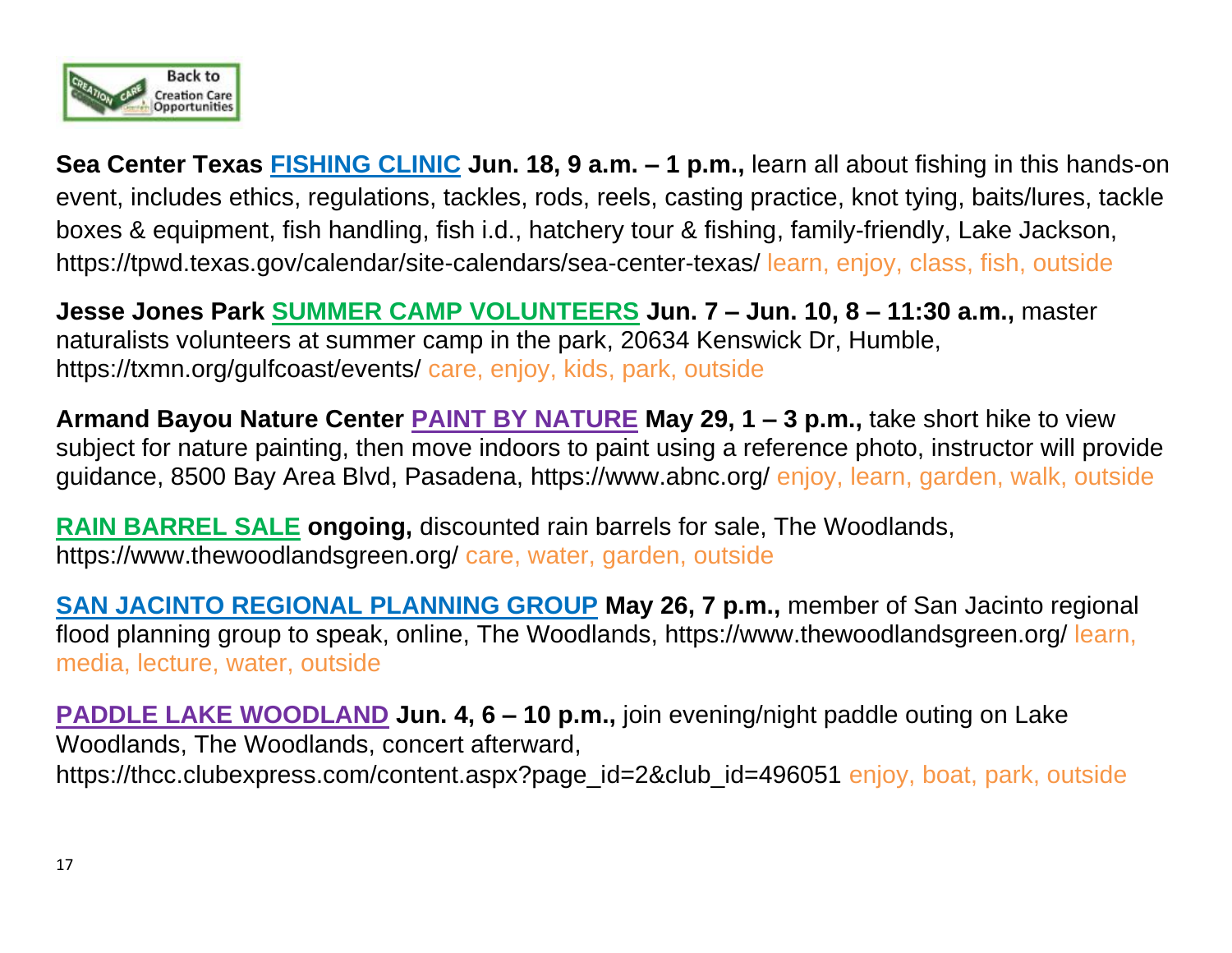

**Armand Bayou Nature Center TOAD-LY VIRTUAL EVENT thru Jun. 1,** fundraiser for the center, fun videos & information on Facebook & their website each week, [www.abnc.org](http://www.abnc.org/) care, enjoy, learn, media, animals, outside

**UNDERWATER PHOTOGRAPHY May 25, 6 p.m.,** webinar, improve your underwater photography skills with tips from accomplished diver and photographer, <https://sanctuaries.noaa.gov/education/teachers/webinar-series.html> learn, media, water, photo, lecture, animals, fish, outside

**Armand Bayou Nature Center BAT HIKES May 28 & Jun. 4, 7:15 p.m.,** outdoor presentation on bats followed by walk to view bats, 8500 Bay Area Blvd, Pasadena, [www.abnc.org](http://www.abnc.org/) enjoy, learn, walk, animals, outside

**REI TRAIL RUNNING BASICS May 31, 2 - 3 p.m. & 7 – 8 p.m.,** online class, learn technique, training, clothing & footwear specific to trail running, see classes & events at [www.rei.com](http://www.rei.com/) learn, class, walk, outside

**Kleb Woods YAUPON'S WORST NIGHTMARE May 30 & Jun. 6, 8 a.m. – noon,** volunteers remove yaupon, privet & tallow in the park, 20303 Draper Rd, Tomball, <https://txmn.org/gulfcoast/events/> care, tree, garden, park, outside

**THE IKE DIKE? WE DESERVE BETTER: A DISCUSSION OF ISSUES May 25, noon,** virtual community meeting to discuss the Coastal Texas Study, also known as the Ike Dike, by advocates for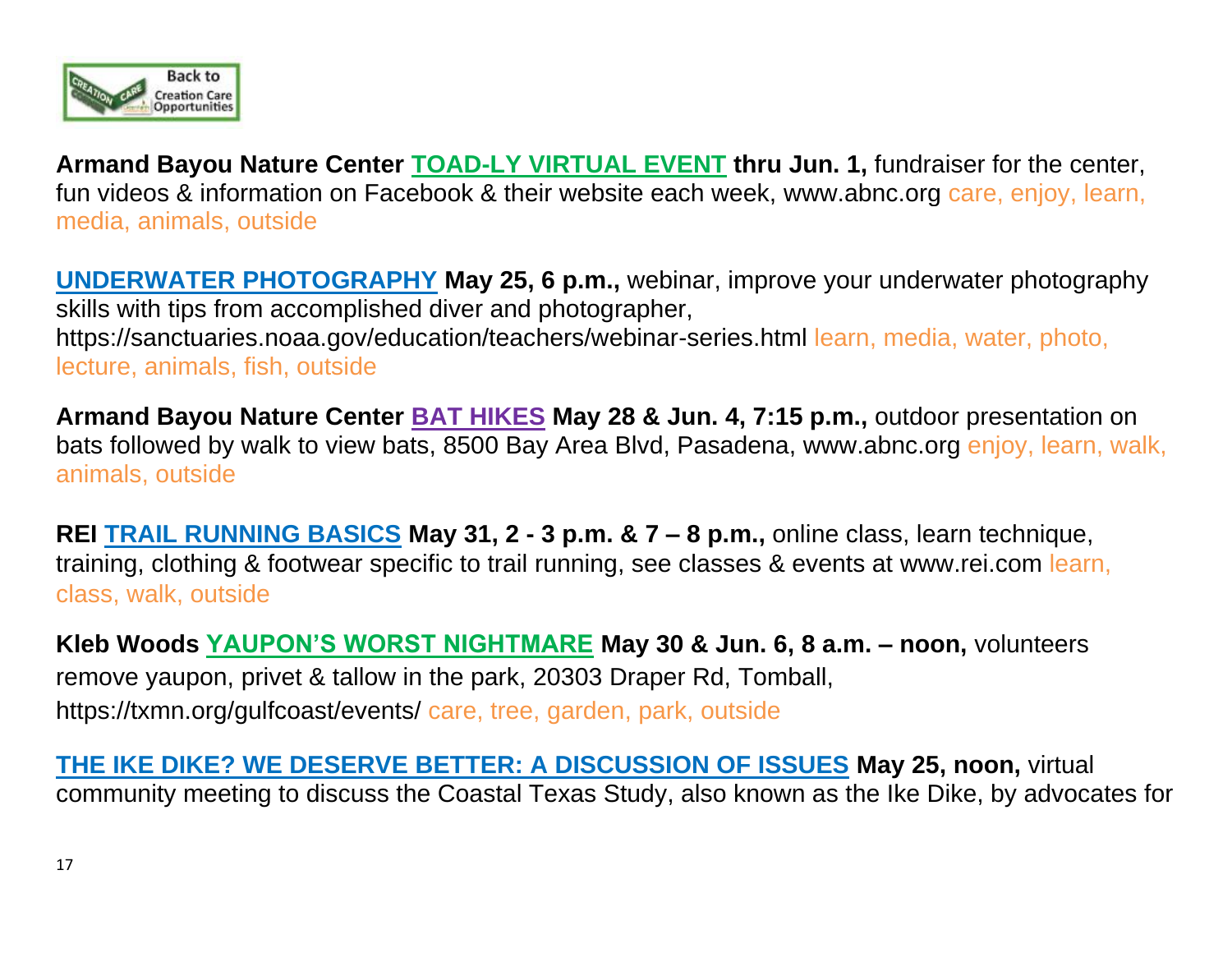

a better solution, <http://www.meetup.com/Houston-Sierra-Club-Outings/events/> learn, media, lecture, water, outside

**Armand Bayou Nature Center FAMILY DIP-NETTING Jun. 4, 9:45 a.m.,** families learn about ponds & their importance, pond ecology & animals that rely on ponds, followed by dip-netting to find animals and plants in the pond, 8500 Bay Area Blvd, Pasadena, [www.abnc.org](http://www.abnc.org/) enjoy, learn, kids, garden, animals, water, outside

### **DISCOVER NOAA RESOURCE COLLECTIONS: CORAL REEF & KELP FOREST ECOSYSTEMS**

**Jun. 1, 5 p.m.,** webinar, explore videos, lesson plans, webinars, web stories, virtual reality & more educating on coral reefs & kelp forests, [https://sanctuaries.noaa.gov/education/teachers/webinar](https://sanctuaries.noaa.gov/education/teachers/webinar-series.html)[series.html](https://sanctuaries.noaa.gov/education/teachers/webinar-series.html) learn, enjoy, media, water, garden, animals, kids, outside

**Dennis Johnston County Park BUTTERFLY & HUMMINGBIRD GARDEN VOLUNTEERING May 27, 8:30 – 9:30 a.m.,** volunteers needed to maintain butterfly & hummingbird garden in the park, tools provided, ages 16+, 709 Riley Fuzzel Road, Spring, https://hcp4.net/tap/events/ care, enjoy, garden, animals, bird, park, outside

**Kleb Woods Nature Center SENIOR BIRDING BUS TRIP Jun. 3, 7 a.m. – 7 p.m.,** senior outing to view birds around the Houston area, 20303 Draper Rd, Tomball, <http://cal.pct3.com/About/Calendars/Kleb-Woods-Calendar> enjoy, bird, outside

### **IS THERE AN ASSOCIATION BETWEEN AIR POLLUTION AND COVID-19 MORTALITY? Jun. 26,**

**6 p.m.,** online event, doctoral candidate from University of Texas Health Science Center considers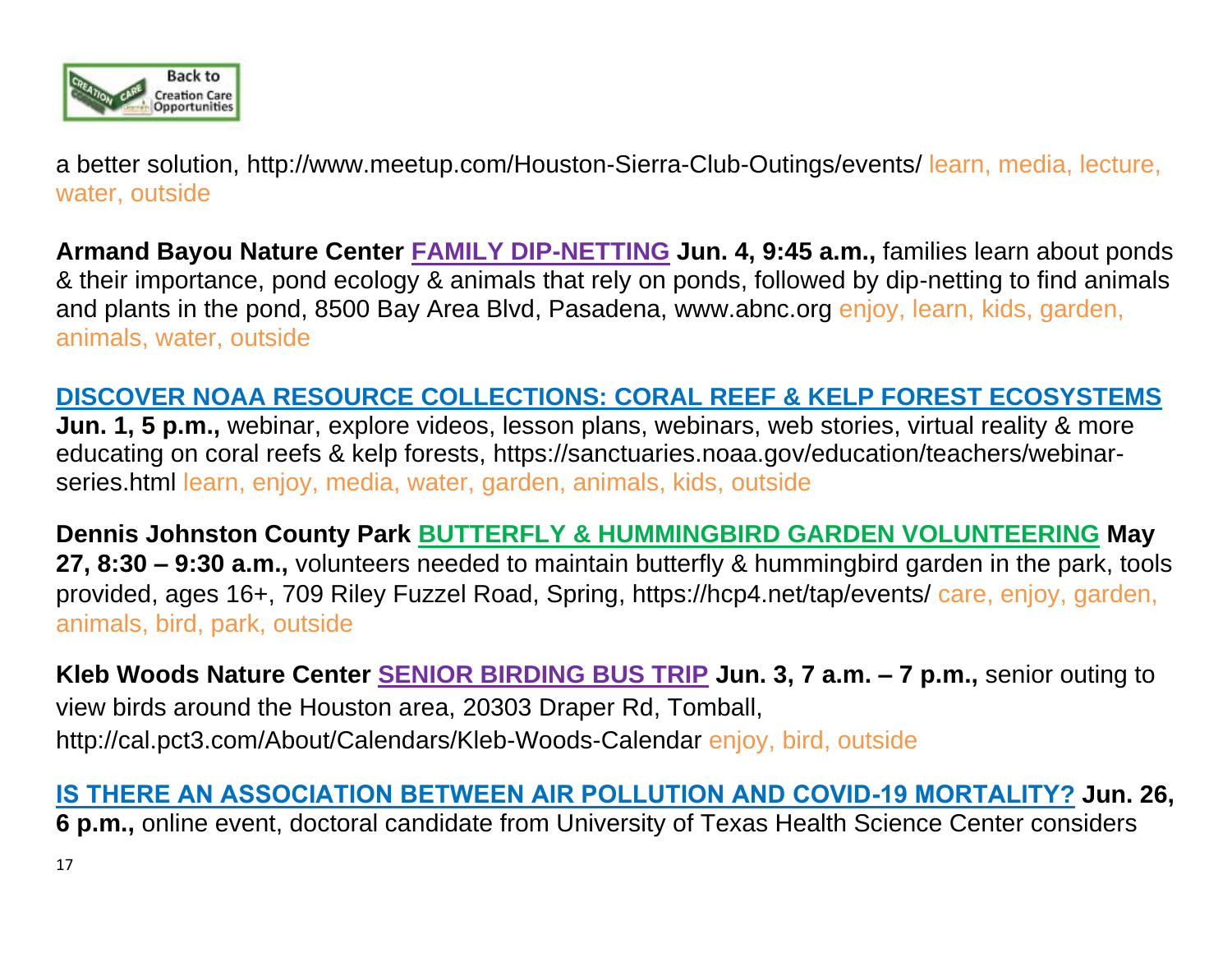

links between air pollution & outcomes for COVID-19, https://www.eventbrite.com/e/is-there-anassociation-between-air-pollution-and-covid-19-mortality-tickets-330848455637 learn, media, lecture, outside

**Galveston Island State Park CAMP WILD Jun. 6 – Jun. 10, 8 a.m. – 3 p.m.,** camp for kids completing grades 3 – 5, kids enjoy kayaking, crabbing, fishing, seining, birding, fish/squid dissection, owl pellets, art & day at the beach, lunches & snacks provided, Galveston, [https://fogisp.wordpress.com/activities-at-galveston-island-state-park/camp-wild/](https://www.hcp4.net/events/calendar/) enjoy, learn, camp, kids, boat, fish, bird, beach, park, outside

**REI SUMMER SURVIVAL May 25, 7 – 8 p.m.,** learn how to beat the heat & thrive outdoors in summer, covers planning/preparation, survival principles, necessary gear & more, online, see classes & events at [www.rei.com](http://www.rei.com/) learn, class, outside

**Spring Creek Greenway & Nature Center INATURALIST HIKE May 26, 9:30 a.m.**, stroll on trails to witness the beauty of nature, learn about local species, tracking & participate in community science project using iNaturalist, 1300 Riley Fuzzel Road, Spring, https://www.facebook.com/springcreekgreenwaynaturecenter/events/?ref=page\_internal care, enjoy, learn, animals, garden, walk, park, outside

**Spring Creek Greenway & Nature Center ALL ABOUT FISH May 28, 2 p.m.**, presentation on fish, family-friendly, all ages welcome, 1300 Riley Fuzzel Road, Spring,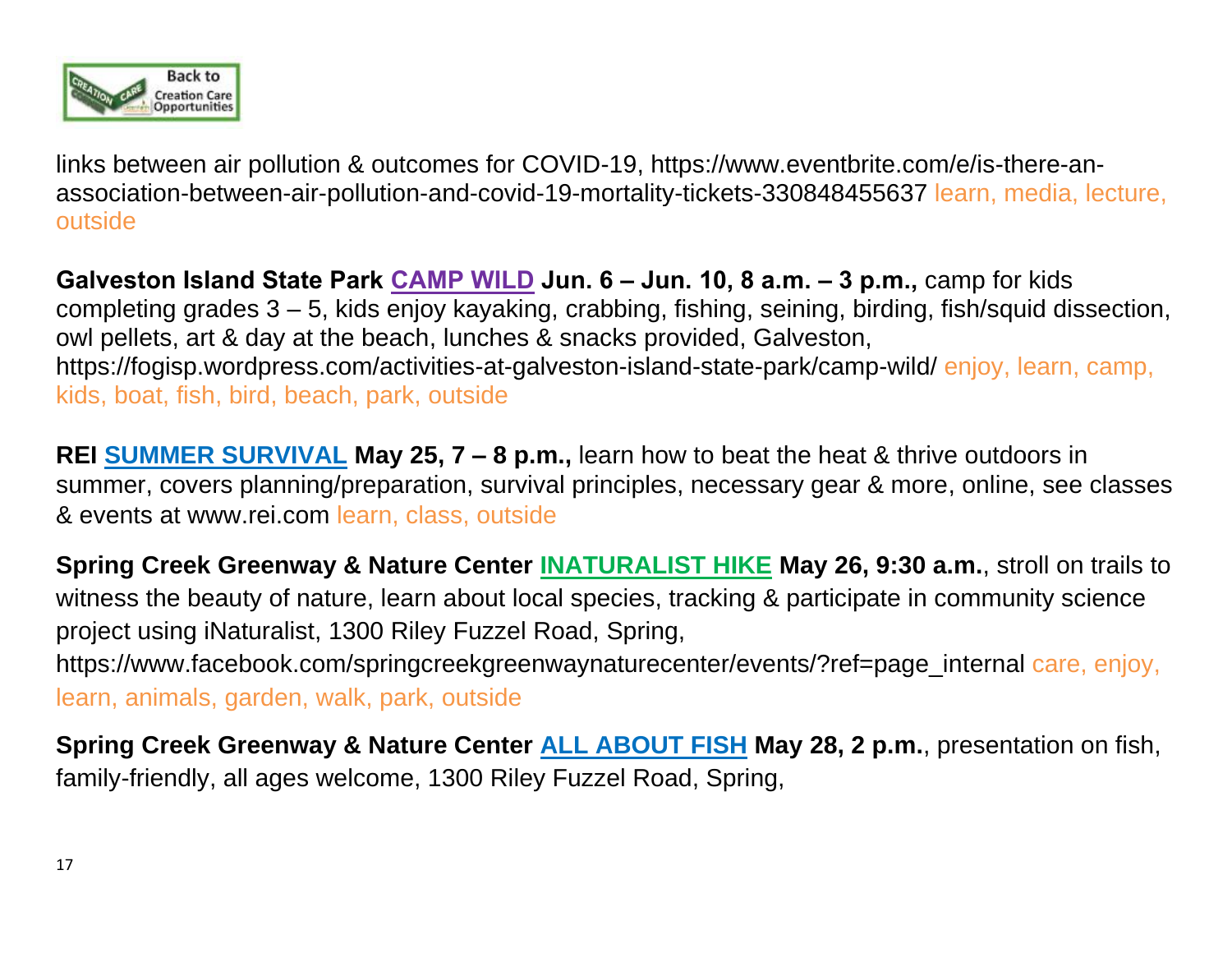

[https://www.facebook.com/springcreekgreenwaynaturecenter/events/?ref=page\\_internal](https://www.facebook.com/springcreekgreenwaynaturecenter/events/?ref=page_internal) learn, enjoy, lecture, kids, fish, park, outside

**Gulf Coast Bird Observatory COASTAL CLEAN-UP Jun. 11, 8 - 11 a.m.,** volunteers remove trash polluting coast at San Luis Pass, Galveston, https://www.gcbo.org/ care, enjoy, pollution, beach, walk, outside

**LOCATION, LOCATION, LOCATION: UNDERSTANDING HABITAT Jun. 6, 7 p.m.,** online class, learn how following habitat clues can make you a better birder, https://birdingforfun.com/events/ learn, media, class, bird, outside

**Blackwood Educational Land Institute VOLUNTEER WEDNESDAYS May 25 & Jun. 1, 8:30 a.m. – 12:30 p.m.,** volunteers engage in farm & garden activities, followed by homemade lunch, all ages & skill levels accepted, Hempstead, https://blackwoodland.org/calendar/ care, enjoy, farmers, garden, kids, outside

**Houston Museum of Natural Science TROPICAL ODYSSEY ongoing,** immerse yourself in the story of rainforest conservation, Sugar Land, http://www.hmns.org/calendar/ learn, enjoy, garden, animals, outside

**Spring Creek Greenway & Nature Center FORAGING TEXAS Jun. 3, 9 a.m. & 1:30 p.m. q ,**  explore edible & medicinal plants, 1300 Riley Fuzzel Road, Spring, [https://www.facebook.com/springcreekgreenwaynaturecenter/events/?ref=page\\_internal](https://www.facebook.com/springcreekgreenwaynaturecenter/events/?ref=page_internal) learn, enjoy, walk, garden, outside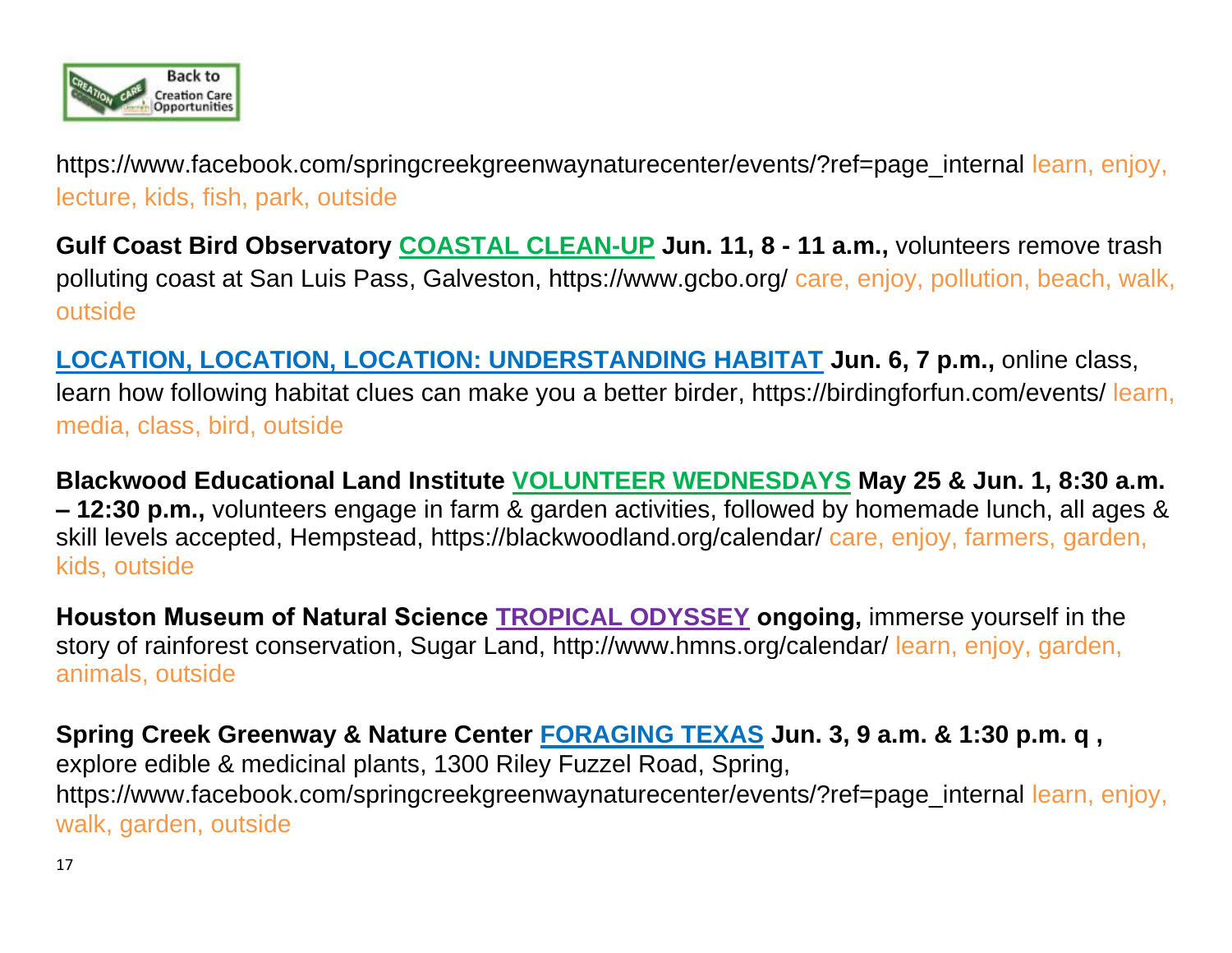

**Mercer Botanic Gardens BOOK WORMS May 25, 4:30 p.m.,** kids 9 - 12 discuss the book of the month, under the treehouse, 22306 Aldine Westfield Rd, Humble, https://www.facebook.com/MercerBotanicGardens/events/?ref=page\_internal enjoy, kids, tree, garden, outside

**CRAWFISH BOIL & CLAY SHOOT FUNDRAISER Jun. 3, 10 a.m.,** fundraiser for ducks unlimited, crawfish boil & Clay Shoot, registration & games begin at 8 a.m., Texas Premier Shooting Sports, Sealy, http://www.ducks.org care, bird, outside

**Houston Museum of Natural Science SUMMER SCOUTS Jun. 6, 10 a.m.,** variety of scouting topics for kids, Sugar Land, http://www.hmns.org/calendar/ learn, enjoy, class, kids, outside

**TXTRI VILLAGE RIDE May 26, 9 a.m.,** join group ride in observance of National Bike Month, from Sterling Ridge Shopping Center, The Woodlands, all rides about 10 milea, [https://www.thewoodlandstownship-tx.gov/DocumentCenter/View/15300/2022-Bike-Month-](https://www.thewoodlandstownship-tx.gov/DocumentCenter/View/15300/2022-Bike-Month-Calendar?bidId=)[Calendar?bidId=](https://www.thewoodlandstownship-tx.gov/DocumentCenter/View/15300/2022-Bike-Month-Calendar?bidId=) enjoy, cycle, outside

**TEXAS WATERSHED STEWARD May 25, 8 a.m. - noon,** learn to improve & protect the resources in your watershed, online, https://tws.tamu.edu/workshops/upcoming-workshops/ learn, care, class, water, pollution, outside

**Mercer Botanic Gardens WOMEN'S RESTORATIVE HIKE May 24, 8 & 9:15 a.m.,** enjoy guided restorative hike just for women in the garden, 22306 Aldine Westfield Rd, Humble, https://hcp4.net/events/ enjoy, walk, garden, outside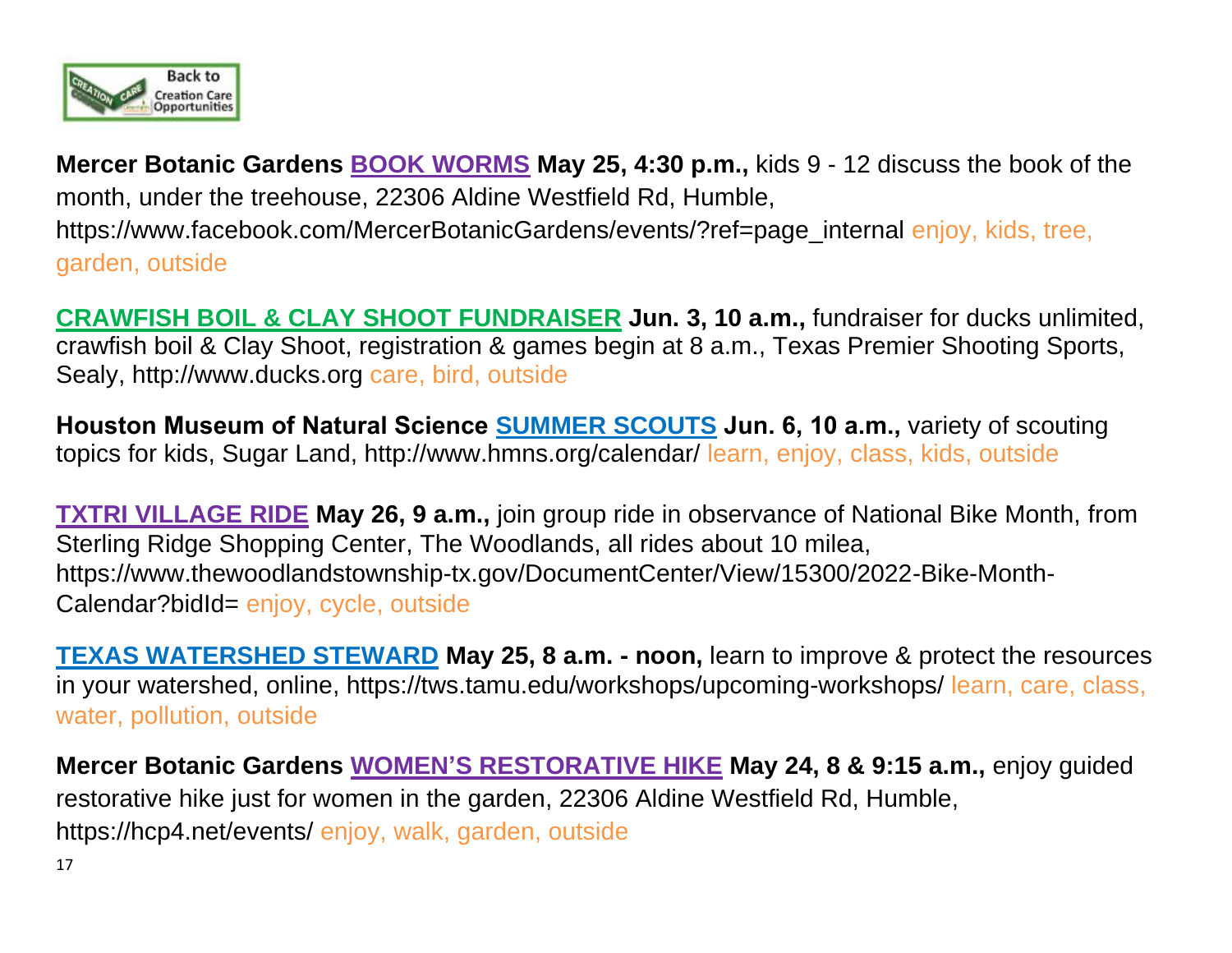

**Flower Garden Banks National Marine Sanctuary LIONFISH INVITATIONAL Jun. 26 – Jun. 29,**  4-day lionfish research cruise with collection permits, https://flowergarden.noaa.gov/newsevents/calendar.html care, enjoy, fish, outside

**Mercer Botanic Gardens OH THE HORROR! May 26, 4:30 p.m.,** kids 13 - 18 discuss the horror book of the month, under the treehouse, 22306 Aldine Westfield Rd, Humble, https://www.facebook.com/MercerBotanicGardens/events/?ref=page\_internal enjoy, kids, tree, garden, outside

**Mercer Botanic Gardens VOLUNTEER ORIENTATION May 25, 6 p.m.,** learn about volunteer opportunities at the garden, Timber Lane Community Center, Spring, ages 16+, or Ages 12 – 15 with adult, https://www.facebook.com/MercerBotanicGardens/events/?ref=page\_internal learn, care, kids, meeting, garden, outside

**Champion Forest Park BAT CHAT May 26, 8 – 9:30 p.m.**, learn about bats & view nightly emergence of bats in the park, ages 6+, Spring, https://hcp4.net/events/ enjoy, learn, kids, animals, park, outside

**John Paul Landing Park NATURE DISCUSSION GROUP May 26, 12:30 p.m.,** discussion of book *A World on the Wing: The Global Odessey of Migratory Birds* about the extraordinary lives of birds, in the park, Cypress, https://hcp4.net/events/ learn, enjoy, meeting, bird, park, outside

**Armand Bayou Nature Center ECO-CAMP Jun. 6 – Jun. 10, 8:30 a.m. – 11:30 a.m. or 8:30 a.m. – 3:30 p.m.,** kids camp for ages 4 – 11 with active outdoors experiences including live animal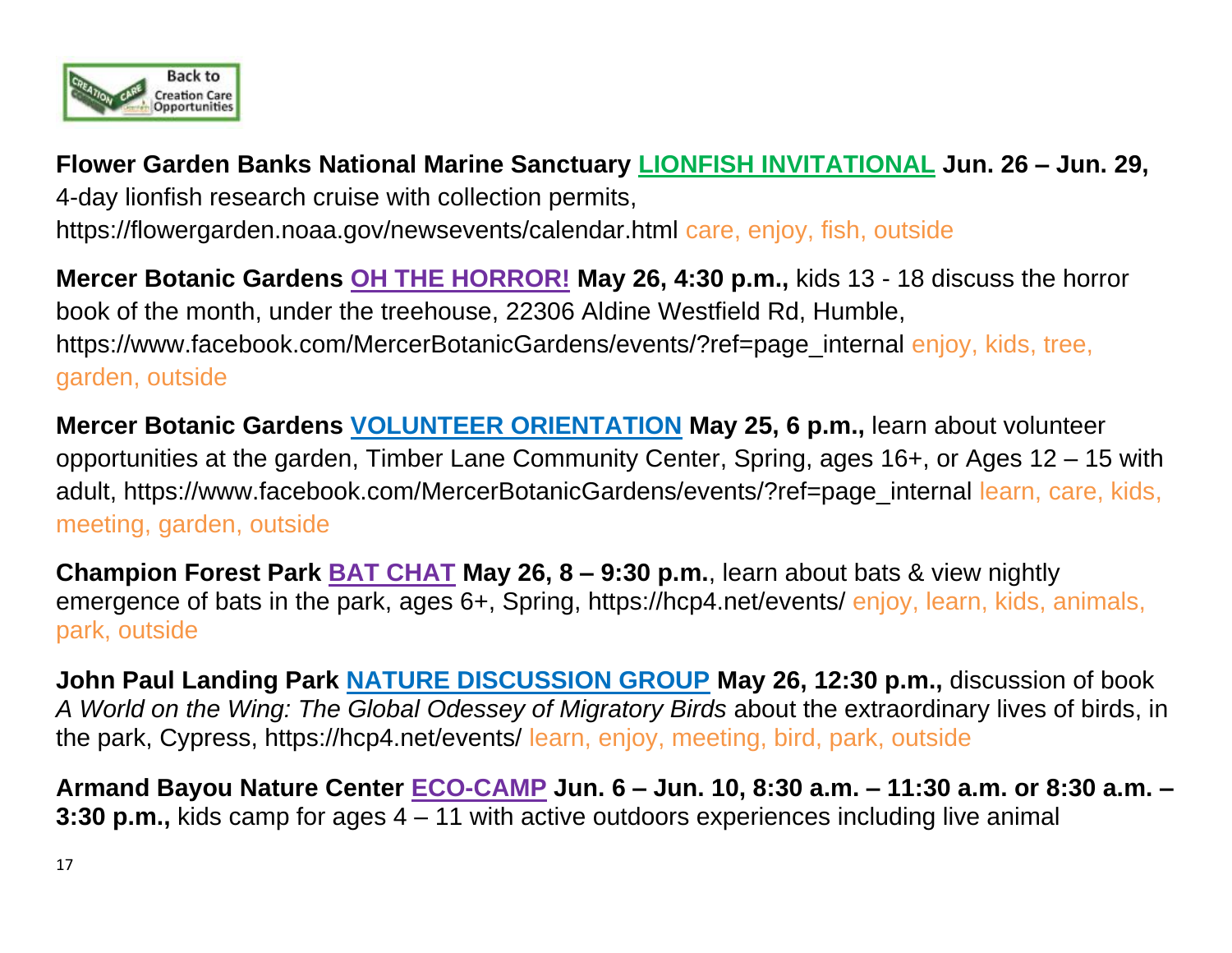

encounters, outdoor games, educational hikes, hands-on science & crafts, divided into age groups for class each day, (week of 5/6): Inside the Insect World (a.m. camp) & Merry Prairie (day camp), 8500 Bay Area Blvd, Pasadena, [www.abnc.org](http://www.abnc.org/) enjoy, learn, walk, fish, bird, water, animals, kids, outside

**A VIEW FROM THE INTERSECTION OF DEI & PARK ADVOCACY May 24, 6 p.m.,** online lecture, speaker from National Parks Conservation Association relates diversity, equity & inclusion to advocacy for our nation's parks,<https://txmn.org/gbmn/events/> learn, media, lecture, outside

**Armand Bayou Nature Center FIREFLY NIGHT HIKE May 27, 7:45 p.m.,** enjoy sight of fireflies twinkling in the night sky, reservations required, 8500 Bay Area Blvd, Pasadena, [www.abnc.org](http://www.abnc.org/) enjoy, walk, animals, kids, outside

**REI CAMPING BASICS May 24, 2 – 3 p.m. & 7 – 8 p.m.,** online class, learn gear/equipment, fun activities, and how to stay warm, dry & comfortable, see classes & events at [www.rei.com](http://www.rei.com/) learn, media, class, camp, outside

**Mercer Botanic Gardens FAMILY MORNING HIKE Jun. 4, 9 a.m. - noon,** families enjoy hikes in the gardens, maps provided, walking sticks distributed to take home, all ages, 22306 Aldine Westfield Rd, Humble, https://www.hcp4.net/events/calendar/ enjoy, care, walk, kids, garden, outside

**BIG BEND INFORMATION MEETING May 24, 7 – 8:15 p.m.,** virtual event, learn about past & upcoming group travel with Bayou City Outdoors to Big Bend National Park, https://bcoadventures.com/events-calendar/#espresso\_calendar learn, media, meeting, park, outside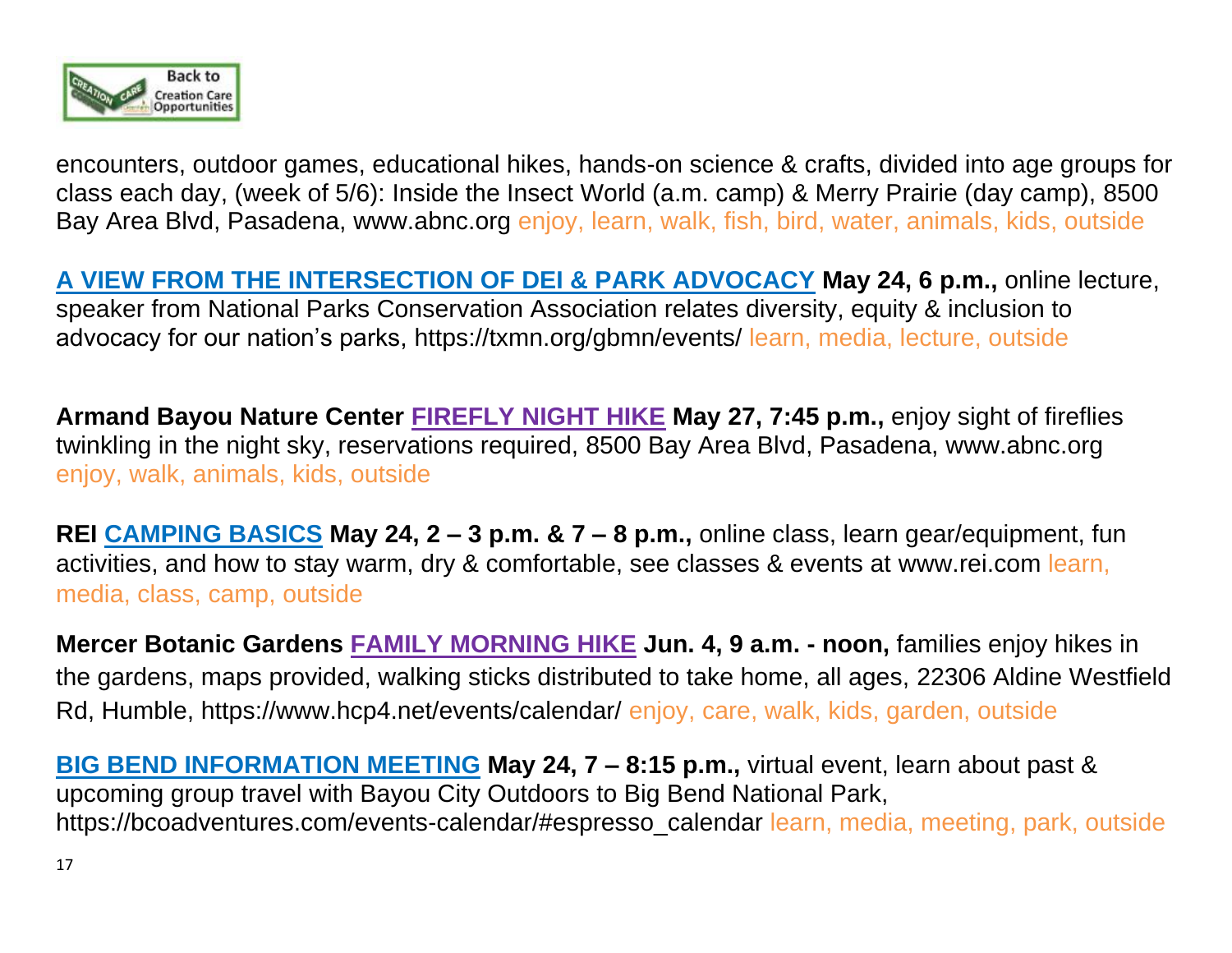

**NATIONAL TRAILS DAY HIKES Jun. 4, 8:30 a.m.**, guided trails hikes, start from Rob Fleming Park, The Woodlands, or Creekside West Trailhead, Tomball,

[https://www.bayoulandconservancy.org/event-calendar e](https://www.bayoulandconservancy.org/event-calendar)njoy, walk, park, outside

**FAMILY BIKE RODEO May 25, 12 - 2 p.m.,** kids learn bike safety & bike skills, an observance of National Bike Month, ages 4+, plus 3 – 5 year olds wanting to learn to ride, Ridgewood Park, The Woodlands, [https://www.thewoodlandstownship-tx.gov/DocumentCenter/View/15300/2022-Bike-](https://www.thewoodlandstownship-tx.gov/DocumentCenter/View/15300/2022-Bike-Month-Calendar?bidId=)[Month-Calendar?bidId=](https://www.thewoodlandstownship-tx.gov/DocumentCenter/View/15300/2022-Bike-Month-Calendar?bidId=) learn, kids, cycle, park, outside

**WAKEBOARDING Jun. 4, 10 a.m.,** enjoy wakeboarding without the boat, join group outing to Hangar 9 Wake Park, Conroe, https://bcoadventures.com/events-calendar/#espresso\_calendar enjoy, boat, outside

**CAN WE GROW CROPS & MONARCHS? May 24, 1 p.m.,** online event, hear from Monarch butterfly experts, https://txmn.org/gulfcoast/events/ care, media, animals, lecture, outside

**MOVIE IN THE PARK May 27, 8 – 10 p.m.,** family-friendly movie in Northshore Park, The Woodlands,<http://www.thewoodlandstownship-tx.gov/> enjoy, media, kids, park, outside

**ADVANCED BICYCLE MAINTENANCE May 25, 6 p.m.,** learn about advanced bicycle maintenance & develop your mechanical skills, an observance of National Bike Month, Bikeland, The Woodlands, [https://www.thewoodlandstownship-tx.gov/DocumentCenter/View/15300/2022-Bike-Month-](https://www.thewoodlandstownship-tx.gov/DocumentCenter/View/15300/2022-Bike-Month-Calendar?bidId=)[Calendar?bidId=](https://www.thewoodlandstownship-tx.gov/DocumentCenter/View/15300/2022-Bike-Month-Calendar?bidId=) learn, class, cycle, park, outside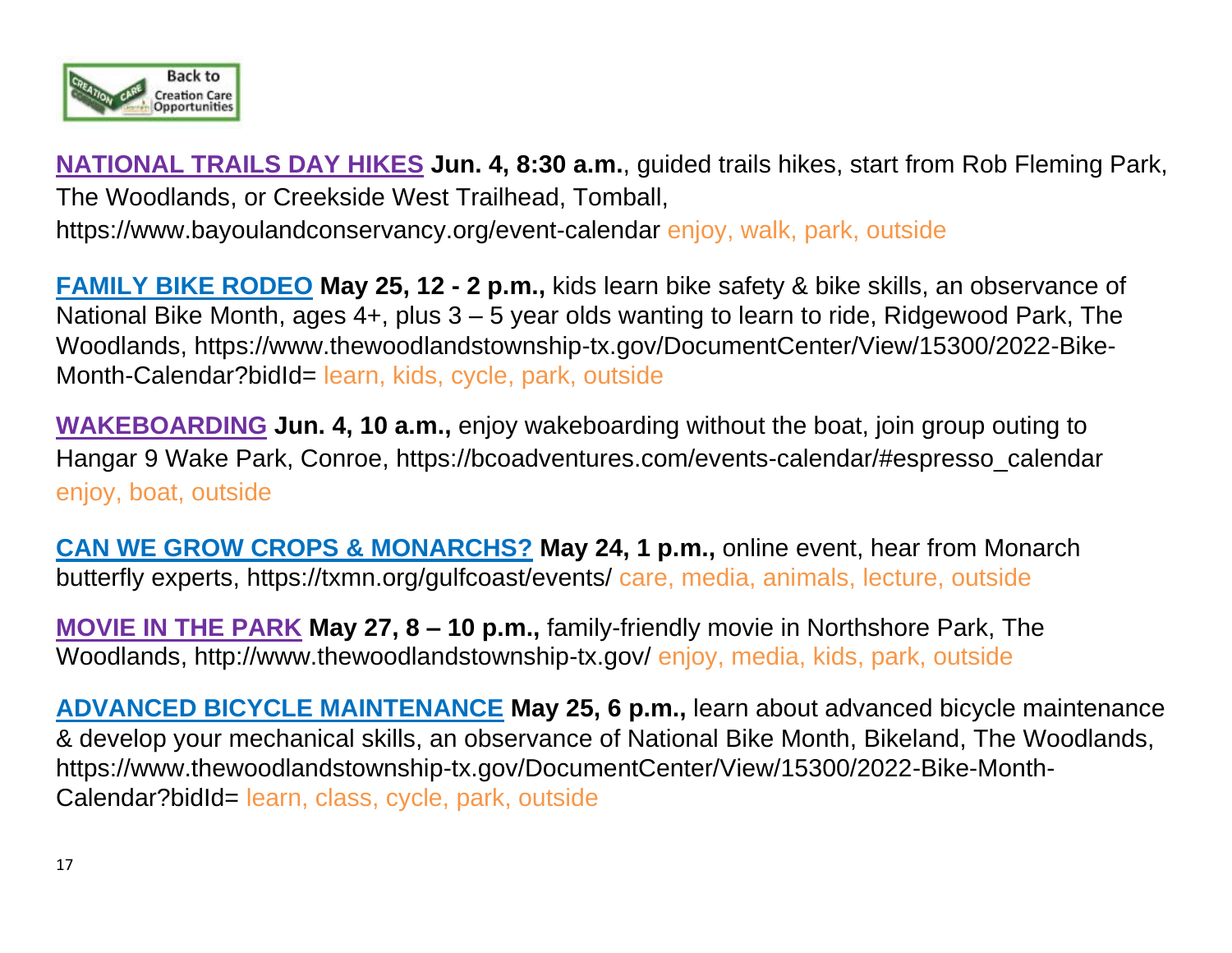

**TENNIS CAMP May 30 – Jun. 2 & Jun. 6 – Jun. 9, 9 a.m. - noon,** kids 4 - 16 enjoy tennis, plus a dip in the pool, Bear Branch Park, The Woodlands,<http://www.thewoodlandstownship-tx.gov/> enjoy, learn, kids, park, outside

**LAND STEWARDSHIP TEACHER WORKSHOP Jun. 6, 9 a.m. – 4 p.m.,** teachers learn about land stewardship, native wildlife, & water conservation, for grades K – 8, Long Acres Ranch, Richmond, <http://txmn.org/coastal/> learn, class, kids, water, animals, outside

**Brazos Bend State Park ECO-EXPLORERS Jun. 2, 9:30 – 11:45 a.m. (Thurs. thru Jul. 7),** kids enjoy learning about an animal, making a craft & doing an experiment, (6/2): Birds & Owl Pellets, 1901 FM 762 Rd, Needville, (fee to enter), http://www.brazosbend.org/activities/Ecoexplorers2022.pdf enjoy, learn, kids, animals, bird, water, park, outside

**WILD AT WORK: A STEWARDSHIP SERIES May 26, 12 - 1 p.m.,** online course addresses how Monitoring Informs Management for land stewardship,<https://www.texas-wildlife.org/resources/events/> learn, class, media, animals, outside

**Brazos Bend State Park KIDS PROGRAM & CRAFT May 28, 11 a.m.,** kids enjoy learning about different animals through story, & then make a related craft to take home, Theme: Never Kiss an Alligator, 1901 FM 762 Rd, Needville, (fee to enter), https://tpwd.texas.gov/state-parks/brazosbend/park\_events enjoy, learn, kids, animals, park, outside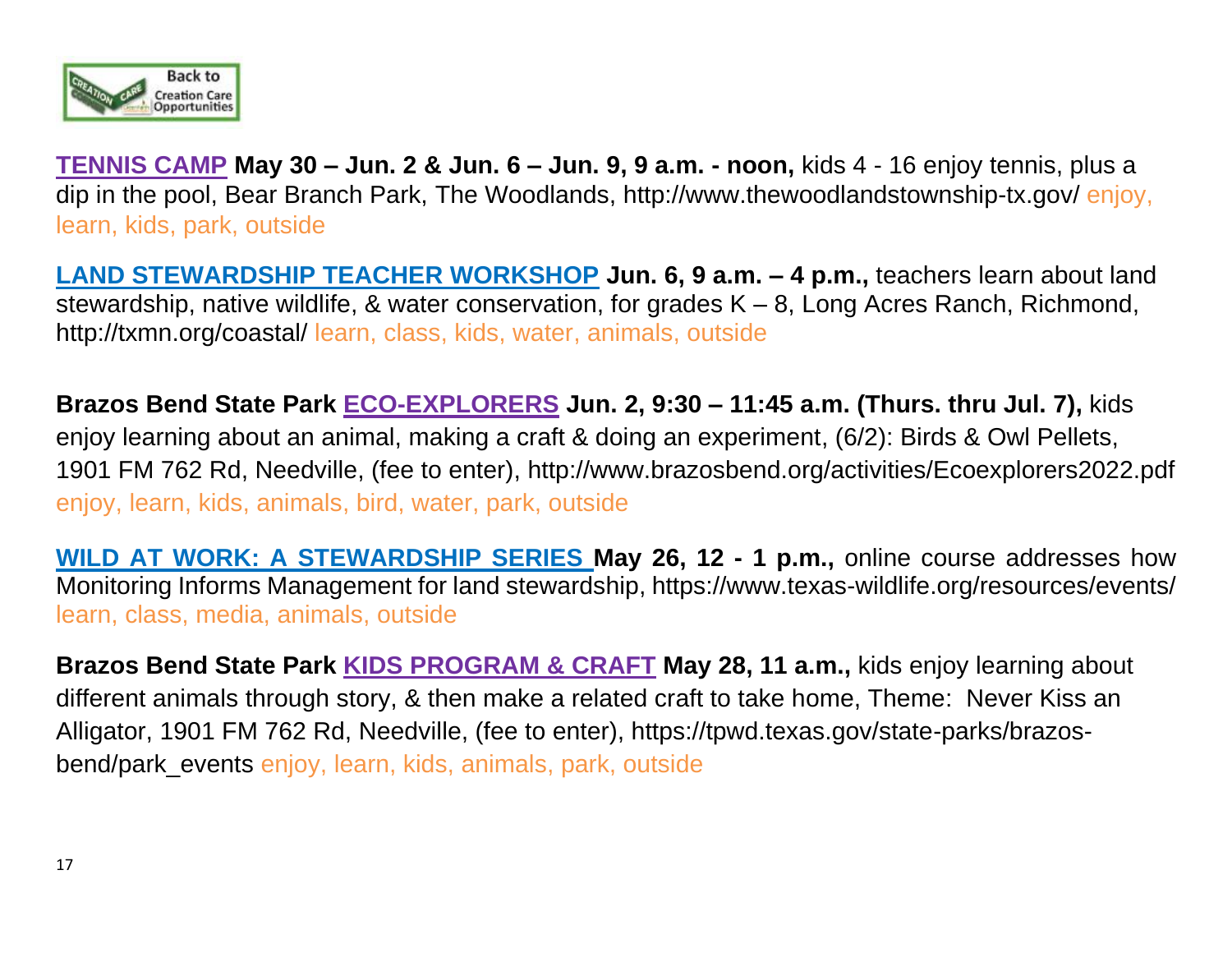

**CALL FOR PROPOSALS due May 31, deadline to submit proposals for annual meeting of master** naturalists in Texas, <http://txmn.org/coastal/> learn, animals, garden, outside

**LIGHTS OUT TEXAS thru Jun. 15,** turn off non-essential lights from 11 p.m. – 6 a.m., to assist migrating birds,<https://texanbynature.org/projects/lights-out-texas/> care, bird, outside

**INTRO. TO MONARCH CONSERVATION May 24 & May 26, 8 a.m. – 1:30 p.m.,** two-day online workshop, learn all about the monarch butterfly's biology, ecology, threats, & more, <http://txmn.org/coastal/> learn, media, animals, class, outside

**DAILY PARK PROJECT May 25, 8:30 a.m. – noon,** master naturalist volunteers conduct flora survey of woodlands in Daily Park, Fulshear, <http://txmn.org/coastal/> care, enjoy, garden, park, outside

**HOT ON THE TRAIL! Jun. 2, 7 p.m.,** online class, virtual field trips to birding hot spots, practice your observation skills, https://birdingforfun.com/events/ learn, media, class, bird, outside

# **ONGOING OPPORTUNITIES OUTSIDE HOUSTON**

**MASTER GARDENER LUNCH & LEARN 2<sup>nd</sup> Weds., 11:30 a.m. - 12:30 p.m., master gardeners** present on variety of topics, Waller County Extension Office, Hempstead, https://waller.agrilife.org/events/ Next Opportunity **Jun. 8** learn, meeting, garden, outside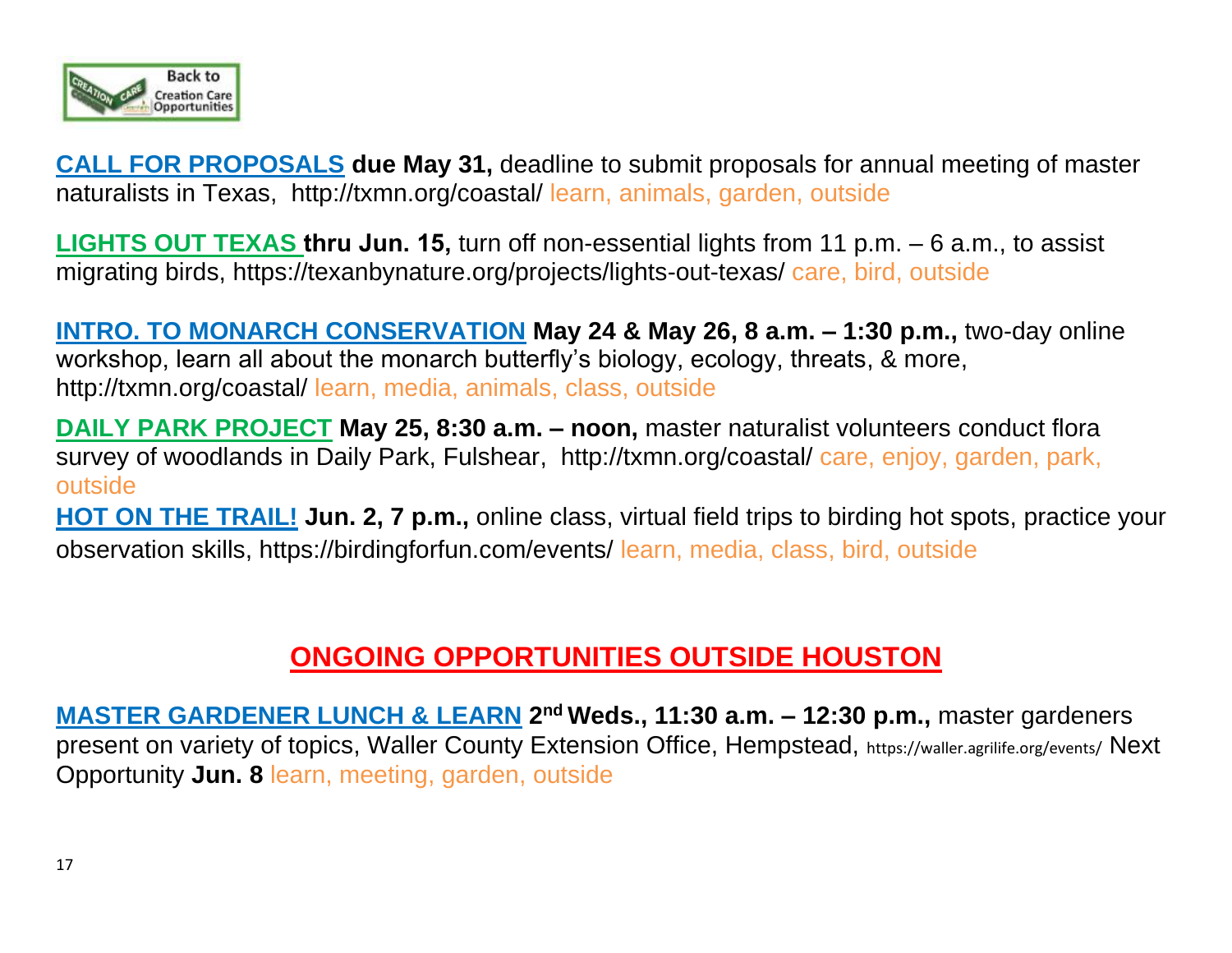

**KATY FARMERS' MARKET 4 th Sat., 9 a.m. – 1 p.m.,** meat, eggs, vegetables, honey, fruits & prepare foods from local farmers/vendors, Katy,<https://www.katyfarmersmarket.org/> Next Opportunity **May 28** care, enjoy, farmers, outside

**MASTER GARDENER MEETING** 1<sup>st</sup> Thurs., 9 - 11 a.m., master gardeners in Waller county meeting, Waller County Extension Office, Hempstead, https://waller.agrilife.org/events/ Next Opportunity **Jun. 2** learn, meeting, garden, outside

**TEXAS CITY PRAIRIE PRESERVE WORK DAY 2 nd Fri., 8:30 – 11:30 a.m. and Tues., 9 a.m. noon,** volunteers remove invasive species, harvest native seeds, plant marsh grasses & tend butterfly garden, https://txmn.org/gulfcoast/events/ OR<https://houstonprairie.org/dpp-calendar/> Next Opportunities **May 24 & May 31 & Jun. 10** care, enjoy, garden, outside

**HOUSTON CANOE CLUB MEETING usually 2nd Weds., 7 p.m.,** meeting of canoeing enthusiasts, Bayland Community Center, 6400 Bissonnet St. https://thcc.clubexpress.com/content.aspx?page\_id=0&club\_id=496051 Next Opportunity **Jun. 8, (hybrid)** Topic: Sharing Space with Snakes learn, meeting, media, boat, outside

**COASTAL HERITAGE PRESERVE WORK DAY1 st & 3rd Thurs., 9 a.m. – noon,** volunteers restore native prairie ecosystem at Coastal Heritage Preserve, Galveston, [https://www.artistboat.org/coastal](https://www.artistboat.org/coastal-heritage-preserve/)[heritage-preserve/](https://www.artistboat.org/coastal-heritage-preserve/) Next Opportunity **May 19** care, enjoy, garden, outside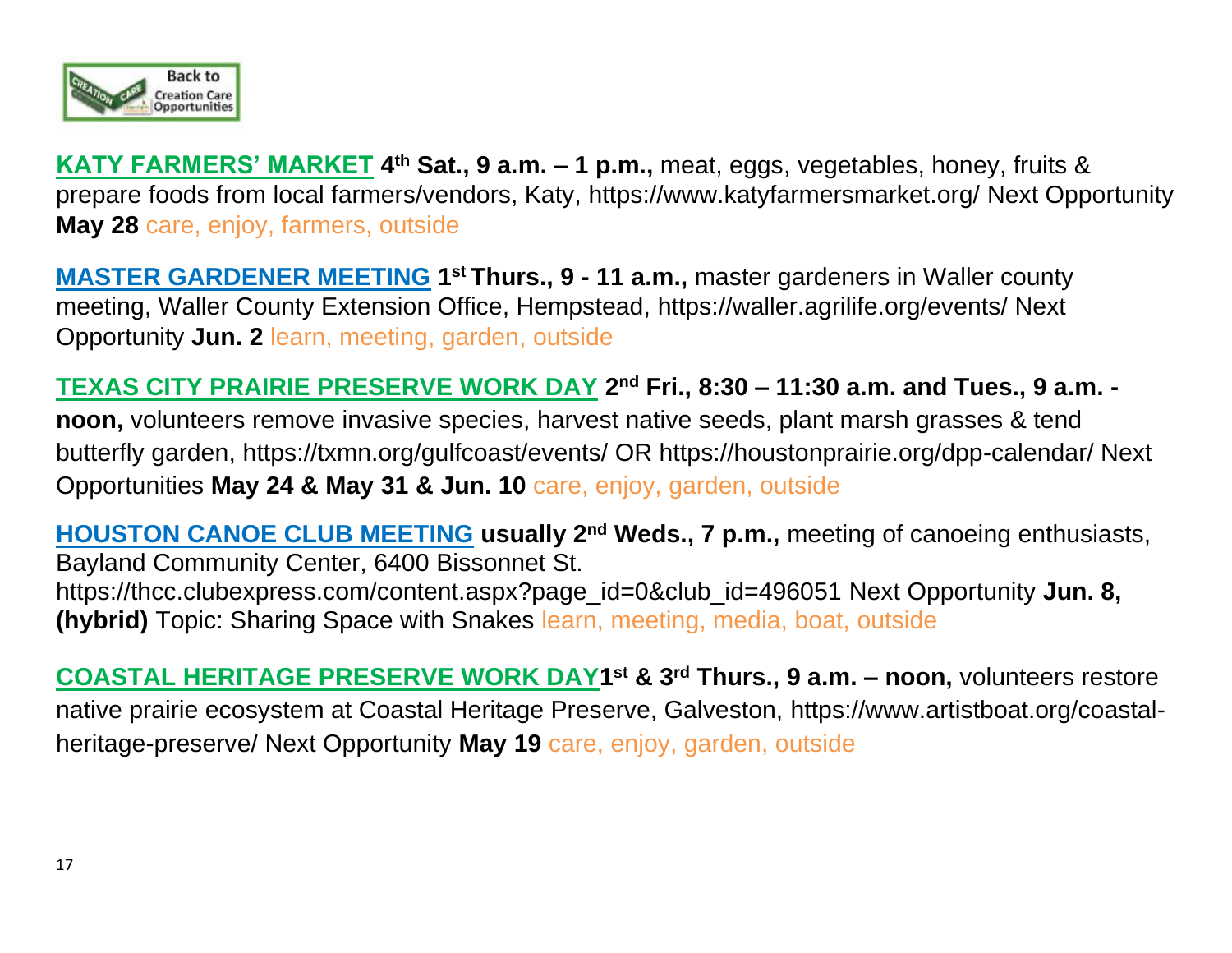

**Fort Bend Master Gardeners YOUTH ACTIVITIES COMMITTEE MEETING 3 rd Thurs., 9 - 11 a.m.,**  youth activities committee meeting, open to members-only, Extension Conference Room, Rosenberg, https://fbmg.org/events/ Next Opportunity **May 19** learn, meeting, media, kids, garden, outside

**Kleb Woods Nature Center BLUEGRASS CONCERT 4 th Sat. 12 – 4 p.m.,** enjoy bluegrass music in nature, 20303 Draper Rd, Tomball, https://www.pct3.com/Event-Calendars/Kleb-Woods-NC-Calendar Next Opportunity **May 28** enjoy, outside

**Gulf Coast Bird Observatory NURSERY WORK DAY 3 rd Thurs., 9 a.m. – noon,** volunteers work in wetland nursery in Lake Jackson, https://txmn.org/gulfcoast/events/ Next Opportunity **TBD** care, enjoy, garden, outside

**BAYTOWN FARMERS' MARKET 3 rd Sat., 8 a.m. – noon (except summer),** farm fresh produce & crafts, plus music, Baytown Town Square, [http://www.baytown.org/activities-events/events/farmers](http://www.baytown.org/activities-events/events/farmers-market)[market](http://www.baytown.org/activities-events/events/farmers-market) Next Opportunity **Jun. 18** care, farmers, outside

**ADULT LEADERS PARENTS ASSOCIATION MEETING usually 1st Mon., every other month, 6 p.m.,** adult leaders & parents of kids in 4H program meet, Waller County Extension Office, Hempstead, https://waller.agrilife.org/events/ Next Opportunity **TBD** learn, meeting, farmers, kids, animals, outside

**PEACH STREET FARMERS' MARKET Sat., 8 a.m. – noon,** farm fresh produce, Peach St., Angleton, http://psfmarket.org/ Next Opportunities **May 28 & Jun. 4** care, farmers, outside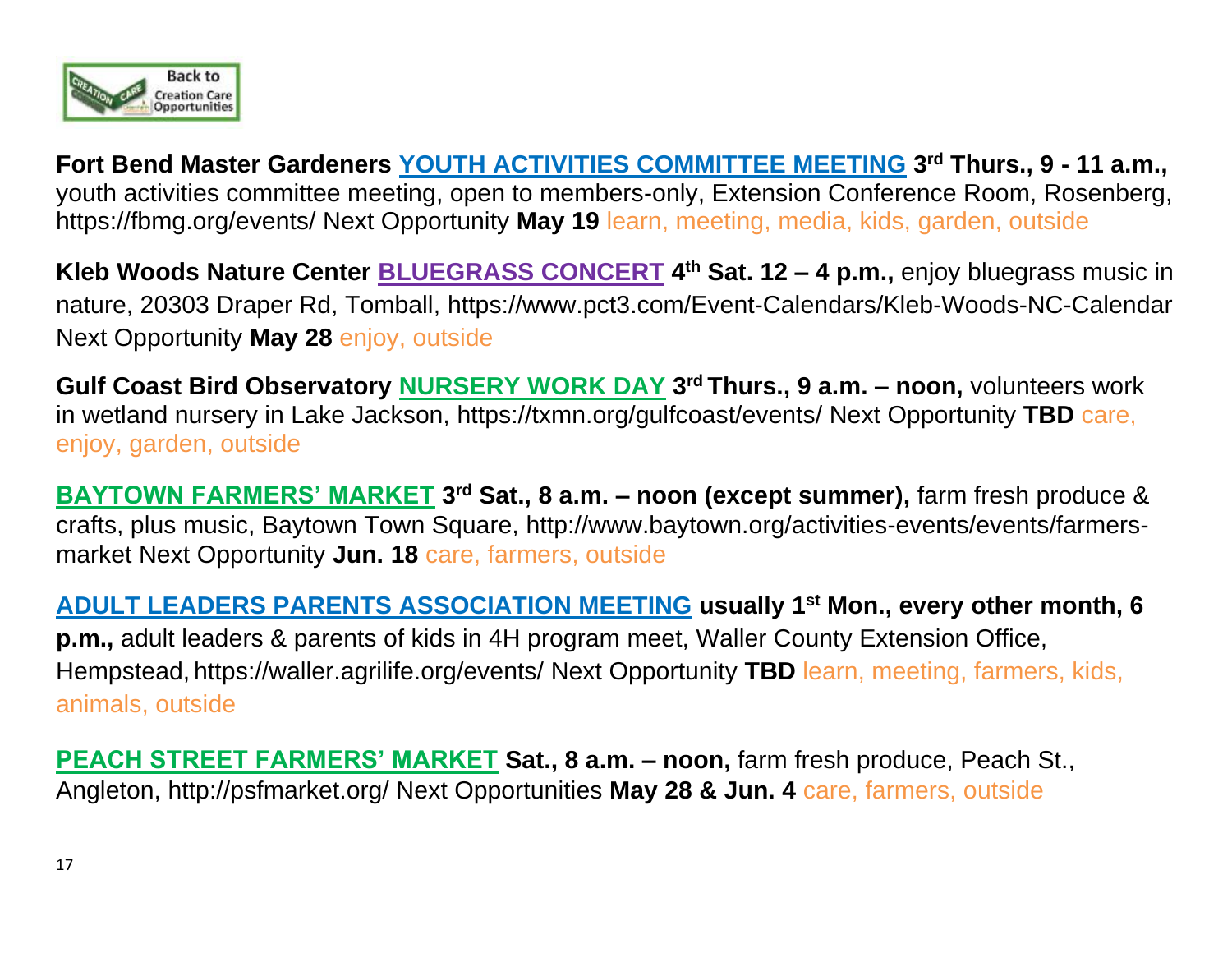

**CEDAR BAYOU FRIENDS MEETING 1<sup>st</sup> Tues., 7 p.m. (every other month), group dedicated to** preserving & protecting Cedar Bayou, Roseland Park Pavilion, Baytown, https://www.facebook.com/cedarbayoufriends Next Opportunity **TBD** learn, care, meeting, water, outside

**Lake Houston Wilderness Park NATURE HIKE Sun., 8 a.m.,** guided stroll with naturalist, meet at Nature Center, New Caney,<http://www.houstontx.gov/parks/parksites/lakehoustonpark.html> Next Opportunities **TBD** enjoy, learn, walk, kids, park, outside

**EPA AIR, CLIMATE, ENERGY WEBINAR SERIES** 3<sup>rd</sup> Tues., 2 p.m., EPA shares current research & activities related to air pollution, associated health/environmental risks & reducing air pollution, https://www.epa.gov/air-research/air-climate-energy-research-webinar-series Next Opportunity **Jun. 21,** Topic: The Smoke Ready Communities Research Study: A Story of Community Capacity, Collaboration, and Reducing the Public Health Burden of Wildfire Smoke learn, media, class, pollution, outside

**COASTAL PRAIRIE VOLUNTEER DAY 3 rd Sun., 8 – 11 a.m.,** volunteers assist in restoration work at Indiangrass Preserve, Waller, https://texasprairie.org/events/ Next Opportunity **Jun. 19** care, enjoy, garden, outside

**George Observatory SCOUTING at the OBSERVATORY date varies,** courses for scouts of all ages, Needville, [www.hmns.org](http://www.hmns.org/) Next Opportunity **TBD,** Topic: TBD learn, enjoy, kids, star, outside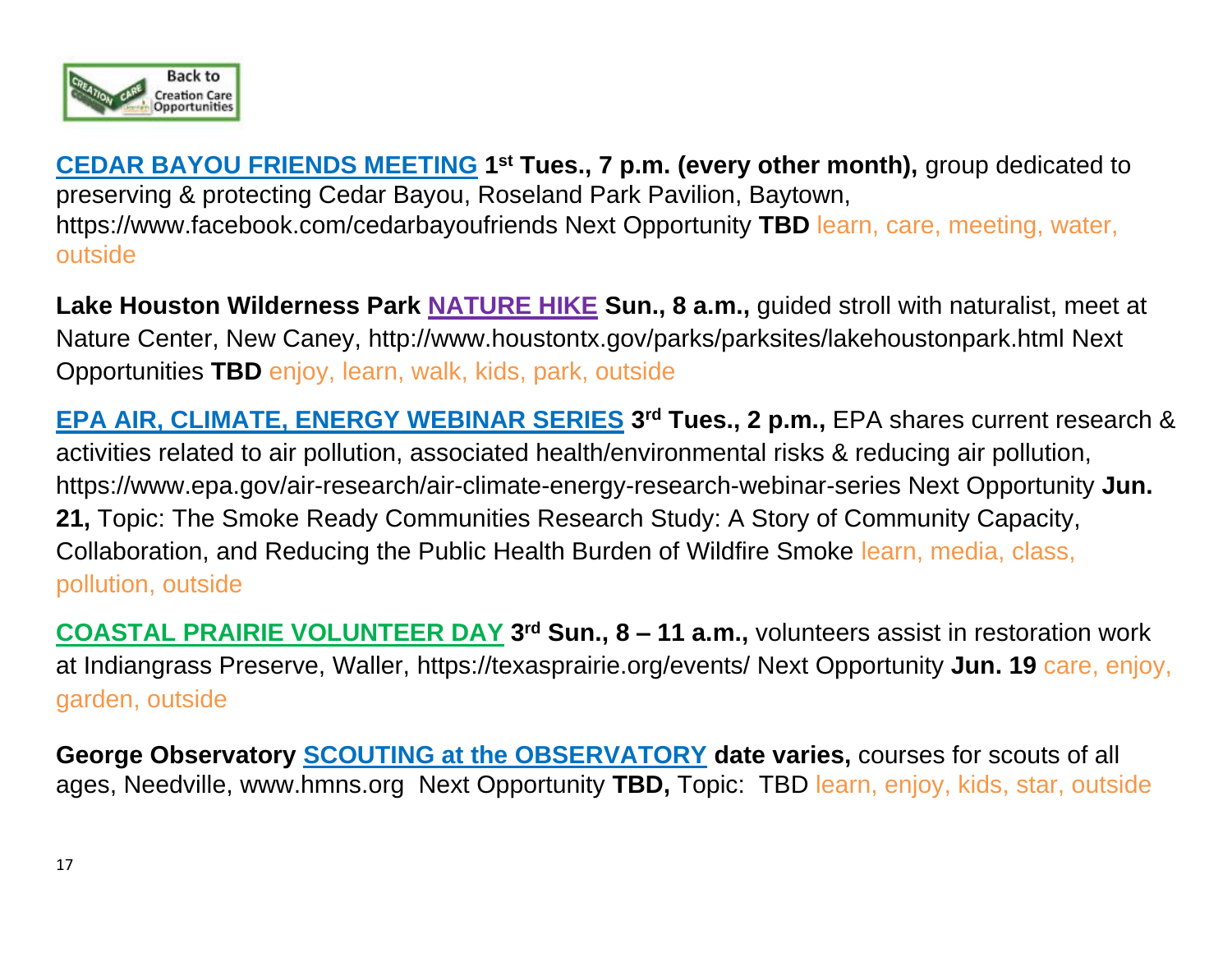

**SEABROOK BIRD SURVEY 1<sup>st</sup> Sat., 9 a.m.,** join group for bird survey in Pine Gully Park, Seabrook, [www.houstonaudubon.org](http://www.houstonaudubon.org/) Next Opportunity **Jun. 4** care, enjoy, walk, bird, park, outside

### **COASTAL PRAIRIE MASTER NATURALIST Meeting usually 1st Thurs., 6 – 8:30 p.m.,**

social/snacks followed by expert presentation & then chapter business, Rosenberg Civic Center, Rosenberg,<http://txmn.org/coastal/events/> Next Opportunity **Jun. 2, (moved online)** Topic: Some of My Favorite, Often Overlooked Wildflowers of Seabourne Creek Park learn, media, meeting, animals, garden, outside

**SURF, PADDLE, KAYAK SURFSIDE BEACH daily,** rent surf or paddle boards & kayaks at Surfside Beach,<http://bayoucityadventures.org/> enjoy, boat, beach, outside

**EPA GREEN INFRASTRUCTURE WEBINAR SERIES usually monthly, noon,** experts from around US share knowledge on green infrastructure, https://www.epa.gov/green-infrastructure/greeninfrastructure-webcast-series#upcomingwebcasts Next Opportunity **TBD,** Topic: TBD learn, media, lecture, outside

**GRAND PARKWAY FARMERS' MARKET Sat., 8 a.m. - noon,** farm-fresh produce for sale from local farmers, Church of the Holy Apostles, Katy, http://www.farmersmarketongrandparkway.com/home.html Next Opportunities **May 28 & Jun. 4** care, farmers, outside

**COASTAL PRAIRIE MASTER NATURALIST Board Meeting 3 rd Weds., 11:30 a.m. – 1 p.m.,**  members invited to attend board meeting, Agrilife Extension Board Room, Rosenberg, <http://txmn.org/coastal/events/> Next Opportunity **TBD** learn, meeting, outside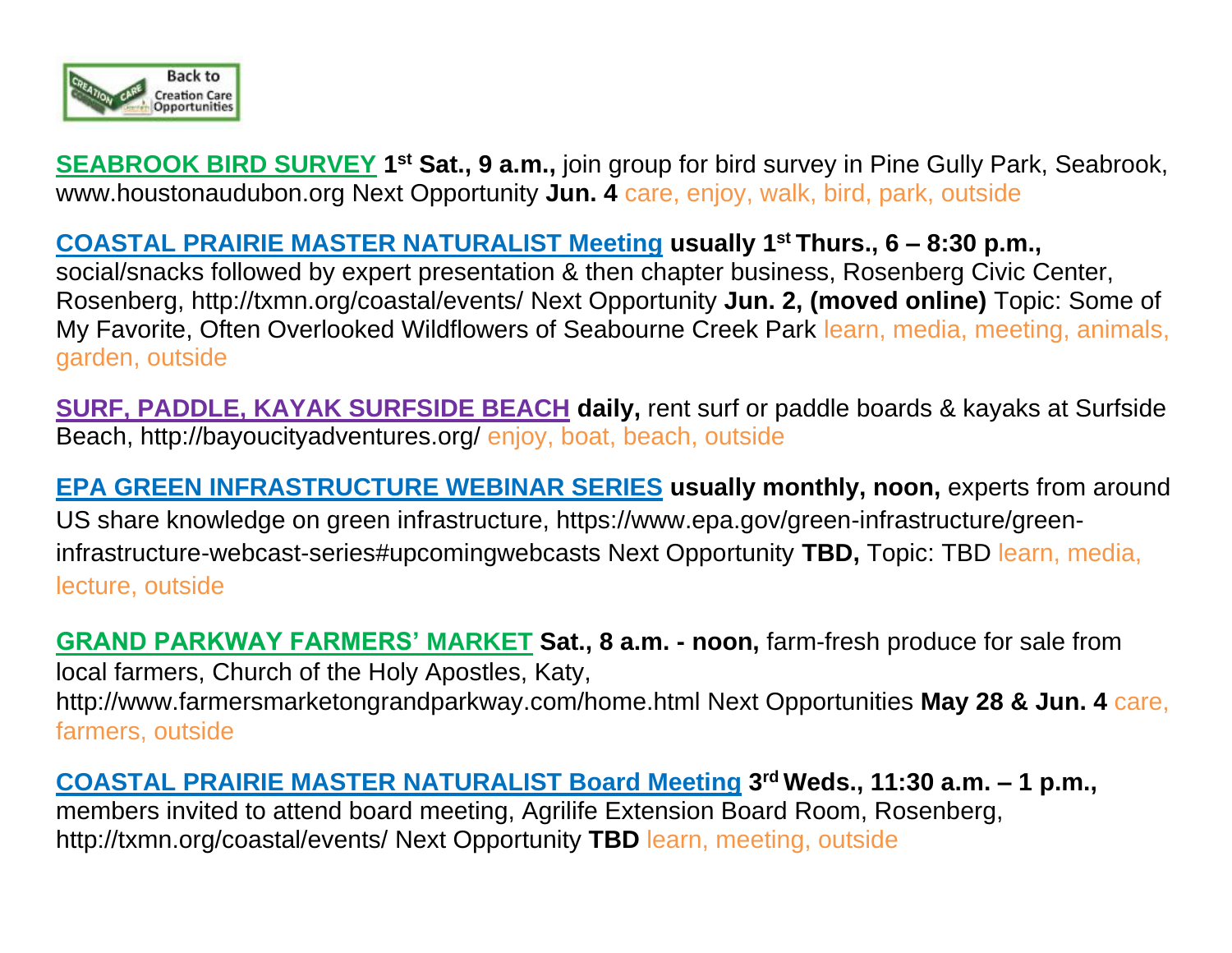

**Jesse Jones Park INVASIVES BEWARE usually 3rd Sat., 9 a.m. - noon,** document & remove invasive plants & animals, 20634 Kenswick Dr, Humble, https://www.pct3.com/JJP Next Opportunity **TBD** care, garden, animals, park, outside

**Jesse Jones Park FIRST FRIDAY FRIENDS 1 st Fri., 1 p.m.,** seniors 55+ meet for educational program, walk & fun environmental activities, 20634 Kenswick Dr, Humble, https://www.pct3.com/JJP Next Opportunities **TBD** enjoy, learn, walk, park, outside

**GALVESTON BAY PRAIRIE RESTORATION Weds., 8:30 – 11 a.m.,** volunteers restore native prairie in the EcoCenter sponsored by Reliant, near Beach City & Baytown, <https://txmn.org/gulfcoast/events/> Next Opportunities **May 25 & Jun. 1** care, garden, outside

**Jesse Jones Park TADPOLES CLUB some Weds., 10 a.m. or noon (during school year),**  interactive program for pre-school kids, animals, puppets, crafts, stories, short walks & more, 20634 Kenswick Dr, Humble, https://www.pct3.com/JJP Next Opportunity **May 25** care, garden, park, outside

**Fort Bend Master Gardeners BOARD MEETING usually 2nd Tues., 9 a.m. - noon,** board of directors meeting, open to members-only, Extension Conference Room, Rosenberg, https://fbmg.org/events/ Next Opportunity **Jun. 14** learn, meeting, garden, outside

**John Paul Landing Park BIRD WALK Thurs., 8:30 – 10:30 a.m.,** enjoy guided bird walk in the park, Cypress,<https://www.pct3.com/Event-Calendars/John-Paul-Landing-Park-EEC-Calendar> Next Opportunities **May 26 & Jun. 2** enjoy, walk, bird, park, outside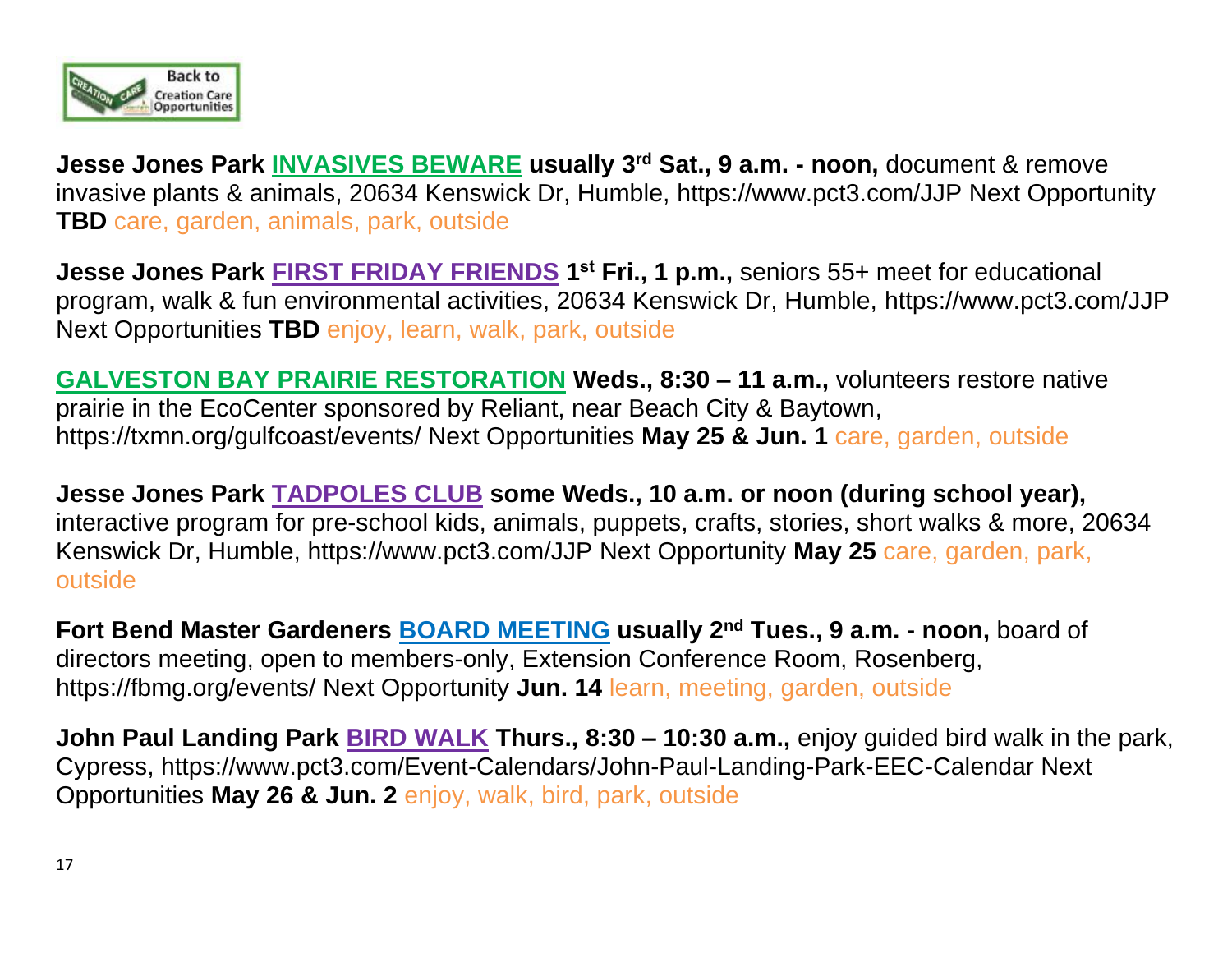

**Fort Bend Master Gardeners MEMBER MEETING usually 3rd Thurs., 10 a.m.,** master gardener meeting, open to members-only, Fort Bend County Fairgrounds, Rosenberg, https://fbmg.org/events/ Next Opportunity **TBD (moved online)** learn, media, meeting, garden, outside

**Jesse Jones Park <b>BIRDING** 1<sup>st</sup> Sat., 7:45 – 10:45 a.m., guided birding hike in the park, 20634 Kenswick Dr, Humble, https://www.pct3.com/JJP Next Opportunity **Jun. 4** enjoy, bird, walk, park, outside

**BUCKET BRIGADE INTERPRETIVE BEACH TOURS daily, 9:30 a.m. – 4:30 p.m. (during summer),** free interpretive beach tours, for all ages, on the half hour, Stewart Beach, plus several other locations (**Thurs. – Sun. only)**, Galveston,<http://www.artistboat.org/take-a-tour.html> learn, enjoy, beach, outside

**Jesse Jones Park FROG CLUB some Weds., 2 p.m. (during school year),** interactive 30-minute program for kids 6 & under, nature story & short hike, 20634 Kenswick Dr, Humble, https://www.pct3.com/JJP Next Opportunity **May 25** care, garden, park, outside

**SIERRA CLUB Monthly Meeting 2<sup>nd</sup> Thurs., 7 – 10 p.m.,** St. Stephen's Pecore Hall, 1805 W. Alabama,<http://www.meetup.com/Houston-Sierra-Club-Outings/events/> Next Opportunity **Jun. 9, (moved online),** Topic: The Secret Lives of Oystercatchers care, learn, media, outside

**NATIVE PLANT SOCIETY Monthly Meeting 3 rd Thurs., 6:45 – 9:30 p.m., Houston Arboretum & Nature Center**, 4501 Woodway Dr,<http://npsot.org/wp/houston/> Next opportunity **Jun. 16 (hybrid event),** Topic: TBD learn, media, meeting, lecture, garden, outside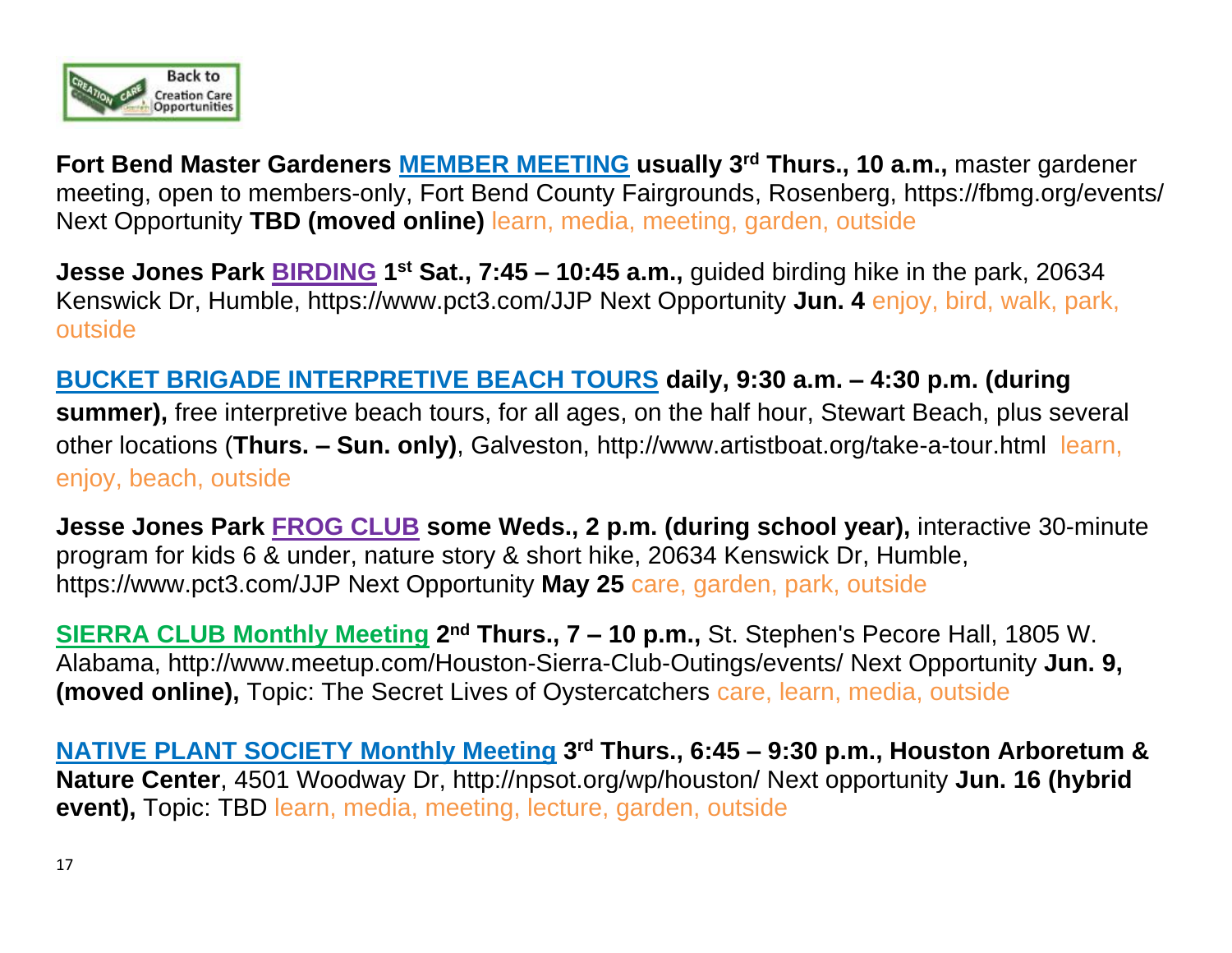

**SEABORNE VOLUNTEER DAYS certain Sat. & Weds., 9 – 11 a.m.,** volunteers work in gardens, or greenhouse, Seaborne Creek Park, Rosenberg,<http://txmn.org/coastal/> Next Opportunities **May 25, Jun. 1 & Jun. 4** care, enjoy, garden, outside

**WOODLANDS WATERSHED PROJECT MEETING 1 st Thurs., 3:30 – 4:30 p.m.,** committee meeting, reviews, plans & actions water-related education & volunteer opportunities, online, <https://txmn.org/heartwood/event/the-woodlands-watershed-project-2/all/> Next Opportunity **Jun. 2** learn, media, meeting, water, outside

**SUP RENTALS daily (May – Oct.),** rentals & guided stand-up paddle tours in various locations, <http://www.surfsuptx.com/event-calendar/> enjoy, boat, outside

**CITIZEN'S CLIMATE LOBBY MEETING 2<sup>nd</sup> Sat., 11:30 a.m. – 1:30 p.m., organization that** advocates for carbon fee & dividend to address climate change, Woodlands Community Presbyterian Church, The Woodlands, [https://citizensclimatelobby.org/chapters/TX\\_The\\_Woodlands/](https://citizensclimatelobby.org/chapters/TX_The_Woodlands/) Next Opportunity **Jun. 11** learn, meeting, energy, pollution, outside

**KAYAKING & STAND UP PADDLEBOARDING normally Thurs. – Mon., 9 a.m. - sunset,** kayaks and paddleboards for rent at Riva Row Boat House on Lake Woodlands, The Woodlands, <http://www.thewoodlandstownship-tx.gov/rivarowboathouse> Next Opportunities **May 28 – May 30 & Jun. 2 – Jun. 6** enjoy, boat, outside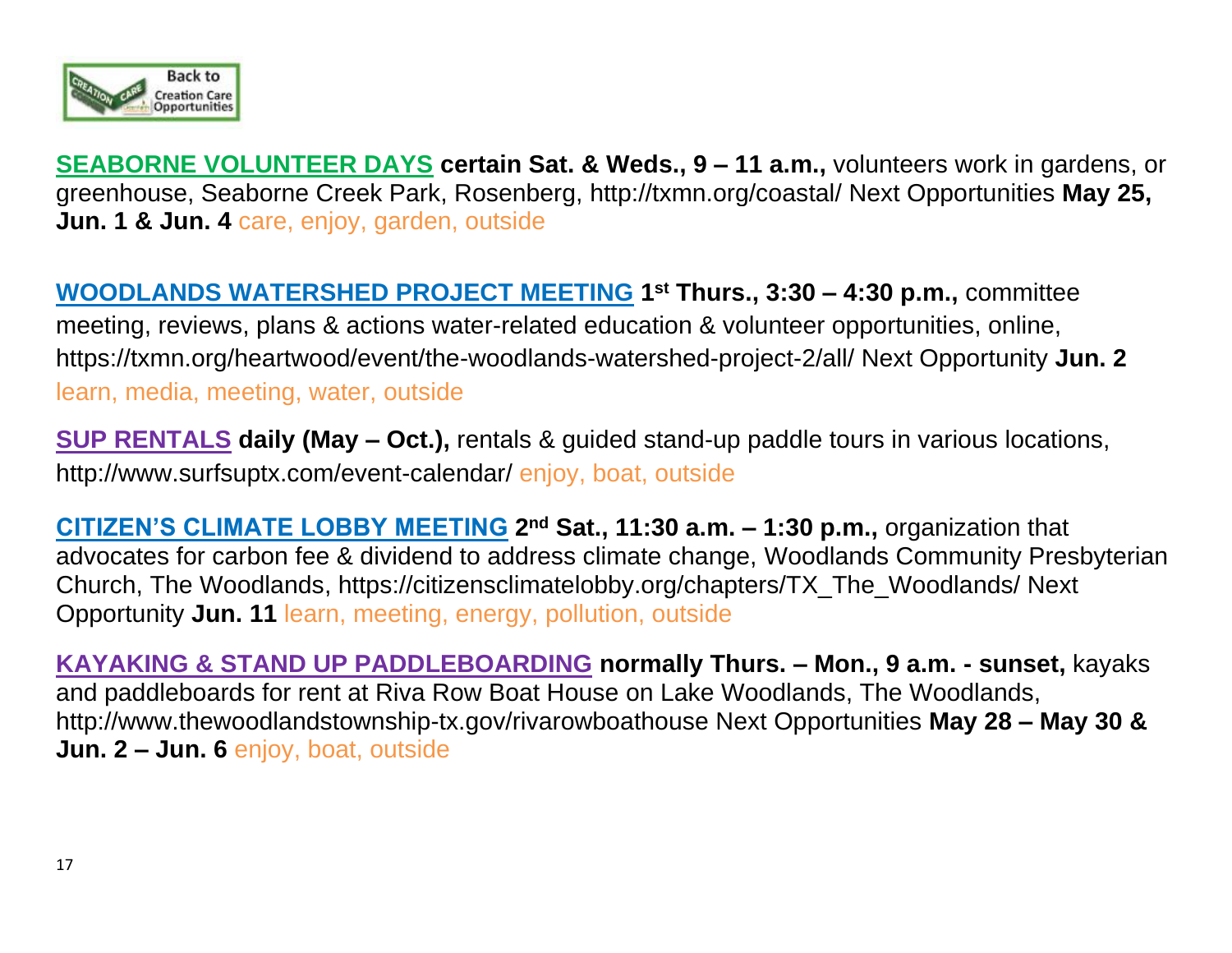

**EAGLE LAKE FARMERS' MARKET 3 rd Sat., 9 a.m. – 1 p.m.,** farm-fresh produce available in downtown Eagle Lake,<https://www.facebook.com/cityeaglelake.tx> Next Opportunity **Jun. 18** care, farmers, outside

**CITIZEN'S CLIMATE LOBBY MEETING 2<sup>nd</sup> Sat., 11 a.m. – 1:30 p.m., organization that advocates** for carbon fee & dividend to address climate change, currently meeting online, https://citizensclimatelobby.org/chapters/TX\_Houston\_Central/ Next Opportunity **Jun. 11 (moved online) learn**, media, meeting, energy, pollution, outside

**SATURDAYS at the GEORGE Sat., 9 & 10 p.m.,** stargazing at the George Observatory, Needville, [www.hmns.org/observatory](http://www.hmns.org/observatory) Next Opportunities **May 28 & Jun. 4** enjoy, star. outside

**DEER PARK PRAIRIE PRESERVE WORK DAY** 2<sup>nd</sup> Weds. & 4<sup>th</sup> Sat., 9 a.m. - noon, join Houston chapter of Native Prairies Assoc. of TX in work at preserve, seed collecting on Weds., 1222 E. Purdue Ln, Deer Park, HNPAT@TexasPrairie.org https://texasprairie.org/events/ & <https://houstonprairie.org/dpp-calendar/> Next Opportunities **May 28, Jun. 8 & Jun. 25** care, enjoy, garden, outside

**Jesse Jones Park TAI CHI in the PARK Weds., 9 a.m.** beginner class taught by third degree black belt, low impact stretching, range of motion exercises, 20634 Kenswick Dr, Humble, https://hcp4.net/events/ Next opportunities **May 25 & Jun. 1** enjoy, park, outside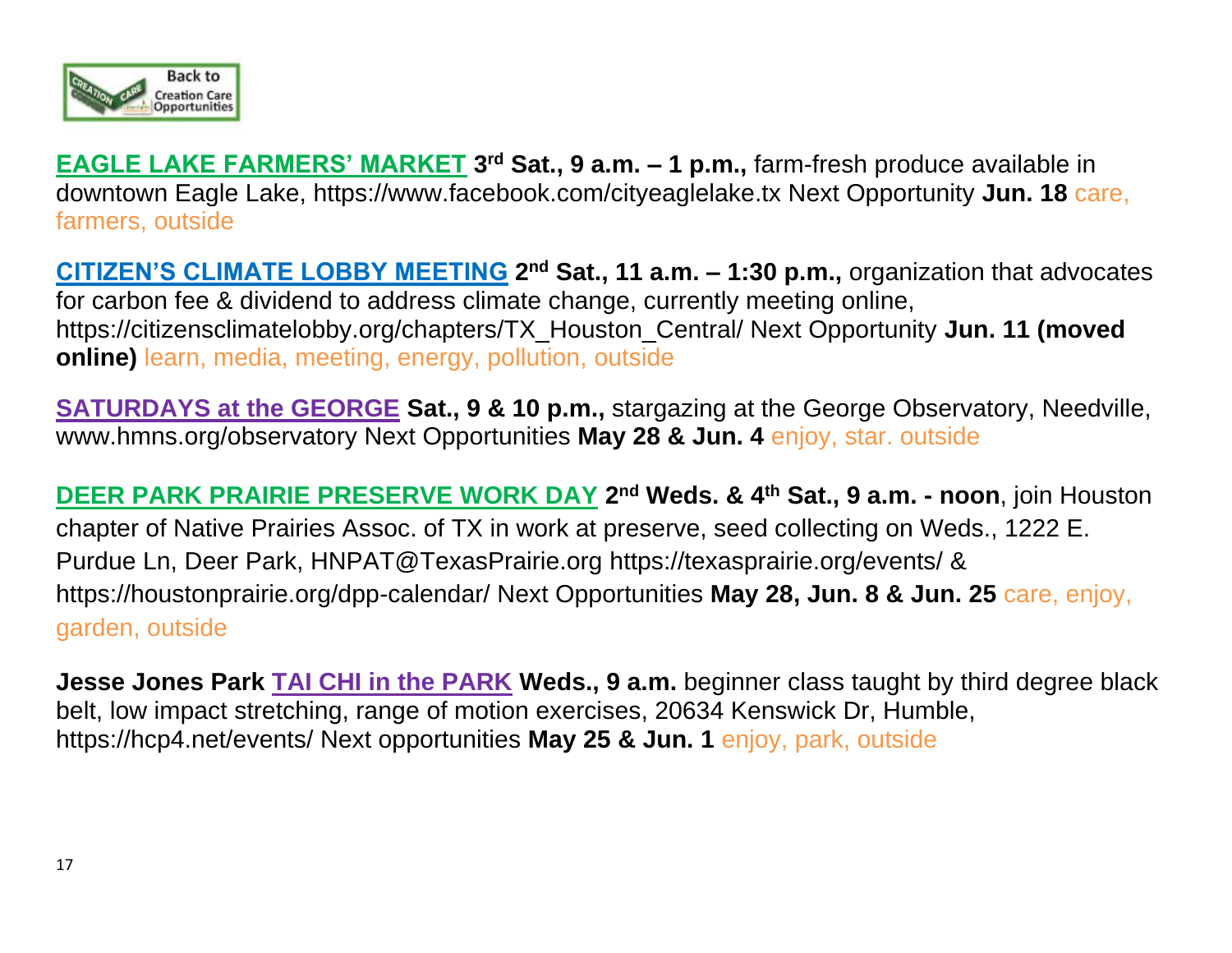

**Galveston Bay Area Master Naturalists MONTHLY MEETING 1 st Thurs., 6:15 p.m.,** presentation, social & business meeting,<https://txmn.org/gbmn/events/> Next Opportunity **TBD (moved online),**  Topic: TBD learn, media, animals, garden, lecture, outside

**DEER PARK BIRD SURVEY 4 th Sat., 7:30 – 9 a.m.,** Deer Park Prairie, 1222 E. Purdue Ln, Deer Park, 936-827-7973, https://texasprairie.org/events/ Next Opportunity **May 28** care, bird, park, outside

**NATIVE PLANT SOCIETY Monthly Meeting 2<sup>nd</sup> Mon., 6:45 p.m., University of Houston – Clear** Lake, 2700 Bay Area Blvd., https://npsot.org/wp/clearlake/ Next opportunity **Jun. 13 (moved online),**  Topic: TBD learn, meeting, media, lecture, garden, outside

**OUTREACH AT THE MUSEUM** 2<sup>nd</sup> & 4<sup>th</sup> Sat., 10 a.m. – 3 p.m., master naturalists offer fun outreach/craft activities at the Butterfly Garden at the Houston Museum of Natural Science, Sugar Land,<http://txmn.org/coastal/events/> Next Opportunity **May 28** enjoy, learn, care, garden, animals, outside

**Texas A&M AgriLife Extension Office GREEN THUMB LECTURE 3 rd Sat., 10 a.m. – noon, (Jan. – Oct.)** Maude Marks Library, 1815 Westgreen Blvd, Katy, register 281-855-5600, https://hcmga.tamu.edu/events/ Next Opportunities **Jun. 13, 10 a.m. & Jun. 21, 11 a.m.,** Topic: Gardening Open Forum **(moved online)** learn, media, lecture, garden, Houston

**Mercer Arboretum & Botanic Garden BOOKS & BONSAI usually last Fri., noon – 1 p.m.,** learn techniques to create bonsai, check out books on bonsai, bring your own plant & get guidance from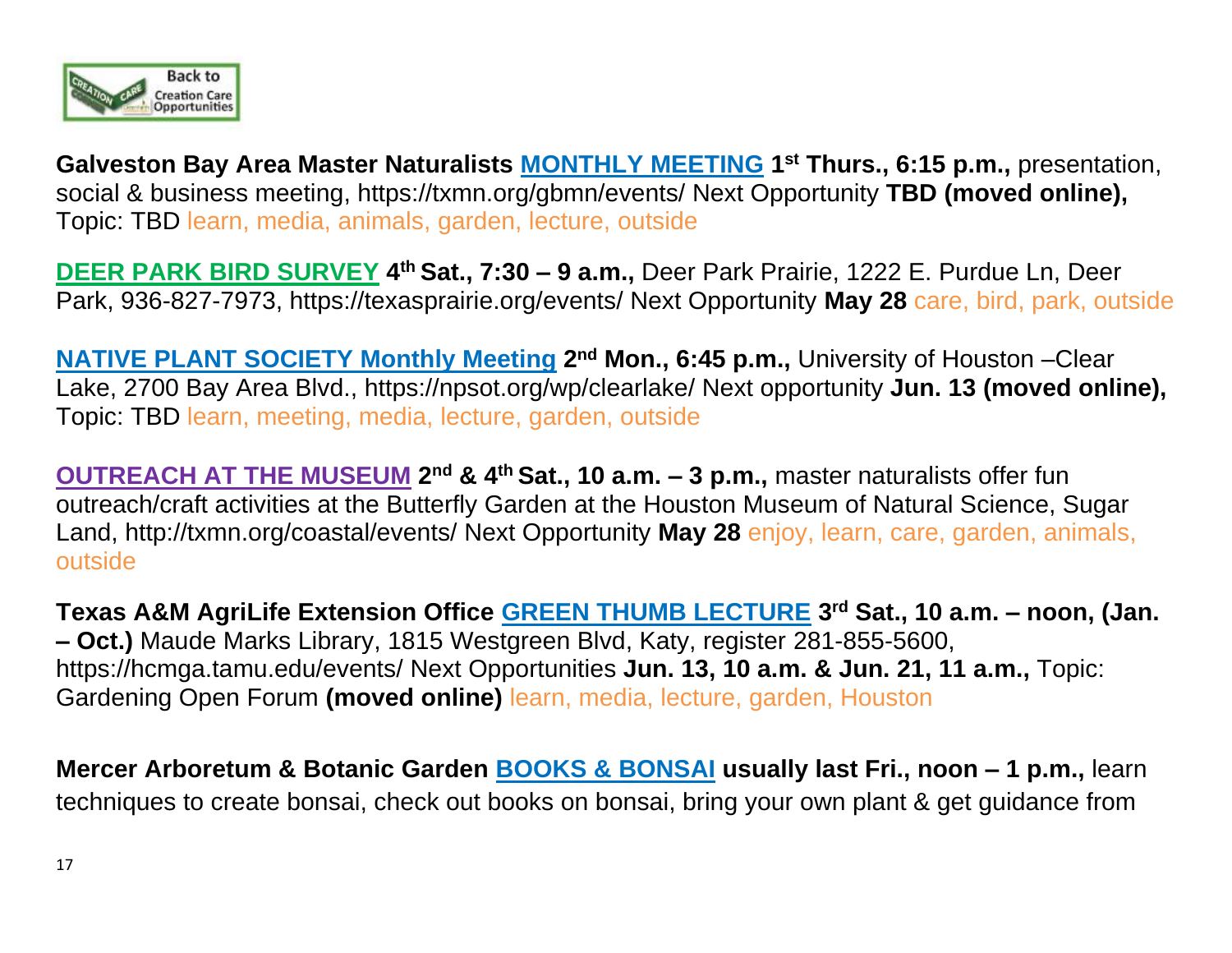

Mercer staff, 22306 Aldine Westfield Rd, Humble, https://www.facebook.com/MercerBotanicGardens/ Next opportunity **TBD** learn, enjoy, garden, Houston

**NECHES RIVER ADVENTURE Sat., 10 a.m. – noon (except Dec. – Feb.),** Riverfront Park, Beaumont, boat trip in Big Thicket National Preserve, Beaumont, currently available for charters only in Feb., 409-651-5326 for tickets, <https://www.nechesriveradventures.org/> Next Opportunities **May 28 & Jun. 4** enjoy, boat, outside

**TEXAS MASTER NATURALIST TUESDAY usually 2nd Tues., 12 - 1 p.m.,** webinar, covers different advanced topic each month,<https://txmn.tamu.edu/tmntuesdays/> Next Opportunity **Jun. 14,** Topic: TBD learn, media, lecture, outside

**KINGWOOD FARMERS MARKET Thurs., 3 – 7 p.m.,** Town Center Park, 8 North Main St., Kingwood, https://www.facebook.com/kingwoodfarmersmarket/ Next Opportunities **May 26 & Jun. 2** care, farmers, outside

**Jesse Jones Park SECOND SUNDAY PICKERS 2 nd Sun., 2 – 4 p.m.,** concert in the park, 20634 Kenswick Dr, Humble, https://www.pct3.com/JJP Next opportunity **TBD** enjoy, park, outside

**EPA TOOLS & RESOURCES WEBINAR SERIES 3 rd Weds., 2 p.m.,** EPA shares resources & information that are practical & can be applied, [https://www.epa.gov/research-states/epa-tools-and](https://www.epa.gov/research-states/epa-tools-and-resources-webinar-series)[resources-webinar-series](https://www.epa.gov/research-states/epa-tools-and-resources-webinar-series) Next Opportunity **Jun. 15,** Topic: Understanding Environmental Justice through two EPA tools: EJSCREEN and EnviroAtlas learn, media, meeting, pollution, outside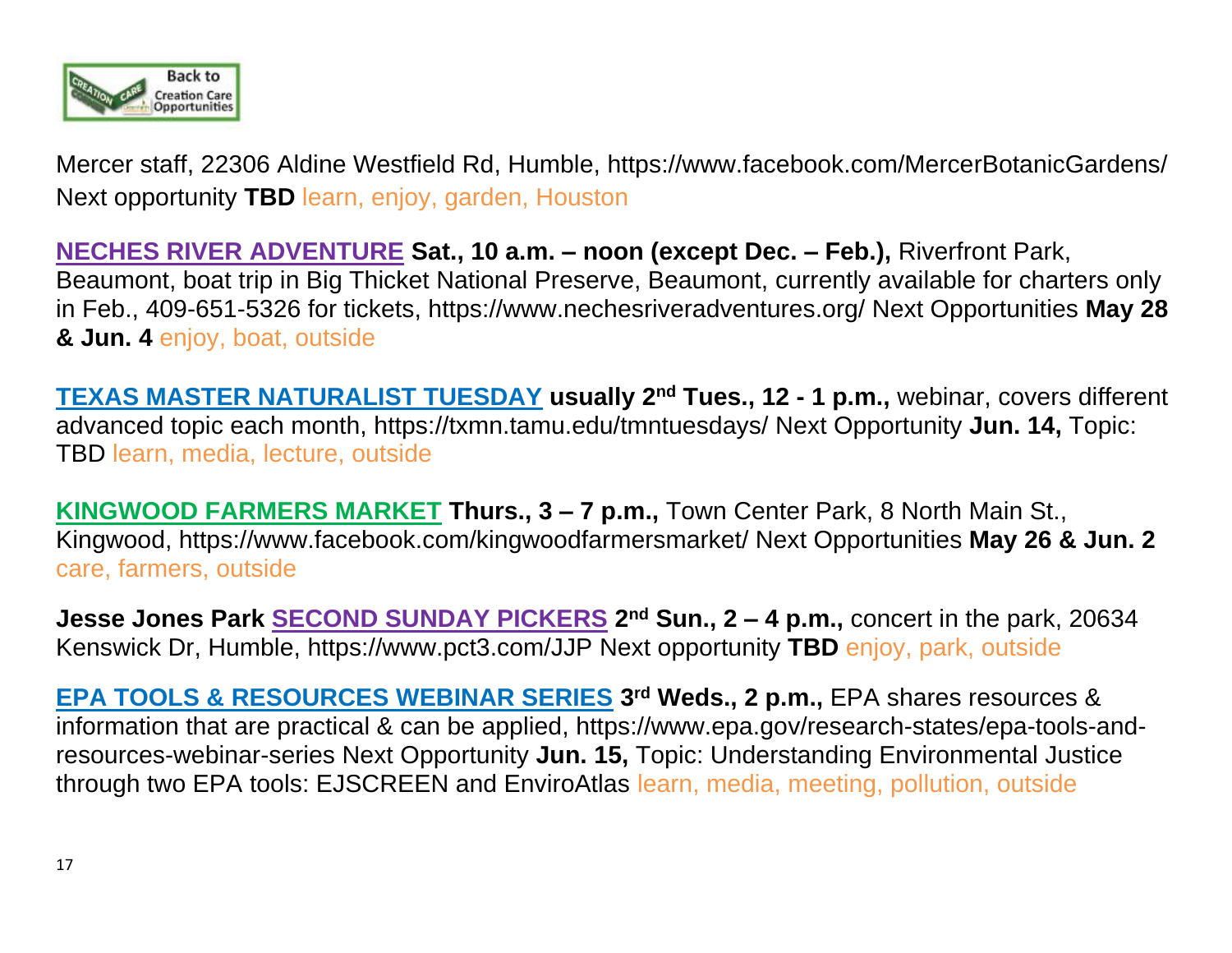

**GULF OF MEXICO WEDNESDAY WEBINAR usually last Weds., 11:30 a.m.,** webinar from Gulf of Mexico Alliance about resources & projects around the Gulf of Mexico, <https://gulfofmexicoalliance.org/announcements/events/> Next Opportunity **May 25,** Topic: Northern Gulf Sediment Tool Demo learn, lecture, media, animals, outside

**Jesse Jones Park VOLUNTEER Meeting usually 4th Mon., 7 p.m.,** programs on nature, open to all, 20634 Kenswick Dr, Humble, https://www.pct3.com/JJP Next Opportunity **TBD** learn, meeting, park, outside

**Attwater Prairie Chicken National Wildlife Refuge ATTWATER PRAIRIE CHICKEN VAN TOURS 1 st Sat., 8 – 10 a.m.,** Eagle Lake, Call (979) 234-3021, ext. 221 or 223 Next opportunity **Jun. 4** enjoy, bird, outside

**HUNTSVILLE AUDUBON SOCIETY MEETING 3 rd Thurs. (except Dec.),** Huntsville Service Center, Huntsville,<http://www.huntsvilleaudubon.org/index.html> Next Opportunity **TBD** learn, meeting**,** bird, outside

**PINEY WOODS WILDLIFE SOCIETY Monthly Meeting 3 rd Tues., 6:30 – 8:30 p.m.**, Dennis Johnston County Park, 709 Riley Fuzzel Road, Spring, Educational talks & birding information. Call 281-444-6204 for information, Next opportunity **Jun. 21** learn, meeting, lecture, bird, outside

**Houston Museum of Natural Science MEMBER EVENT 2 nd Sat., 8 - 11 a.m.,** special museum activity for members on the second Saturday, family programming, tours & crafts, Sugar Land, [www.hmns.org/](http://www.hmns.org/)sugarland, Next Opportunity **TBD** enjoy, kids, outside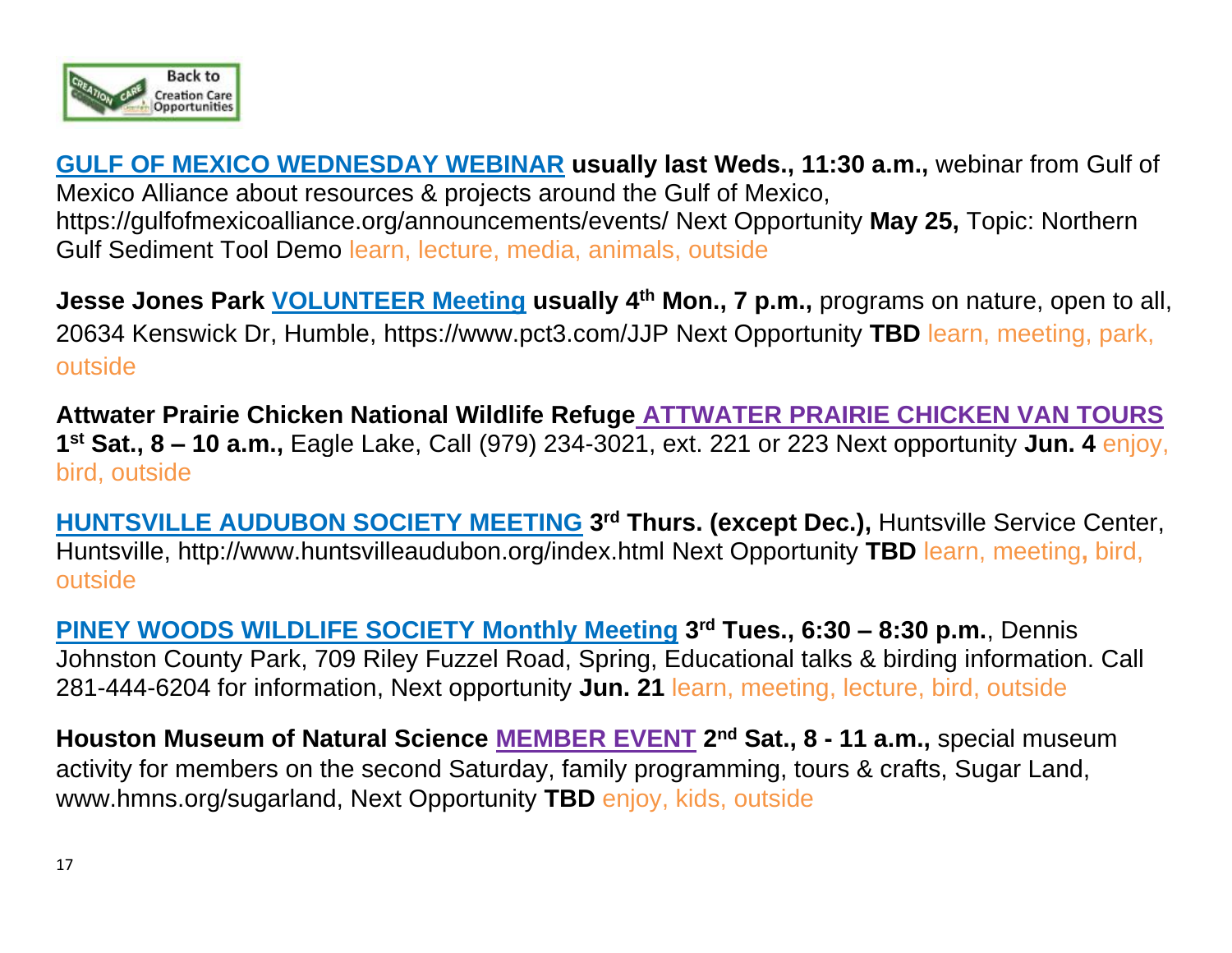

**EPA WATER RESEARCH WEBINAR SERIES last Weds., 2 p.m.,** EPA shares current research & activities related to integrity of water systems in U.S., https://www.epa.gov/water-research/waterresearch-webinar-series Next Opportunity **May 25**, Topic: Evaluating Exposure To & Toxicity from Chemical Mixtures learn, media, class, water, outside

**SEABORNE CREEK BIRD WALK usually 1st Weds., 8 – 10:30 a.m. (Oct. – May),** join group for birding walk in park, Seaborne Creek Park, Rosenberg,<http://txmn.org/coastal/> Next Opportunity **TBD** enjoy, walk, bird, park, outside

**WOODLANDS GARDEN CLUB MEETING 2<sup>nd</sup> Tues., 9 a.m., garden club meeting, for gardeners in** the greater Woodlands area, Shenandoah Municipal Complex, Shenandoah, <http://www.thewoodlandsgardenclub.org/home.html> Next Opportunity **Jun. 14** learn, care, garden, meeting, outside

**Kleb Woods Nature Center BIRD WALK Weds.**, **8:30 – 11:30 a.m. & 1st Sat., 8 – 10 a.m.,** 20303 Draper Rd, Tomball, https://www.pct3.com/Event-Calendars/Kleb-Woods-NC-Calendar Next opportunities **May 25 & Jun. 1 & Jun. 4** enjoy, outside, bird, walk

**HOMESCHOOL SCIENCE usually Tues. - Fri., 9 - 11 a.m.,** classes for students in grades 1 – 8, different topics each month, Long Acres Ranch, Richmond, https://longacresranch.org/news\_and\_events/ Next Opportunities **TBD** learn, class, kids, outside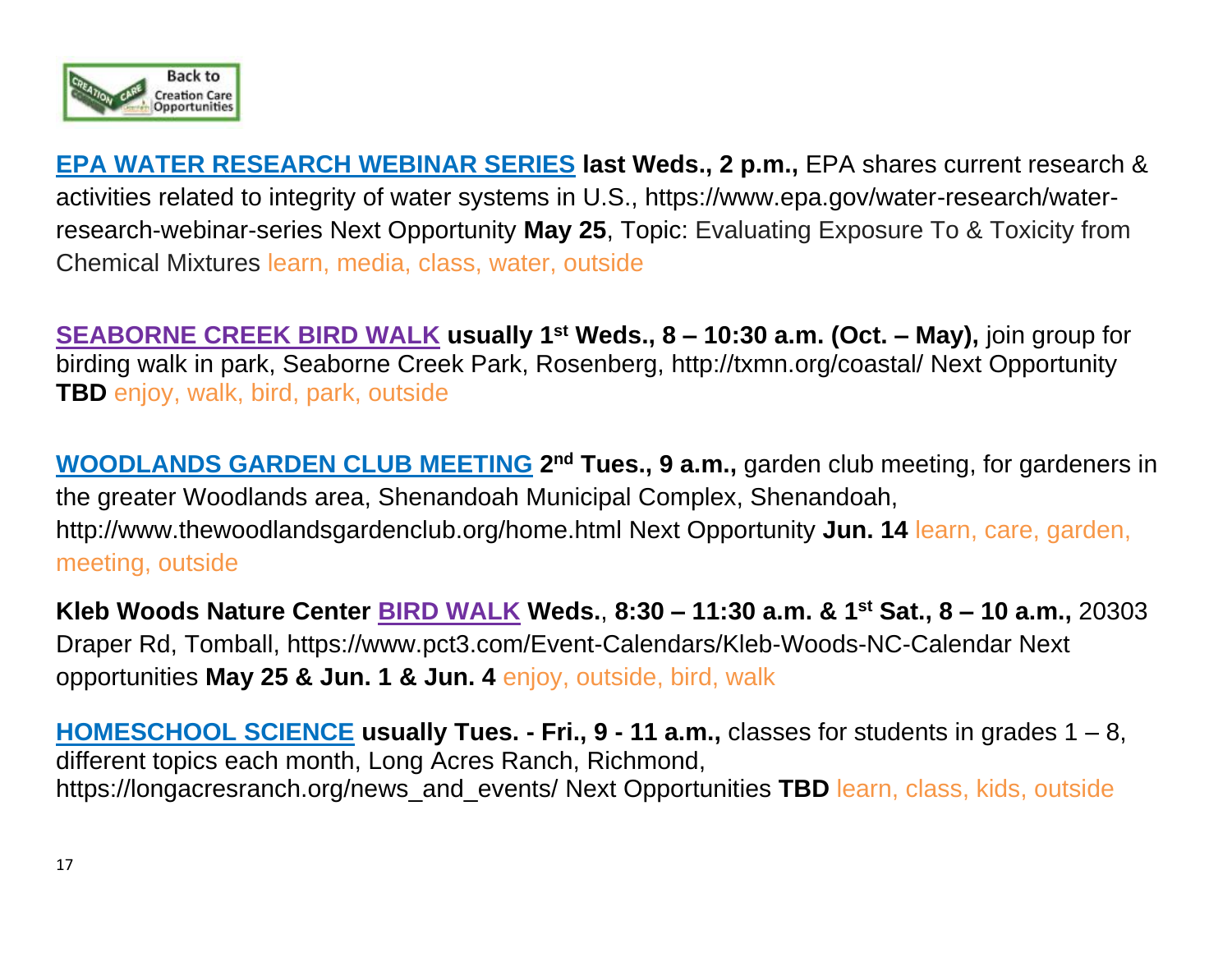

**GREEN FILM SERIES monthly, 6:30 – 9 p.m.,** view environmental films, followed by panel discussion, Rice Media Center, 6100 Main St.,<https://www.facebook.com/HoustonGreenFilmSeries> Next Opportunity **TBD (moved online),** Film: TBD enjoy, learn, media, outside

**Eddie V. Gray Wetlands Center EPIC SERVICE CLUB Weds., 4 p.m. (during the school year),** free service learning club for high school students interested in learning about & solving coastal environmental problems, 1724 Market St., Baytown, 281-420-7128, https://secure.rec1.com/TX/baytowntx/catalog/index/49ed08ed4b4f064d29ef7361451683fa?filter=c2VhcmNoPQ== Next opportunity **TBD** learn, enjoy, kids, outside

**Kleb Woods Nature Center VOLUNTEER WORK CREW Tues.**, **8:30 – 11:30 a.m.,** 20303 Draper Rd, Tomball, https://www.pct3.com/Event-Calendars/Kleb-Woods-NC-Calendar Next opportunities **May 24 & May 31** care, enjoy, outside

**HOUSTON CLIMATE PROTECTION ALLIANCE Meeting usually 2nd Sun., 1 p.m.,** speakers on climate science, 1st Unitarian Church, 5200 Fannin,<http://www.houstonclimateprotection.org/> Next Opportunity **TBD (moved online),** Topic: TBD learn, meeting, media, outside

**KAYAK ADVENTURES usually Sat./Sun. & occasional Fri./holiday**, **times vary,** guided/interpretive kayak trips on Galveston Bay, kids 7+ may accompany parents, includes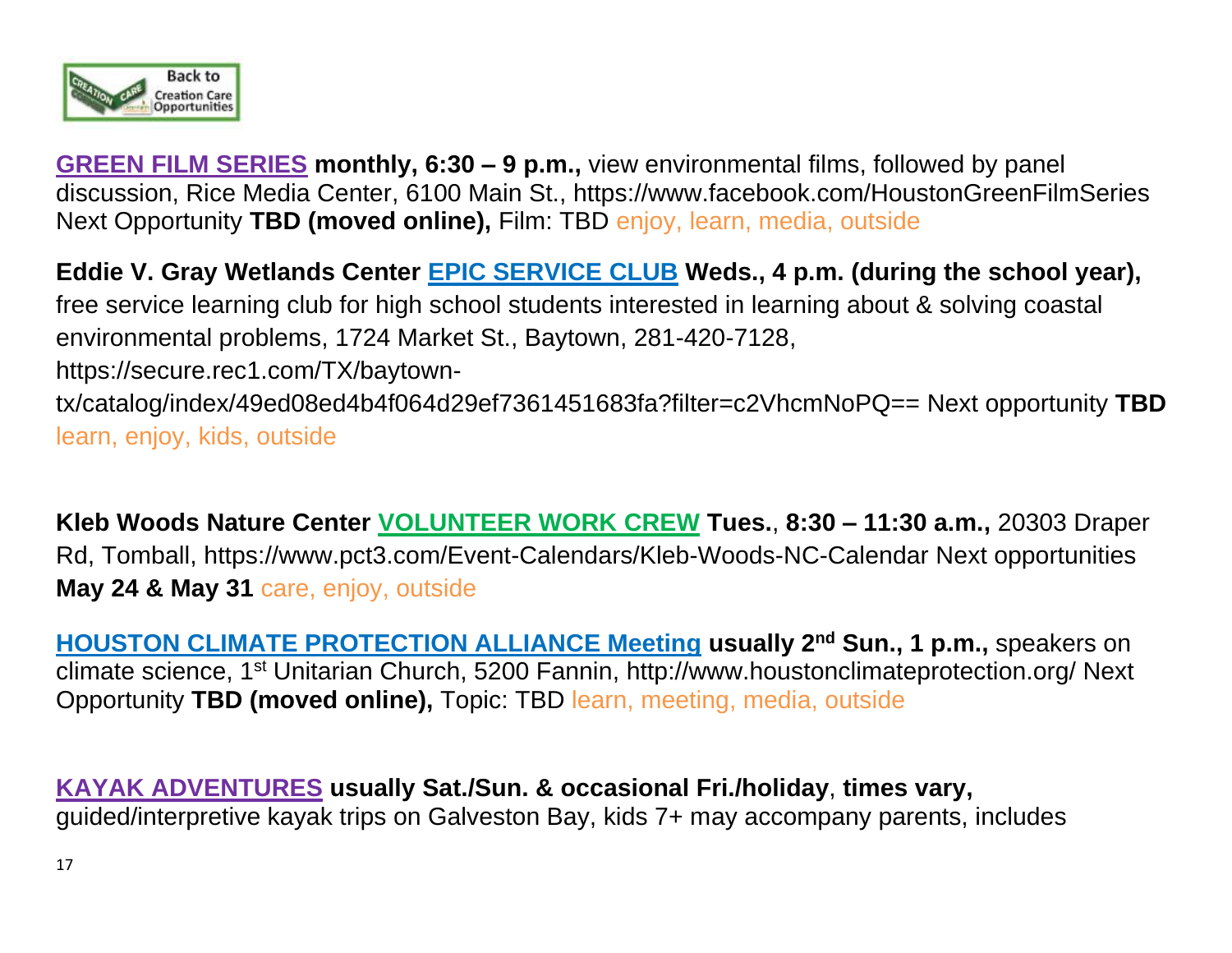

equipment, Galveston, https://www.artistboat.org/public-kayak-registration/ Next Opportunities **May 29 & Jun. 4/Jun. 5, 10 a.m.,** Location: Coastal Heritage Preserve enjoy, boat, kids, outside

**Baytown Nature Center BIRD SURVEY 3 rd Thurs., 8 a.m. – 9 a.m., (Jan. – May & Sep. – Dec.),**  6213 Bayway Dr, call (281) 424-9198, www.houstonaudubon.org Next opportunity **TBD** care, bird, outside

**UH Coastal Center BIRD SURVEY 4 th Sat., 7 a.m. (spring & summer),** bird survey by volunteers, contact Debbie at [rufous1@comcast.net](mailto:rufous1@comcast.net) to participate, www.houstonaudubon.org Next opportunity **May 28** care, bird, outside

**Baytown Nature Center TYKE HIKE some Fri., 10 a.m.,** weekly nature education for kids ages 3 – 5 accompanied by adult, 6213 Bayway Dr, call (281) 424-9198, https://secure.rec1.com/TX/baytowntx/catalog/index/49ed08ed4b4f064d29ef7361451683fa?filter=c2VhcmNoPQ== Next opportunity **May 27,** Topic: Fishing Fun enjoy, learn, animals, fish, bird, garden, kids, outside

**ENTOMOLOGY GROUP MEETING usually 4th Weds., 9:30 – 11 a.m.,** learn about bugs in this meeting, Extension Conference Room, Rosenberg, https://fbmg.org/events/ Next Opportunity **May 25** learn, meeting, animals, outside

**Spring Creek Greenway & Nature Center BIRD WALK & SURVEY Mon & 1st Sat., 7:30 a.m.**, guided 2-hour bird walk along Spring Creek, 1300 Riley Fuzzel Road, Spring, <https://houstonaudubon.org/programs/>OR [https://www.bayoulandconservancy.org/event-calendar](https://www.bayoulandconservancy.org/event-calendar%20Next%20Opportunities)  [Next Opportunities](https://www.bayoulandconservancy.org/event-calendar%20Next%20Opportunities) **Jun. 6 & Jun. 13 & Jun. 4** enjoy, walk, bird, water, park, outside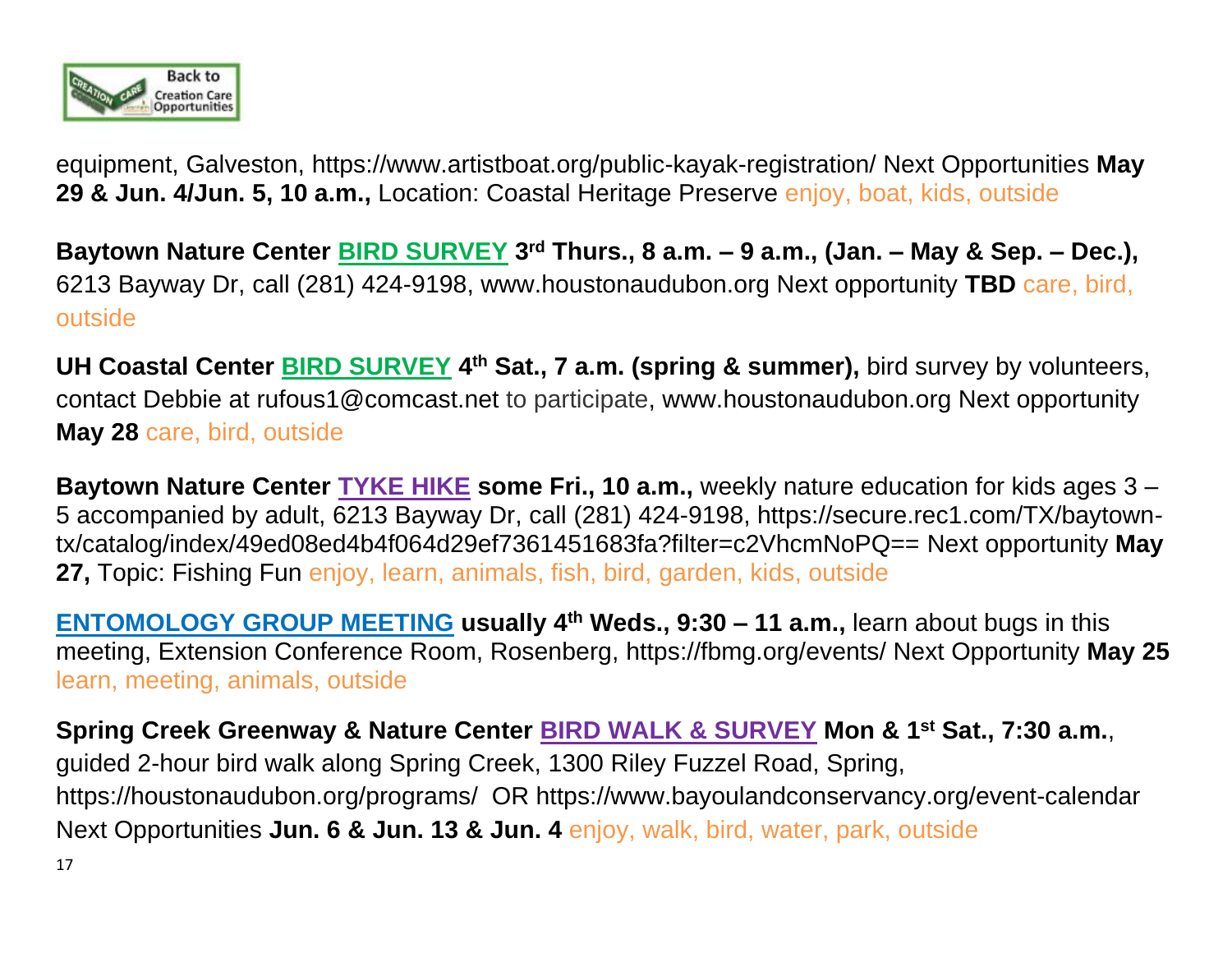

**Kleb Woods Nature Center GARDEN VOLUNTEER GROUP Tues. & 1st Sat.**, **8:30 – 11:30 a.m.,**  20303 Draper Rd, Tomball, [https://www.pct3.com/Event-Calendars/Kleb-Woods-NC-Calendar](http://cal.pct3.com/About/Calendars/Kleb-Woods-Calendar%20Next%20Opportunity) Next [Opportunities](http://cal.pct3.com/About/Calendars/Kleb-Woods-Calendar%20Next%20Opportunity) **May 24 & May 31 & Jun. 4** care, enjoy, garden, outside

**Galveston Bay Area Master Naturalists SCRAPBOOK MONTHLY MEETING 2 nd Weds., 10 a.m. - 2 p.m.,** volunteers create scrapbook of Galveston Bay Area Master Naturalists' activities, League City,<https://txmn.org/gbmn/events/> Next Opportunity **Jun. 8** enjoy, outside

**Baytown Nature Center NURTURE NATURE SERIES usually 1st Sat., 10 a.m. - noon,** special programs celebrating the wonder of nature, 6213 Bayway Dr, 281-424-9198, https://secure.rec1.com/TX/baytowntx/catalog/index/49ed08ed4b4f064d29ef7361451683fa?filter=c2VhcmNoPQ== Next opportunity **TBD,**  Topic: TBD learn, kids, outside

**Baytown Nature Center FULL MOON HIKE one Sat./month., start time varies,** enjoy 90 minutes guided hike by moonlight, for adults/older children, 6213 Bayway Dr, call (281) 424-9198, [https://secure.rec1.com/TX/baytown](https://secure.rec1.com/TX/baytown-tx/catalog/index/49ed08ed4b4f064d29ef7361451683fa?filter=c2VhcmNoPQ==%20Next%20opportunity%20Jun.)[tx/catalog/index/49ed08ed4b4f064d29ef7361451683fa?filter=c2VhcmNoPQ==](https://secure.rec1.com/TX/baytown-tx/catalog/index/49ed08ed4b4f064d29ef7361451683fa?filter=c2VhcmNoPQ==%20Next%20opportunity%20Jun.) Next opportunity **Jun. 11, 8:30 p.m.** enjoy, walk, kids, outside

**GROGAN'S MILL FARMERS MARKET Sat., 8 a.m. – noon,** 2230 Buckthorn Pl, Spring, <http://www.thewoodlandstownship-tx.gov/> Next Opportunities **May 28 & Jun. 4** care, farmers, outside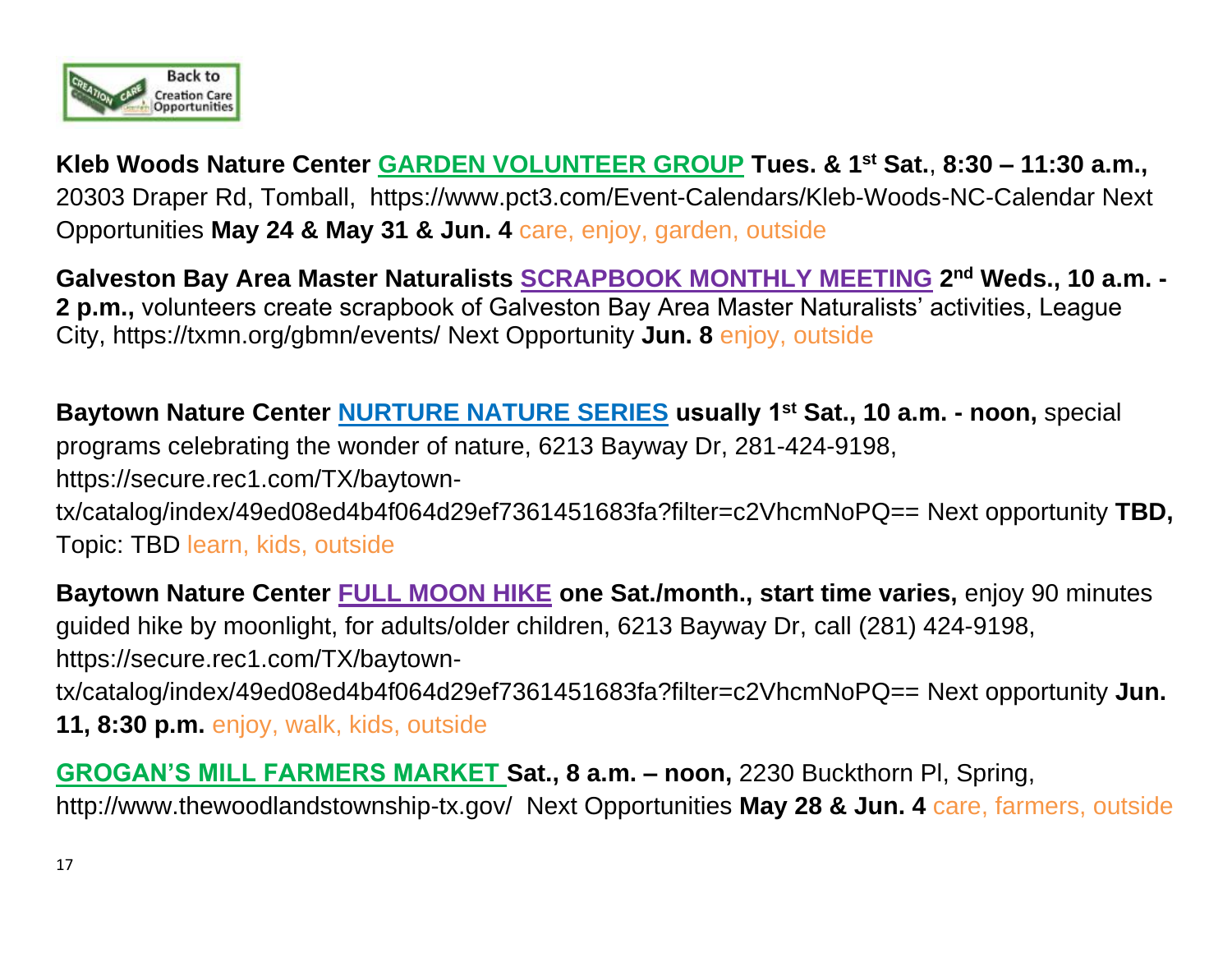

**Moody Gardens COLONEL PADDLEWHEEL BOAT CRUISES occasionally, times vary,** hourlong cruise of Galveston Bay abroad paddlewheel boat,<https://www.moodygardens.com/attractions/> Next Opportunity **May 28, 6 p.m.** enjoy, boat, outside

**Eddie V. Gray Wetlands Center GATOR TALES Weds., 10 - 11 a.m. (summer/winter),** fun/educational series for pre-school children & parents, 1724 Market St, Baytown, 281-420-7128, https://secure.rec1.com/TX/baytowntx/catalog/index/49ed08ed4b4f064d29ef7361451683fa?filter=c2VhcmNoPQ== Next Opportunity **TBD,** Topic: TBD learn, enjoy, kids, outside clever

**SUGAR LAND FARMERS MARKET Sat., 9 a.m. – 1 p.m.,** Imperial Sugar Land, 198 Sugarland St, Sugar Land,<https://www.facebook.com/FarmersMarketAtImperial/> Next Opportunities **May 28 & Jun. 4** care, farmers, outside

**CANOEING/KAYAKING/SUP/SURFING daily,** rentals, guided tours & lessons available, variety of locations, Bayou City Adventures, 1520 Silver St., http://bayoucityadventures.org/ enjoy, boat, outside

**BOARDWALK AT TOWNE LAKES FARMERS MARKET 3rd Sat., 12:30 – 3:30 p.m., fresh** produce/local vendors, Cypress, https://ynfma.org/CALENDAR/ Next Opportunity **Jun. 18** care, farmers, outside

**Jesse Jones Park BICYCLING Daily,** trails open for cycling, children must be accompanied, 20634 Kenswick Dr, Humble, https://www.pct3.com/JJP enjoy, cycle, garden, kids, outside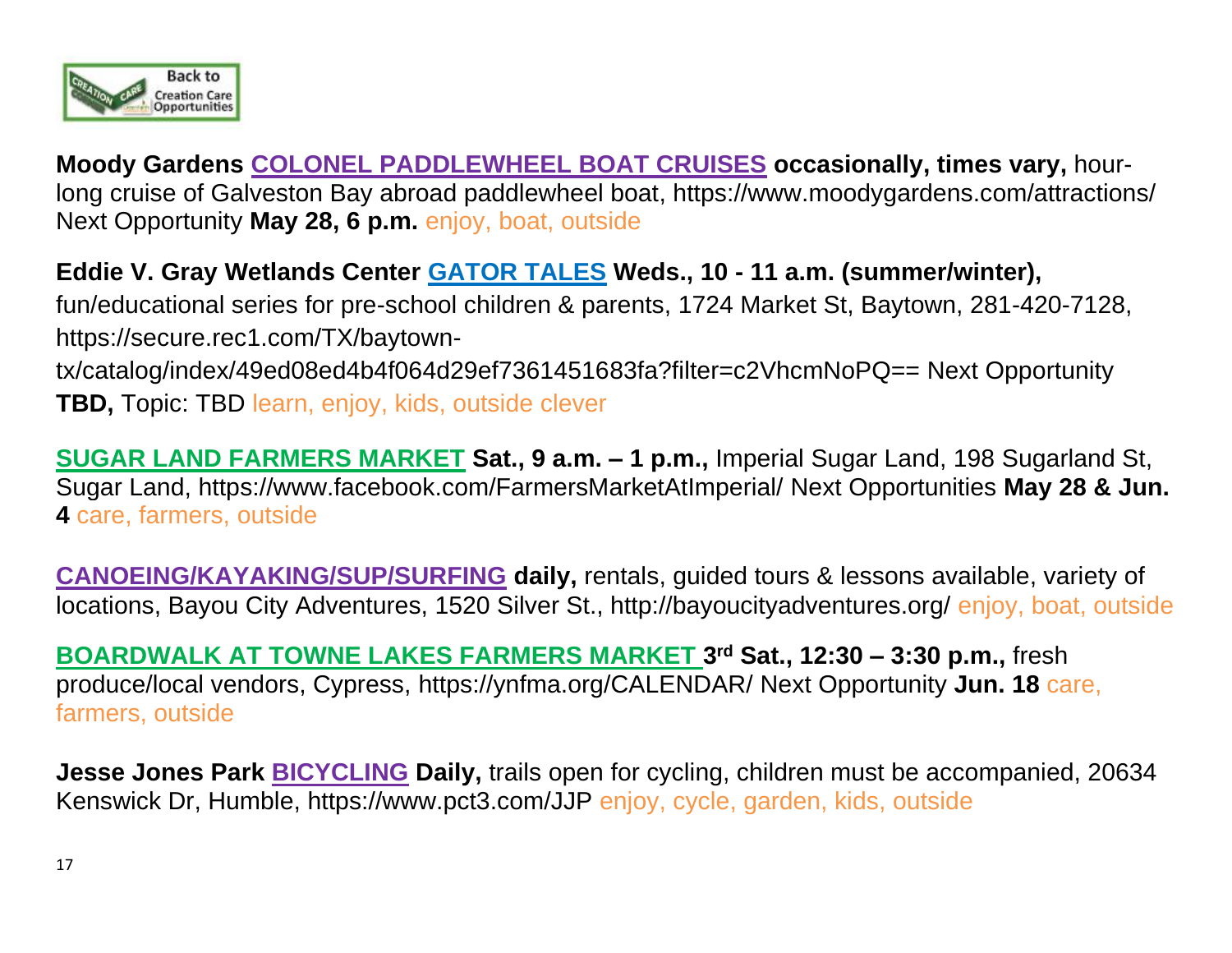

# **CYPRESS CREEK DAYLILY SOCIETY Meeting 4 th Sun., 2 - 4 p.m., (Jan. – Apr. & Sep. & Oct.),**  learn about gardening with daylilies, Klein United Methodist Church, Spring, <http://cypresscreekdaylilyclub.simplesite.com/> Next Opportunity **TBD** care, garden, outside

**HOUSTON RENEWABLE ENERGY GROUP MEETING usually 2 nd Tues., 6:30 – 8:30 p.m.,**  monthly meeting of group promoting renewable energy in Houston, United Way, 50 Waugh Dr. <http://houstonrenewableenergy.org/> Next Opportunity **Jun. 14 (moved online)** learn, meeting, energy, outside

**BRIDGELAND FARMERS MARKET 2<sup>nd</sup> & 4<sup>th</sup> Sun., 12:30 – 3:30 p.m., parking lot adjacent to the** Activity Center in Bridgeland, 16902 North Bridgeland Lake Pkwy, Cypress, <http://www.farmersmarketatbridgeland.org/> OR https://ynfma.org/CALENDAR/ Next Opportunity **Jun. 12** care, farmers, outside

**Armand Bayou Nature Center BIRD COUNT usually 2nd Sat., 7 – 10 a.m.,** 8500 Bay Area Blvd, Pasadena, [www.houstonaudubon.org](http://www.houstonaudubon.org/) Next Opportunity **Jun. 11** care, bird, outside

**HEARTWOOD MASTER NATURALIST Chapter Meeting 1 st Weds., 6 – 8 p.m.,** for members & prospective members, guest speaker at each meeting, W.G. Jones State Forest Education Bldg., 1328 FM 1488, Conroe, [https://www.facebook.com/Heartwood-Chapter-Texas-Master-Naturalist-](https://www.facebook.com/Heartwood-Chapter-Texas-Master-Naturalist-269691493552/)[269691493552/](https://www.facebook.com/Heartwood-Chapter-Texas-Master-Naturalist-269691493552/) Next opportunity **Jun. 1 (moved online)** learn, meeting, lecture, outside

17 **Coastal Prairie Conservancy WORK DAYS Tues., 9 a.m. – 3 p.m. and Fri. & Sat., 9 a.m. – 1 p.m.,** at Indiangrass Preserve, Waller, remove invasives, mulch trails, restore habitat, remove brush, https://www.coastalprairieconservancy.org/event-calendar OR<https://txmn.org/gulfcoast/events/> OR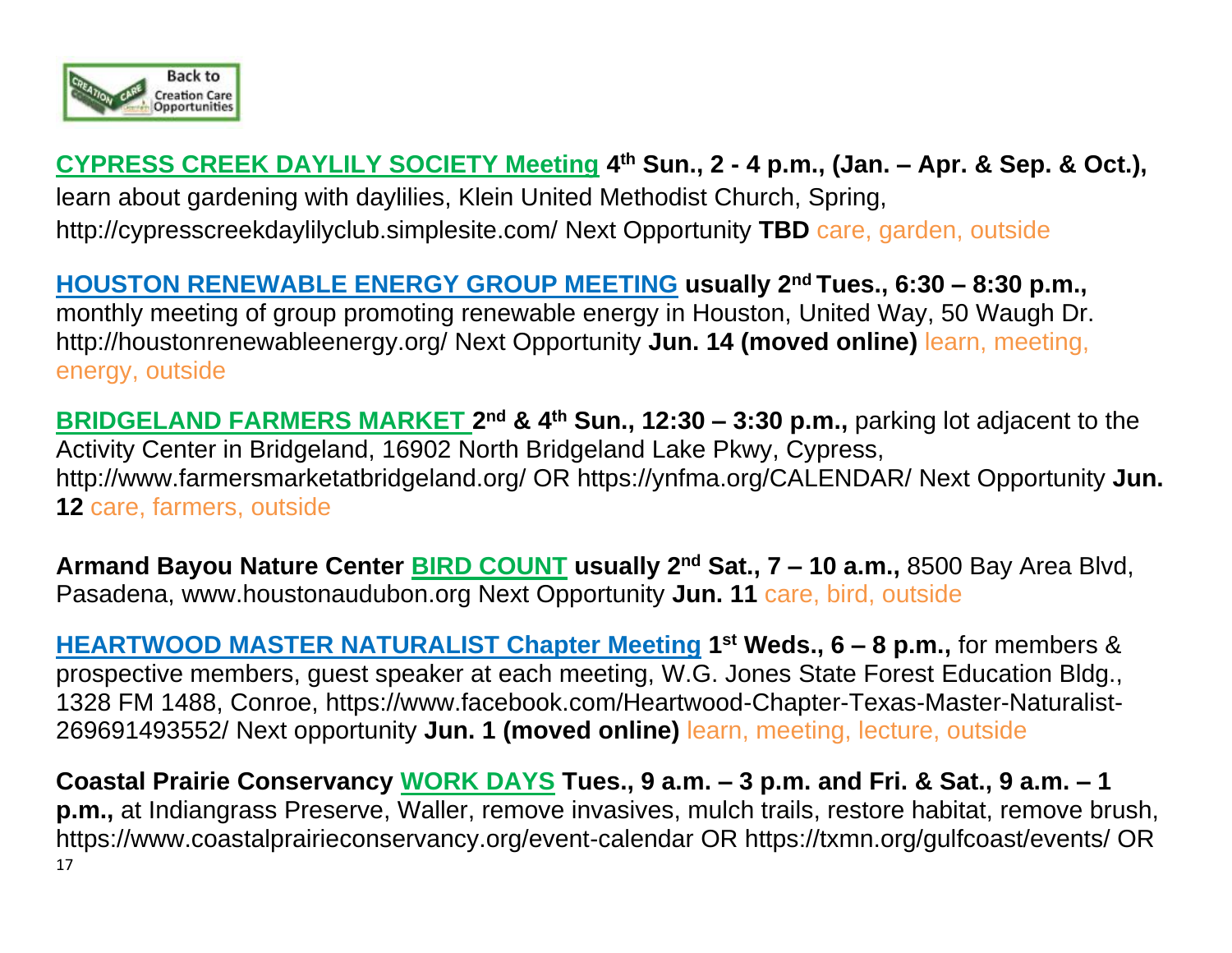

<https://txmn.org/coastal/events/month/> Next Opportunities **May 24, May 27 & May 28 and May 31, Jun. 3 & Jun. 4** care, garden, outside

**CLEAR LAKE SHORES FARMERS' MARKET Sat., 9 a.m. – 1 p.m.,** 1020 Marina Bay Dr, Clear Lake Shores, [https://www.facebook.com/pages/Clear-Lake-Shores-Farmers-](https://www.facebook.com/pages/Clear-Lake-Shores-Farmers-Market/763448730663707)[Market/763448730663707](https://www.facebook.com/pages/Clear-Lake-Shores-Farmers-Market/763448730663707) Next Opportunities **TBD** care, farmers, outside

**BIKE RIDES various days/times,** join group rides, various locations, organized by Bike Barn locations, <http://bikebarn.com/articles/upcoming-rides-pg66.htm> enjoy, cycle, outside

**COLLEGE & UNIVERSITY RECYCLING COALITION usually 2nd Thurs., 12:30 – 2 p.m.,** webinar shares information among those working on waste reduction on college campuses, http://curc3r.org/2021-webinar-series/ Next Opportunity **Jun. 16,** Topic: Engaging Faculty, Staff, and Students for Waste Reduction and Diversion learn, media, recycle, outside

**Sea Center Texas FISH HATCHERY TOURS Tues. - Fri.**, **9, 11 a.m**. & **1 p.m., Sat., 10 a.m. & 2:30 p.m.**, reservations needed, 300 Medical Dr., Lake Jackson, <http://www.tpwd.state.tx.us/spdest/visitorcenters/seacenter/> Next opportunities **TBD** care, enjoy, kids, fish, outside

**Sea Center Texas WETLAND EXHIBIT GUIDED TOURS by reservation**, see wetlands animals & learn how to attract wildlife, 300 Medical Dr, Lake Jackson, <http://www.tpwd.state.tx.us/spdest/visitorcenters/seacenter/> Next opportunity **contact them**. care, enjoy, kids, animals, outside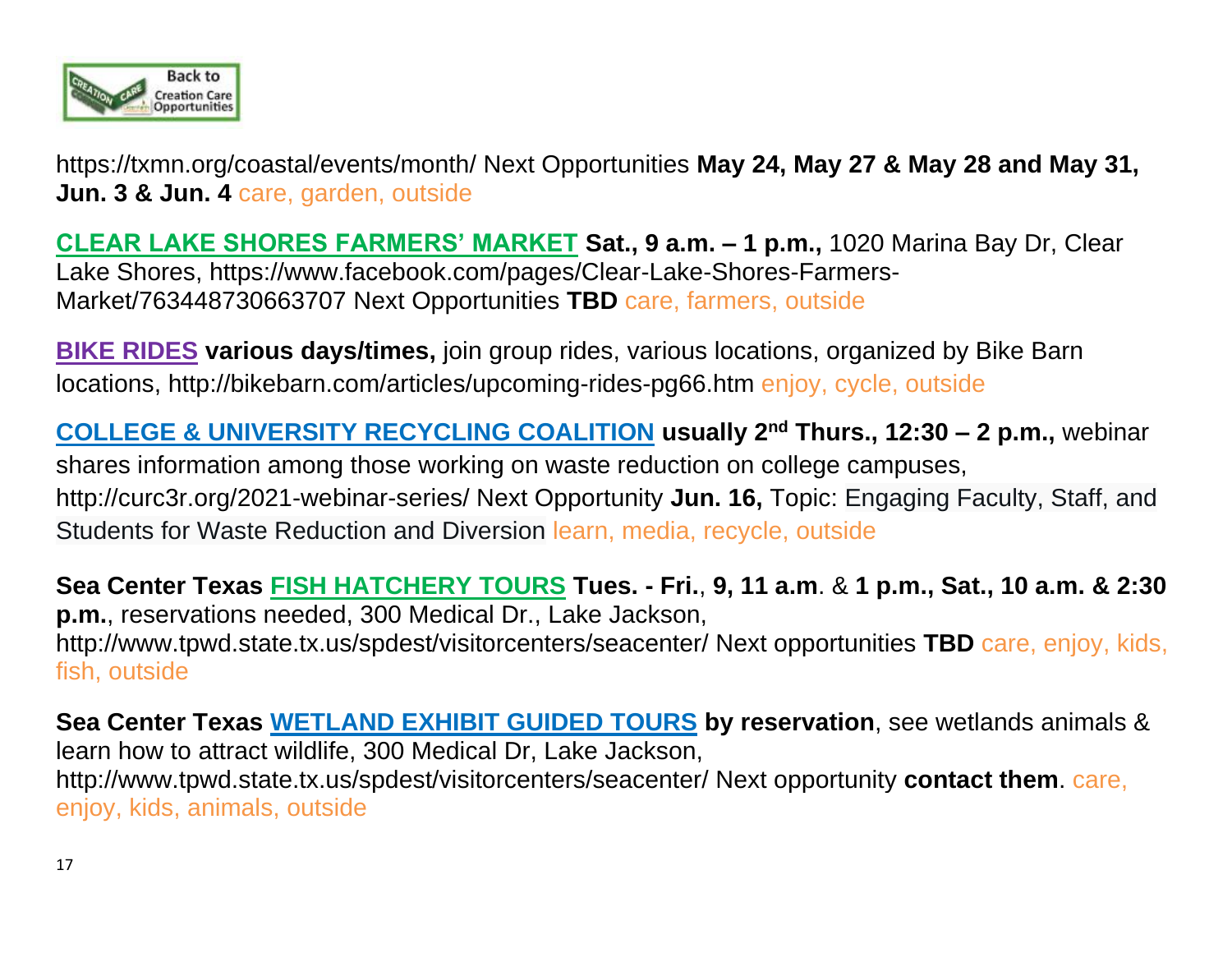

**Sea Center Texas STORY TIME Sat. & 3rd Fri.**, **check calendar**, 300 Medical Dr., Lake Jackson, <http://www.tpwd.state.tx.us/spdest/visitorcenters/seacenter/> Next opportunities **TBD** care, enjoy, kids, fish, outside

**PEARLAND FARMERS MARKET 2<sup>nd</sup> Sat., 8 a.m. - noon, Town Center, 11200 Broadway St.,** Pearland, [https://www.facebook.com/events/pearland-town-center/pearland-farmers](https://www.facebook.com/events/pearland-town-center/pearland-farmers-market/1794734627433677/)[market/1794734627433677/](https://www.facebook.com/events/pearland-town-center/pearland-farmers-market/1794734627433677/) Next Opportunity **Jun. 11** care, farmers, outside

**GARDEN LECTURE** 2<sup>nd</sup> Thurs., 7 - 8 p.m., lecture on a gardening topic, Delores Fenwick Nature Center, Pearland, http://keeppearlandbeautiful.org/event/monthly-garden-lecture-series/ Next Opportunity **TBD,** Topic: TBD learn, lecture, media, garden, outside

**Gulf Coast Bird Observatory BIRD BANDING 3 rd Sat., 8 a.m. – noon**, 103 Hwy 332, Lake Jackson, [www.gcbo.org](http://www.gcbo.org/) Next opportunity **Jun. 18** care, bird, outside

**Mercer Botanic Gardens STORY TIME IN THE GARDEN some Mon., 10:30 – 11:30 a.m.,** 22306 Aldine Westfield Rd, Humble, https://www.facebook.com/MercerBotanicGardens/events/?ref=page\_internal OR https://hcp4.net/events/ Next opportunity **Jun. 6** enjoy, kids, garden, outside

**Mercer Botanic Gardens BIRD SURVEY 4 th Thurs., 8 a.m. (except summer),** volunteers survey birds in the garden, 22306 Aldine Westfield Rd, Humble, [www.houstonaudubon.org](http://www.houstonaudubon.org/) Next Opportunity **May 26** care, enjoy, bird, garden, outside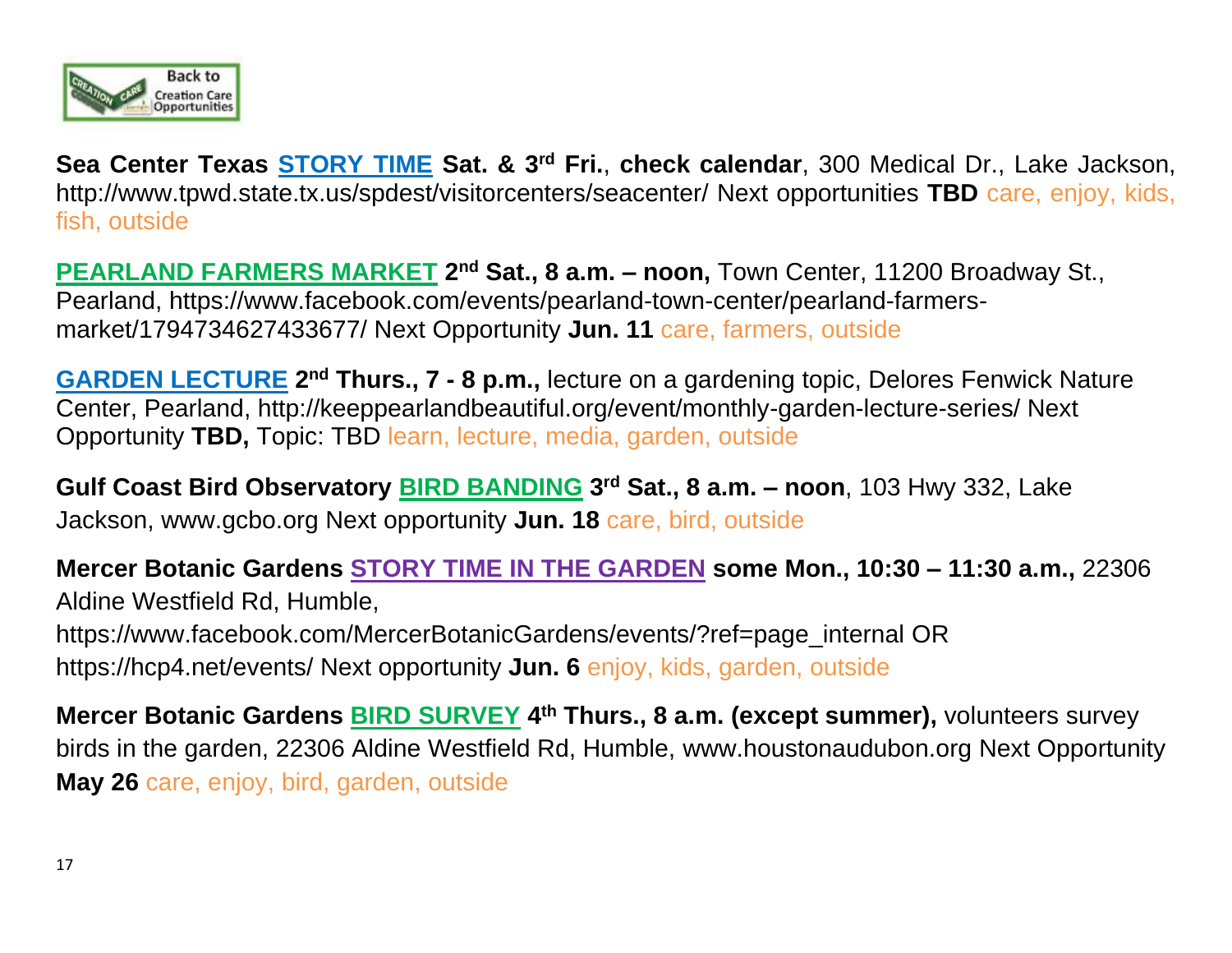

**Mercer Botanic Gardens MUSIC IN THE GARDEN some Weds., 10:30 – 11:30 a.m.,** kids enjoy music in the garden, 22306 Aldine Westfield Rd, Humble, [https://www.facebook.com/MercerBotanicGardens/events/?ref=page\\_internal](https://www.facebook.com/MercerBotanicGardens/events/?ref=page_internal) OR https://hcp4.net/events/ Next opportunity **TBD** enjoy, kids, garden, outside

**SIERRA CLUB Monthly Meeting usually 3rd Weds., 6:30 – 8:30 p.m.,** Bay Area Community Ctr, 5002 E. NASA Pkwy, Seabrook,<http://www.meetup.com/Houston-Sierra-Club-Outings/events/> Next Opportunity **Jun. 15 (moved online)** Topic: Searching for Meteorites in Antarctica care, learn, media, outside

**TOMBALL FARMERS' MARKET Sat., 9 a.m. – 1 p.m.,** 205 W. Main, Tomball, http://www.tomballfarmersmarket.org/ Next Opportunities **May 28 & Jun. 4** care, farmers, outside

**Mercer Arboretum & Botanic Garden LUNCH BUNCH usually 2nd Weds., noon – 2 p.m.,** learn about a gardening topic, bring your own lunch, ages 12+, 22306 Aldine Westfield Rd, Humble, https://www.facebook.com/MercerBotanicGardens/ Next opportunity **TBD (moved online)** Topic: TBD learn, enjoy, media, kids, garden, outside

**Sea Center Texas YOUTH CATCH & RELEASE FISHING 1 st & 3rd Weds.**, ages 7 – 16, by reservation only for groups of 10 - 20, 300 Medical Dr, Lake Jackson, <http://www.tpwd.state.tx.us/spdest/visitorcenters/seacenter/> Next opportunity **TBD** enjoy, fish, kids, outside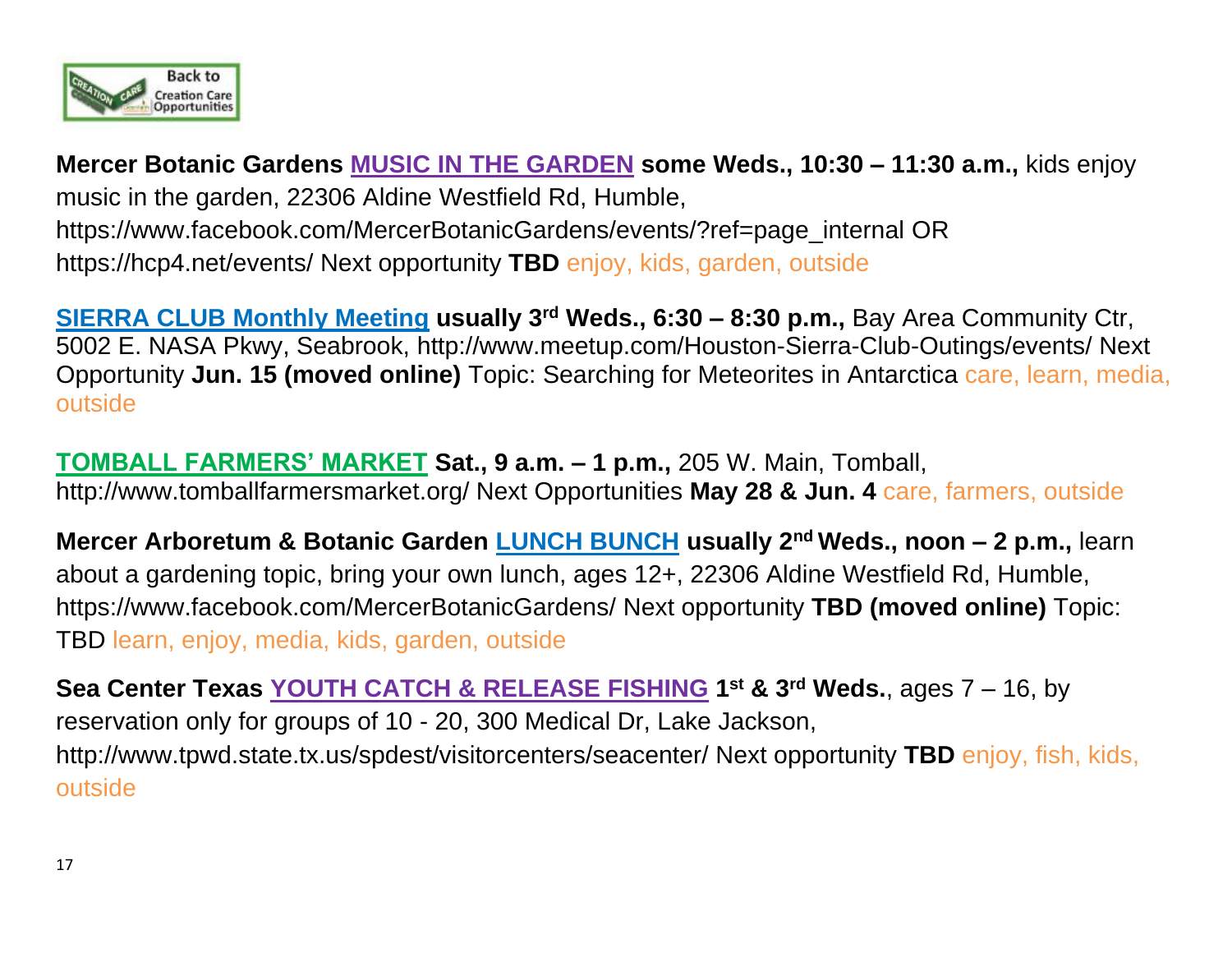

**HIGH ISLAND WORK DAY 2 nd Sat., 8:30 a.m. – noon (Oct. – Mar.)**, maintain bird sanctuary, lunch provided, 2088 5th St, High Island, [www.houstonaudubon.org](http://www.houstonaudubon.org/) Next opportunity **TBD** care, bird, outside

**NASSAU BAY FARMERS' MARKET Sat., 10 a.m. – 2 p.m.,** 18045 Upper Bay Rd, Nassau Bay, <https://www.facebook.com/Nassau-Bay-Farmers-Market-217094481767170/>Next Opportunities **May 28 & Jun. 4** care, farmers, outside

**Armand Bayou Nature Center GUIDED NIGHT HIKES some Sat., start time varies,** enjoy sights/sounds of prairie, forest & bayou in guided hike at night, see nocturnal creatures, 8500 Bay Area Blvd, Pasadena, [http://www.abnc.org,](http://www.abnc.org/) Next opportunities **May 28 & Jun. 4** enjoy, walk, outside

**FULSHEAR FARMERS' MARKET Sat., 9 a.m. – 1 p.m.,** farm fresh produce, meats, prepared foods & more, Fulshear, http://fulshearfarmersmarket.com/ Next Opportunities **May 28 & Jun. 4** care, farmers, outside

**Armand Bayou Nature Center NATURAL HISTORY DEMONSTRATION 1 – 4 p.m., Sat. & Sun.**, learn about bayou animals & their habitat, 8500 Bay Area Blvd, Pasadena, [http://www.abnc.org,](http://www.abnc.org/) Next opportunities **TBD** learn, class, animals, outside

**FRIENDSWOOD FARMERS' MARKET 1<sup>st</sup> Sat., 9 a.m. – 1 p.m.,** fresh produce, baked goods, handicrafts & more, Stevenson Park, Friendswood, https://friendswoodmarket.com/ Next Opportunity **Jun. 4** care, farmers, outside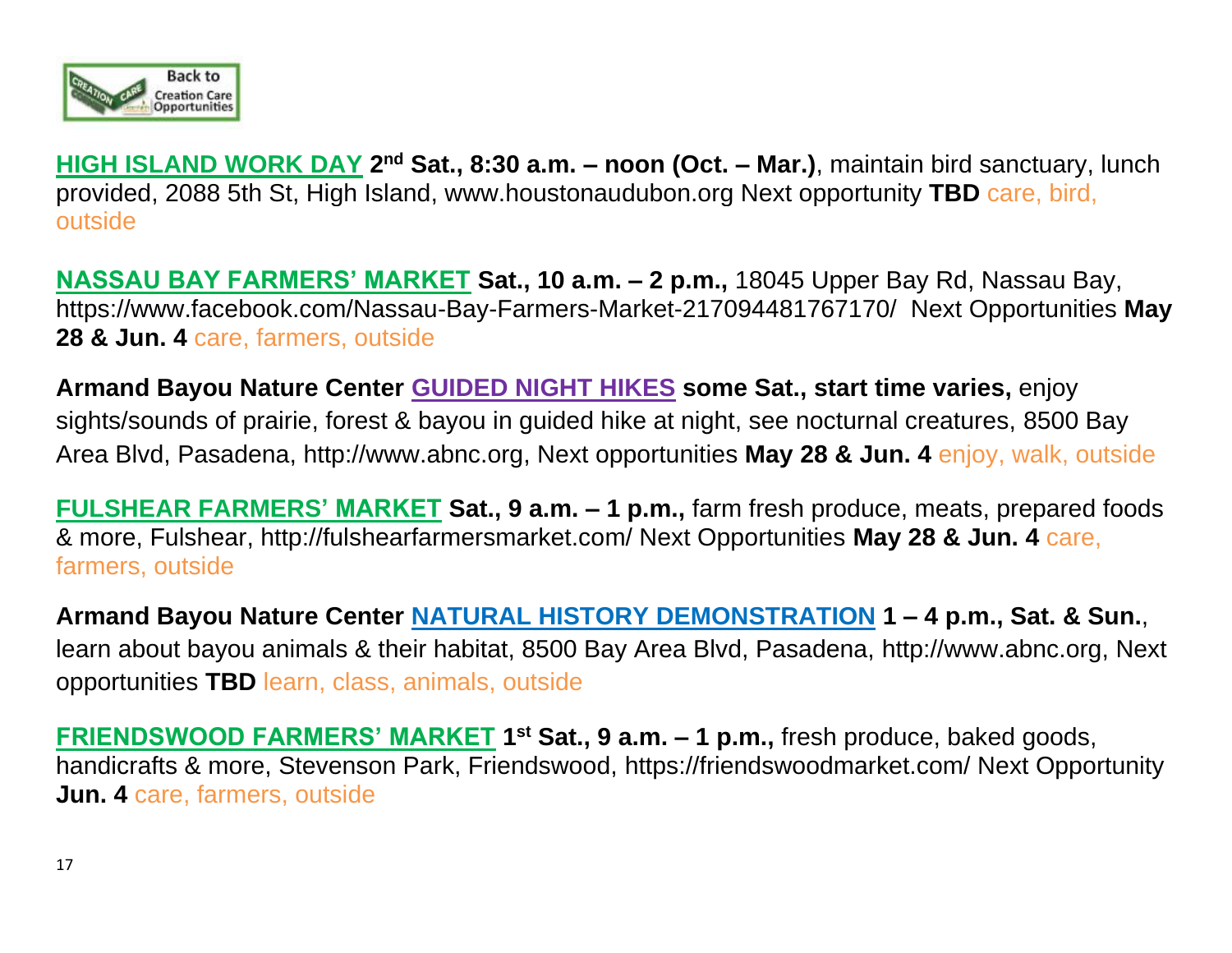

**Armand Bayou Nature Center ECO-SCHOOLERS Weds./Fri., 9:30 – 11:30 a.m. (during school year)**, class taught by center biologists for kids 7 – 12, course repeats each week on Weds. & Fri., all activities outdoors, 8500 Bay Area Blvd, Pasadena, [http://www.abnc.org](http://www.abnc.org/) Next opportunities **May 25 & May 27,** Topic: Is Water Wet? learn, class, kids, animals, outside

**Armand Bayou Nature Center PRAIRIE FRIDAY Fri., 8:30 a.m. – noon,** volunteer stewardship of center, 8500 Bay Area Blvd, Pasadena, registration required, [http://www.abnc.org](http://www.abnc.org/) OR <https://txmn.org/gulfcoast/events/> Next opportunities **May 27 & Jun. 3** care, garden, outside

**Armand Bayou Nature Center PONTOON BOAT CRUISES some Sat., 8 a.m. – 9:30 a.m. & sunset (time varies seasonally),** 8500 Bay Area Blvd, Pasadena, Fees & registration may be required. [http://www.abnc.org](http://www.abnc.org/) Next opportunities **May 28 & Jun. 4** enjoy, boat, outside

**Armand Bayou Nature Center ECO-KIDS Weds. & Fri., 9:30 – 11:30 a.m. (during school year),**  drop-off program for kids 3 – 6, different nature topic each session, all activities outdoors, 8500 Bay Area Blvd, Pasadena, [http://www.abnc.org,](http://www.abnc.org/) Next opportunities **May 25 & May 27,** Topic: Prairie Pandemonium learn, enjoy, class, kids, fish, animals, outside

**Armand Bayou Nature Center GUIDED KAYAK TOUR normally Sat., 7:50 – 11:30 a.m.,** 8500 Bay Area Blvd, Pasadena, Fees & registration may be required, [http://www.abnc.org](http://www.abnc.org/) Next opportunities **May 28 & Jun. 4** enjoy, boat, outside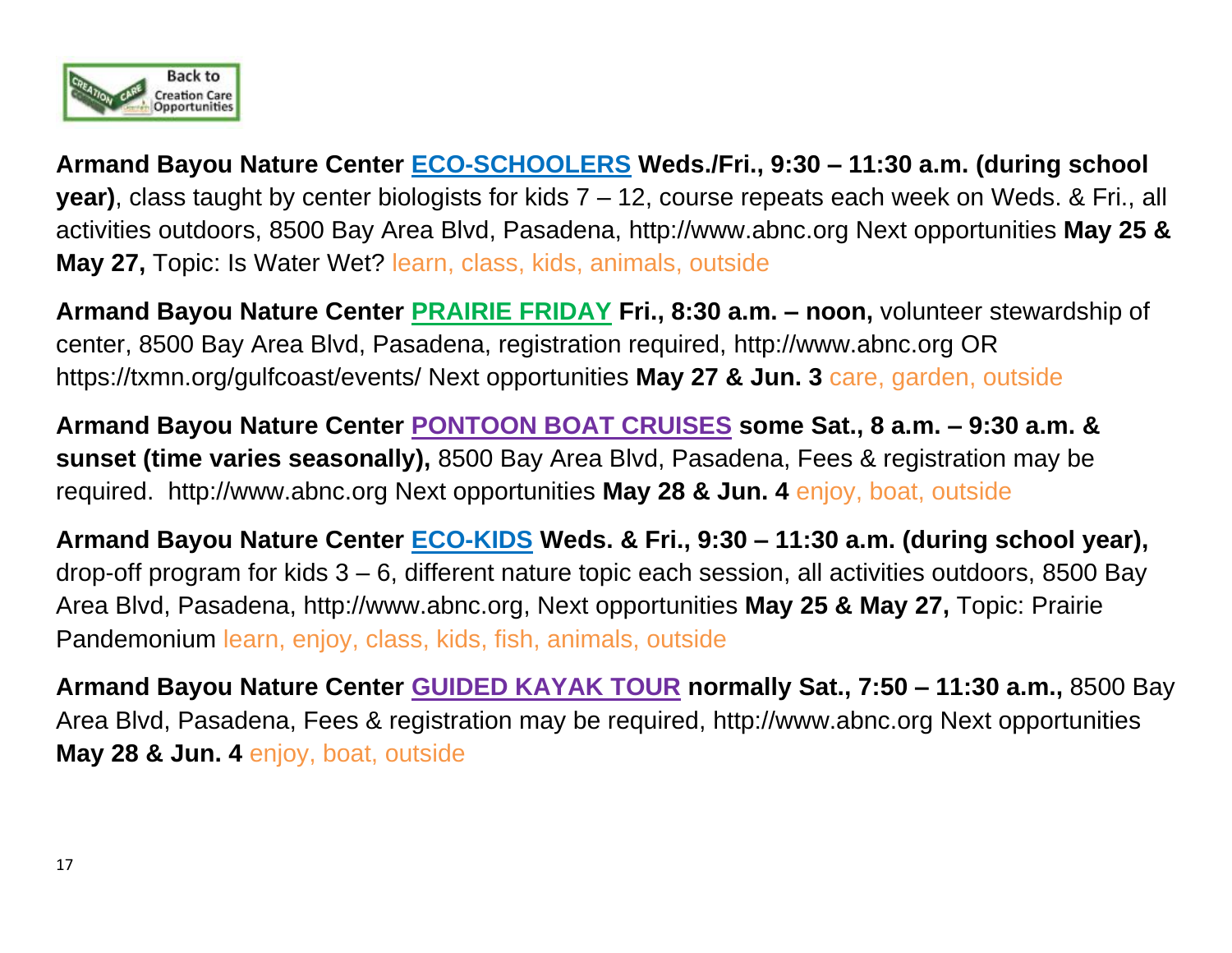

**Armand Bayou Nature Center BOY SCOUTING PROGRAMS usually monthly during school year, times vary** opportunity to earn various badges, 8500 Bay Area Blvd, Pasadena, [http://www.abnc.org](http://www.abnc.org/) Next opportunities **TBD** learn, class, kids, walk, animals, outside

**OUTDOOR NATURE CLUB Meeting usually 1st Mon., 6:30 – 8 p.m.**, 713-664-5206, Bayland Community Center, 6400 Bissonnet, Speaker each month,<http://www.outdoornatureclub.org/> OR http://www.outdoornatureclub.org/ OR https://www.facebook.com/OrnithologyGroup Next opportunity **TBD (moved online)** Topic: TBD learn, media, outside, meeting, lecture, bird

**Armand Bayou Nature Center STEWARDSHIP SATURDAY 8 a.m. – noon, 1st & 3rd Sat.**, 8500 Bay Area Blvd, Pasadena, registration required, [http://www.abnc.org](http://www.abnc.org/) Next opportunity **Jun. 4** care, outside

**Armand Bayou Nature Center ECO-TOTS Fri., 9:30 – 11 a.m. (during school year),** adult + kids 18 mo. – 3, different nature topic each session, includes story/songs/short hike/etc., all activities outdoors, 8500 Bay Area Blvd, Pasadena, [http://www.abnc.org](http://www.abnc.org/) Next opportunities **May 27,** Topic: Crawfish & **Jun. 7,** Topic: Frogs & Toads learn, enjoy, class, kids, bird, garden, outside

**FARMERS' MARKET ON TAMINA Sat., 9 a.m. – 1 p.m.,** local farmers & vendors/artisans, prepared foods, Magnolia, http://www.farmersmarketontamina.com/ Next Opportunities **May 28 & Jun. 4** care, farmers, outside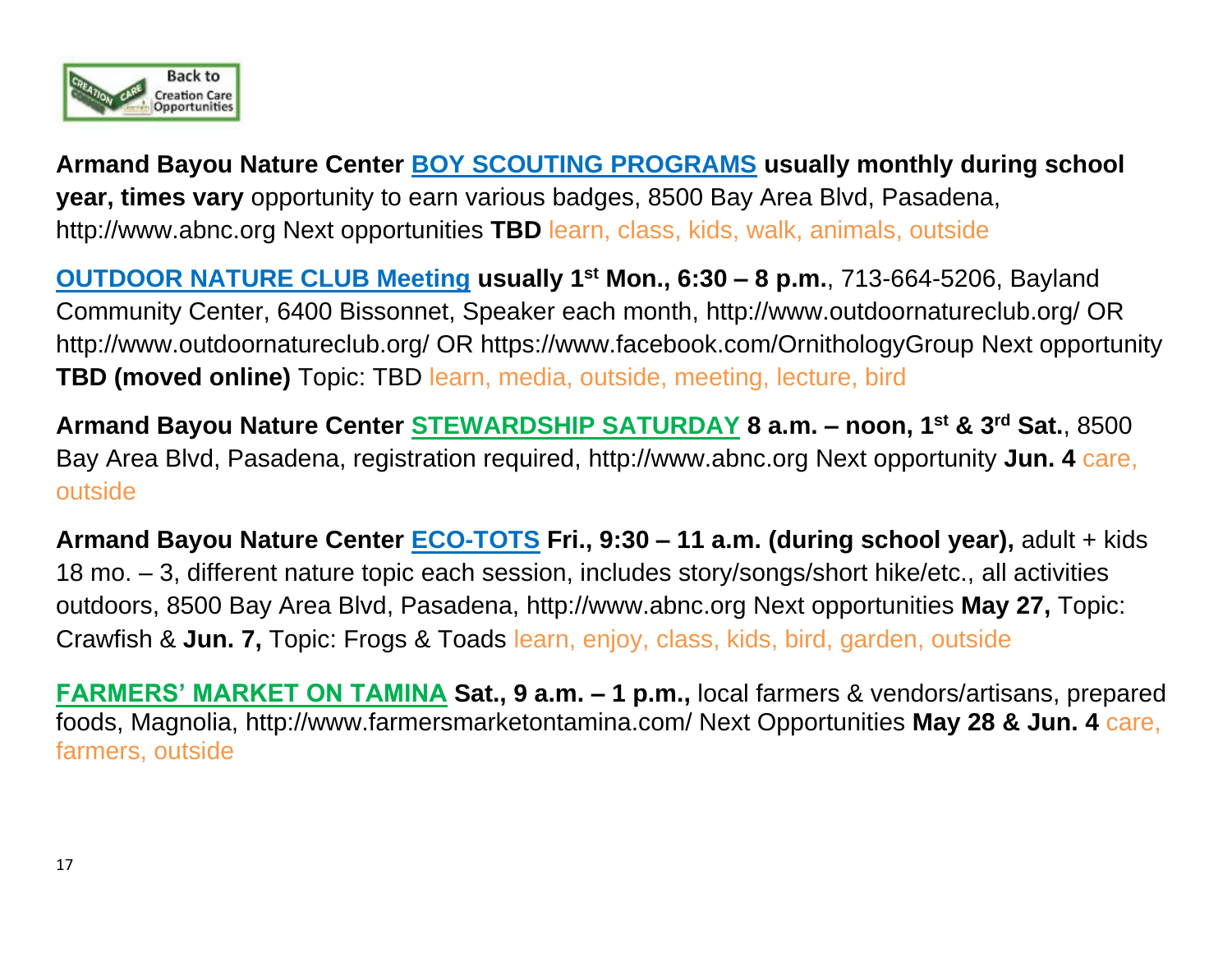

**Brazos Bend State Park BRAZOS RIVER PICKERS usually 2nd Sat., 5 – 7 p.m. (Oct. – Apr., except Dec.)**, bluegrass/old time music in the park, 21901 FM 762 Rd, Needville, (fee to enter), [www.brazosbend.org](http://www.tpwd.state.tx.us/state-parks/brazos-bend) Next opportunity **TBD** enjoy, park, outside

**Armand Bayou Nature Center GIRL SCOUTING PROGRAMS usually monthly during the school year, times vary** opportunity to earn various badges, 8500 Bay Area Blvd, Pasadena, [http://www.abnc.org](http://www.abnc.org/) Next opportunities **TBD** learn, kids, animals, garden, outside

**BELLVILLE FARMERS' MARKET 1 st Sat., 9 a.m. – noon,** Chesley Park, Bellville, https://www.bellvillefarmersmarket.com/ Next Opportunity **Jun. 4** care, farmers, outside

**Brazos Bend State Park BIRD WATCHING HIKES dates vary, 8 a.m.,** guided bird watching hike, 21901 FM 762 Rd, Needville, (fee to enter), [www.brazosbend.org](http://www.tpwd.state.tx.us/state-parks/brazos-bend) Next opportunities **TBD** enjoy, bird, walk, park, outside

**CHALLENGES & TREATMENT SOLUTIONS FOR SMALL WATER SYSTEMS monthly, 1 p.m.,**  monthly webinar by EPA to communicate with drinking water systems professionals, https://www.epa.gov/water-research/small-drinking-water-systems-webinar-series Next Opportunity

**May 24,** Topic: Lead Service Lines learn, lecture, media, water, outside

**HUMBLE FARMERS' MARKET 2 nd Sun.,** local produce/vendors, Humble, <https://ynfma.org/CALENDAR/> Next Opportunity **Jun. 5** care, farmers, outside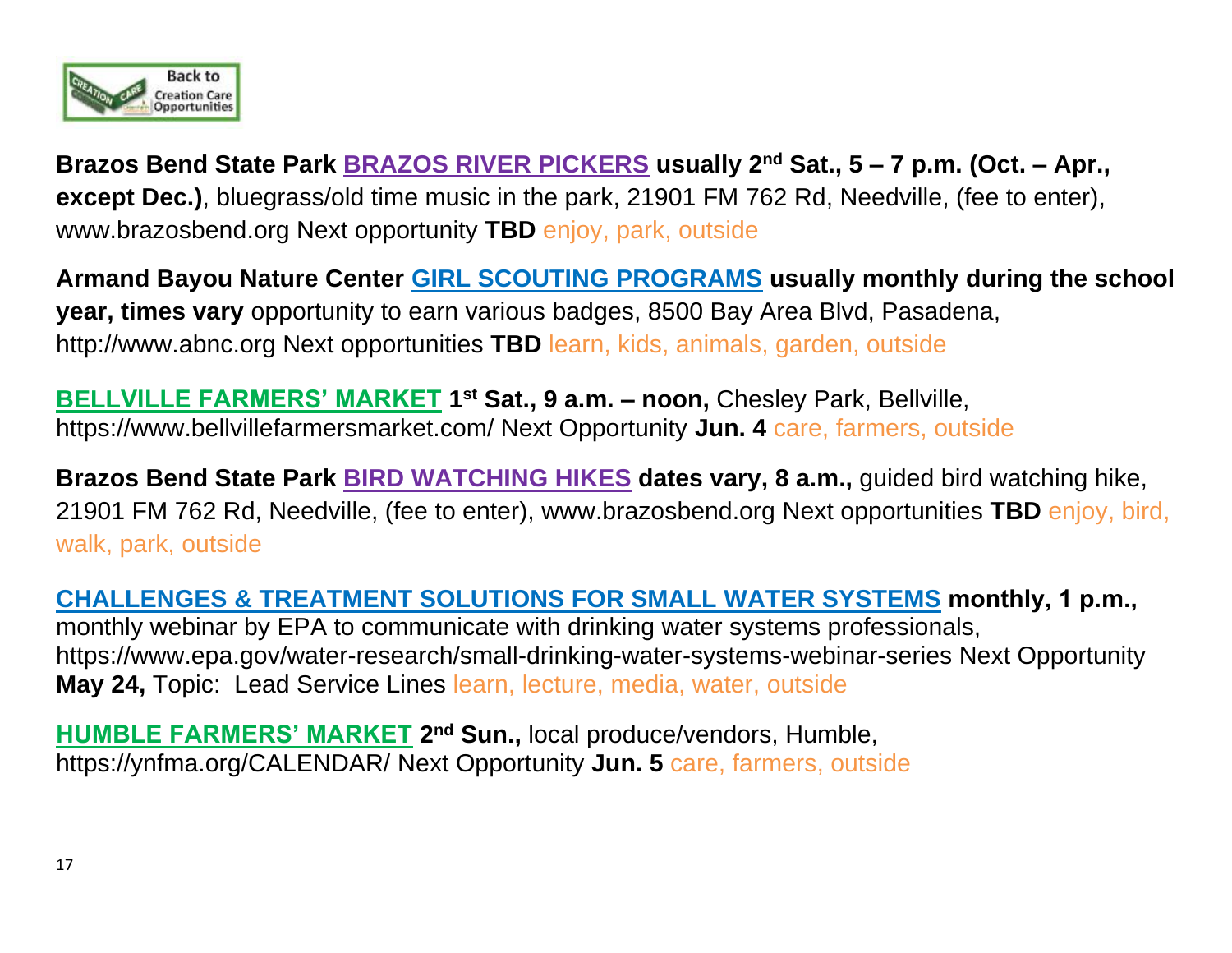

**MILLIKAN RESERVE FARMERS' MARKET 3 rd Sun., 10 a.m. – 2 p.m.,** 19851 FM2154, College Station, https://marketonthegreen.splashthat.com/ Next Opportunity **Jun. 19** care, farmers, outside

**BOLIVAR BEACH RAMBLE 1<sup>st</sup> Sat.,** explore Bolivar Flats Shorebird Sanctuary, www.houstonaudubon.org Next opportunity **TBD** enjoy, bird, walk, outside

**LA CENTERRA FARMERS' MARKET 4 th Sun., 11 a.m. – 3 p.m.,** local vendors/artisans, produce, eggs, cheese & more, Katy, https://www.facebook.com/events/lacenterra-at-cinco-ranch/farmersmarket-at-lacenterra/254196965316911/ OR<https://ynfma.org/CALENDAR/> Next Opportunity **TBD** care, farmers, outside

**Armand Bayou Nature Center ECO-ADVENTURERS Weds., 9:30 – 11:30 a.m. (during school year)**, in depth study of environmental science topics for kids 11 – 14, 8500 Bay Area Blvd, Pasadena, [http://www.abnc.org](http://www.abnc.org/) Next opportunity **May 25,** Topic: Gastropods, Up Close learn, class, kids, animals, outside

**SUGAR LAND GARDEN CLUB MEETING 3 rd Tues., 9:30 a.m. (except Dec.),** speaker each month, plus plant swap & refreshments, St. Basil Hall, Sugar Land,<http://sugarlandgardenclub.org/index.html> Next Opportunity **TBD,** Topic: TBD learn, media, meeting, garden, outside

**GALVESTON FARMERS' MARKET Sun., 9 a.m. – noon (1 p.m. Oct. – May), & Thurs., 3 – 6 p.m.,**  (Sun): 2508 Post Office Rd., (Thurs): The Bryan Museum, Galveston, <http://www.galvestonsownfarmersmarket.com/> Next Opportunities **May 26/May 29 & Jun. 2/Jun. 5** care, farmers, outside